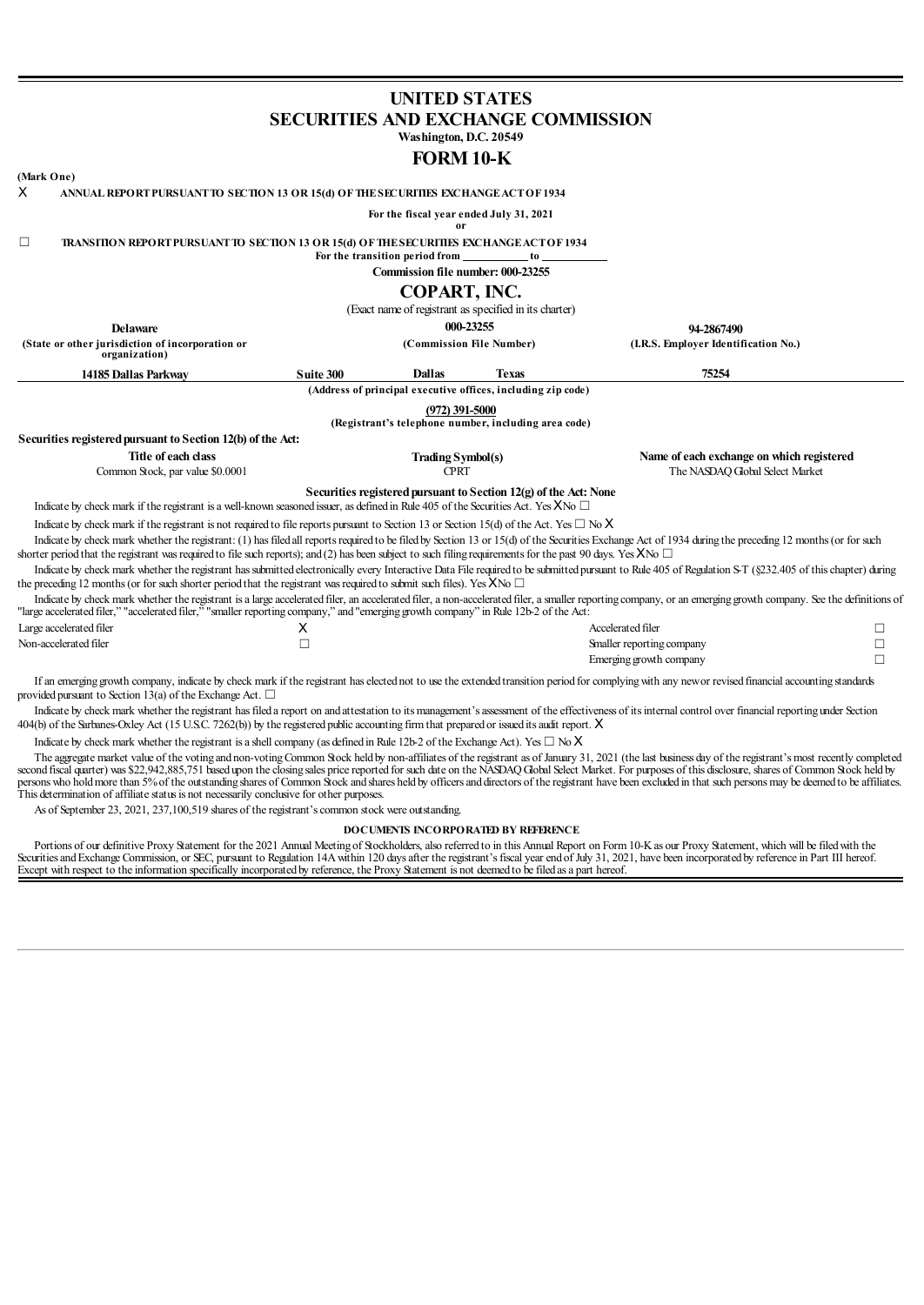### **Copart, Inc. Index to the Annual Report on Form10-K For the Fiscal Year EndedJuly 31, 2021**

# **TABLEOFCONTENTS**

<span id="page-1-0"></span>

|                     |                                                                                                              | Page<br>Number                                                     |
|---------------------|--------------------------------------------------------------------------------------------------------------|--------------------------------------------------------------------|
| <b>PARTI</b>        |                                                                                                              |                                                                    |
| Item 1              | <b>Business</b>                                                                                              |                                                                    |
|                     | <b>Industry Overview</b>                                                                                     | $\frac{1}{3}$<br>$\frac{5}{2}$<br>$\frac{7}{2}$<br>$\frac{11}{11}$ |
|                     | <b>Operating and Growth Strategy</b>                                                                         |                                                                    |
|                     | <b>Our Competitive Advantages</b>                                                                            |                                                                    |
|                     | <b>Our Business Segments</b>                                                                                 |                                                                    |
|                     | <b>Our Service Offerings</b>                                                                                 |                                                                    |
|                     | <b>Sales</b>                                                                                                 |                                                                    |
|                     | <b>Members</b>                                                                                               |                                                                    |
|                     | Competition                                                                                                  |                                                                    |
|                     | <b>Management Information Systems</b>                                                                        |                                                                    |
|                     | <b>Employees and Human Capital</b>                                                                           |                                                                    |
|                     | <b>Environmental Matters</b>                                                                                 |                                                                    |
|                     | <b>Governmental Regulations</b>                                                                              |                                                                    |
|                     | <b>Intellectual Property and Proprietary Rights</b>                                                          |                                                                    |
|                     | Seasonality                                                                                                  |                                                                    |
| Item 1A.            | <b>Risk Factors</b>                                                                                          |                                                                    |
| Item 1B.            | <b>Unresolved Staff Comments</b>                                                                             |                                                                    |
| Item <sub>2</sub> . | Properties                                                                                                   |                                                                    |
| Item 3.             | <b>Legal Proceedings</b>                                                                                     |                                                                    |
| Item 4.             | <b>Mine Safety Disclosure</b>                                                                                |                                                                    |
| <b>PART II</b>      |                                                                                                              |                                                                    |
| Item 5.             | Market for Registrant's Common Equity, Related Stockholder Matters and Issuer Purchases of Equity Securities |                                                                    |
| Item 6.             | Reserved                                                                                                     |                                                                    |
| Item 7.             | Management's Discussion and Analysis of Financial Condition and Results of Operations                        |                                                                    |
| Item 7A.            | Quantitative and Qualitative Disclosures About Market Risk                                                   |                                                                    |
| Item 8.             | <b>Financial Statements and Supplementary Data</b>                                                           |                                                                    |
| Item <sub>9</sub> . | Changes in and Disagreements with Accountants on Accounting and Financial Disclosure                         |                                                                    |
| Item 9A.            | <b>Controls and Procedures</b>                                                                               |                                                                    |
| Item 9B.            | Other Information                                                                                            |                                                                    |
| <b>PART III</b>     |                                                                                                              |                                                                    |
| Item 10.            | Directors, Executive Officers and Corporate Governance                                                       |                                                                    |
| Item 11.            | <b>Executive Compensation</b>                                                                                |                                                                    |
| Item 12.            | Security Ownership of Certain Beneficial Owners and Management and Related Stockholder Matters               |                                                                    |
| Item 13.            | Certain Relationships and Related Transactions, and Director Independence                                    |                                                                    |
| Item 14.            | <b>Principal Accounting Fees and Services</b>                                                                |                                                                    |
| <b>PART IV</b>      |                                                                                                              |                                                                    |
| Item 15.            | <b>Exhibits, Financial Statement Schedules</b>                                                               |                                                                    |
| Item 16.            | Form 10-K Summary                                                                                            |                                                                    |
| <b>Signatures</b>   |                                                                                                              |                                                                    |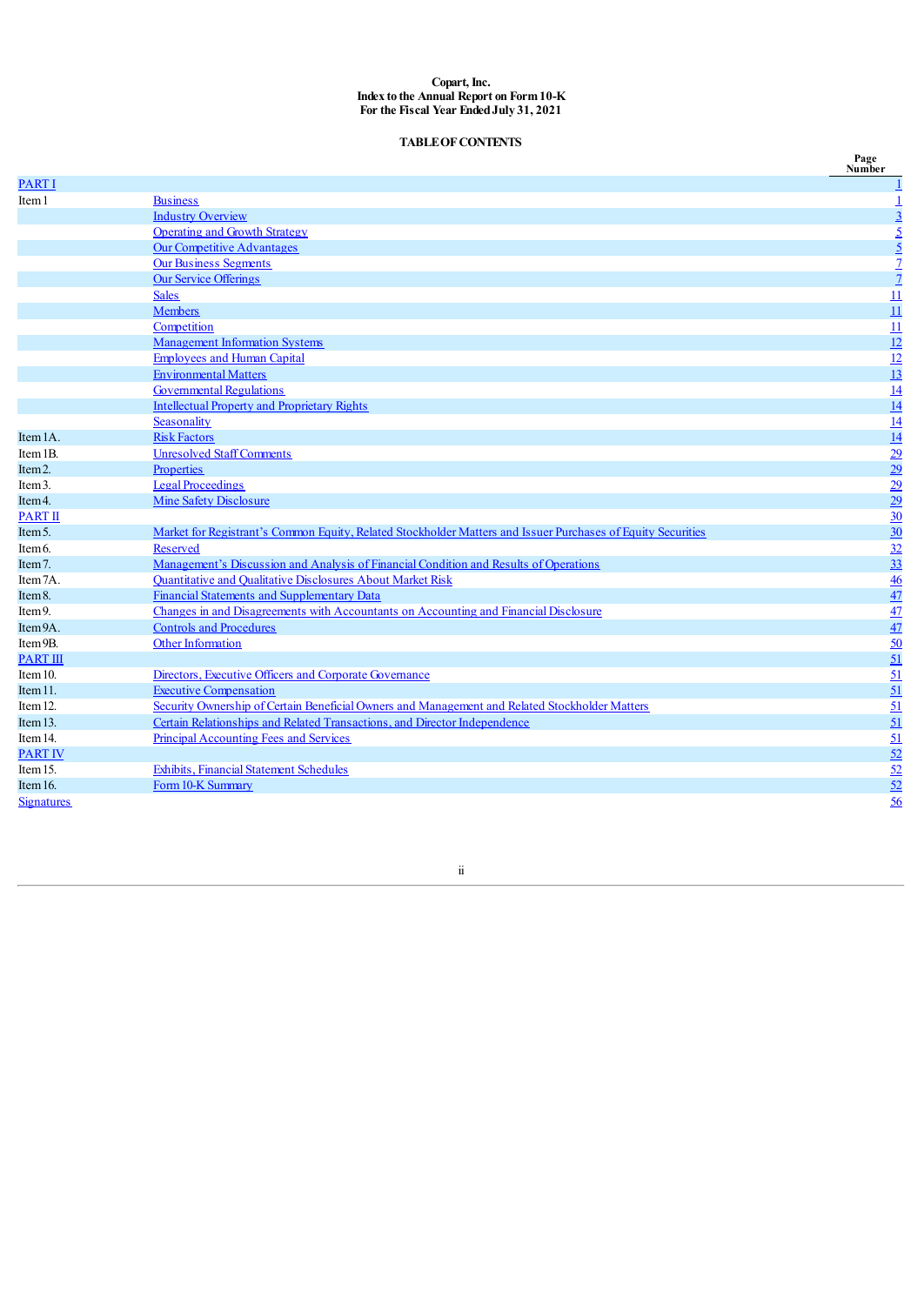# **PARTI**

# **CAUTIONREGARDINGFORWARD-LOOKINGSTATEMENTS**

This Annual Report on Form 10-K for the fiscal year ended July 31, 2021, or this Form 10-K, including the information incorporated by reference herein, contains forwardlooking statements within the meaning of Section 27A of the Securities Act of 1933, as amended (the "Securities Act"), and Section 21E of the Securities Exchange Act of 1934, as amended (the "Exchange Act"), including forward-looking statements concerning the potential impact of the COVID-19 pandemic on our business, operations, and operating results. All statements other than statements of historical facts are statements that could be deemed forward-looking statements. In some cases, you can identify<br>forward-looking statements by terms such as "may," 'forward-looking statements by terms such as "may," "will," "should," "expect," "plan," "intend," "forecast," "anticipate," "believe," "estimate," "continue" or the negative of these terms or other comparable terminology. The forward-looking statements contained in this Form 10-K involve known and unknown risks, uncertainties and situations that may cause our or our industry's actual results, level of activity, performance or achievements to be materially different from any future results, levels of activity, performance or achievements expressed or implied by these statements. These forward-looking statements are made in reliance upon the safe harbor provision of the Private Securities Litigation Reform Act of 1995. These factors include those listed in Part I, Item 1A under the caption entitled "Risk Factors" in this Form 10-K and those discussed elsewhere in this Form 10-K. Unless the context otherwise requires, references in this Form 10-K to "Copart," the "Company," "we," "us," or "our" refer to Copart, Inc. We encourage investors to review these factors carefully together with the other matters referred to herein, as well as in the other documents we file with the Securities and Exchange Commission (the "SEC"). We may from time to time make additional written and oral forward-looking statements, including statements contained in our filings with the SEC. We do not undertake to update any forward-looking statement that may be made from time to time by or on behalf of us.

Although we believe that, based on information currently available to us and our management, the expectations reflected in the forward-looking statements are reasonable, we cannot guarantee future results, levels of activity, performance or achievements. You should not place undue reliance on these forward-looking statements.

#### <span id="page-2-0"></span>**Item1.** *Business*

### **Corporate Information**

We were incorporated in California in 1982, became a public company in 1994, and were reincorporated in Delaware in January 2012. Our principal executive offices are located at 14185Dallas Parkway, Suite 300, Dallas, Texas 75254 and our telephone number is (972) 391-5000. Our website is *www.copart.com*. The contents of our website are not incorporated by reference into this Form 10-K. We provide free of charge, through a link on our website, access to our Annual Reports on Form 10-K, Quarterly Reports on Form 10-Q and Current Reports on Form8-K, as well as amendments to those reports, as soon as reasonably practical after the reports are electronically filed with, or furnished to, the SEC.

Copart®, BID4U®, CI & Design®, DRIVE Auto Auctions™, 1-800 CAR BUYER®, CA\$HFORCARS.COM®, COPART & DESIGN®, VB3 & DESIGN®, VB3®, NPA, and Crashed Toys.com<sup>®</sup> are trademarks of Copart, Inc. or one of its direct or indirect wholly-owned subsidiaries. This Form 10-K also includes other trademarks of Copart and of other companies.

#### **Overview**

We are a leading provider of online auctions and vehicle remarketing services with operations in the United States ("U.S."), Canada, the United Kingdom ("U.K."), Brazil, the Republic of Ireland, Germany, Finland, the United Arab Emirates ("U.A.E."), Oman, Bahrain, and Spain.

Our goals are to generate sustainable profits for ourstockholders, while also providing environmentaland social benefits for the world around us. With respect to our environmental stewardship, we believe our business is a critical enabler for the global re-use and recycling of vehicles, parts, and raw materials. We are not responsible for the carbon emissions resulting fromnew vehicle manufacturing, governmental fuel emissions standards or vehicle use by consumers. Each vehicle that enters our business operations already exists, with whatever fuel technology and efficiency it was designed and built to have, and the substantial carbon emissions associated with the vehicle's manufacture have already occurred. However, upon our receipt of an existing vehicle, we help decrease its total environmental impact by extending its useful life and thereby avoiding the carbon emissions associated with the alternative of newvehicle and auto parts manufacturing. Forexample, many of the cars we process and remarket are subsequently restored to driveable condition, reducing the newvehicle manufacturing burden the world would otherwise face. Many of ourcars are purchased by dismantlers, who recycle and refurbish parts for vehicle repairs, again reducing new and aftermarket parts manufacturing. And finally, some of our vehicles are returned to their raw material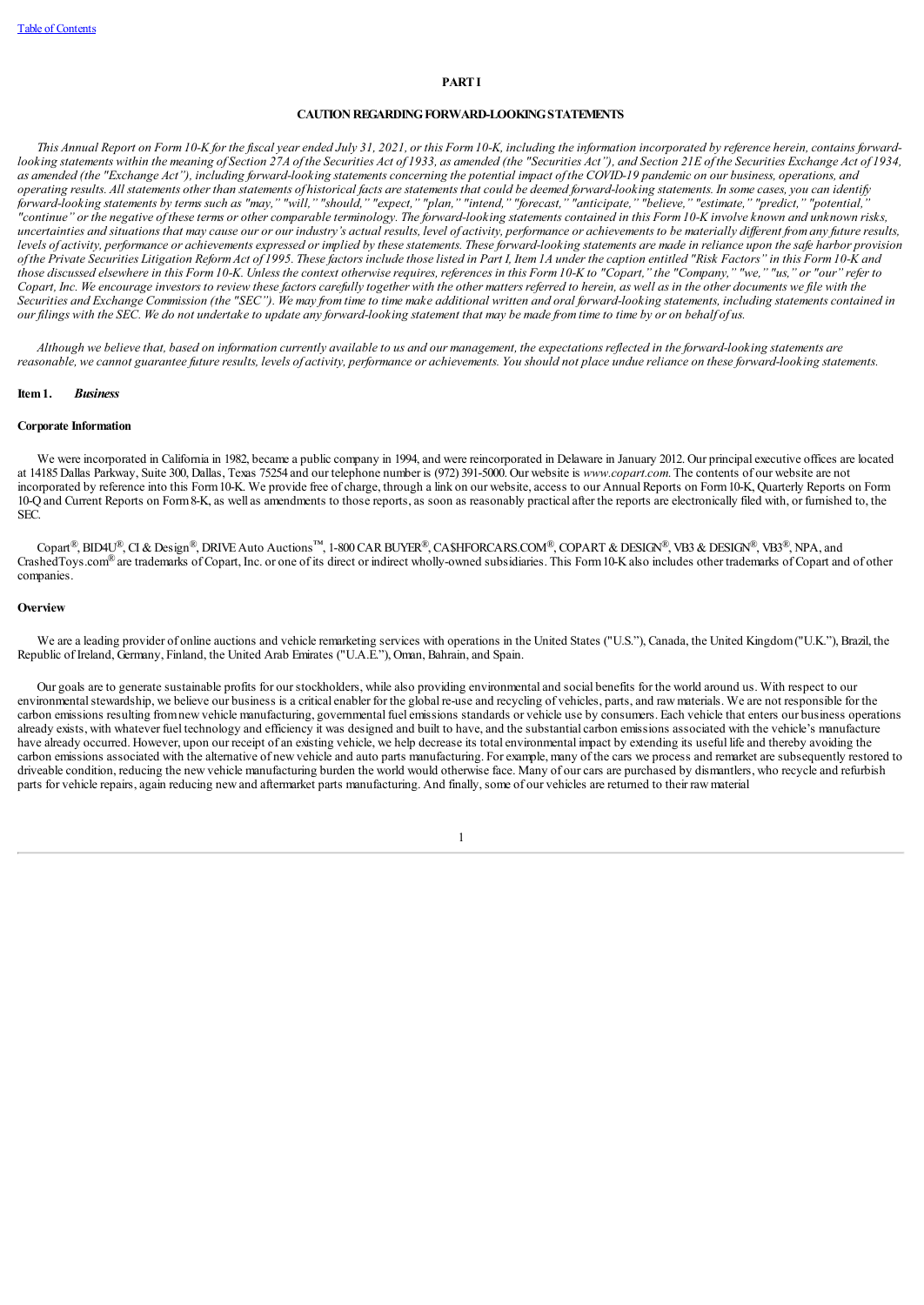inputs through scrapping, reducing the need for further newresource extraction. In each of these cases, our business reduces the carbon and otherenvironmental footprint of the global transportation industry.

Beyond our environmental stewardship, we also support the world's communities in two important ways. First, we believe that we contribute to economic development and well-being by enabling more affordable access to mobility around the world. For example, many of the automobiles sold through our auction platformare purchased for use in developing countries where affordable transportation is a critical enabler of education, health care, and well-being more generally. Secondly, because of the special role we play in responding to catastrophic weather events, we believe we contribute to disaster recovery and resilience in the communities we serve. For example, we mobilized our people, entered into emergency leases,and engaged with a multitude ofservice providers to timely retrieve, store,and remarket tens of thousands of flood-damaged vehicles in the Houston, Texas metropolitan area in the wake of Hurricane Harvey in the summer of 2017.

We provide vehicle sellers with a full range of services to process and sell vehicles primarily over the internet through our Virtual Bidding Third Generation internet auctionstyle sales technology, which we refer to as VB3. Vehicle sellers consist primarily of insurance companies, but also include banks, finance companies, charities, fleet operators, dealers, vehicle rental companies, and individuals. We sell the vehicles principally to licensed vehicle dismantlers, rebuilders, repair licensees, used vehicle dealers, exporters, and to the general public. The majority of the vehicles sold on behalf of insurance companies are either damaged vehicles deemed a total loss; not economically repairable by the insurance companies; orare recovered stolen vehicles for which an insurance settlement with the vehicle owner has already been made. We offer vehicle sellers a full range of services that help expedite each stage of the vehicle sales process, minimize administrative and processing costs, and maximize the ultimate sales price through the online auction process.

In the U.S., Canada, Brazil, the Republic of Ireland, Finland, the U.A.E., Oman,and Bahrain, we sell vehicles primarily as an agent and derive revenue primarily fromauction and auction related sales transaction fees charged for vehicle remarketing services as well as fees for services subsequent to the auction, such as delivery and storage. In the U.K., Germany, and Spain we operate both as an agent and on a principal basis, in some cases purchasing salvage vehicles outright and reselling the vehicles for our own account. In Germany and Spain, we also derive revenue fromlisting vehicles on behalf of insurance companies and insurance experts to determine the vehicle's residual value and/or to facilitate a sale for the insured.

Through our VB3 auction platform, oursales process is open to registered buyers (whomwe refer to as "members")anywhere in the world with access to the internet. This technology and modelemploy a two-step bidding process. The first step is an open preliminary bidding feature that allows members to enter bids eitherat a bidding station at the storage facility or over the internet during the previewperiod. To improve the effectiveness of bidding, the VB3 systemlets members see the current high bids on the vehicles they want to purchase. The preliminary bidding step is an open bid format similar to eBay®. Members enter the maximum price they are willing to pay for a vehicle and VB3's BID4U feature incrementally bids on the vehicle on their behalf during all phases of the auction. Preliminary bidding ends at a specified time prior to the start of a second bidding step, an internet-only virtual auction. This second step allows bidders the opportunity to bid against each other and the high preliminary bidder. The bidders enter bids via the internet in real time while BID4U submits bids for the high preliminary bidder up to their maximum bid. When bidding stops, a countdown is initiated. If no bids are received during the countdown, the vehicle sells to the highest bidder. ®

We believe our virtual auction platform increases the pool of available buyers for each sale, which brings added competition and an increase in the amount buyers are willing to pay for vehicles. We also believe that it improves the efficiency of our operations by eliminating the expense and capital requirements which would be associated with holding live auctions.

For fiscal 2021, sales of U.S. vehicles, on a unit basis, to members registered outside the state where the vehicle was located accounted for 64.1% of total vehicles sold; of which 29.7% of vehicles were sold to out of state members within the U.S. and 34.4% were sold to International members, based on the IP address utilized during the auction process.

We believe that we offer the highest level of service in the auction and vehicle remarketing industry and have established our leading market position by:

- providing coverage that facilitates selleraccess to buyers around the world, reducing towing and third-party storage expenses, offering a local presence for vehicle inspection stations,and providing prompt response to catastrophes and natural disasters by specially trained teams;
- providing a comprehensive range of services that includes merchandising, efficient title processing, timely pick-up and delivery of vehicles, and internet sales;

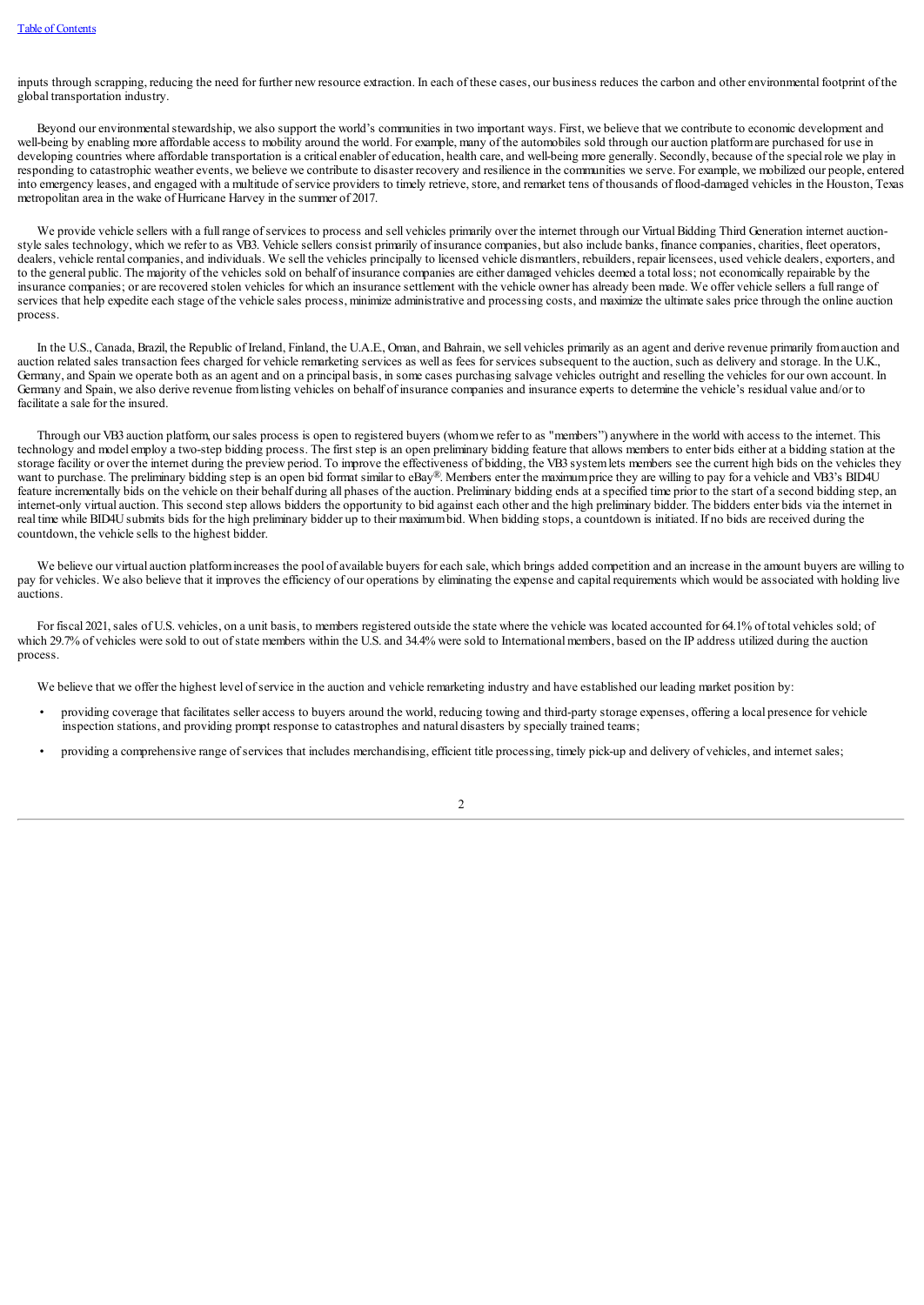- establishing and efficiently integrating new facilities and acquisitions;
- increasing the number of bidders that can participate at each sale through the ease and convenience of internet bidding;
- applying technology to enhance operating efficiency through internet bidding, web-based order processing, salvage value quotes, electronic communication with members and sellers, and vehicle imaging; and
- providing a venue for insurance customers through our Virtual Insured Exchange ("VIX") product to contingently sella vehicle through ourauction process to assess true market value,equipping our insurance customers with market data in its negotiations with owners who wish to retain their damaged vehicles.

Historically, we believe our business has grown as a result of (i) acquisitions, (ii) increases in overall volume in the salvage car market, (iii) growth in market share, (iv) increases in the amount of revenue generated persales transaction resulting fromincreases in the gross selling price and the addition of value-added services for both members and sellers, and (v) growth in non-insurance company sellers. For fiscal 2021, our revenues were \$2.7 billion and our operating income was \$1.1 billion.

In fiscal 2019, we opened one new operational facility in Brazil, seven new operational facilities in Germany, eleven new operational facilities in the U.S., and acquired an operational facility in Greenville, Kentucky.

In fiscal 2020, we opened two new operational facilities in Germany, one new operational facility in Brazil, and three new operational facilities in the U.S.

In fiscal 2021, we opened one new operational facility in Germany, one new operational facility in Spain, ten new operational facilities in the U.S., and acquired an operational facility in Des Moines, Iowa.

Ourservice revenue consists ofauction and auction related sales transaction fees charged for vehicle remarketing services. These auction and auction related services may include a combination of vehicle purchasing fees, vehicle listing fees, and vehicle selling fees that can be based on a predetermined percentage of the vehicle sales price, tiered vehicle sales price driven fees, orat a fixed fee based on the sale ofeach vehicle regardless of the selling price of the vehicle; transportation fees for the cost of transporting the vehicle to or fromour facility; title processing and preparation fees; vehicle storage fees; bidding fees; and vehicle loading fees. These fees are recognized as net revenue (not gross vehicle selling price) at the time of auction in the amount of such fees charged. Purchased vehicle revenue includes the gross sales price of the vehicles which we have purchased orare otherwise considered to own. We have certain contracts with insurance companies, primarily in the U.K., in which we act as a principal, purchasing vehicles and reselling themfor our own account. We also purchase vehicles in the open market, primarily fromindividuals,and resell themfor our own account.

Operating costs consist primarily of operating personnel (which includes yard management,clerical,and yard employees); rent; vehicle transportation; insurance; property related taxes; fuel; equipment maintenance and repair; marketing costs directly related to the auction process; and costs of vehicles sold under the purchase contracts. Generaland administrative expenses consist primarily ofexecutive management; accounting; data processing; sales personnel; professionalservices; marketing expenses; and system maintenance and enhancements.

# <span id="page-4-0"></span>**IndustryOverview**

The auction and vehicle remarketing services industry provides a venue forsellers to dispose of or liquidate vehicles to a broad domestic and international buyer pool. Sellers generally auction orsell their vehicles on a consignment basis either fora fixed fee ora percentage of the sales price. Occasionally,companies in our industry purchase vehicles from the largest segment of sellers, insurance companies, and resell the vehicles for their own account. The vehicles are usually purchased at a price based on the vehicles' estimated pre-accident value ("PAV") and the extent of damage. Vehicle remarketers typically operate from multiple facilities where vehicles are processed, viewed, stored and released to the buyer. While companies in this industry remarket vehicles through a physicalauction ora hybrid internet and physicalauction, we sell virtually all our vehicles on our internet selling platformVB3, thus eliminating the requirement for buyers to travel to an auction location to participate in the sales process.

Although there are other sellers of vehicles, such as banks, finance companies, charities, fleet operators, dealers, vehicle rental companies, and individuals, our primary sellers of vehicles are insurance companies.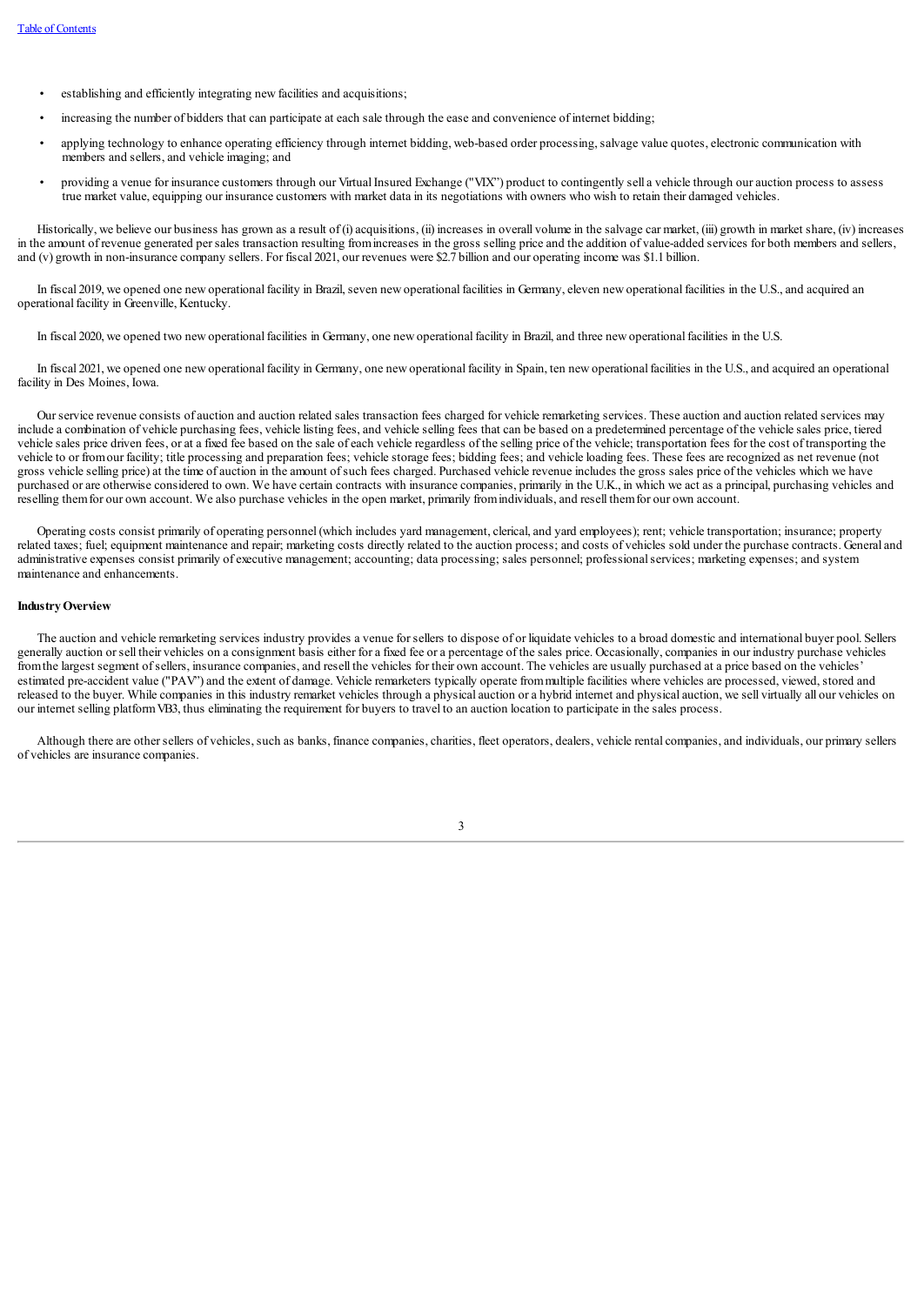The primary buyers of vehicles at ourauctions are vehicle dismantlers, rebuilders, repair licensees, used vehicle dealers,exporters,and the general public. Vehicle dismantlers, which we believe are the largest group of vehicle buyers, based on volume of vehicles purchased, either dismantle a salvage vehicle and sell parts individually or sell the entire vehicle to rebuilders, used vehicle dealers, or the general public. Vehicle rebuilders and vehicle repair licensees generally purchase salvage vehicles to repairand resell. Used vehicle dealers generally purchase recovered stolen orslightly damaged vehicles for resale.

Most of our vehicles are sold on behalf of insurance companies and are usually vehicles involved in an accident or to a lesserextent a natural disaster. Typically, the damaged vehicle is towed to a storage facility ora vehicle repair facility for temporary storage pending insurance company examination. The vehicle is inspected by the insurance company's adjuster, who estimates the costs of repairing the vehicle and gathers information regarding the damaged vehicle's mileage, options,and condition in order to estimate its PAV. The adjuster determines whether to pay for repairs or to classify the vehicle as a total loss based upon the adjuster's estimate of repair costs, vehicle's salvage value, and the PAV, as well as customer service considerations. If the cost of repair is greater than the PAV less the estimated salvage value, the insurance company generally will classify the vehicle as a total loss. The insurance company will thereafterassign the vehicle to a vehicle auction and remarketing services company, settle with the insured and receive title to the vehicle.

Automobile manufacturers continuously incorporate newstandard features, including unibody construction utilizing exotic metals; passengersafety cages with surrounding crumple zones to absorb impacts; plastic and ceramic components; airbags; adaptive headlights; computerand navigation systems; advanced cameras, including backup camera systems; collision warning systems; dynamic cruise control; lane departure warning systems; automatic braking; and blind spot detection systems. We believe that one effect of these additional features is that newer vehicles involved in accidents are more costly to repairand,accordingly, more likely to be deemed a total loss for insurance purposes.

We believe the primary factors that insurance companies consider when selecting an auction and vehicle remarketing services company include:

- the anticipated percentage return on salvage (i.e., gross salvage proceeds, minus vehicle handling and selling expenses, divided by the PAV);
- the services provided by the company and the degree to which such services reduce their administrative costs and expenses;
- the price the company charges for its services:
- geographic coverage;
- the ability to respond to natural disasters;
- the ability to provide analytical data to the seller; and
- in the U.K., in certain situations, the actual amount paid for the vehicle.

In the U.K., some insurance companies tender periodic contracts for the purchase ofsalvaged vehicles. Under these circumstances, insurance companies will generally award the contract to the company that is willing to pay the highest price for the vehicles.

Generally, upon receipt of the pickup order, or the assignment, we arrange for the transportation of a vehicle to our nearest facility. As a service to the vehicle seller, we will customarily pay advance charges (reimbursable charges paid on behalf of vehicle sellers) to obtain the vehicle's release froma towing company, vehicle repair facility, or impound facility. Advance charges paid on behalf of the vehicle seller are either recovered upon sale of the vehicle, invoiced separately to the seller, or deducted from the net proceeds due to the seller.

The salvage vehicle then remains in storage at one of our facilities until ownership documents are transferred from the insured vehicle owner and the title to the vehicle is cleared through the appropriate state's motor vehicle regulatory agency, or DMV. In the U.S., total loss vehicles may be sold in most states only after obtaining a salvage title from the DMV. Upon receipt of the appropriate documentation fromthe DMV, which is generally received within 45 to 60 days of vehicle pick-up, the vehicle is sold either on behalf of the insurance company or for our own account, depending on the terms of the contract. In the U.K., upon release of interest by the vehicle owner, the insurance company notifies us that the vehicle is available forsale.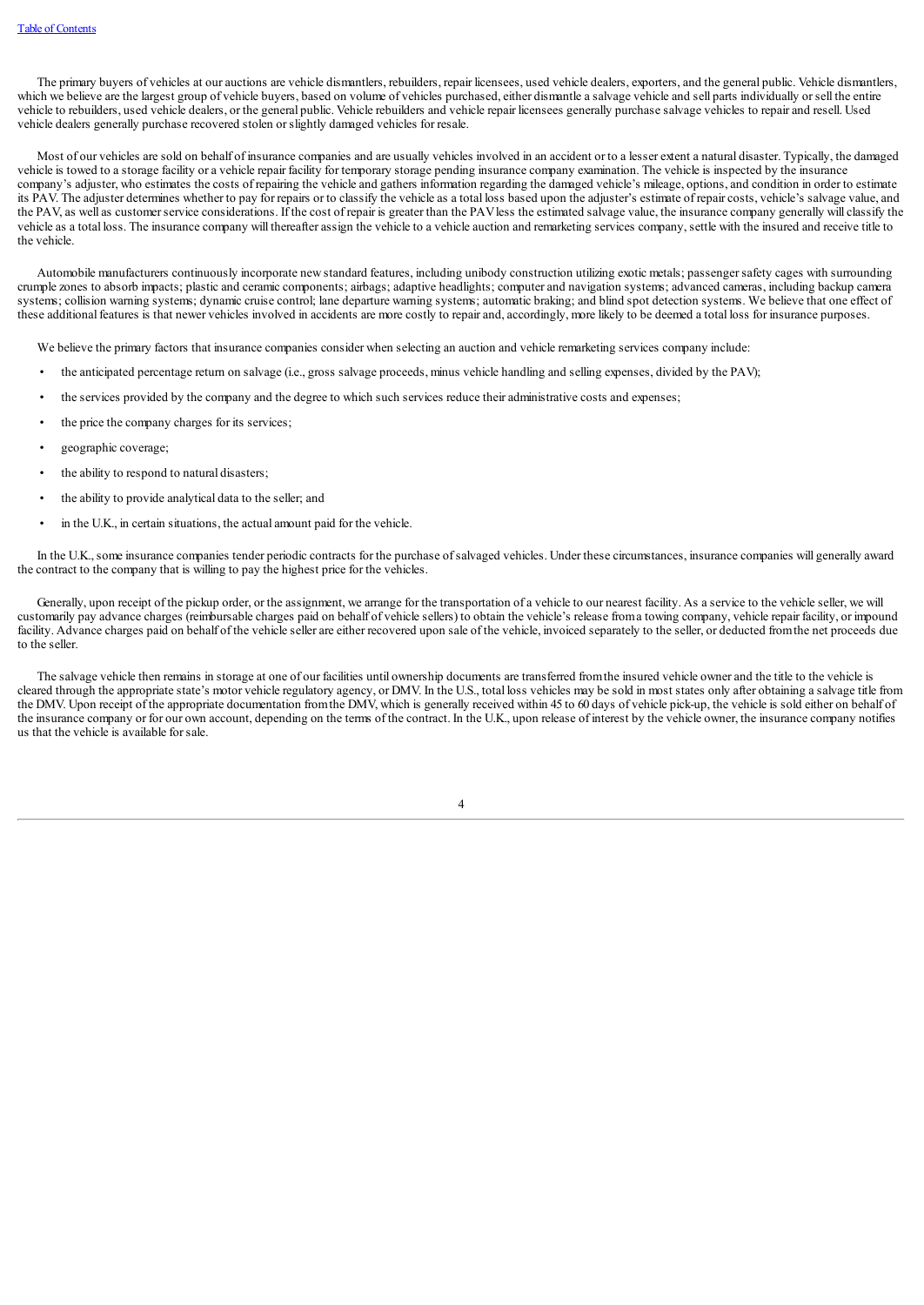Generally, sellers of non-salvage vehicles will arrange to deliver the vehicle to one of our locations, although we may offer transportation services to obtain the vehicle. At that time, the vehicle information will be uploaded to our system and made available for buyers to review online. The vehicle is then sold at auction on VB3 typically within seven days. Proceeds are then collected from the member, typically seller fees are subtracted, and the remainder is remitted to the seller.

## **Operating andGrowth Strategy**

Our growth strategy is to increase revenues and profitability by, among other things, (i) acquiring and developing additional vehicle storage facilities in key markets, including foreign markets; (ii) pursuing global, national, and regional vehicle seller agreements; (iii) increasing our service offerings; and (iv) expanding the application of VB3 into new markets. In addition, we implement our pricing structure and auction procedures, and attempt to introduce cost efficiencies at each of our acquired facilities by implementing our operational procedures, integrating ourmanagement information systems,and redeploying personnel, when necessary.

As part of our overall expansion strategy, our objective is to increase our revenues, operating profits, and market share in the vehicle remarketing industry. To implement our growth strategy, we intend to continue to do the following:

# *Acquire and Develop New Vehicle Storage FacilitiesinKey MarketsIncluding ForeignMarkets*

Ourstrategy is to offer integrated services to vehicle sellers on a global, national, or regional basis by acquiring or developing facilities in newand existing markets. We integrate our newacquisitions into our global network and capitalize on certain operating efficiencies resulting from,among other things, the reduction of duplicative overhead and the implementation of our operating procedures.

# *Pursue Global,National, and Regional Vehicle Supply Agreements*

Our broad global presence enhances ourability to enter into global, national, or regionalsupply agreements with vehicle sellers. We actively seek to establish supply agreements with insurance companies by promoting our ability to achieve high net returns and broader access to buyers through our national coverage and electronic commerce capabilities. By utilizing ourexisting insurance company seller relationships, we are able to build newseller relationships and pursue additionalsupply agreements in existing and newmarkets.

### *Expand Our Service Of eringsto Sellers and Members*

Over the past several years, we have expanded ouravailable service offerings to vehicle sellers and members. The primary focus of these newservice offerings is to maximize returns to oursellers and maximize product value to ourmembers. This includes, for oursellers, real-time access to sales data over the internet, the ability to respond on a national scale, and for our members, the implementation of VB3 real-time bidding at substantially all of our facilities, permitting members at any location worldwide to participate in the sales at our yards. We plan to continue to refine and expand ourservices, including offering software that can assist oursellers in expediting claims and salvage management tools that help sellers integrate their systems with ours.

### **Our Competitive Advantages**

We believe that the following attributes and the services that we offer position us to take advantage of many opportunities in the online vehicle auction and services industry:

### *Geographic Coverage and Abilityto Respond on a Global Scale*

Since our inception in 1982, we have expanded from a single facility in Vallejo, California to an integrated network of facilities located in the U.S., Canada, the U.K., Brazil, the Republic of Ireland, Germany, Finland, the U.A.E., Oman, Bahrain, and Spain. In Germany and Spain, we also derive revenue from listing vehicles on behalf of insurance companies and insurance experts to determine the vehicle's residual value and/or to facilitate a sale for the insured. We offer integrated services to our vehicle sellers, which allowus to respond to the needs of oursellers and members with maximumefficiency. Ourcoverage provides oursellers with key advantages, including:

- attractiveness and efficiency to buyers, leading to enhanced selling prices for vehicles;
- a reduction in administrative time and effort;

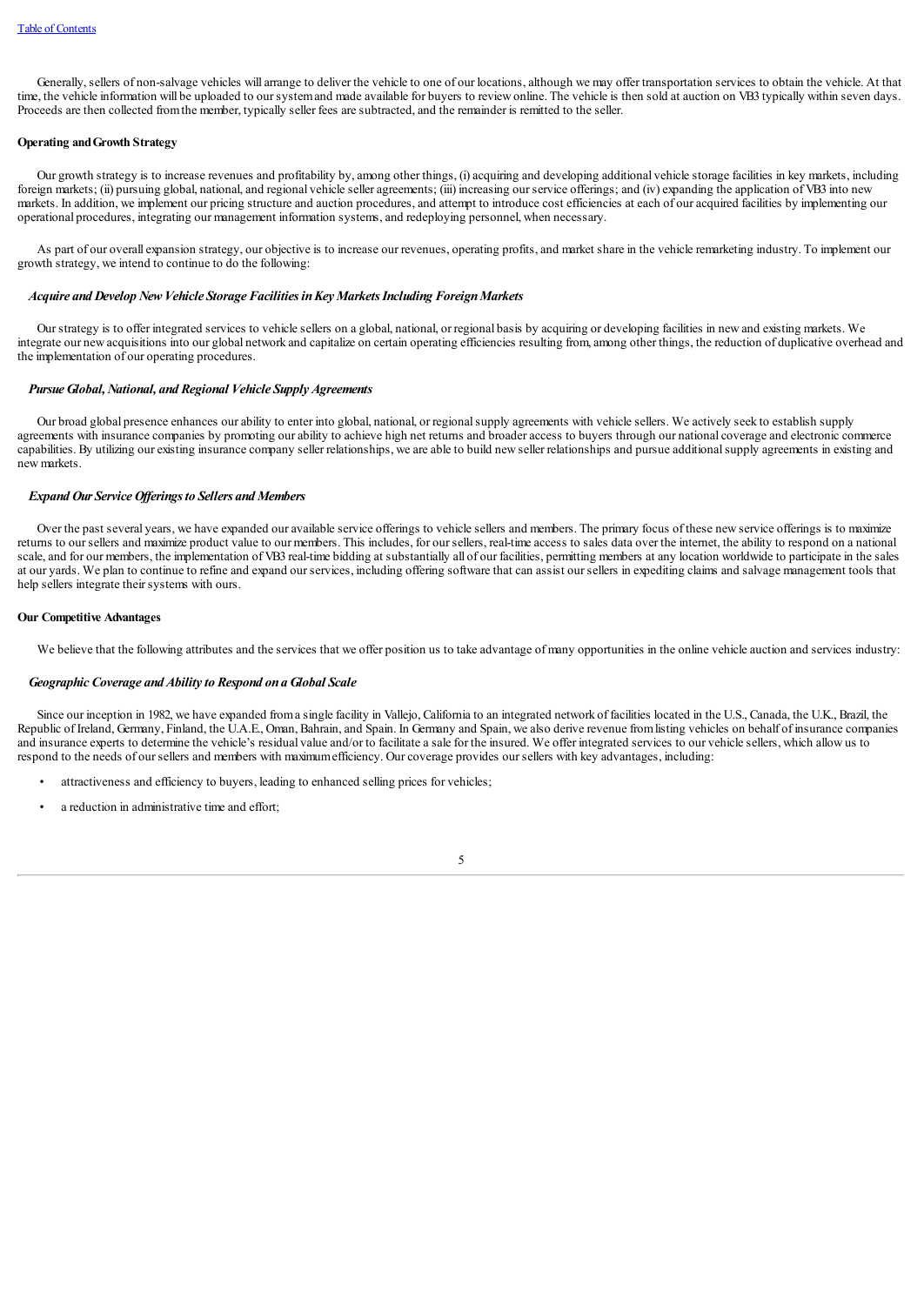- a reduction in overall vehicle transportation costs;
- convenient local facilities;
- improved access to buyers throughout the world;
- a prompt response in the event of a natural disaster or other catastrophe; and
- consistency in products and services.

### *Value-Added Services*

We believe that we offer the most comprehensive range of services in our industry, including:

- internet bidding, internet proxy bidding, and virtual sales powered by VB3, which enhance the competitive bidding process;
- mobile applications, which allow members to search, bid, create watch lists, join auctions, and bid in numerous languages from anywhere;
- a tailored experience by way of predictive analytics through collaborative filtering, such as the Recommendations Engine feature that suggests similar makes and models based on a member's behavior;
- Buy It Now, which provides an option to ourmembers to purchase specific pre-qualified vehicles immediately at a set price before the live auction process;
- Make An Offer, which provides an option to our members to submit an offer amount on certain selected vehicles and if the offer is accepted, purchase the vehicle before the live auction process;
- online payment capabilities via our ePay product, credit cards, and third-party financing programs;
- emailand text notifications available in numerous languages to potential buyers of vehicles that match desired characteristics;
- sophisticated vehicle processing at storage sites, including digital imaging of each vehicle and the scanning of each vehicle's title and other significant documents such as body shop invoices, all of which are available from us over the internet;
- specialty sales, which allow buyers the opportunity to focus on such select types of vehicles as motorcycles, heavy equipment, boats, recreational vehicles, and rental cars;
- interactive online counter-bidding, which allows sellers who have placed a minimumbid ora bid to be approved on a vehicle to directly counter-bid the current high bidder; and
- Night Cap sales, which provides an additional opportunity for bidding on vehicles that have not previously achieved their minimum bid.

# *ProvenAbilityto Acquire and Integrate Acquisitions*

We have a proven track record of successfully acquiring and integrating facilities. Since becoming a public company in 1994, we have completed acquisitions of facilities in the U.S., Canada, the U.K., Brazil, the U.A.E., Germany, Finland,and Spain. As part of ouracquisition and integration strategy, we seek to:

- expand our global presence;
- strengthen our networks and access new markets;
- utilize ourexisting corporate and technology infrastructure overa larger base of operations; and
- introduce our comprehensive services and operational expertise.

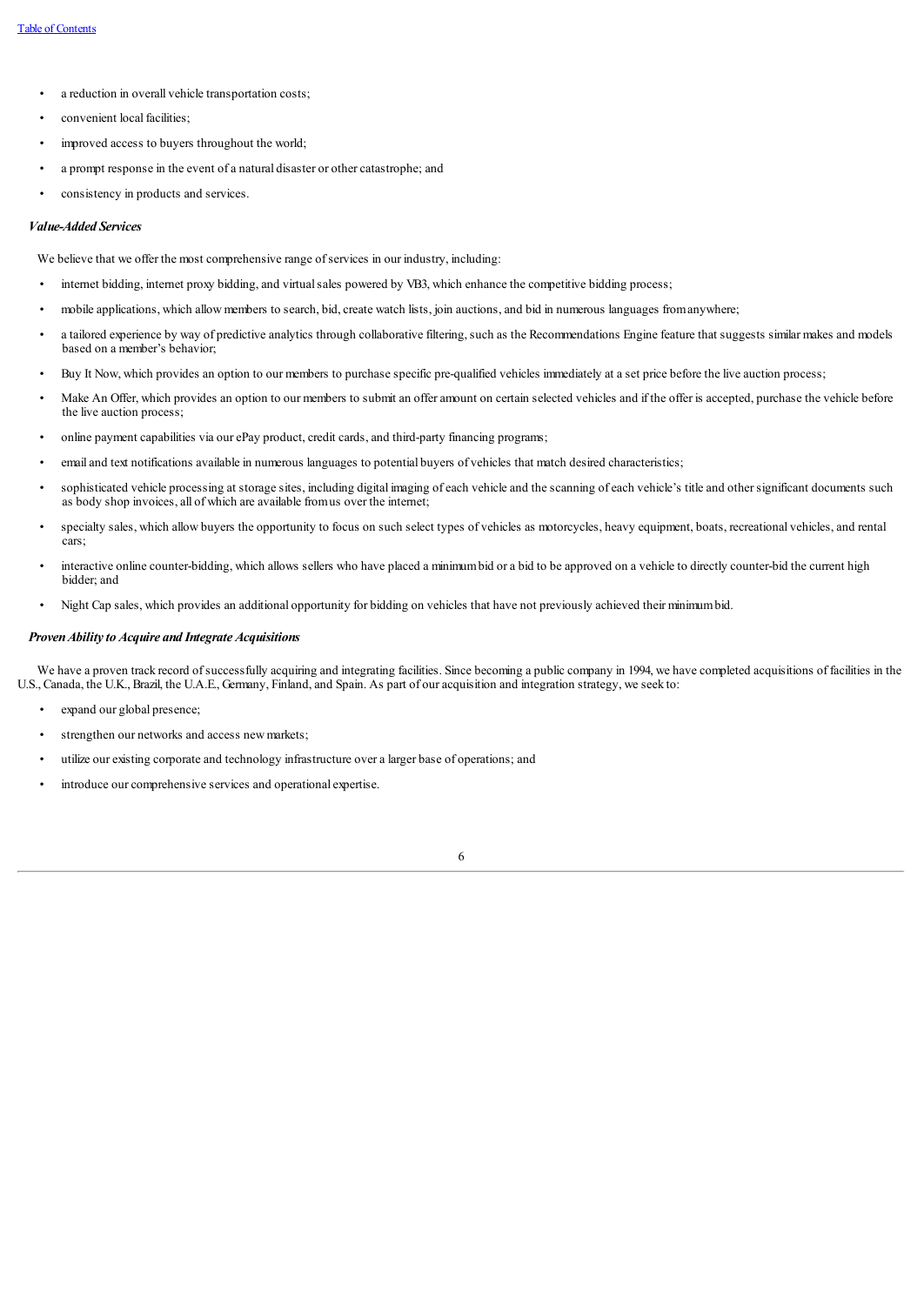We strive to integrate all new facilities, when appropriate, into our existing network without disruption of service to vehicle sellers. We work with new sellers to implement our fee structures and new service programs. We typically retain existing employees at acquired facilities in order to retain knowledge about, and respond to, the local market. We also assign a special integration teamto help convert newly acquired facilities to our own management information and proprietary software systems, helping enable us to ensure a smooth and consistent transition to our business operating and sales systems.

### *Technologyto Enhance and Expand Our Business*

We have developed management information and proprietary software systems that allow us to deliver a fully integrated service offering. Our proprietary software programs provide vehicle sellers with online access to data and reports regarding their vehicles being processed at any of our facilities. This technology allows vehicle sellers to monitor each stage of our vehicle sales process, frompick up to sale and settlement by the buyer. Our full range of internet services allows us to expedite each stage of the vehicle sales process and helps to minimize the administrative and processing costs for us,as wellas oursellers. We believe that our integrated technology systems generate improved capacity and financial returns for ourclients, resulting in high client retention,and allowus to expand our nationalsupply contracts.

### <span id="page-8-0"></span>**Our Business Segments**

Our U.S.and International regions are considered two separate operating segments and are disclosed as two reportable segments. The segments represent geographic areas and reflect how the chief operating decision maker allocates resources and measures results, including total revenues, operating income and income before income taxes. Our revenues for the year ended July 31, 2021 were distributed as follows: U.S. 84.4% and International 15.6%. Geographic information as well as comparative segment revenues and related financial information pertaining to the U.S.and Internationalsegments for the years ended July 31, 2021, 2020 and 2019 are presented in the tables in Note *13 — Segments and Other Geographic Reporting*, to the Notes to Consolidated Financial Statements, which are included in Part II, Item 8 of this Form 10-K.

### <span id="page-8-1"></span>**Our Service Offerings**

We offer vehicle sellers a full range of vehicle services, which expedite each stage of the vehicle sales process, helping to maximize proceeds and minimize costs. Not all service offerings are available in allmarkets. Additionally, in some cases a service offering may be applicable only to a particularsubsidiary or operating segment. Ourservice offerings include the following:

#### *Online Seller Access*

Through Copart Access, our internet-based service for vehicle sellers, we enable sellers to assign vehicles for sale, check sales calendars, view vehicle images and history, view and reprint body shop invoices and towing receipts, and view the historical performance of the vehicles sold at our sales.

# *Salvage Estimation Services*

We offer Copart ProQuote, a proprietary service that assists sellers in the vehicle claims evaluation process by providing online salvage value estimates, which helps sellers determine whether to repaira vehicle or deemit a total loss.

#### *IntelliSeller*

We offer IntelliSeller, an automated tool leveraging our vast and detailed vehicle and sales data to assist our sellers in making vital auction decisions. Using machine learning, IntelliSeller optimizes the utilization of our vehicle and sales data to determine when to establish minimumbid values and suggest when to re-auction a unit to ensure optimal returns while minimizing cycle time.

### *Estimating Services*

We offer vehicle sellers in the U.K. estimating services for vehicles taken to our facilities. Estimating services provide our insurance company sellers repair estimates which allowthe insurance company to determine if the vehicle is a total loss vehicle. If the vehicle is determined to be a total loss, it is generally assigned to us to sell.

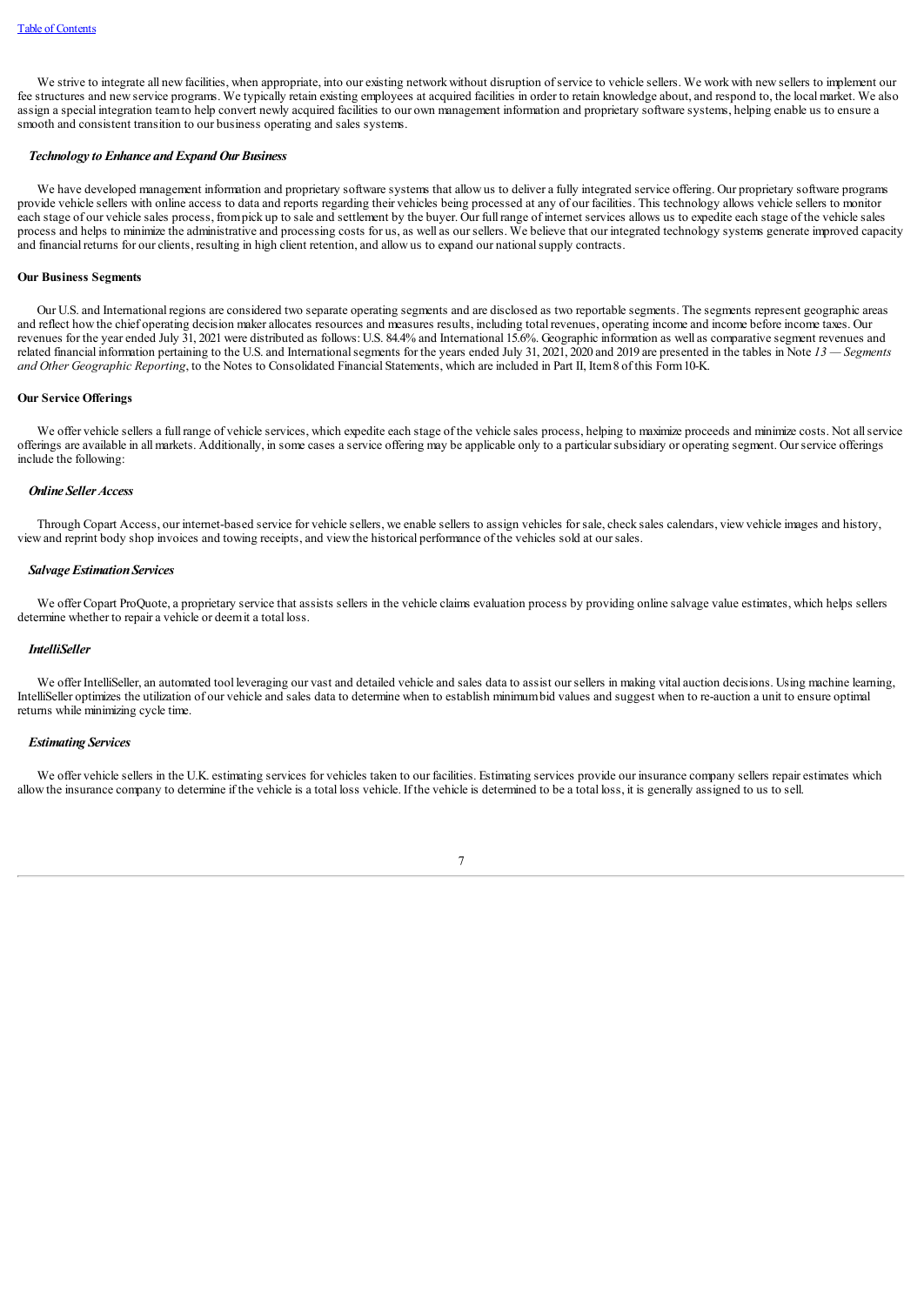# *End-of-Life Vehicle Processing*

In the U.K., we are an authorized treatment facility for the disposal ofend-of-life vehicles.

### *Virtual Insured Exchange(VIX)*

We provide a venue for insurance customers through our Virtual Insured Exchange ("VIX") product to contingently sell a vehicle through our auction process to assess true market value, equipping our insurance customers with market data in its negotiations with owners who wish to retain their damaged vehicles.

#### *Transportation Services*

In the U.S.and Canada, we performtransportation services through a combination of third-party vehicle transport companies and our fleet of over 140 vehicles. We maintain contracts with third-party vehicle transport companies, which enable us to pick up most of oursellers' vehicles within 24 hours. Our national network and transportation capabilities provide cost and time savings to our vehicle sellers and offer timely vehicle pick up and prompt response to catastrophes and natural disasters in the U.S.and Canada. In the U.K., we performtransportation services through a combination of our fleet of over 240 vehicles and third-party vehicle transport companies. In Germany, we perform transportation services through our fleet of over 45 vehicles and third-party vehicle transport companies.

### *Vehicle Inspection Stations*

We offer some of our major insurance company sellers office and yard space to house vehicle inspection stations on-site at our facilities. We have over 100 vehicle inspection stations at our facilities. An on-site vehicle inspection station provides our insurance company sellers with a central location to inspect potential total loss vehicles, which reduces storage charges that otherwise may be incurred at the initialstorage or repair facility.

# *On-Demand Reporting*

We provide vehicle sellers with real time data for vehicles that we process for the seller. This includes vehicle sellers' gross and net returns on each vehicle, service charges, and other data that enable our vehicle sellers to more easily administerand monitor the vehicle disposition process. In addition, we have developed a database containing over 300 fields of real-time and historical information accessible by our sellers allowing for their generation of customad hoc reports and customer specific analysis.

### *Title Processing and Procurement*

We have extensive expertise in DMV document and title processing. We have developed a computer system which provides a direct link to the DMV computer systems of multiple states,allowing us to expedite the processing of vehicle title paperwork. We also facilitate the title transfer fromthe original owner or financial institutions on behalf of some of our sellers to streamline the documentation and vehicle auction process.

### *LoanPayof*

We can obtain up-to-date loan payoff information electronically from hundreds of automotive lenders, including the remaining balance due and per diemon a vehicle loan, to expedite the loan payoffand title transfer process.

# *Flexible Vehicle Processing Programs*

At the election of the seller, we sell vehicles pursuant to our Percentage Incentive Program("PIP"), Consignment Program, or Purchase Program. Under each program we may provide merchandising services such as covering or taping openings to protect vehicle interiors fromweather, washing vehicle exteriors, vacuuming vehicle interiors,cleaning and polishing dashboards and tires, making keys for driveable vehicles, and identifying driveable vehicles. We believe our merchandising efforts increase the sales prices of the vehicles, thereby increasing the return on vehicles to both vehicle sellers and us.

*Percentage Incentive Program.* Under PIP, we agree to sellall of the vehicles ofa seller in a specified market, usually fora predetermined percentage of the vehicle sales price. Because our revenues under PIP are directly linked to the vehicle's sale price, we have an incentive to actively merchandise those vehicles to maximize the net return. We provide the vehicle seller, at our expense, with transportation of the vehicle to our nearest facility.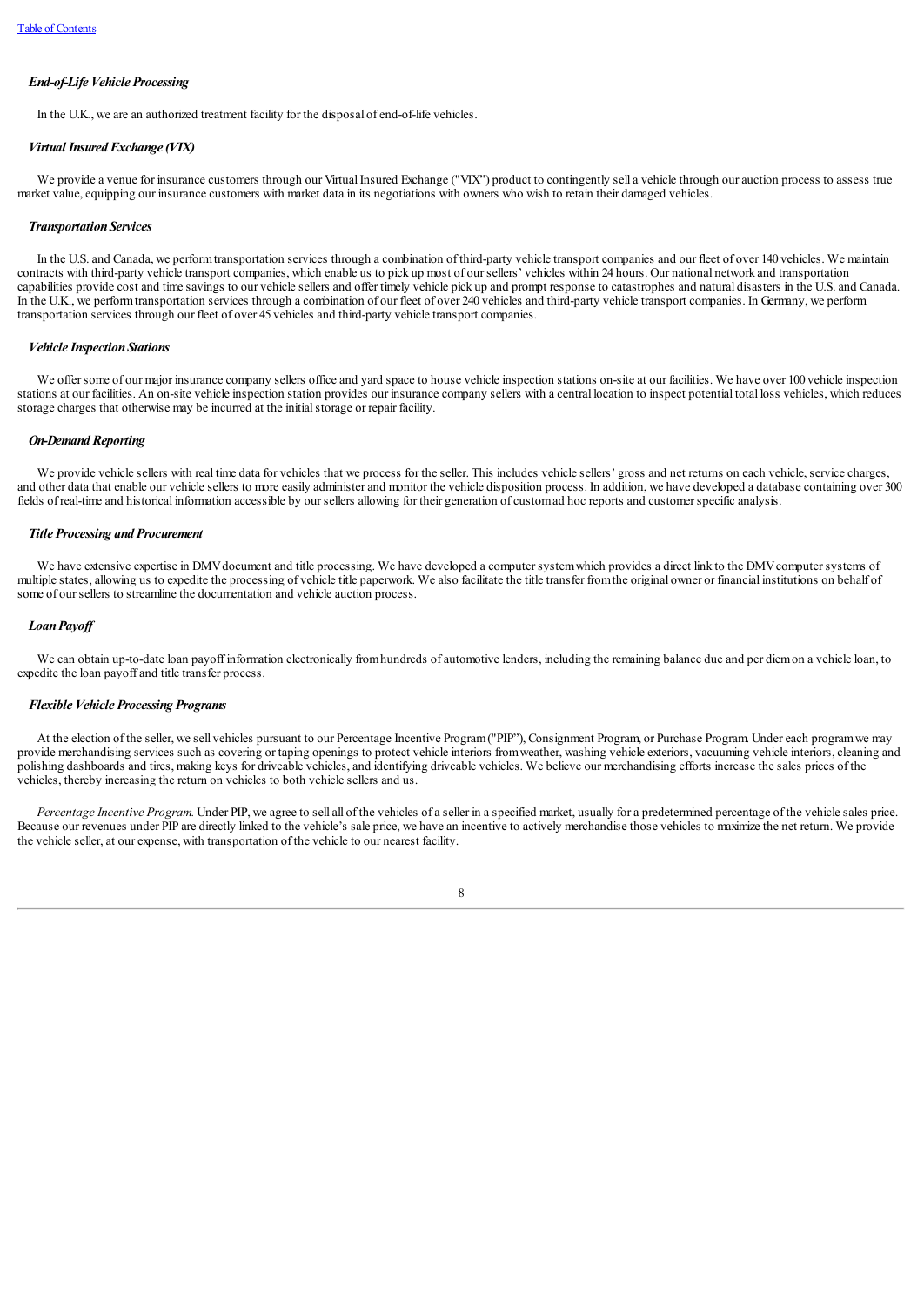*Consignment Program.* Under our Consignment Program, we sell vehicles fora fixed consignment fee. Although sometimes included in the consignment fee, we may also charge additional fees for the cost of transporting the vehicle to our nearest facility, storage of the vehicle,and other incidentalcosts.

*Purchase Program.* Under the Purchase Program, we purchase vehicles froma vehicle sellerat a formula price, based on a percentage of the vehicles'estimated PAV,and sell the vehicles for our own account. Currently, the purchase programis offered primarily in the U.K.

### *Buy It Now, Make An Offer*

We offer an option to our members to purchase specific pre-qualified vehicles immediately at a set price before the live auction process. This enables us to provide a fast, easy, transparent and comprehensive buying option on these pre-qualified vehicles. Additionally, members have the option ofsubmitting an offeramount on certain selected vehicles. If an offer is accepted, the membercan purchase the vehicle before the live auction process.

#### *Member Network*

We maintain a database of thousands of registered members ("buyers") in the vehicle dismantling and recycling, rebuilding, used vehicle dealer and export industries, as well as members that are a part of the general public, where applicable. Our database includes each member's vehicle preference and purchasing history. This data enables us to notify prospective buyers throughout the world via email of vehicles available for bidding that match their vehicle preferences. Listings of vehicles to be sold on a day and location are also made available on the internet.

#### *Sales Process*

We offer a flexible and unique sales process designed to maximize the sale prices of the vehicles utilizing VB3. VB3 opens our sales process to members and the general public to viewauctions via our website and ourmobile application anywhere in the world where internet access is available. The VB3 technology and modelemploys a two-step bidding process. The first step is an open preliminary bidding feature that allows a member to enter bids either over the internet orat a bidding station at the storage facility during the previewdays. To improve the effectiveness of bidding, the VB3 systemlets a membersee the current high bid on the vehicle they want to purchase. The preliminary bidding step .<br>Is an open bid format similar to eBay®. Members enter the maximum price they are willing to pay for a vehicle and VB3's BID4U feature will incrementally bid the vehicle on their behalf during all steps of the auction. Preliminary bidding ends at a specified time prior to the start of a second bidding step, an internet-only virtual auction. This second step allows bidders the opportunity to bid against each other and the highest preliminary bidder. The bidders enter bids via the internet in real time, and then BID4U submits bids for the highest preliminary bidder, up to their maximum bid. When bidding stops, a countdown is initiated. If no bids are received during the countdown or any extensions, the vehicle sells to the highest bidder.

# *Copart Dealer Services*

We provide franchise and independent dealers with a convenient method to sell their trade-ins through any of our facilities. We have a dedicated group of employees in the U.S. that target these dealers and work with them throughout the sales process.

#### *CashFor Cars*

We provide the general public with a fast and convenient method to sell their vehicles. Anyone can go to CashForCars.com; CashForCars.ca; CashForCars.de, CashForCars.co.uk, or Cash-for-cars.ie and arrange to obtain a valid offer to purchase their vehicle. Upon acceptance of our offer to purchase their vehicle, we provide them payment for their vehicle and then sell the vehicle on our own behalf.

#### *National Powersport Auctions*

In the U.S., we provide non-salvage powersport vehicle remarketing services through live and online auction platforms to dealers, financial institutions and OEMs through our subsidiary National Powersport Auctions, or NPA. NPA also offers comprehensive data services including the NPA Value Guide<sup>TM</sup>, which we believe is the industry's most accurate wholesale valuation tool. NPA has facilities in San Diego, California; Philadelphia, Pennsylvania; Dallas, Texas; Cincinnati, Ohio; Atlanta, Georgia; Littleton, Colorado; Madison, Wisconsin; Portland, Oregon; Sacramento, California; and Orlando, Florida.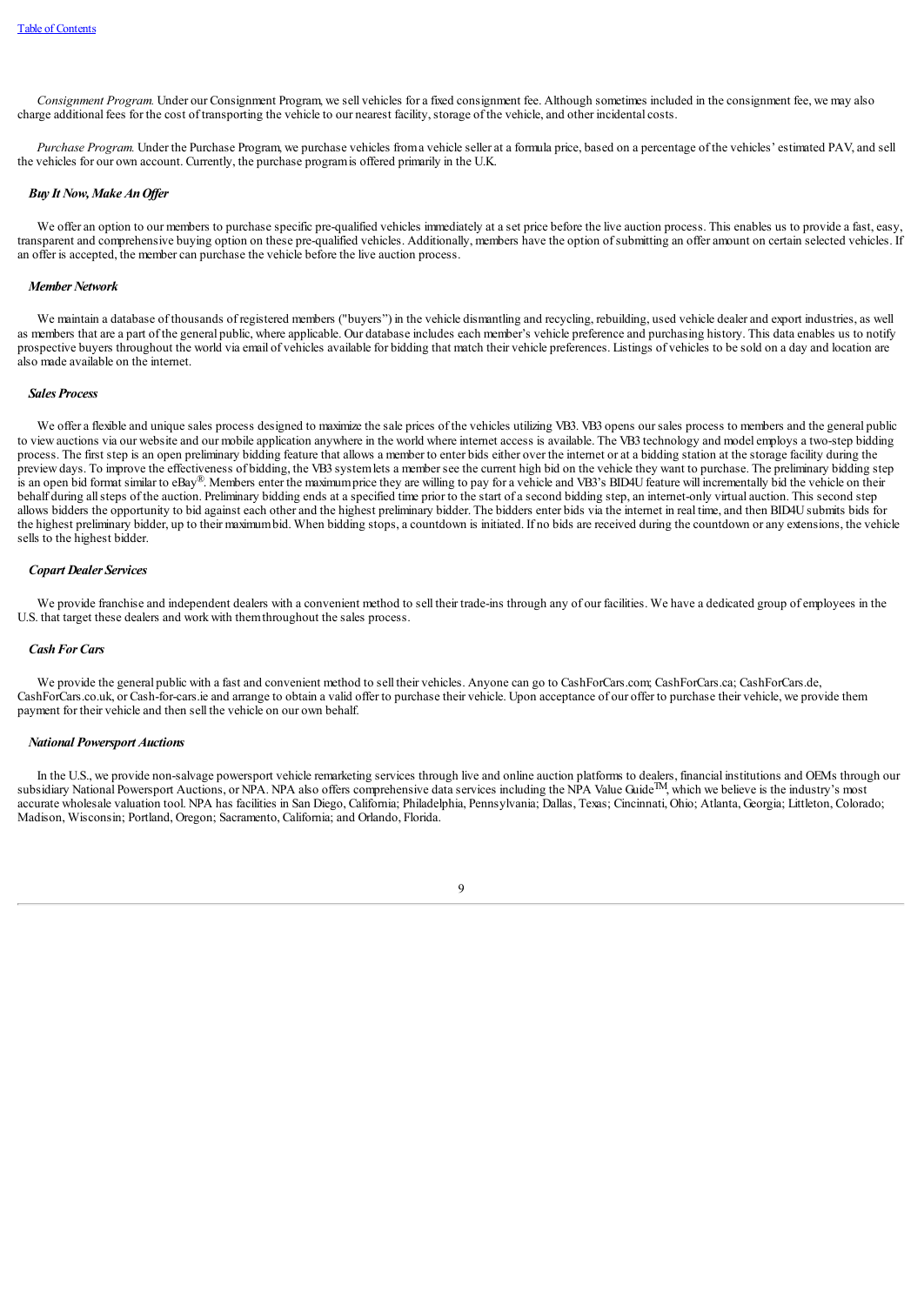# *U-Pull-It*

In the U.K., we have two facilities from which the public can purchase parts from salvaged and end-of-life vehicles. In general, the buyer is responsible for detaching the parts fromthe vehicle and any associated hauling or transportation of the parts after detachment. After the valuable parts have been removed by the buyer, the remaining parts and car body are sold for their scrap value.

### *Copart 360*

We pioneered posting vehicle images online for buyers in 2001, and, we have been improving the technology to provide top quality photos since then. In July 2020, we enhanced online images and videos by launching Copart 360 ("C360"), our proprietary technology that captures clear 360-degree views of interiors and exteriors of cars, trucks, and vans across U.S. Copart locations. This capability was expanded out to the U.K. in fiscal 2021. Interested buyers can vieweverything fromthe backseat to the dashboard to the tires. Buyers can also zoomin and out orexpand to fullscreen on computers ormobile devices.

Buyers can access this feature by clicking the 360° icon under vehicle images on select lot details pages on Copart.com.

# *Membership Tiers*

We now offer three tiers of membership in the U.S. - Guest, Basic, and Premier - for those registering to buy vehicles through Copart.com.

### *Guest Member Benefits*

Guest members can sign up for free to add their favorite vehicles to their Watchlist, set up Vehicle Alerts to get notified when we add specific vehicles they're looking forand viewour inventory fromtheir desktop computer ormobile device via ourmobile application.

#### *Basic Member Benefits*

Basic member benefits include:

- viewmultiple online auctions in real-time (live);
- bid on one vehicle at a time without a deposit, or up to five with a deposit;
- save favorite searches; and
- get access to memberappreciation events.

#### *Premier Member Benefits*

Premier member benefits include all basic member benefits, as well as, the following:

- bid on multiple vehicles at the same time;
- get priority placement in phone and chat support;
- access the VirtualQueue which provides expedited service at our locations; and
- get a complimentary safety vest (one per membership year) and water bottle at our locations.

### *Virtual Queue*

We always strive to maintain the highest safety guidelines to protect the health and well-being of our members and employees. As soon as COVID-19 began impacting businesses globally, we rolled out the VirtualQueue at all locations to reinforce safety measures.

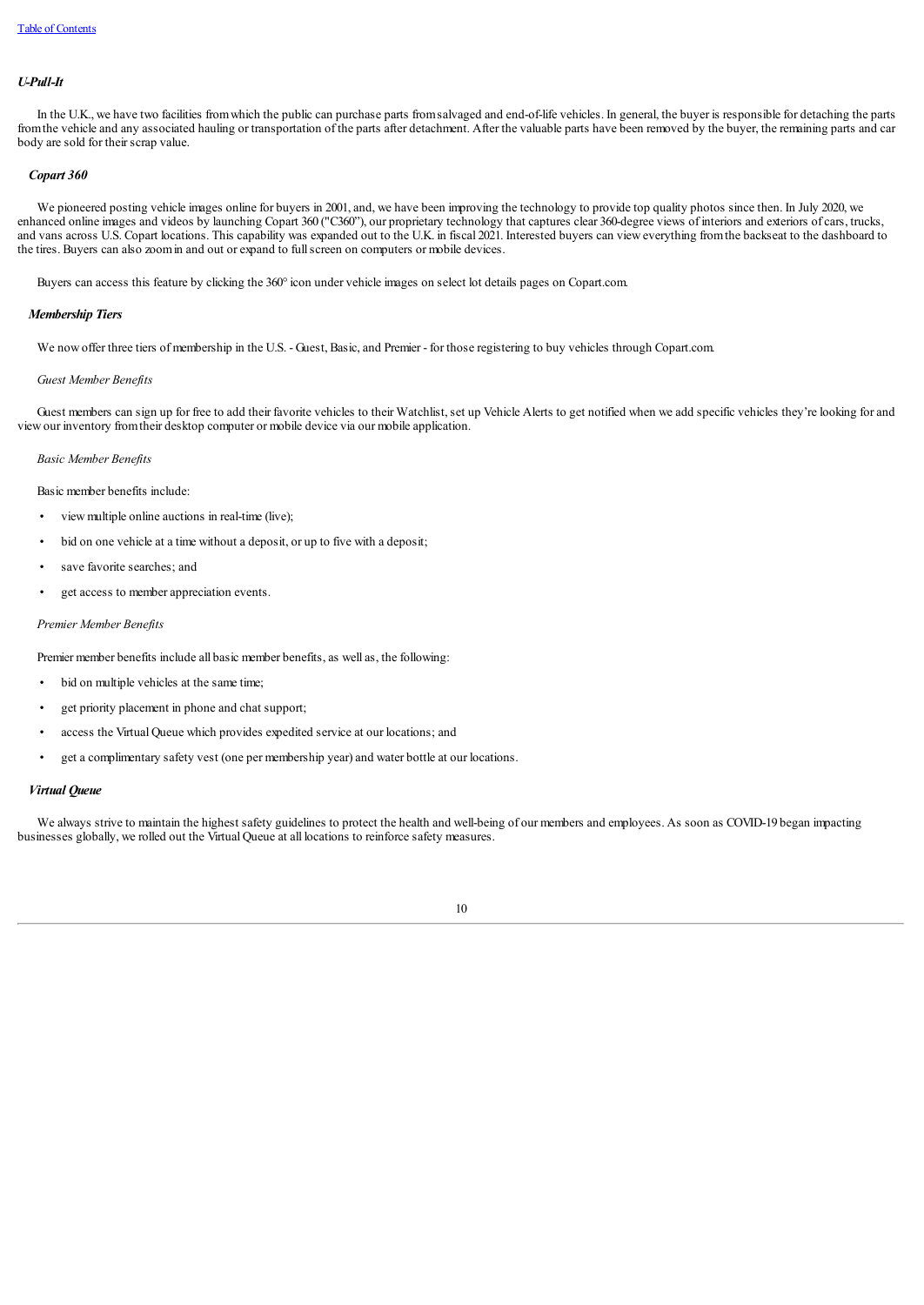The Virtual Queue, available in multiple languages, is a safe way to secure a place in line while visiting one of our locations. Whether a visitor is at a location to make a payment or previewa vehicle, the VirtualQueue lets themconveniently maintain social distancing practices. Rather than wait in line inside a location, our visitors can save their place and receive an estimated wait time, using our mobile application, in the comfort of their own vehicle. We notify them via text message when it is their turn to speak to a customer service agent.

#### **Sales**

We process vehicles from hundreds of different vehicle sellers. No single customer accounted for more than 10% of our consolidated revenues for fiscal 2021, 2020, or 2019 and our business does not depend on any particular customer to remain profitable. We obtained 77%, 81%, and 80% of the total number of vehicles processed during fiscal 2021, 2020 and 2019, respectively, frominsurance company sellers.

We typically contract with the regional or branch office of an insurance company or other vehicle sellers. The agreements are customized to each vehicle seller's needs and often provide for the disposition of different types ofsalvage vehicles by differing methods. Ourarrangements generally provide that we willsell total loss and recovered stolen vehicles generated by the vehicle seller in a designated geographic area.

We market our services to vehicle sellers through an in-house sales force that utilizes a variety of sales techniques, including personal sales calls, internet search engines, employee referrals, tow shop referrals, and pa We market our services to franchise and independent dealerships, as well as the general public. We may, when appropriate, provide vehicle sellers with detailed analysis of the net return on vehicles and a proposalsetting forth ways in which we believe that we can improve net returns on vehicles and reduce administrative costs and expenses.

During our last three fiscal years, most of our revenue was generated within the U.S. and a majority of our long-lived assets are located within the U.S. Please see *Note* 13  $-$ *Segments and Other Geographic Reporting* in our Notes to Consolidated Financial Statements for information regarding the geographic location of oursales and our long-lived assets.

#### **Members**

We maintain a database of thousands of registered members ("buyers") in the vehicle dismantling and recycling, rebuilding, used vehicle dealer and export industries, as well as members that are a part of the general public, where applicable. We believe that we have established a broad internationaland domestic buyer base by providing members with a variety of programs and services. To become a registered member,a person or business must complete a basic application either online or through ourmobile application. Before any member may purchase a vehicle, they must provide copies of current government issued photo identification. Additionally, business members must provide current business information, including copies of licenses, which may include vehicle dismantler, dealer, resale, repair or export licenses, and as needed, completed sales tax exemption certificates. Registration entitles a member to transact business at any of our sales, subject to local licensing and permitting requirements. We may sell to the general public either directly or members may purchase a vehicle offered at Copart through a registered broker who meets local licensing and permitting requirements. Strict admission procedures are intended to prevent frivolous bids that will not result in a completed sale. We market to members online and via email notifications, sales notices, telemarketing, direct mail, in-location marketing, search engines, social media, radio, television, trade publications, and participation in trade show events.

#### **Competition**

<span id="page-12-0"></span>We face significant competition from other remarketers of both salvage and non-salvage vehicles. Against these other vehicle remarketers, we face competition for long-term contractual commitments and various supply agreements with sellers, in addition to competition for the acquisition of vehicle storage facilities. We believe our principal competitors include vehicle auction and sales companies and vehicle dismantlers. These national, regional,and localcompetitors may have established relationships with vehicle sellers and buyers and may have financial resources that are greater than ours. The largest national or regional vehicle auctioneers in the U.S. include Insurance Auto Auctions, Inc. ("IAA").; KAR Auction Services, Inc. ("KAR") (including its subsidiary ADESA, Inc.); Manheim, Inc., and ACV Auctions Inc. The largest national dismantler is LKQ Corporation ("LKQ"). LKQ, in addition to trade groups of dismantlers such as the American Recycling Association and the United Recyclers Group, LLC, may purchase salvage vehicles directly frominsurance companies, thereby bypassing vehicle remarketing companies entirely. In our Internationalmarkets, our principalcompetitors are vehicle auction and sales companies, vehicle dismantlers, and privately held independent remarketers.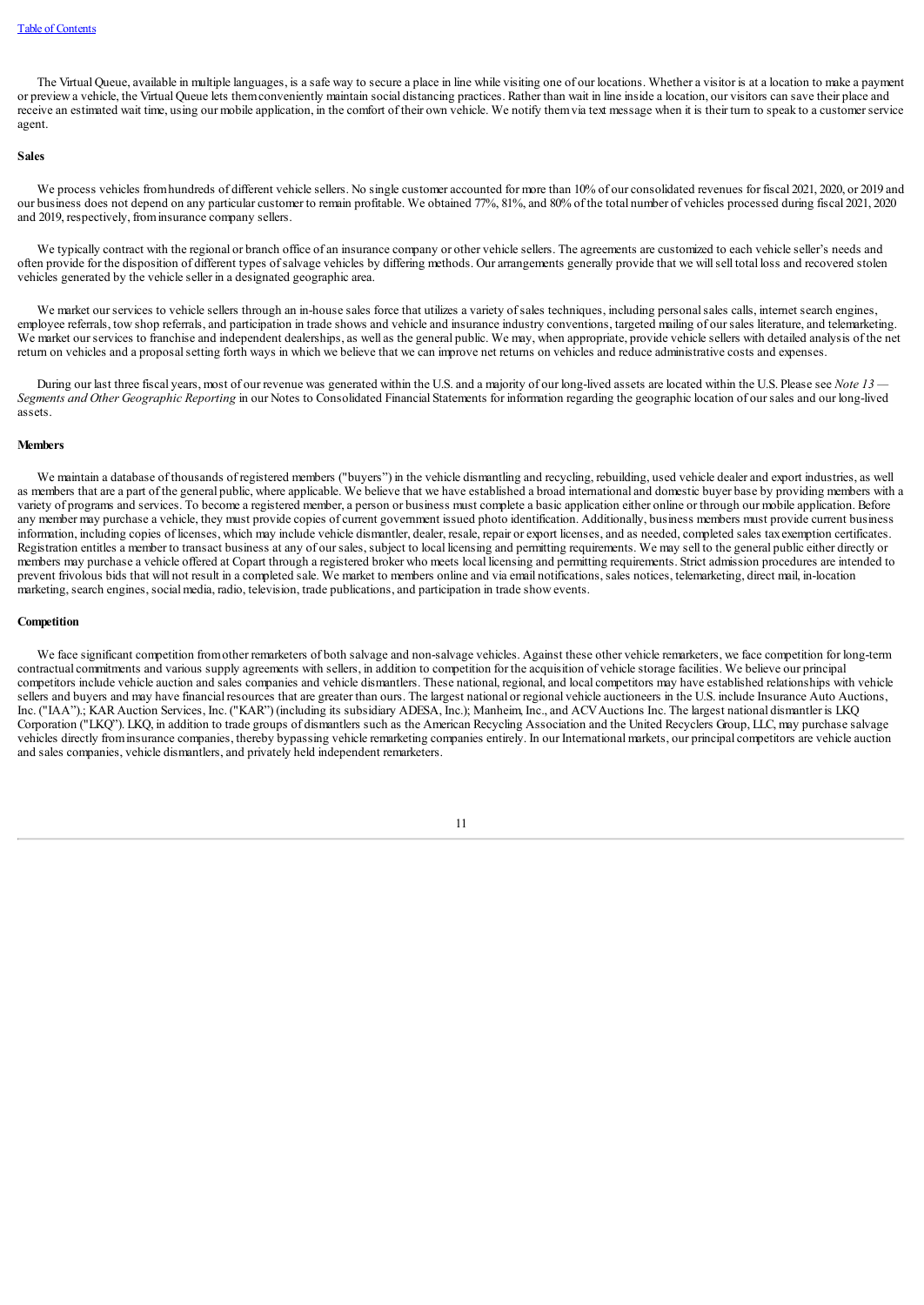### **Management Information Systems**

Our primary vard management information system consists of a series of IBM AS/400 mainframe computer systems and other servers which run our proprietary software developed to process salvage sales vehicles throughout the auction process. This system is integrated with the internet to enable buyers to view salvage vehicles and bid on them. It can also be integrated with the seller's systemand enables the sellers to monitor their vehicles and analyze the progression of vehicles through the auction process. Our auction-style service product, VB3, is served by an array of identical high-density, high-performance servers. Each individualsale is configured to run on an available server in the array and can be rapidly provisioned to any otheravailable server in the array as required.

We have invested in production data centers that are designed to continuously operate to support the business, even in the event of an emergency. The data centers' electrical and mechanical systems are continually monitored. The data centers are located in areas generally considered to be free of frequent weather-related disasters and earthquakes. We operate fully redundant infrastructure to ensure ongoing operations, even in the event of physical damage to one of our data centers.

We have developed a proprietary enterprise operating system to enable us to address our international expansion needs. This proprietary system is designed to provide multilanguage and multi-currency capabilities. We began using our internally developed proprietary system with our expansion into Spain in fiscal 2016 and Germany in fiscal 2017. We intend to continue development of this systemand implement it in certain additional locations in the future.

### <span id="page-13-0"></span>**Employees andHuman Capital**

Our ability to build long-term value depends on our ability to attract, retain, develop, and motivate talented personnel at all levels within our global enterprise. Our employees are our greatest asset. Our goal is to create a strong culture built upon our foundational core values: act with integrity; be an owner; challenge the norm; get results; and celebrate our people. We have a diverse, multi-culturalworkforce and we celebrate our diversity by promoting inclusion across our global organization.

As ofJuly 31, 2021, we had approximately 8,600 fulland part-time employees, of which approximately 71% were located in the U.S.and 29% located within our International segment.

Of the approximately 6,100 fulland part-time employees based in the U.S,approximately 49% of themidentify as female. We also believe our workforce is ethnically diverse. As ofJuly 31, 2021, our U.S. workforce consisted ofapproximately 49% individuals identifying as White, 20% as Hispanic or Latino, 15% as Black or African American, 5% as Asian, 3% as two ormore races, Native American or Alaska Native, Native Hawaiian or Pacific Islander,and 8% as Not Disclosed.

Additionally, of the approximately 870 employees serving in the U.S. in management roles and above, up to and including executives, 64% identify as male and 36% identify as female

Of the approximately 2,500 employees based within the Internationalsegment,approximately 33% of themidentify as female. We also believe our workforce is ethnically diverse. As of July 31, 2021, our International workforce consisted of approximately 59% individuals identifying as White, 28% as Asian, 3% as Black or African, 2% as Hispanic or Latino,  $2\%$  as Other, and  $5\%$  as Not Disclosed.

Additionally, of the approximately 277 employees serving Internationally in management roles and above, up to and including executives, 69% identify as male and 31% identify as female.

Our human capital objective is to attract, retain, develop, and motivate talented employees. We use online search tools, specialized recruiting firms, employee referral programs, job postings in various media platforms,and university recruiting to cast a wide and varied net for talented candidates. In order to promote the success of ourcompany and increase stockholder value,among otherelements in the total ofmixofemployee compensation, we offera combination ofcompetitive base salary,equity incentives,and bonus plans that are designed to motivate and reward personnel.

Our executive compensation structure aligns incentives with our strategic growth objectives, including long-termshare price appreciation. In that regard, our executive compensation programs place greater weighting on equity compensation than other forms of compensation offered to all employees. For more details regarding our executive compensation, refer to information incorporated by reference fromthe information set forth under the captions "Executive Compensation" and "Compensation Discussion and Analysis" in our 2021 Proxy Statement.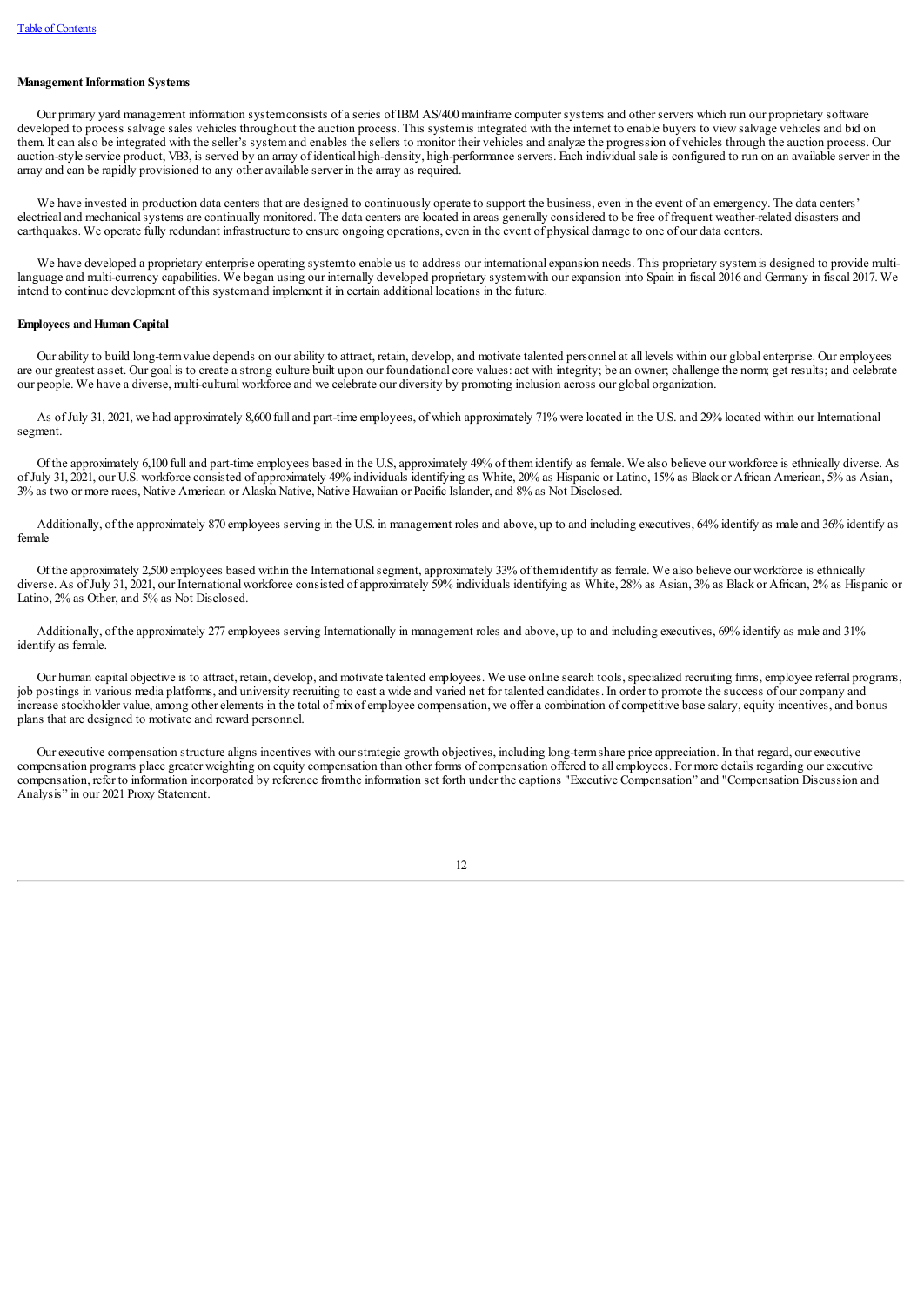We value the health and well-being of our employees, and provide generous benefit options to best suit our employees and their families. Within our U.S. segment, we pay a significant portion of the benefit premiums related to our health benefits. In many cases, employees are offered certain benefits at no charge to them or their families.

Our U.S. benefit platformis built froma whole person model, meaning we offer options that assist in keeping the whole person healthy. Employees and their families can select froma wide range of benefits from traditional health and dental insurance to financial wellness and estate planning. We have designed our plans around the following four pillars: Health, Financial Security, Life, and Education.

Our Health benefits include: multiple medical plans, dental and vision coverage, and wellness programs combined with external support networks.

The Financial Security benefits program includes: 401K plan with employer match options; an Employee Stock Purchase Program ("ESPP") that offers employees the option to purchase Copart shares at a discounted price and become stockholders of the company; access to both health and dependent care flexible spending accounts; and an overall financialwellness platform.

Our Life programprovides a range of insurance products,employee assistance programs as wellas identity protection and legalservices.

Finally, our Education programincludes tuition support for employees and scholarship opportunities for employees' children. This is combined with our global training and development program that focuses on leadership development, as well as training in various topics including diversity, anti-harassment, ethics, and regulatory compliance.

Within our International segment, we also offer a variety of benefit plans similar to the U.S. segment, albeit adjusted to reflect local market conditions.

In fiscal 2021, our ongoing focus on workplace safety and regulatory compliance has enabled us to maintain business continuity while promoting a safe work environment during the COVID-19 pandemic. Specifically, we introduced work-from-home arrangements for a substantial portion of our workforce and social distancing for those that have returned to the office, in accordance with local health authority guidelines.

### <span id="page-14-0"></span>**Environmental Matters**

<span id="page-14-1"></span>Our operations are subject to international, federal, provincial, state, and local laws and regulations regarding the protection of the environment in the countries in which we have storage facilities. In some cases, we may acquire land with existing environmental issues, including landfills as an example. In the salvage vehicle remarketing industry, large numbers of wrecked vehicles are stored at storage facilities, requiring us to actively monitorand manage potentialenvironmental impacts. In the U.K., we provide vehicle depollution and crushing services forend-of-life vehicles. We could incursubstantialexpenditures for preventative, investigative, or remedialaction and could be exposed to liability arising from our operations, contamination by previous users of certain of our acquired facilities or facilities which we may acquire in the future, or the disposal of our waste at offsite locations. In addition to conducting environmental diligence on new site acquisitions, we also take such appropriate actions as may be necessary to avoid liability for activities of prior owners,and we have fromtime to time acquired insurance with respect to acquired facilities with known environmental risks. There can be no assurances, however, that these efforts to mitigate environmental risk will prove sufficient if we were to face material liabilities. We have incurred expenses for environmental remediation in the past, and environmental laws and regulations could become more stringent over time. There can be no assurance that we or our operations will not be subject to significant costs in the future or that environmentalenforcement agencies at the state and federal levelwill not pursue enforcement actions against us. In addition to acquiring insurance in connection with certain acquisitions, we have also obtained indemnification for pre-existing environmental liabilities frommany of the persons and entities from whom we have acquired facilities, but there can be no assurance that such indemnifications will be available or sufficient. Any such expenditures or liabilities could have a material adverse effect on our consolidated results of operations, financial position, orcash flows.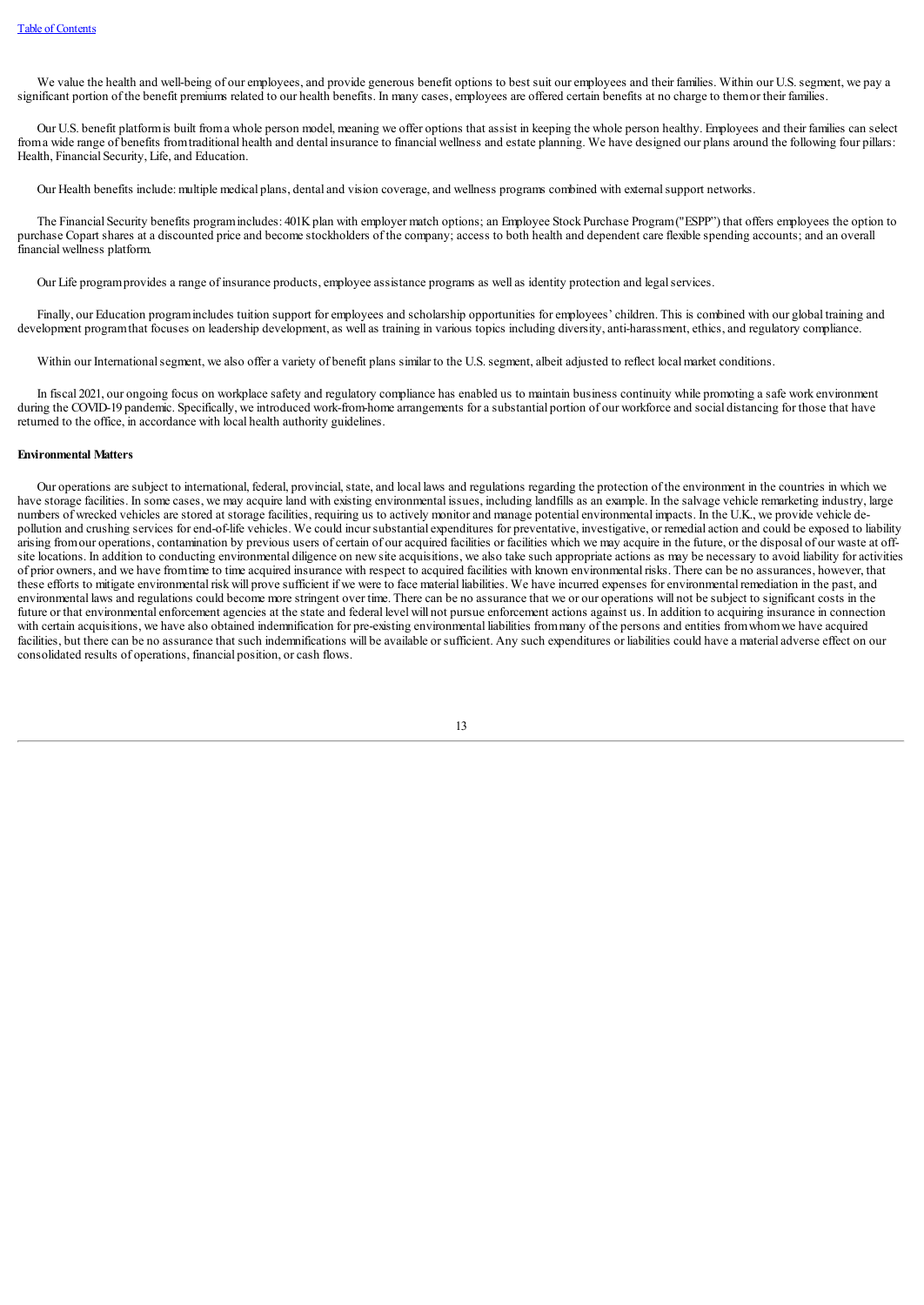### **Governmental Regulations**

Our operations are subject to regulation, supervision and licensing under various international, federal, provincial, state,and localstatutes, ordinances and regulations that may impact ourcapitalexpenditures,earnings,and competitive position. The acquisition and sale of vehicles is regulated by various state, provincialand foreign motor vehicle departments, and the steps required to process vehicle titles is a significant cost of our business. At the same time, our know-how in the area of title processing is a competitive advantage. In addition to the regulation ofsales and acquisitions of vehicles, we are also subject to various localzoning requirements with regard to the location of ourstorage facilities, which generally make it more challenging and expensive to identify, acquire and develop new facilities. These zoning requirements vary from location to location. At various times, we may be involved in disputes with governmental officials regarding the development and/or operation of our business facilities. We believe that we are in compliance, in all material respects, with applicable regulatory requirements. We may be subject to similar types of regulations by international, federal, provincial, state, and local governmentalagencies in newmarkets.

# <span id="page-15-0"></span>**Intellectual Property and Proprietary Rights**

In 2008, we obtained a patent issued by the United States Patent and TrademarkOffice that covers certain aspects of our virtual bidding auction platform. Generally, patents issued in the U.S.are effective for 20 years fromthe earliest asserted filing date of the patent application. The duration of foreign patents varies in accordance with the provisions ofapplicable local law.

We also rely on a combination of trade secret, copyright, and trademark laws, as well as contractual agreements to safeguard our proprietary rights in technology and products. In seeking to limit access to sensitive information to the greatest practical extent, we routinely enter into confidentiality and assignment of invention agreements with certain of our employees and consultants and nondisclosure agreements with our key customers and vendors.

### **Seasonality**

Historically, our consolidated results of operations have been subject to quarterly variations based on a variety of factors, of which the primary influence is the seasonal change in weather patterns. During the winter months we tend to have higher demand for our services because there are more weather-related accidents. Severe weather events, including but not limited to tornadoes, floods, hurricanes, and hailstorms, can also impact our volumes.

### <span id="page-15-1"></span>**Item1A.** *Risk Factors*

Investing in our common stock involves a high degree of risk. You should consider carefully the risks and uncertainties described below before making an investment decision. Our business could be harmed if any of these risks, as well as other risks not currently known to us or that we currently deem immaterial, materialize. The trading price of our common stock could decline due to the occurrence of any of these risks, and you may lose all or part of your investment. In assessing the risks described below, you should also refer to the other information contained in this Form 10-K, including our consolidated financial statements and the related notes and schedules, and other filings *with the SEC.*

### **Risks Related to Our Business and Industry**

The worldwide COVID-19 pandemic may have an adverse impact on our near-term revenues principally as a result of lower auction inventories. The geographic extent, length, and economic impact of the pandemic is unknown, but it has the potential to adversely affect our business and operating results.

After the initial onset of the COVID-19 pandemic in March 2020, we sawsubstantial declines in vehicle assignments, which we attribute principally to reduced accident volume as miles driven dramatically declined in response to shelter-in-place orders across the globe. We cannot predict howthe pandemic willcontinue to develop, whetherand to what extent newshelter-in-place orders will be issued, or to what extent the pandemic may have longer termunanticipated impacts on ourmarkets, including, forexample, the risk of long-termreductions in miles driven.

Although we have been deemed an "essential business" in the jurisdictions in which we operate and have largely been able to continue our yard operations, we have been required to make adjustments in our business processes that may reduce efficiency or increase operating expenses, particularly if the pandemic continues overa long period of time. Certain of the jurisdictions in which we operate, such as the U.K., have had more restrictive governmental actions than others, and subsequent shelter-in-place orders have occasionally stalled or regressed ourassignment volumes commensurate with the severity and

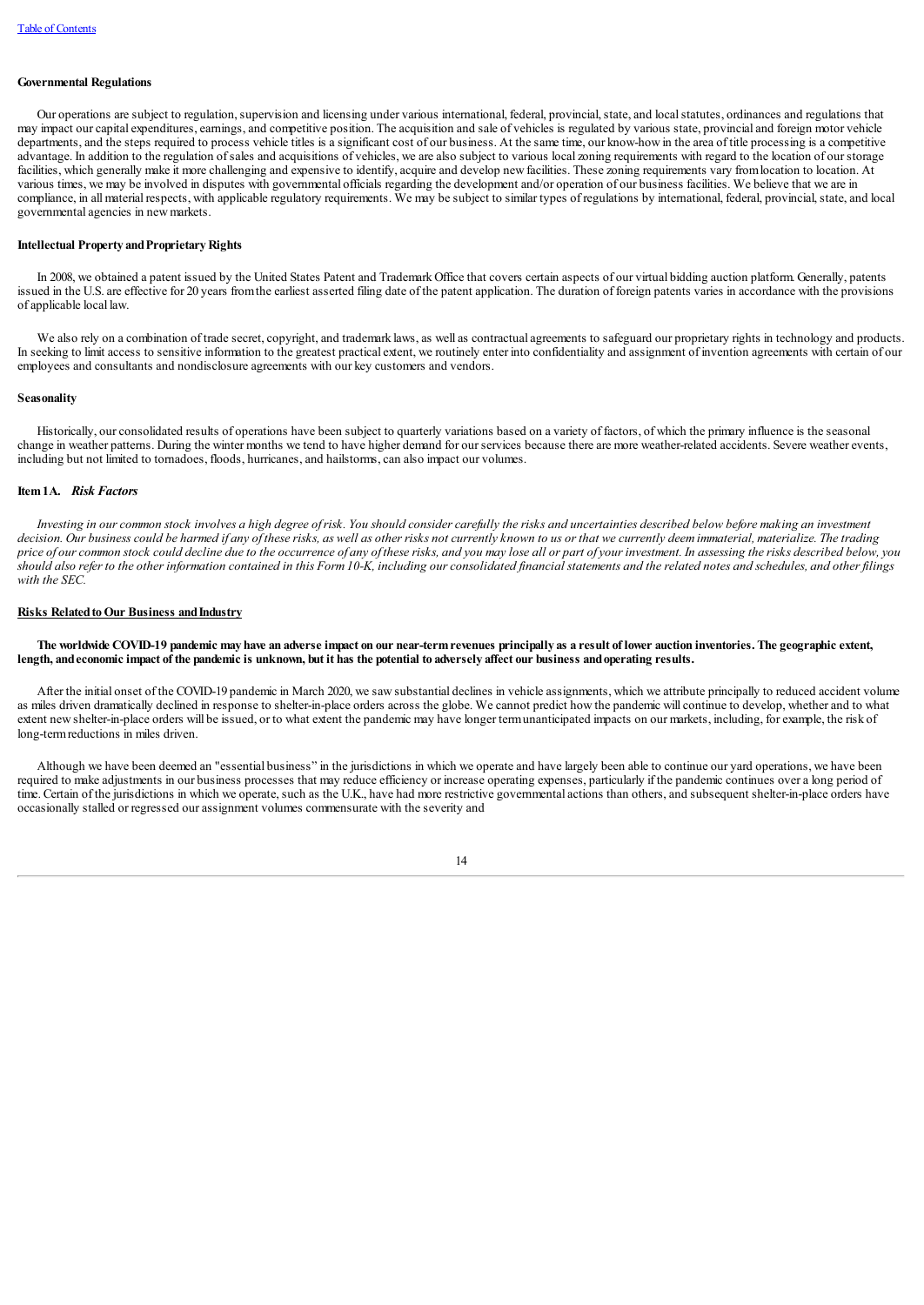duration of such orders. To date, we have not made modifications that materially affect our operating expenses, and while we regularly monitor them, we may not be able to respond with sufficient speed to align revenues and operating expenses when necessary, which could result in a drop in ourstock price as a result of our operating or net income for one ormore fiscal periods being less than market expectations. Additional, non-exclusive examples of pandemic-related factors that could adversely affect our future business or operating results include the potentialadverse operational impacts fromoutbreaks of COVID-19 at any of our locations; additional outbreaks of COVID-19 in one ormore of our geographic markets; a reduction in miles driven due to one ormore factors relating to the COVID-19 pandemic; the relationship ofsupply and demand for newly manufactured vehicles, on the one hand,and used and salvage vehicles, on the other hand, due to reduced manufacturing capacity and broadersupply chain disruptions during the COVID-19 pandemic and the effects of these supply and demand relationships on the average sale prices obtained at auction for the vehicles assigned to us for remarketing; further government actions in response to COVID-19 outbreaks that restrict business activity or travel; disruptions of governmentaladministrative operations due to COVID-19 outbreaks that adversely impact ourcore business activities, such as vehicle title processing; and deteriorating economic conditions generally.

### We depend on a limited number of major vehicle sellers for a substantial portion of our revenues. The loss of one or more of these major sellers could adversely affect our consolidated results of operations and financial position, and an inability to increase our sources of vehicle supply could adversely affect our growth rates.

Although no single customer accounted for more than 10% of our consolidated revenues for fiscal 2021, 2020, or 2019, a limited number of vehicle sellers historically have collectively accounted fora substantial portion of our revenues. Vehicle sellers have terminated agreements with us in the past in particularmarkets, which has affected revenues in those markets. There can be no assurance that ourexisting agreements will not be canceled. Furthermore, there can be no assurance that we will be able to enter into future agreements with vehicle sellers or that we will be able to retain ourexisting supply ofsalvage vehicles. A reduction in vehicles froma significant vehicle seller orany material changes in the terms ofan arrangement with a significant vehicle sellercould have a materialadverse effect on ourconsolidated results of operations and financial position. In addition, a failure to increase our sources of vehicle supply could adversely affect our earnings and revenue growth rates.

### Our expansion into markets outside the U.S., including expansions in Europe, Brazil, and the Middle East expose us to risks arising from operating in international markets. Any failure to successfully integrate businesses acquired or operational capabilities established outside the U.S. could have an adverse effect on our consolidated **results of operations, financial position, or cash flows.**

We first expanded our operations outside the U.S. in fiscal 2003 with an acquisition in Canada. Subsequently, in fiscal 2007 and fiscal 2008 we made significant acquisitions in the U.K., followed by acquisitions in the U.A.E., Brazil, Germany, and Spain in fiscal 2013, expansions into Bahrain and Oman in fiscal 2015, expansion into the Republic of Ireland and India in fiscal 2016, and an acquisition in Finland in fiscal 2018. In addition, we continue to evaluate acquisitions and other opportunities outside of the U.S. Acquisitions or other strategies to expand our operations outside of the U.S. pose substantial risks and uncertainties that could have an adverse effect on our future operating results. In particular, we may not be successful in realizing anticipated synergies fromthese acquisitions, or we may experience unanticipated costs orexpenses integrating the acquired operations into our existing business. We have and may continue to incur substantial expenses establishing new yards and operations, acquiring buyers and sellers, and implementing shared services capabilities in internationalmarkets. Among other things, we plan to ultimately deploy our proprietary auction technologies at all of our foreign operations and we cannot predict whether this deployment will be successful or will result in increases in the revenues or operating efficiencies ofany acquired companies relative to their historic operating performance. Integration of our respective operations, including information technology and financialand administrative functions, may not proceed as anticipated and could result in unanticipated costs orexpenses such as capitalexpenditures that could have an adverse effect on our future operating results. We cannot provide any assurance that we willachieve our business and financial objectives in connection with these acquisitions or ourstrategic decision to expand our operations internationally. For example, although we continue to operate a technology and operations center in India for administrative support, we decided to suspend our salvage operations in India in fiscal 2018, until the Indian market develops in a manner bettersuited to our business model, which did not have a materialeffect on ourconsolidated results of operations and financial position.

As we continue to expand our business internationally, we will need to develop policies and procedures to manage our business on a global scale. Operationally, acquired businesses typically depend on key seller relationships, and our failure to maintain those relationships would have an adverse effect on our consolidated results of operations and could have an adverse effect on our future operating results. Moreover, success in opening and operating facilities in newmarkets can be dependent upon establishing new relationships with buyers and sellers,and our failure to establish those relationships could have an adverse effect on ourconsolidated results of operations and future operating results.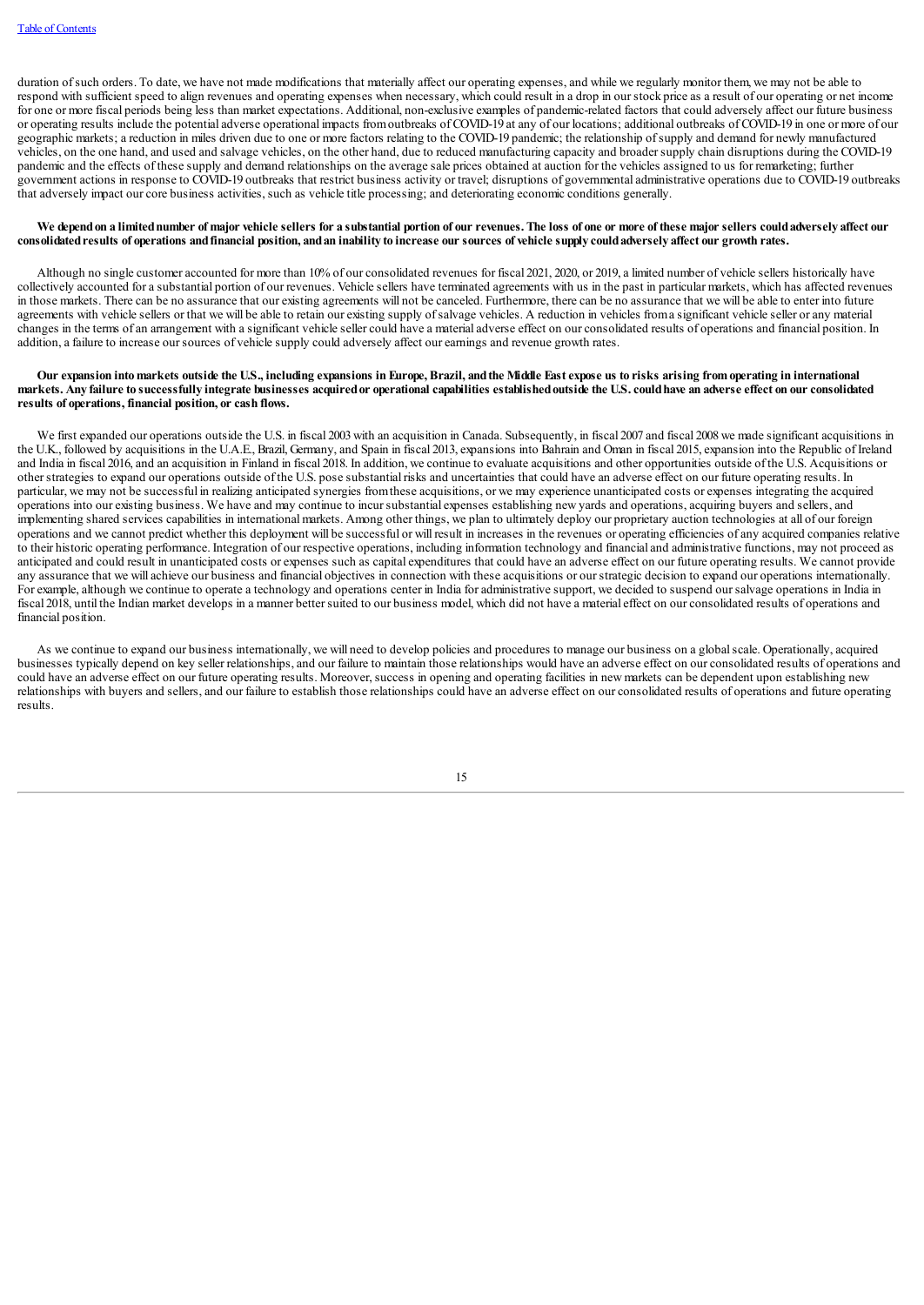In addition, we anticipate our international operations will continue to subject us to a variety of risks associated with operating on an international basis, including:

- the difficulty of managing and staffing foreign offices;
- the increased travel, infrastructure, and legal compliance costs associated with multiple international locations;
- the need to localize our product offerings, particularly the need to implement our online auction platformin foreign countries;
- the need to comply with complexforeign and U.S. laws and regulations that apply to our international operations;
- tariffs, trade barriers, trade disputes, and other regulatory or contractual limitations on our ability to operate in certain foreign markets;
- exposure to foreign currency exchange rate risk, which may have an adverse impact on our revenues and revenue growth rates;
- adapting to different business cultures, languages, and market structures, particularly where we seek to implement our auction model in markets where insurers have historically not played a substantial role in the disposition of salvage vehicles;
- repatriation of funds currently held in foreign jurisdictions to the U.S. may result in higher effective taxrates;
- military actions;
- public health issues, including but not limited to the COVID-19 pandemic;
- environmental issues;
- natural and man-made disasters; and
- political issues.

As we continue to expand our business globally, our success will depend, in large part, on our ability to anticipate and effectively manage these and other risks associated with our international operations. Our failure to manage any of these risks successfully could harmour international operations and have an adverse effect on our operating results.

# **Our business is exposedto risks associatedwith online commerce security andcreditcardfraud.**

Consumer concerns over the security of transactions conducted on the internet or the privacy of users may inhibit the growth of the internet and online commerce. To securely transmit confidential information such as customercredit card numbers, we rely on encryption and authentication technology. Unanticipated events or developments could result in a compromise or breach of the systems we use to protect customer transaction data. Furthermore, ourservers may also be vulnerable to viruses transmitted via the internet and other points ofaccess. While we proactively check for intrusions into our infrastructure,a newor undetected virus could cause a service disruption.

We maintain an information security programand our processing systems incorporate multiple levels of protection in order to address or otherwise mitigate these risks. Despite these mitigation efforts, there can be no assurance that we will be immune to these risks and not suffer losses in the future. Undercurrent credit card practices, we may be held liable for fraudulent credit card transactions and other payment disputes with customers. As such, we have implemented certain anti-fraud measures, including credit card verification procedures. However,a failure to adequately prevent fraudulent credit card transactions could adversely affect ourconsolidated financial position and results of operations.

Oursecurity measures may also be breached due to employee error, malfeasance, insufficiency, or defective design. Additionally, outside parties may attempt to fraudulently induce employees, users, orcustomers to disclose sensitive information in order to gain access to our data or our users' orcustomers' data. Any such breach or unauthorized access could result in significant legal and financial exposure, damage to our reputation, and a loss of confidence in the security of our products and services that could have an adverse effect on our consolidated financial position and results of operations.

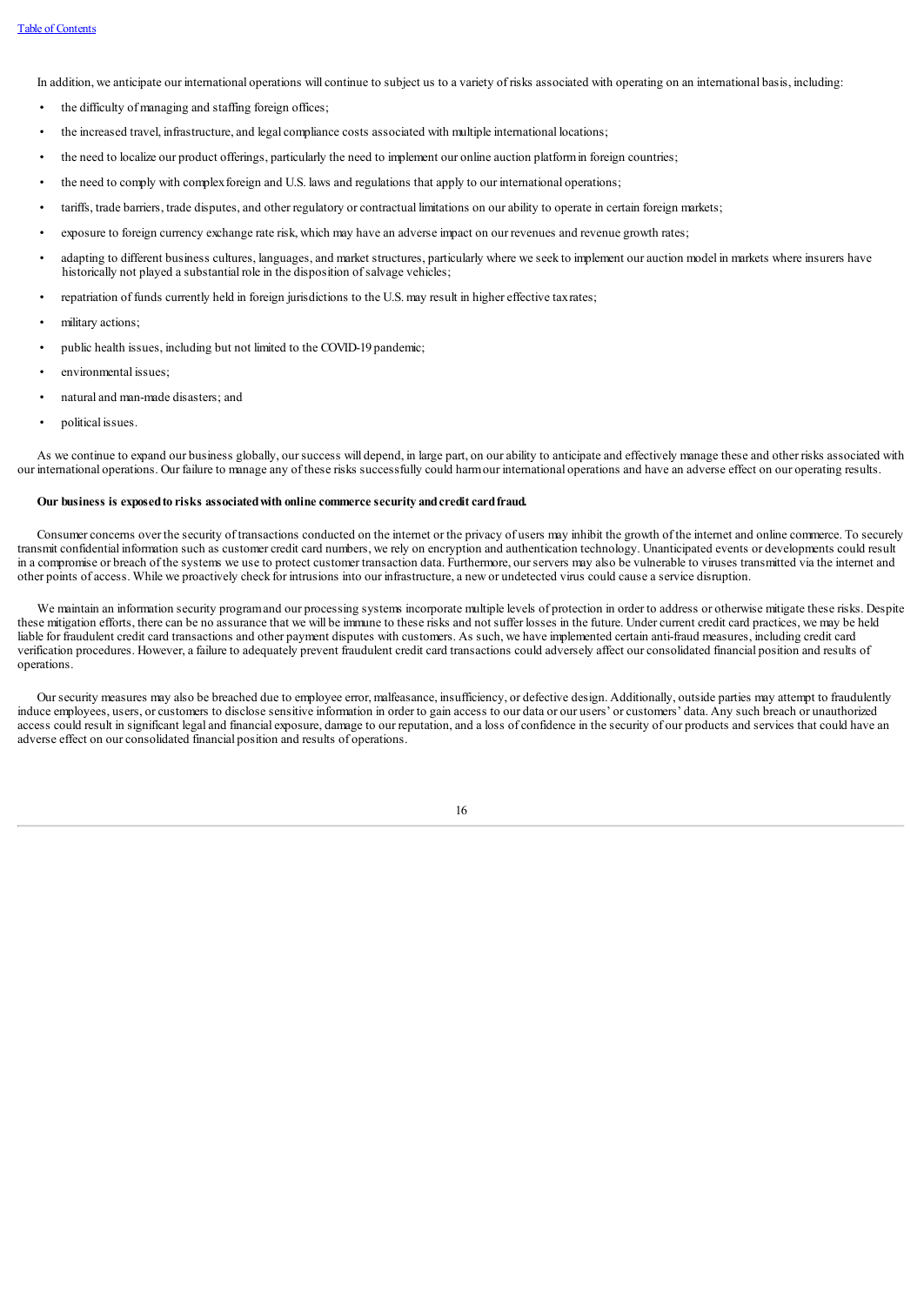# Implementation of our online auction model in new markets may not result in the same synergies and benefits that we achieved when we implemented the model in the U.S.. **Canada, andthe U.K.**

We believe that the implementation of our proprietary auction technologies across our operations over the last decade had a favorable impact on our results of operations by increasing the size and geographic scope of our buyer base, increasing the average selling price for vehicles sold through oursales,and lowering expenses associated with vehicle sales.

We implemented our online systemacross all of our U.S., Canada, and U.K. salvage yards between fiscal 2004 and fiscal 2008, and experienced increases in revenues and average selling prices, as well as improved operating efficiencies in those markets. In considering new markets, we consider the potential synergies from the implementation of our model based in large part on our experience in the U.S., Canada, and the U.K. However, we cannot predict whether these synergies will also be realized in new markets.

# Failure to maintain sufficient capacity to accept additional vehicles at one or more of our storage facilities could adversely affect our relationships with insurance companies **or other sellers of vehicles.**

Capacity at our storage facilities varies from period to period and from region to region. For example, following adverse weather conditions in a particular area, our yards in that area may filland limit ourability to accept additionalsalvage vehicles while we process existing inventories. Forexample, Hurricanes Katrina, Rita, Sandy,and Harvey had, in certain quarters, an adverse effect on our operating results, in part because of yard capacity constraints in the impacted areas of the U.S. We regularly evaluate our capacity in all ourmarkets and where appropriate seek to increase capacity through the acquisition ofadditional land and yards. We may not be able to reach agreements to purchase independent storage facilities in markets where we have limited excess capacity,and zoning restrictions or difficulties obtaining use permits may limit ourability to expand our capacity through acquisitions of newland. Failure to have sufficient capacity at one ormore of our yards could adversely affect our relationships with insurance companies or othersellers of vehicles, which could have an adverse effect on ourconsolidated results of operations and financial position.

### Because the growth of our business has been due in large part to acquisitions and development of new facilities, the rate of growth of our business and revenues may decline **if we are not able to successfully complete acquisitions anddevelopnewfacilities.**

We seek to increase our sales and profitability through the acquisition of additional facilities and the development of new facilities. For example, in fiscal 2019, we opened one new operational facility in Brazil, seven new operational facilities in Germany, eleven new operational facilities in the U.S., and acquired an operational facility in Greenville, Kentucky. In fiscal 2020, we opened two new operational facilities in Germany, one new operational facility in Brazil, and three new operational facilities in the U.S. In fiscal 2021, we opened one new operational facility in Germany, one new operational facility in Spain, ten new operational facilities in the U.S., and acquired an operational facility in Des Moines, Iowa. Acquisitions are difficult to identify and complete fora number of reasons, including competition among prospective buyers, the availability ofaffordable financing in the capitalmarkets and the need to satisfy applicable closing conditions and obtain antitrust and other regulatory approvals on acceptable terms. There can be no assurance that we will be able to:

- continue to acquire additional facilities on favorable terms;
- expand existing facilities in no-growth regulatory environments;
- obtain or retain buyers, sellers, and sales volumes in new markets or facilities;
- increase revenues and profitability at acquired and new facilities;
- maintain the historical revenue and earnings growth rates we have been able to obtain through facility openings and strategic acquisitions;
- create newvehicle storage facilities that meet ourcurrent revenue and profitability requirements; or
- obtain necessary regulatory approvals underapplicable antitrust and competition laws.

In addition, certain of the acquisition agreements under which we have acquired companies require the former owners to indemnify us against certain liabilities related to the operation of the company before we acquired it. In most of these agreements, however, the liability of the former owners is limited and certain former owners may be unable to meet their indemnification responsibilities. We cannot assure that these indemnification provisions will protect us fully orat all,and as a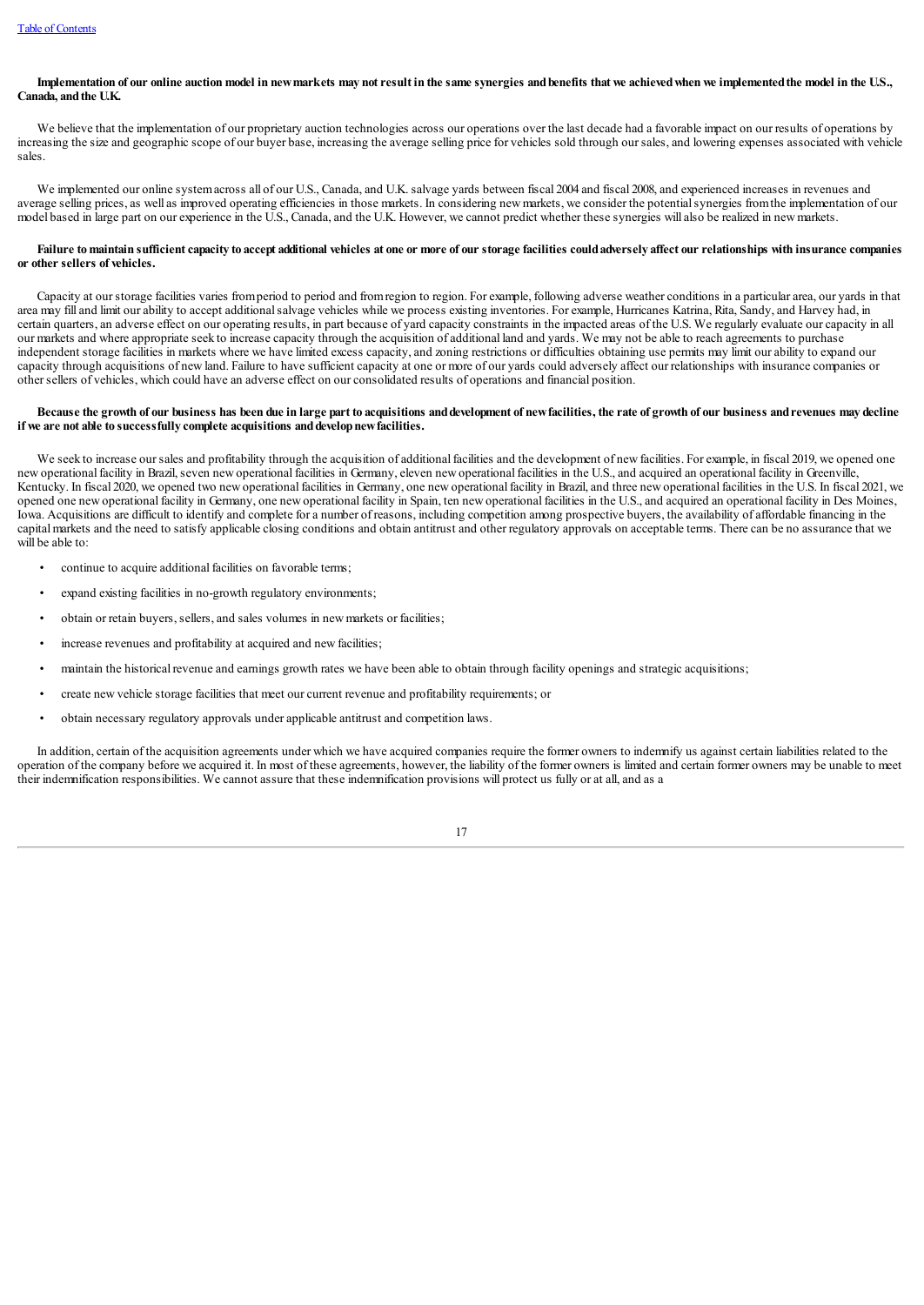result we may face unexpected liabilities that adversely affect our financial statements. Any failure to continue to successfully identify and complete acquisitions and develop new facilities could have a material adverse effect on our consolidated results of operations and financial position.

# As we continue to expand our operations, our failure to manage growth could harm our business and adversely affect our consolidated results of operations and financial **position.**

Ourability to manage growth depends not only on ourability to successfully integrate newfacilities, but also on ourability to:

- hire, train and manage additional qualified personnel;
- establish new relationships or expand existing relationships with vehicle sellers;
- identify and acquire or lease suitable premises on competitive terms;
- secure adequate capital;
- identify productive uses for available capital reserves; and
- maintain the supply of vehicles from vehicle sellers.

Our inability to control ormanage these growth factors effectively could have a materialadverse effect on ourconsolidated results of operations and financial position.

### **If we experience problems with our subhaulers andtrucking fleet operations, our business couldbe harmed.**

We rely primarily upon independent subhaulers to pick up and deliver vehicles to and from our storage facilities in the U.S., Canada, Brazil, the Republic of Ireland, Germany, Finland, the U.A.E., Oman, Bahrain, and Spain. We also utilize, to a lesser extent, independent subhaulers in the U.K. Our failure to pick up and deliver vehicles in a timely and accurate manner could harmour reputation and brand, which could have a material adverse effect on our business. Further, an increase in fuel cost may lead to increased prices charged by our independent subhaulers, which may significantly increase ourcost. We may not be able to pass these costs on to oursellers or buyers.

In addition to using independent subhaulers, in the U.K. we utilize a fleet ofcompany trucks to pick up and deliver vehicles fromour U.K. storage facilities. In connection therewith, we are subject to the risks associated with providing trucking services, including inclement weather, disruptions in transportation infrastructure,accidents and related injury claims, availability and price of fuel, any of which could result in an increase in our operating expenses and reduction in our net income.

### **Newmember programs couldimpact our operating results.**

We have initiated and intend to continue to initiate programs to open our auctions to the general public. These programs include the Registered Broker programthrough which the public can purchase vehicles through a registered member, and Copart Lounge programs through which registered members can open Copart storefronts in foreign markets with internet kiosks enabling the general public to search our inventory and purchase vehicles. Initiating programs that allow access to our online auctions to the general public will involve material expenditures and we cannot predict what future benefit, if any, will be derived. These programs could also create additional risks including heightened regulation and litigation risk related to vehicle sales to the general public, and heightened branding, reputational, and intellectual property risk associated with allowing Copart registered members to establish Copart-branded storefronts in foreign jurisdictions.

# Factors such as mild weather conditions can have an adverse effect on our revenues and operating results, as well as our revenue and earnings growth rates, by reducing the available supply of salvage vehicles. Conversely, extreme weather conditions can result in an oversupply of salvage vehicles that requires us to incur abnormal expenses to **respondto market demands.**

Mild weather conditions tend to result in a decrease in the available supply of salvage vehicles because traffic accidents decrease and fewer automobiles are damaged. Accordingly, mild weathercan have an adverse effect on oursalvage vehicle supply, only a portion of which are referred to as inventory, which would be expected to have an adverse effect on our revenue and operating results and related growth rates. Conversely, our salvage vehicle supply will tend to increase in poor weather such as a harsh winter oras a result ofadverse weather-related conditions such as flooding. During periods ofmild weather

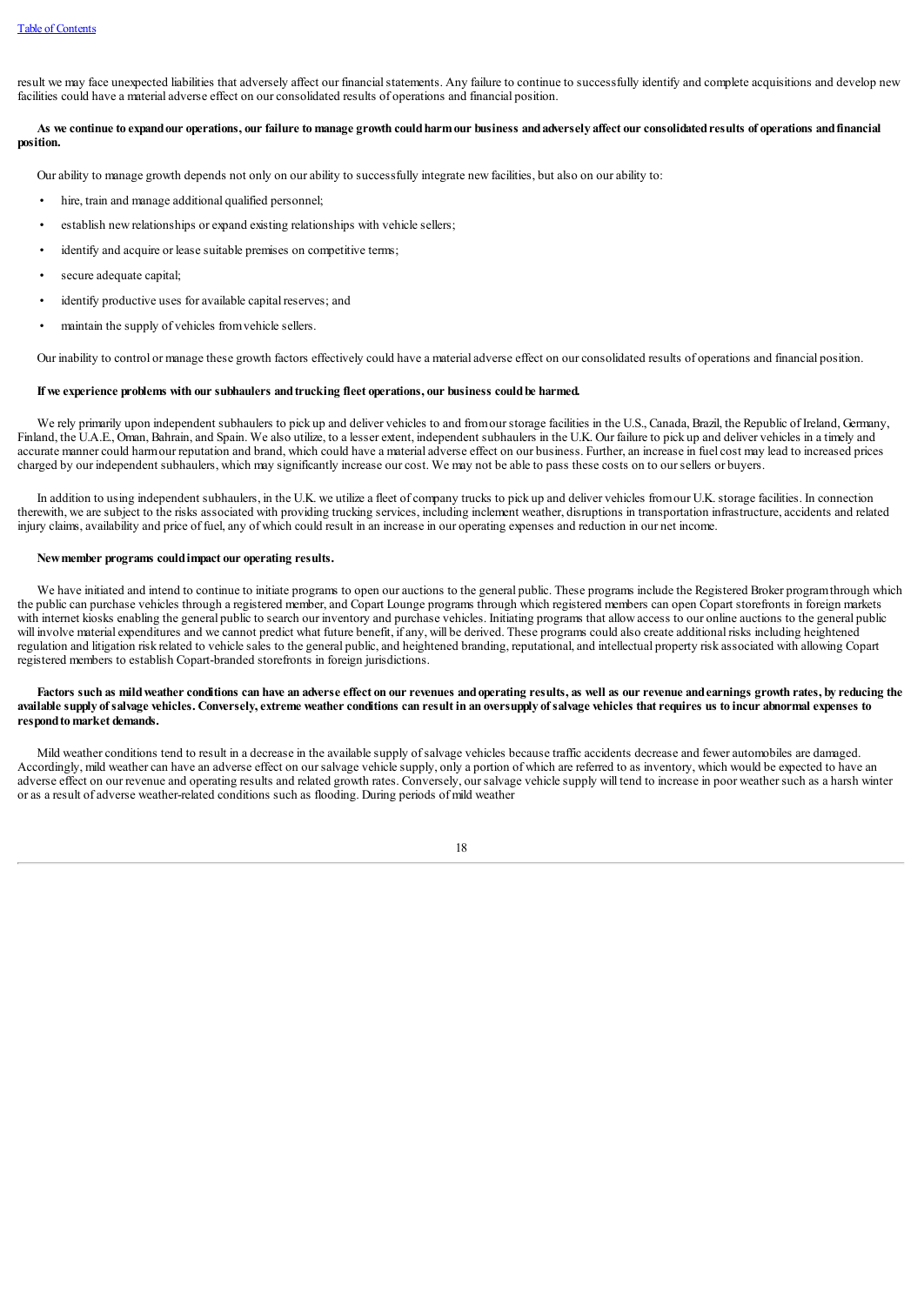conditions, ourability to increase our revenues and improve our operating results and related growth will be increasingly dependent on ourability to obtain additional vehicle sellers and to compete more effectively in the market, each of which is subject to the other risks and uncertainties described in this Annual Report on Form 10-K. In addition, extreme weather conditions, although they increase the available supply of salvage cars, can have an adverse effect on our operating results. For example, during fiscal 2006, fiscal 2013 and fiscal 2018, we recognized substantial additional costs associated with Hurricanes Katrina, Rita, Sandy, and Harvey. Weather events have had, in certain quarters, an adverse effect on our operating results, in part because of yard capacity constraints in the impacted areas of the U.S. These additionalcosts were characterized as "abnormal" under ASC 330, *Inventory*, and included premiums for subhaulers, payroll, equipment, and facilities expenses directly related to the operating conditions created by the hurricanes. In the event that we were to again experience extremely adverse weather or other anomalous conditions that result in an abnormally high number of salvage vehicles in one or more of ourmarkets, those conditions could have an adverse effect on our future operating results.

# If we lose key management or are unable to attract and retain the talent required for our business, we may not be able to successfully manage our business or achieve our **objectives.**

Our future success depends in large part upon the leadership and performance of our executive management team, all of whom are employed on an at-will basis and none of whom are subject to any agreements not to compete. If we lose the service of one or more of our executive officers or key employees, in particular Willis J. Johnson, our Chairman, A. Jayson Adair, our Chief Executive Officer,and Jeffrey Liaw, our President, or if one ormore of these executives decide to join a competitor or otherwise compete directly or indirectly with us, we may not be able to successfully manage our business orachieve our business objectives.

### **The vehicle sales industry is highly competitive andwe may not be able to compete successfully.**

We face significant competition for the supply of salvage and other vehicles and for the buyers of those vehicles. We believe our principal competitors include other auction and vehicle remarketing service companies with whom we compete directly in obtaining vehicles from insurance companies and other sellers, and large vehicle dismantlers, who may buy salvage vehicles directly frominsurance companies, bypassing the salvage sales process. Many of the insurance companies have established relationships with competitive remarketing companies and large dismantlers. Certain of our competitors may have greater financial resources than we do currently or will have in the future. Due to the limited number of vehicle sellers, particularly in the U.K., and other foreign markets, the absence of long-term contractual commitments between us and our sellers and the increasingly competitive market environment, there can be no assurance that ourcompetitors will not gain market share at ourexpense.

We may also encounter significant competition for local, regional, and national supply agreements with vehicle sellers. There can be no assurance that the existence of other local, regional, or nationalcontracts entered into by ourcompetitors will not have a materialadverse effect on our business or ourexpansion plans. Furthermore, we are likely to face competition from major competitors in the acquisition of vehicle storage facilities, which could significantly increase the cost of such acquisitions and thereby materially impede ourexpansion objectives or have a materialadverse effect on ourconsolidated results of operations. These potential newcompetitors may include consolidators of automobile dismantling businesses, organized salvage vehicle buying groups, automobile manufacturers, automobile auctioneers, and software companies. While most vehicle sellers have abandoned or reduced efforts to sell salvage vehicles directly without the use of service providers such as us, there can be no assurance that this trend will continue, which could adversely affect our market share, consolidated results of operations, and financial position. Additionally, existing or new competitors may be significantly larger and have greater financial and marketing resources than us; therefore, there can be no assurance that we will be able to compete successfully in the future.

### **Risks Related to Regulatory Compliance and Legal Matters**

### **Our business activities andpublic policy interests expose us to political,regulatory,economic, andreputational risks.**

Our business activities, facilities expansions, and civic and public policy interests may be unpopular in certain communities, exposing us to reputational and political risk. For example, public opposition in some communities to different aspects of our business operations has impacted ourability to obtain required business use permits. Additionally, our interests in legislative and regulatory processes at different levels of government in the geographies in which we operate have been opposed by competitors and other interest groups. Although we believe we generally enjoy positive community relationships and political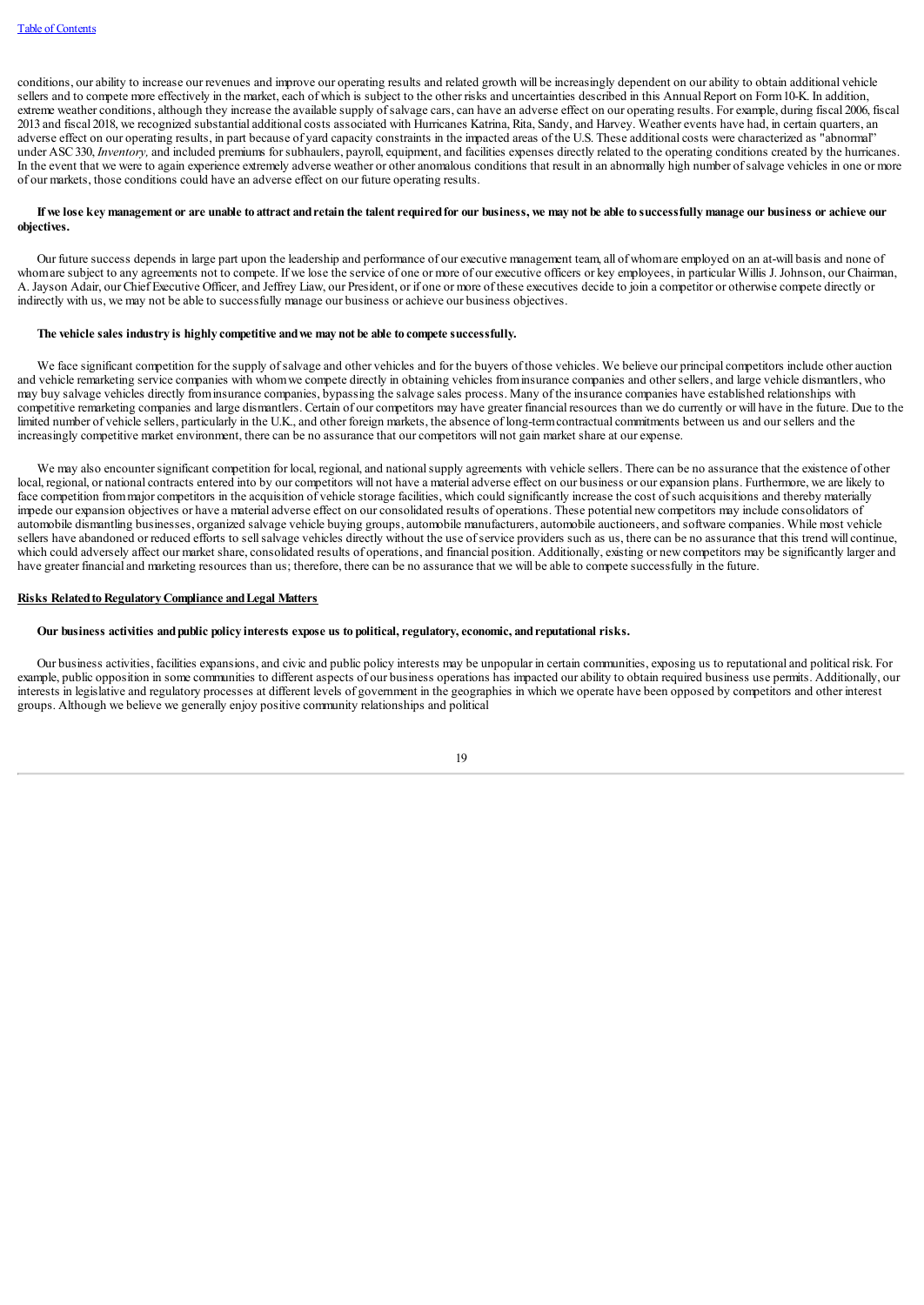support in our range of operations, shifting public opinion sentiments and sociopolitical dynamics could have an adverse effect on our business and reputation.

# Our operations and acquisitions in the U.S. and certain foreign areas expose us to political, regulatory, economic, and reputational risks.

Although we have implemented policies, procedures, and training designed to ensure compliance with anti-bribery laws, trade controls and economic sanctions, and similar regulations, ouremployees oragents may take actions in violation of our policies. We may incurcosts or other penalties in the event that any such violations occur, which could have an adverse effect on our business and reputation.

In some cases, the enforcement practices of governmental regulators in certain foreign areas and the proceduraland substantive rights and remedies available to us may vary significantly fromthose in the United States, which could have an adverse effect on our business.

Although we face risks associated with international expansion in each of the non-U.S. markets where we operate, our current focus on the German market heightens the risks we face relating to our expansion plans in Germany.

In addition, some of our recent acquisitions have required us to integrate non-U.S. companies which had not previously been subject to U.S. law. In many countries outside of the United States, particularly in those with developing economies, it may be common for persons to engage in business practices prohibited by laws and regulations applicable to us, such as the U.S. Foreign Corrupt Practices Act ("FCPA"); U.K. Bribery Act; Brazil Clean Companies Act; India's Prevention of Corruption Act, 1988; orsimilar localanti-bribery laws. These laws generally prohibit companies and their employees or agents from making improper payments for the purpose of obtaining or retaining business. Failure by us and oursubsidiaries to comply with these laws could subject us to civiland criminal penalties that could have a materialadverse effect on ourconsolidated operating results and financial position.

On January 29, 2020, the European Parliament approved the U.K.'s withdrawal fromthe European Union,commonly referred to as "Brexit." The U.K. officially left the European Union on January 31, 2020. Although we have not experienced any material disruptions in our business as a result of Brexit to date, the ultimate effects of Brexit on us are still difficult to predict, and adverse consequences concerning Brexit or the European Union could include deterioration in global economic conditions, instability in global financial markets, political uncertainty, volatility in currency exchange rates, oradverse changes in the cross-borderagreements currently in place,any of which could have an adverse impact on our financial results in the future.

In addition, certain acquisitions in the U.K. may be reviewed by the Competition and Markets Authority ("U.K. Regulator"). If an inquiry is made by the U.K. Regulator, we may be required to demonstrate that our acquisitions will not result, or be expected to result, in a substantial lessening of competition in the U.K. market. Although we believe that there will not be a substantial lessening of competition in the U.K. market, based on our analysis of the relevant U.K. markets, there can be no assurance that the U.K. Regulator will agree with us if it decides to make an inquiry. If the U.K. Regulator determines that by our acquisitions of certain assets, there is or likely will be a substantial lessening of competition in the U.K. market, we could be required to divest some portion of our U.K. assets. In the event of a divestiture order by the U.K. Regulator, the assets disposed may be sold for substantially less than their carrying value. Accordingly, any divestiture could have a material adverse effect on our operating results in the period of the divestiture.

We face risks associated with the implementation of our auction model in markets that may not operate on the same terms as the U.S. market. For example, certain markets operate on a principal rather than agent basis, which may have an adverse impact on our gross margin percentages and expose us to inventory risks that we do not experience in **the U.S.**

Some of our target markets outside the U.S. operate in a manner substantially different than our historic market in the U.S. For example, new markets may operate either wholly or partially on the principal model, in which the vehicle is purchased and then resold for our own account, rather than the agency model employed in the U.S., in which we generally act as a sales agent for the legal owner of vehicles. Further, operating on a principal basis exposes us to inventory risks, including losses fromtheft, damage,and obsolescence. In addition, our business in the U.S., Canada, and the U.K. has been established and grown based largely on our ability to build relationships with insurance carriers. In other markets, including Germany, insurers have traditionally been less involved in the disposition of vehicles. As we expand into markets outside the U.S., Canada,and the U.K., including Germany in particular, we cannot predict whether markets will readily adapt to our strategy of online auctions

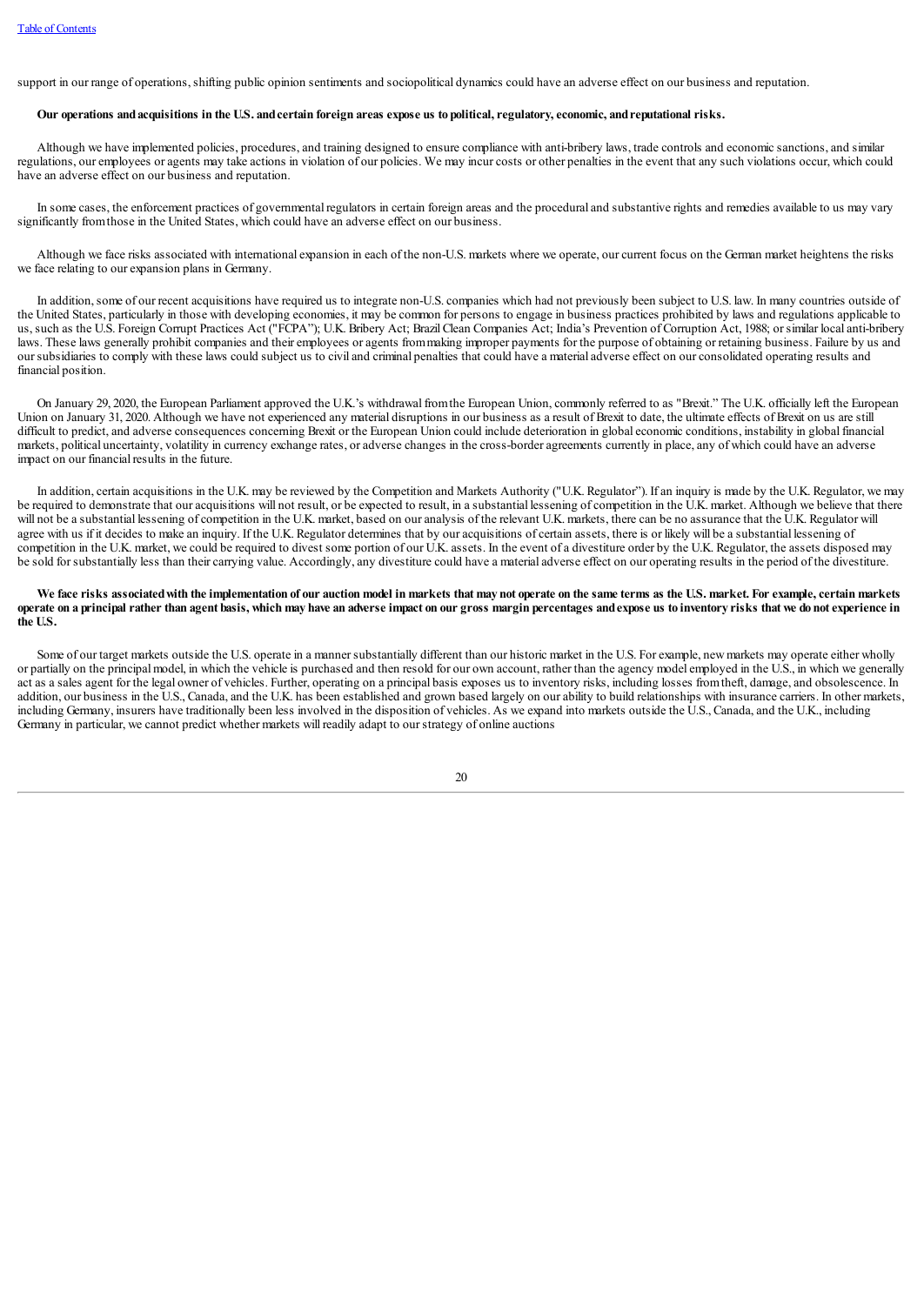ofautomobiles sourced principally through vehicle insurers. Any failure of newmarkets to adopt our business modelcould adversely affect ourconsolidated results of operations and financial position.

Acquisitions typically will increase oursales and profitability although, given the typicalsize of ouracquisitions to date, most acquisitions will not individually have a material impact on ourconsolidated results of operations and financial position. We may not always be able to introduce our processes and selling platformto acquired companies due to different operating models in international jurisdictions or other facts. As a result, the associated benefits of acquisitions may be delayed for years in some international situations. During this period, the acquisitions may operate at a loss and certain acquisitions, while profitable, may operate at a margin percentage that is below our overall operating margin percentage and,accordingly, have an adverse impact on ourconsolidated results of operations and financial position. Hence, the conversion periods vary fromweeks to years and cannot be predicted.

# Our business is subject to a variety of domestic and international laws and other obligations regarding privacy and data protection.

We are subject to federal, state and international laws, directives, and regulations relating to the collection, use, retention, disclosure, security, and transfer of personal data. These laws, directives, and regulations, and their interpretation and enforcement continue to evolve and may be inconsistent from jurisdiction to jurisdiction. For example, the General Data Protection Regulation ("GDPR"), which went into effect in the European Union on May 25, 2018, applies to all of our activities conducted from an establishment in the European Union and may also apply to related products and services that we offer to European Union users. Similarly, the California Consumer Privacy Act, or AB375 ("CCPA") and the Brazilian General Data Protection Law ("LGPD"), were also recently enacted and became effective in 2020 and these laws create new data privacy rights for individuals. Complying with the GDPR, the CCPA, the LGPD, and similar emerging and changing privacy and data protection requirements may cause us to incur substantial costs or require us to change our business practices. Noncompliance with our legal obligations relating to privacy and data protection could result in penalties, legal proceedings by governmental entities or others,and significant legaland financialexposure and could affect ourability to retain and attract customers. Any of the risks described above could adversely affect ourconsolidated results of operations and financial position.

### Regulation of the vehicle sales industry may impair our operations, increase our costs of doing business, and create potential liability.

Participants in the vehicle sales industry are subject to, and may be required to expend funds to ensure compliance with a variety of laws, regulations, and ordinances. These include, without limitation, land use ordinances, business and occupational licensure requirements and procedures, vehicle titling, sales, and registration rules and procedures, and laws and regulations relating to the environment, anti-money laundering, anti-corruption, exporting, and reporting and notification requirements to agencies and law enforcement relating to vehicle transfers. Many of these laws and regulations are frequently complexand subject to interpretation,and failure to comply with present or future regulations or changes in interpretations ofexisting laws or regulations may result in impairment orsuspension of our operations and the imposition of penalties and other liabilities. At various times, we may be involved in disputes with local governmental officials regarding the development and/or operation of our business facilities. We may be subject to similar types of regulations by governmentalagencies in newmarkets. In addition, newlegal or regulatory requirements orchanges in existing requirements may delay or increase the cost of opening newfacilities, may limit our base of vehicle buyers, may decrease demand for our vehicles,and may adversely impact ourability to conduct business.

# Changes in laws or the interpretation of laws, including foreign laws and regulations, affecting the import and export of vehicles may have an adverse effect on our business **andfinancial condition.**

Our internet-based auction-style model has allowed us to offer our products and services to international markets and has increased our international buyer base. As a result, foreign importers of vehicles nowrepresent a significant part of our total buyer base. As a result our foreign buyers may be subject to a variety of foreign laws and regulations, including the imposition of import duties by foreign countries. Changes in laws, regulations,and treaties that restrict or impede or negatively affect the economics surrounding the importation of vehicles into foreign countries may reduce the demand for vehicles and impact ourability to maintain or increase our international buyer base. In addition, we and our vehicle buyers must work with foreign customs agencies and other non-U.S. governmental officials, who are responsible for the interpretation, application, and enforcement of these laws, regulations,and treaties. Any inability to obtain requisite approvals oragreements fromsuch authorities could adversely impact the ability of our buyers to import vehicles into foreign countries. In addition,any disputes or disagreements with foreign agencies or officials over import duties, tariffs, orsimilarmatters, including disagreements over the value assigned to imported vehicles, could adversely affect our costs and the ability and costs of our buyers to import vehicles into foreign countries. For example, in March 2008,a decree issued by the president of Mexico became effective that

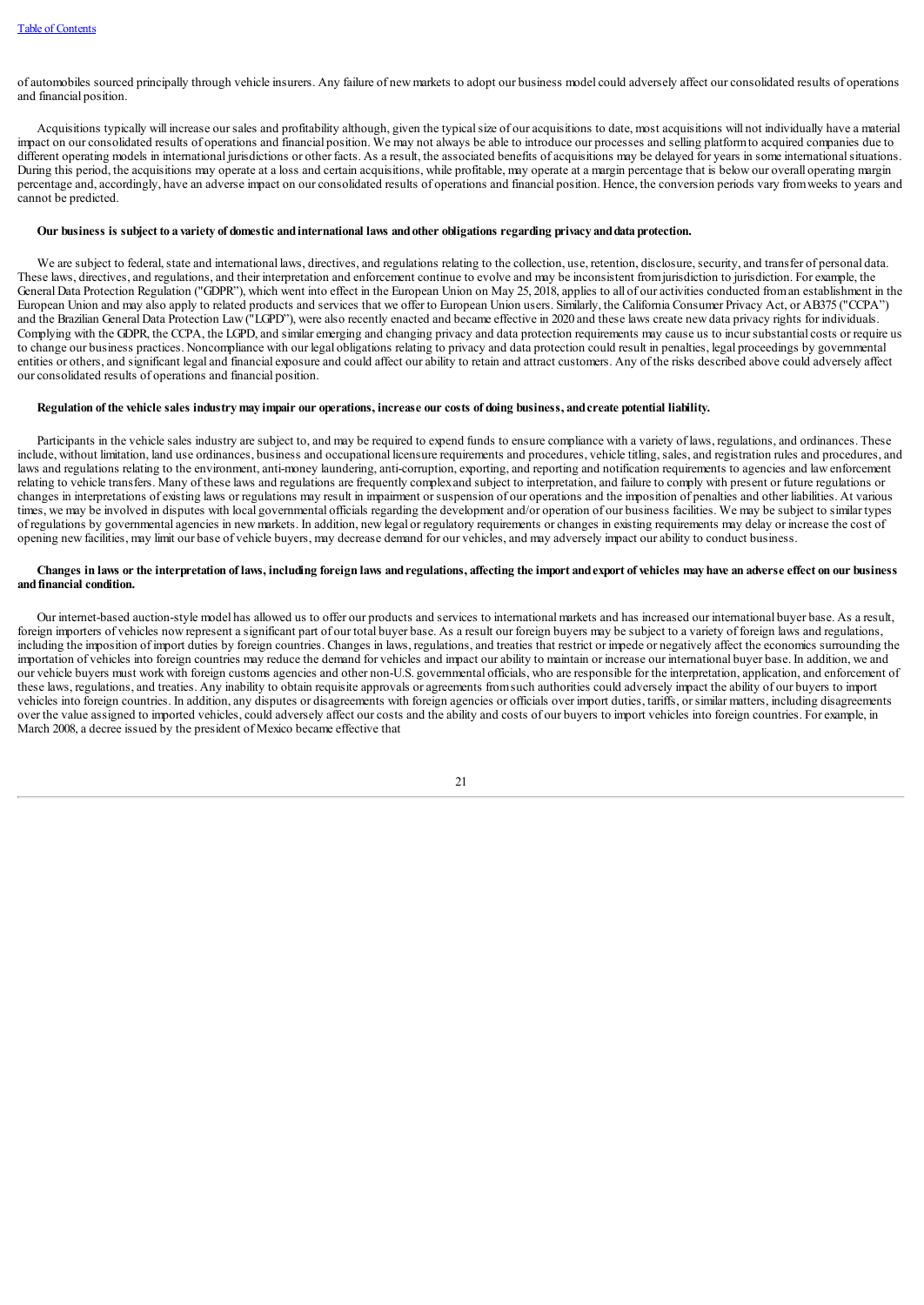placed restrictions on the types of vehicles that can be imported into Mexico fromthe U.S. The adoption ofsimilar laws or regulations in other jurisdictions that have the effect of educing or curtailing our activities abroad, changes in the interpretation, application, and enforcement of laws, regulations, or treaties, any failure to comply with non-U.S. laws or regulatory interpretations, orany legal or regulatory interpretations or governmentalactions that significantly increase ourcosts or the costs of our buyers could have a material adverse effect on ourconsolidated results of operations and financial position by reducing the demand for our products and services and ourability to compete in non-U.S. markets.

### The operation of our storage facilities poses certain environmental risks, which could adversely affect our consolidated results of operations, financial position, or cash **flows.**

Our operations are subject to international, federal, provincial, state, and local laws and regulations regarding the protection of the environment in the countries in which we have storage facilities. In some cases, we may acquire land with existing environmental issues, including landfills as an example. In the salvage vehicle remarketing industry, large numbers of wrecked vehicles are stored at storage facilities, requiring us to actively monitor and manage potential environmental impacts. In the U.K., we provide vehicle depollution and crushing services forend-of-life vehicles. We could incursubstantialexpenditures for preventative, investigative, or remedialaction and could be exposed to liability arising from our operations, contamination by previous users of certain of our acquired facilities or facilities which we may acquire in the future, or the disposal of our waste at offsite locations. In addition to conducting environmental diligence on new site acquisitions, we also take such appropriate actions as may be necessary to avoid liability for activities of prior owners,and we have fromtime to time acquired insurance with respect to acquired facilities with known environmental risks. There can be no assurances, however, that these efforts to mitigate environmental risk will prove sufficient if we were to face material liabilities. We have incurred expenses for environmental remediation in the past, and environmental laws and regulations could become more stringent over time. There can be no assurance that we or our operations will not be subject to significant costs in the future or that environmental enforcement agencies at the state and federal level will not pursue enforcement actions against us. In addition to acquiring insurance in connection with certain acquisitions, we have also obtained indemnification for pre-existing environmental liabilities from many of the persons and entities from whom we have acquired facilities, but there can be no assurance that such indemnifications will be available or sufficient. Any such expenditures or liabilities could have a material adverse effect on our consolidated results of operations, financial position, orcash flows.

### Changes in federal, state and local, or foreign tax laws, changing interpretations of existing tax laws, or adverse determinations by tax authorities could increase our tax **burden or otherwise adversely affect our results of operations andfinancial condition.**

We are subject to taxation at the federal, state, provincial, and local levels in the U.S., the U.K., and various other countries and jurisdictions in which we operate, including income taxes, sales taxes, value-added ("VAT") taxes, and similar taxes and assessments. The laws and regulations related to tax matters are extremely complex and subject to varying interpretations. Although we believe our taxpositions are reasonable, we are subject to audit by the Internal Revenue Service, or IRS, in the United States, HM Revenue and Customs in the United Kingdom, state tax authorities in the states in which we operate, and other similar tax authorities in international jurisdictions. We have been subject to audits and challenges fromapplicable federal, state, or foreign taxauthorities in the past,and may be subject to similaraudits and challenges in the future. While we believe we comply with all applicable tax laws, rules, and regulations in the relevant jurisdictions, taxauthorities may elect to audit us and determine that we owe additional taxes, which could result in a significant increase in our liabilities for taxes, interest,and penalties in excess of ouraccrued liabilities.

New tax legislative initiatives may be proposed from time to time, such as proposals for comprehensive tax reform in the United States, which may impact our effective tax rate and which could adversely affect our taxpositions or tax liabilities. Our future effective taxrate could be adversely affected by, among other things, changes in the composition of earnings in jurisdictions with differing taxrates, changes in statutory rates and other legislative changes, changes in interpretations of existing tax laws, or changes in determinations regarding the jurisdictions in which we are subject to tax. From time to time, U.S. federal, state and local, and foreign governments make substantive changes to tax rules and theirapplication, which could result in materially higher taxes than would be incurred underexisting taxlawand which could adversely affect our financialcondition or results of operations.

The TaxCuts and Jobs Act ("TaxReform" or"TaxAct") was enacted on December 22, 2017. The TaxAct significantly revamped U.S. taxation ofcorporations, including a reduction of the federal income taxrate from 35% to 21%, a repeal of the exceptions to the \$1.0 million deduction limitation for performance-based compensation to covered employees, and a new taxregime for foreign earnings. Any subsequent repeal of the TaxAct could adversely affect our financial condition or results of operations. Many of the provisions of the TaxAct are highly complexand may be subject to further interpretive guidance fromthe IRS or others. Some of the provisions of the TaxAct may be changed by a future Congress orchallenged by the World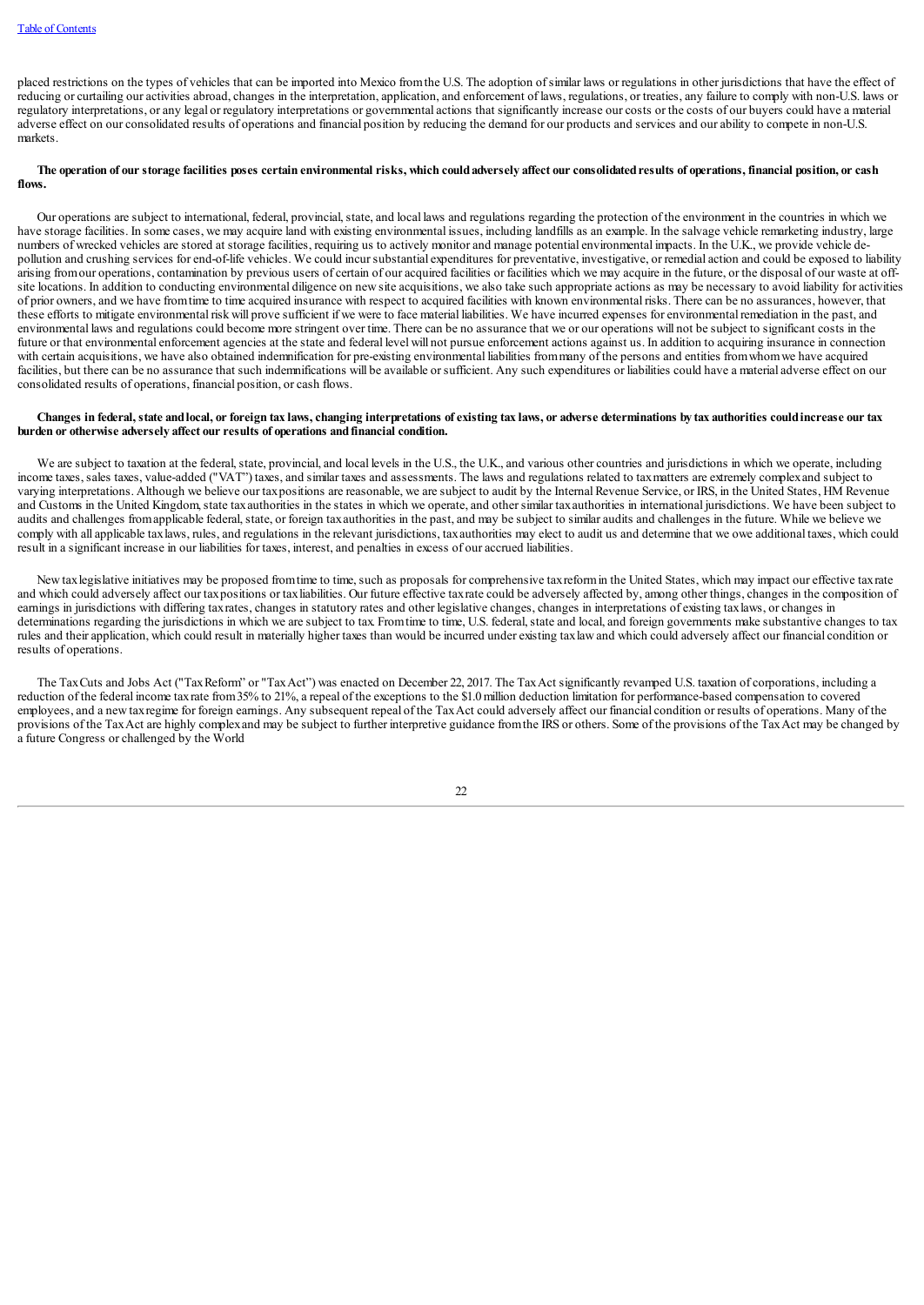Trade Organization ("WTO"). Although we cannot predict the nature or outcome ofsuch future interpretive guidance, oractions by a future Congress or WTO, they could adversely impact ourconsolidated results of operations and financial position.

# **Risks Related to Our Intellectual Property and Technology**

### Our internet-based sales model has increased the relative importance of intellectual property assets to our business, and any inability to protect those rights could have a **material adverse effect on our business,results of operations, or financial position.**

Our intellectual property rights include patents relating to our auction technologies, as well as trademarks, trade secrets, copyrights, and other intellectual property rights. In addition, we may enter into agreements with third parties regarding the license or other use of our intellectual property. Effective intellectual property protection may not be available in every country in which our products and services are distributed, deployed, ormade available. We seek to maintain certain intellectual property rights as trade secrets. The secrecy could be compromised by third parties, or intentionally oraccidentally by ouremployees, which would cause us to lose the competitive advantage resulting from those trade secrets. Any significant impairment of our intellectual property rights, or any inability to protect our intellectual property rights, could have a material adverse effect on ourconsolidated results of operations and financial position.

We also may not be able to acquire or maintain appropriate domain names in all countries in which we do business. Furthermore, regulations governing domain names may not protect our trademarks and similar proprietary rights. We may be unable to prevent third parties fromacquiring domain names that are similar to, infringe upon, or diminish the value of our trademarks and other proprietary rights.

### We have in the past been and may in the future be subject to intellectual property rights claims, which are costly to defend, could require us to pay damages, and could limit **our ability to use certain technologies in the future.**

Litigation based on allegations of infringement or other violations of intellectual property rights are common among companies who rely heavily on intellectual property rights. Our reliance on intellectual property rights has increased significantly in recent years as we have implemented ourauction-style sales technologies across our business and ceased conducting live auctions. Recent U.S. Supreme Court precedent potentially restricts patentability ofsoftware inventions by affirming that patent claims merely requiring application ofan abstract idea on standard computers utilizing generic computer functions are patent ineligible, which may impact ourability to enforce our issued patent and obtain new patents. As we face increasing competition, the possibility of intellectual property rights claims against us increases. Litigation and any other intellectual property claims, whether with or without merit, can be time-consuming, expensive to litigate and settle, and can divert management resources and attention from our core business. An adverse determination in current or future litigation could prevent us from offering our products and services in the manner currently conducted. We may also have to pay damages or seek a license for the technology, which may not be available on reasonable terms and which may significantly increase our operating expenses, if it is available for us to license at all. We could also be required to develop alternative non-infringing technology, which could require significant effort and expense.

# We have developed a proprietary enterprise operating system, and we may experience difficulties operating our business as we continue to design and develop this system.

We have developed a proprietary enterprise operating system to address our international expansion needs. The ongoing design, development, and implementation of our enterprise operating systems carries certain risks, including the risk ofsignificant design or deployment errors causing disruptions, delays or deficiencies, which may make our website and services unavailable. This type of interruption could prevent us fromprocessing vehicles for oursellers and may prevent us fromselling vehicles through our internet bidding platform, VB3, which would adversely affect our consolidated results of operations and financial position. In addition, the transition to our internally developed proprietary system will continue to require us to commit substantial financial, operational and technical resources before the volume of business increases, without assurance that the volume of business will increase. We began using our internally developed proprietary systemwith ourexpansion into Spain in fiscal 2016 and Germany in fiscal 2017.

We may also implement additional or enhanced information systems in the future to accommodate our growth and to provide additional capabilities and functionality. The implementation of newsystems and enhancements is frequently disruptive to the underlying business ofan enterprise and can be time-consuming and expensive, increase management responsibilities and divert management attention. Any disruptions relating to oursystemenhancements orany problems with the implementation, particularly any disruptions impacting our operations or ourability to accurately report our financial performance on a timely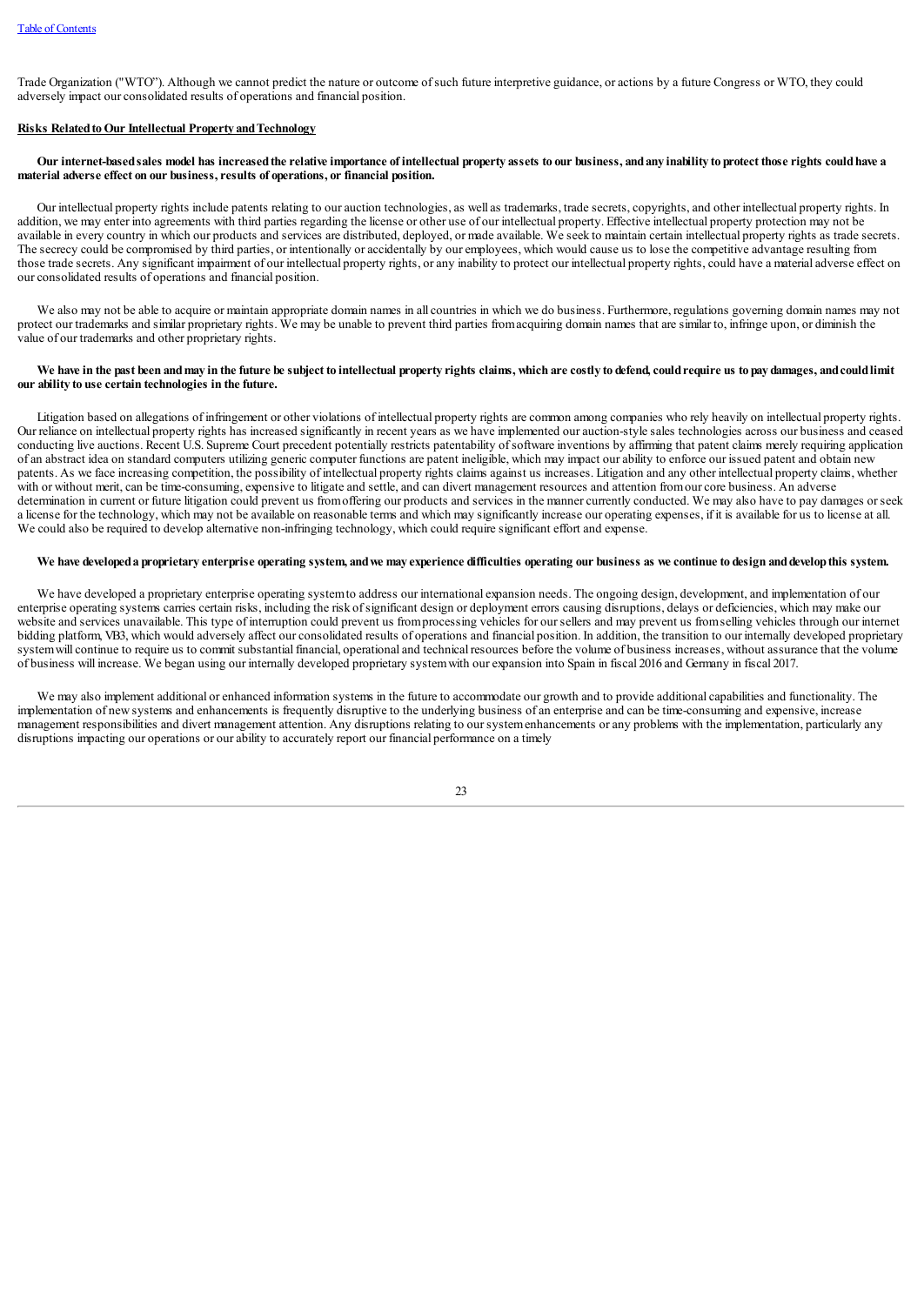basis during the implementation period,could materially and adversely affect our business. Even if we do not encounter these materialand adverse effects, the implementation of these enhancements may be much more costly than we anticipated. If we are unable to successfully implement the information systems enhancements as planned, our financial position, results of operations,and cash flows could be negatively impacted.

Oursuccess depends on maintaining the integrity of oursystems and infrastructure. As our operations continue to growin both size and scope, domestically and internationally, we must continue to provide reliable, real-time access to oursystems by ourcustomers through improving and upgrading oursystems and infrastructure for enhanced products, services, features and functionality. Any failure to maintain the integrity of oursystems and infrastructure may result in loss ofcustomers due,among other things, to slow delivery times, unreliable service levels, or insufficient capacity, any of which could have a material adverse effect on our business, consolidated results of operations,and financial position.

# Decreased utility of internally developed capitalized software could adversely affect our consolidated results of operations and financial condition.

We capitalize certain costs associated with the development of new software products, new software for internal use and major software enhancements to existing software. These costs are amortized over the estimated useful life of the software beginning with its introduction or roll-out. As of July 31, 2021, the net amount of capitalized software development costs shown on our consolidated balance sheet is \$22.8 million. If, at any time, it is determined that capitalized software provides a reduced economic benefit, the unamortized portion of the capitalized development costs could be expensed, in part or in full.

### Disruptions to our information technology systems, including failure to prevent outages, maintain security, and prevent unauthorized access to our information technology systems and other confidential information, could disrupt our business and materially and adversely affect our reputation, consolidated results of operations, and financial **condition.**

Information availability and security risks for online commerce companies have significantly increased in recent years because of, in addition to other factors, the proliferation of newtechnologies, the use of the internet and telecommunications technologies to conduct financial transactions,and the increased sophistication and activities of organized crime, hackers, terrorists, and other external parties. These threats may derive from fraud or malice on the part of third parties or current or former employees. In addition, human error or accidental technological failure could make us vulnerable to information technology system disruptions and/or cyber-attacks, including the introduction of malicious computer viruses orcode into oursystem, phishing attacks, ransomware attacks, or other information technology data security incidents.

Our operations rely on the secure processing, transmission,and storage ofconfidential, proprietary and other information in ourcomputersystems and networks. Our customers and other parties in the payments value chain rely on our digital technologies,computerand emailsystems, software,and networks to conduct their operations. In addition, to access our products and services, our customers increasingly use personal smartphones, tablet PCs, and other mobile devices that may be beyond our control.

Information technology system disruptions, cyber-attacks, ransomware attacks, or other cyber security incidents could materially and adversely affect our reputation, operating results, or financial condition by, among other things, making our auction platform inoperable for a period of time, damaging our reputation with buyers, sellers, and insurance companies as a result of the unauthorized disclosure ofconfidential information (including account data information), or resulting in governmental investigations, litigation, liability, fines, or penalties against us. Ifsuch attacks are not detected immediately, theireffect could be compounded. While we maintain insurance coverage that may, subject to policy terms and conditions, cover certain aspects of these cyber risks, our insurance coverage may be insufficient to cover all losses and would not remedy damage to our reputation.

We have in the past identified attempts by unauthorized third parties to access oursystems and disrupt our online auctions. These attempts have caused minorservice interruptions, which were promptly addressed and resolved, and our online service was restored to normal business. For example, in April 2015, we identified that unauthorized third parties had gained access to data provided to us by our members that is considered to be personal information in certain jurisdictions. We immediately investigated, including the engagement ofan externalexpert security firm,and made the required notifications to members whose information may have been accessed and to regulatory agencies.

We are regularly evaluating and implementing new technologies and processes to manage risks relating to cyber-attacks and systemand network disruptions, including but not limited to usage errors by our employees, power outages, and catastrophic events such as fires, tornadoes, floods, hurricanes, and earthquakes. We have further enhanced our security protocols based on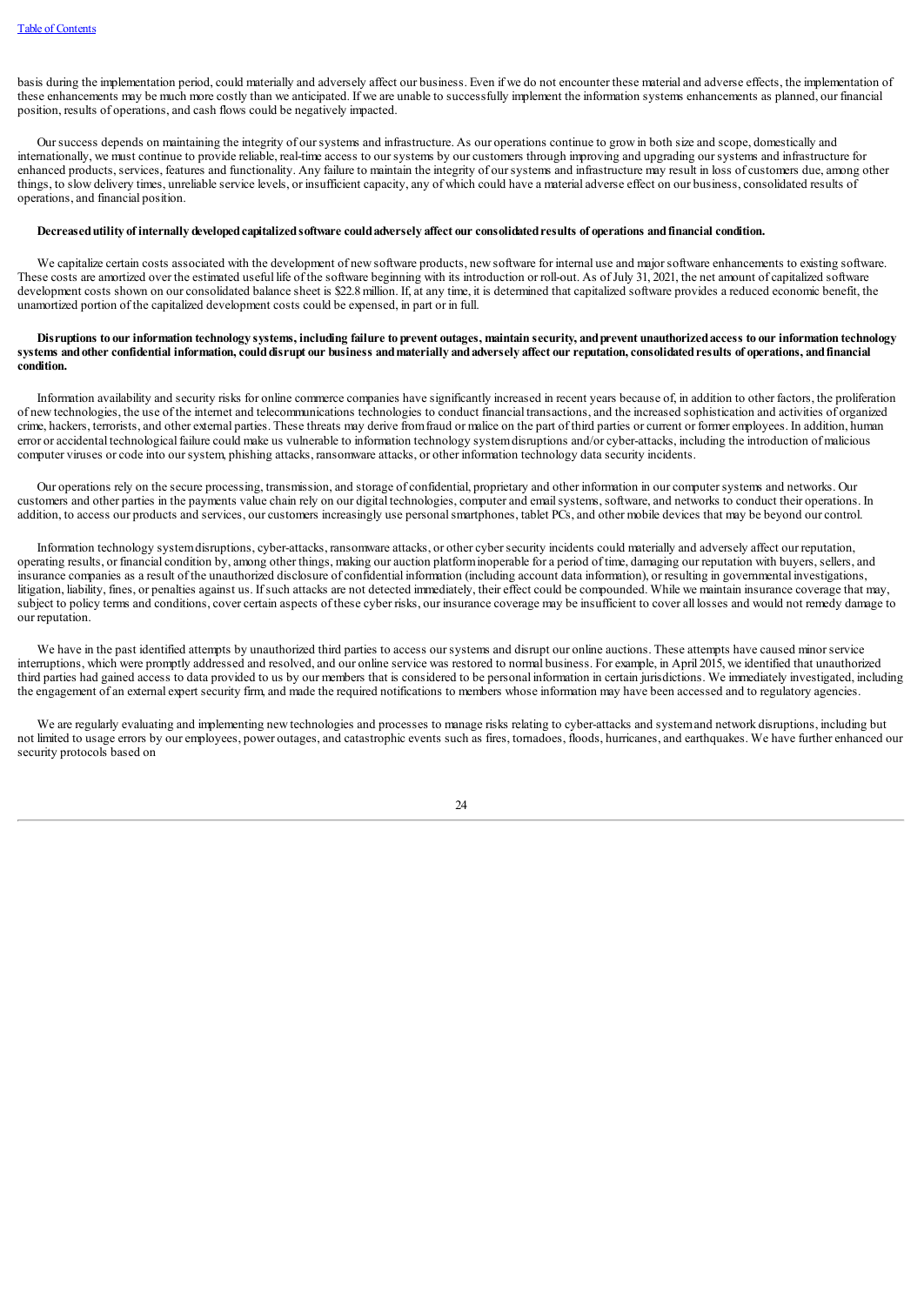the investigation we conducted in response to the security incident. Nevertheless, we cannot provide assurances that ourefforts to address prior data security incidents and mitigate against the risk of future data security incidents orsystemfailures will be successful. The techniques used by criminals to obtain unauthorized access to sensitive data change frequently and are often not recognized immediately. We may be unable to anticipate these techniques or implement adequate preventative measures and believe that cyber-attacks and threats against us have occurred in the past and are likely to continue in the future. If oursystems are compromised again in the future, become inoperable for extended periods of time, or cease to function properly, we may have to make a significant investment to fix or replace them, and our ability to provide many of our electronic and online solutions to ourcustomers may be impaired. In the event ofa ransomware attack, we could suffersignificant financialand reputational harm, regardless of whether we choose to pay the ransomamount. In addition,as cyber-threats continue to evolve, we may be required to expend significant additional resources to continue to modify or enhance our protective measures or to investigate and remediate any information security vulnerabilities. Any of the risks described above could materially and adversely affect ourconsolidated results of operations and financial position.

### **Rapidtechnological changes may render our technology obsolete or decrease the competitiveness of our services.**

To remain competitive, we must continue to enhance and improve the functionality and features of our websites and software. The internet and the online commerce industry are rapidly changing. In particular, the online commerce industry is characterized by increasingly complex systems and infrastructures. If competitors introduce new services embodying new technologies or if new industry standards and practices emerge, our existing websites and proprietary technology and systems may become obsolete. Our future success will depend on our ability to:

- enhance our existing services;
- develop,access,acquire,and license newservices and technologies that address the increasingly sophisticated and varied needs of ourcurrent and prospective customers; and
- respond to technologicaladvances and emerging industry standards and practices in a cost-effective and timely basis.

Developing our websites and other proprietary technology entails significant technical and business risks. We may use new technologies ineffectively or we may fail to adapt our websites, transaction-processing systems,and network infrastructure to customer requirements oremerging industry standards. If we face material delays in introducing new services, products, and enhancements, our customers and suppliers may forego the use of our services and use those of our competitors.

### **Risks RelatedtoOwnershipofOur Common Stock**

# **Our annual andquarterly performance may fluctuate,causing the price of our stock to decline.**

Our revenues and operating results have fluctuated in the past and can be expected to continue to fluctuate in the future on a quarterly and annual basis as a result ofa number of factors, many of which are beyond ourcontrol. Factors that may affect our operating results include, but are not limited to, the following:

- fluctuations in the market value of salvage and used vehicles;
- fluctuations in commodity prices, particularly the per ton price of crushed car bodies;
- the impact of foreign exchange gain and loss as a result of international operations;
- the impact of potential negative interest rates on our cash reserves;
- our ability to successfully integrate our newly acquired operations in international markets and any additional markets we may enter;
- forthcoming cessation of the LIBOR interest rate standard;
- the availability ofsalvage vehicles or other vehicles we sell, including the supply of used and salvage vehicles in relation to the supply of newvehicle alternatives;
- variations in vehicle accident rates;
- supply chain disruptions:
- member participation in the internet bidding process;

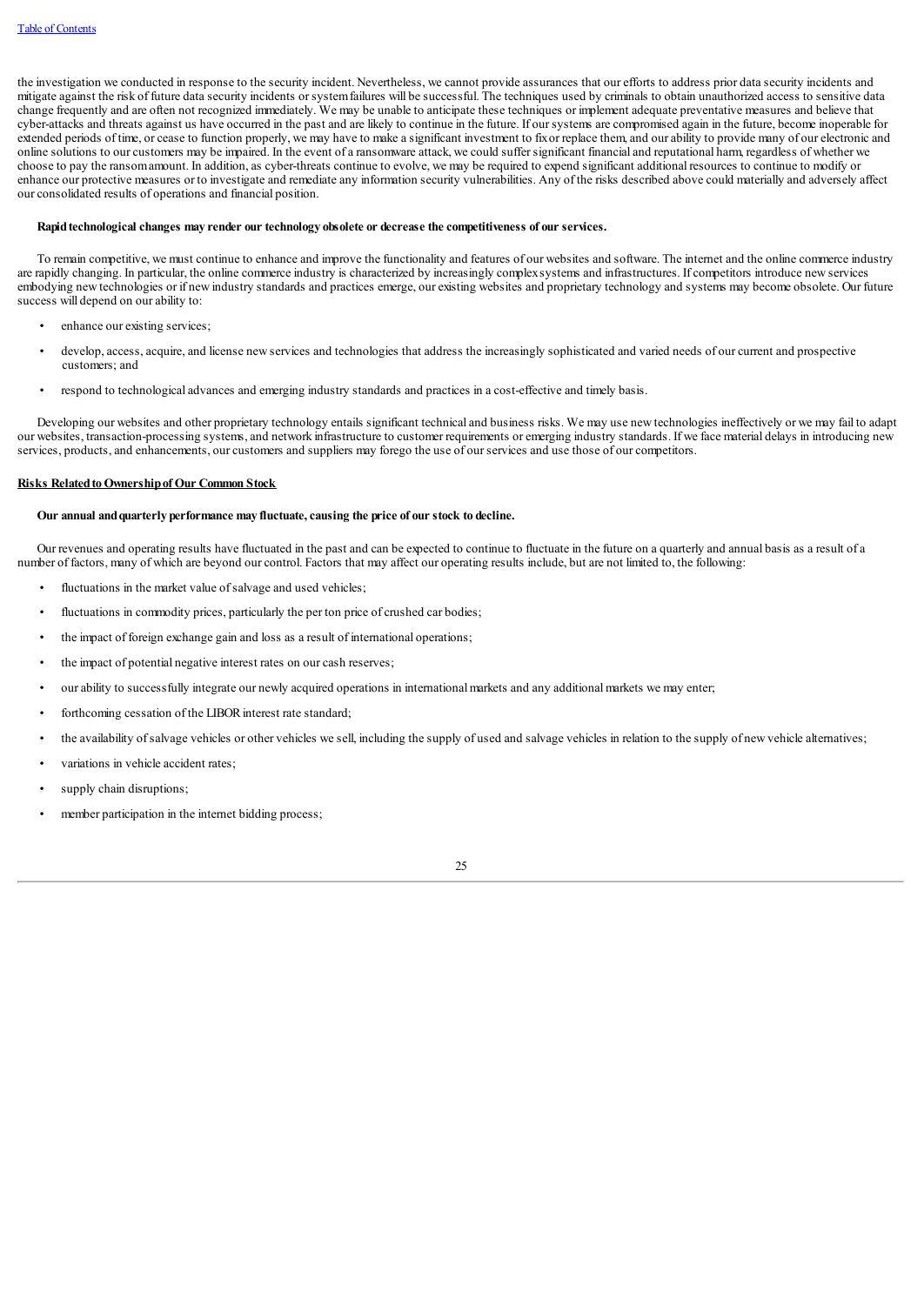- delays or changes in state title processing;
- changes in international, state or federal laws, regulations, or treaties affecting the vehicles we sell;
- changes in the application, interpretation, and enforcement of existing laws, regulations or treaties;
- trade disputes and other political, diplomatic, legal, or regulatory developments;
- inconsistent application orenforcement of laws or regulations by regulators, governmental or quasi-governmentalentities, or lawenforcement or quasi-lawenforcement agencies, as compared to our competitors;
- changes in laws affecting who may purchase the vehicles we sell;
- the timing and size of our new facility openings;
- the announcement of new vehicle supply agreements by us or our competitors;
- the severity of weather and seasonality of weather patterns;
- the amount and timing of operating costs and capital expenditures relating to the maintenance and expansion of our business, operations, and infrastructure;
- the availability and cost of general business insurance;
- labor costs and collective bargaining;
- changes in the current levels of out of state and foreign demand for salvage vehicles;
- the introduction of a similar internet product by a competitor;
- the ability to obtain or maintain necessary permits to operate;
- goodwill impairment;
- military actions;
- bank failures;
- natural and man-made disasters;
- public health issues, including COVID-19 and other pandemics;
- monetary policy and potential inflation impacts, including any adverse effects of inflation on ourcash reserves; and
- political issues.

Due to the foregoing factors, our operating results in one ormore future periods can be expected to fluctuate. As a result, we believe that period-to-period comparisons of our results of operations are not necessarily meaningfuland should not be relied upon as any indication of future performance. In the event such fluctuations result in our financial performance being belowthe expectations of public market analysts and investors, the price of ourcommon stock could decline substantially.

# We are partially self-insured for certain losses and if our estimates of the cost of future claims differ from actual trends, our results of operations could be harmed.

We are partially self-insured for certain losses related to our different lines of insurance coverage including, without limitation, medical insurance, general liability, workers' compensation,and auto liability. Our liability represents an estimate of the ultimate cost ofclaims incurred as of the balance sheet date. The estimated liability is not discounted and is established based upon analysis of historical data and actuarial estimates. Further, we utilize independent actuaries to assist us in establishing the proper amount of reserves foranticipated payouts associated with these self-insured exposures. While we believe these estimates are reasonable based on the information currently available, if actual trends, including the severity of claims and medical cost inflation, differ from our estimates, our results of operations could be impacted.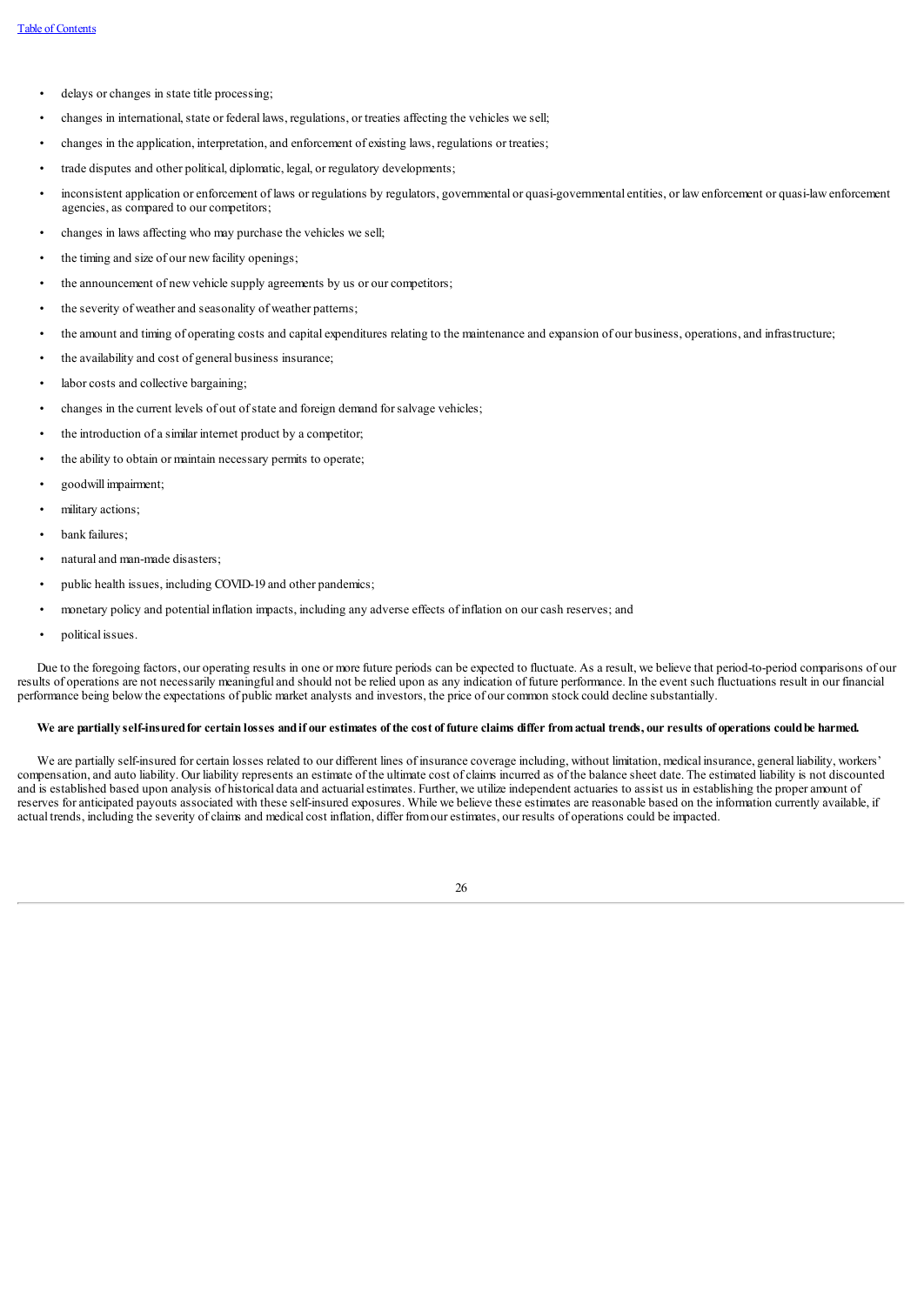# Our executive officers, directors, and their affiliates hold a large percentage of our stock and their interests may differ from other stockholders.

Ourexecutive officers, directors and theiraffiliates beneficially own, in the aggregate, more than 11% of our issued and outstanding common stock as ofJuly 31, 2021. If they were to act together, these stockholders would have significant influence over most matters requiring approval by stockholders, including the election of directors, any amendments to ourcertificate of incorporation and certain significant corporate transactions, including potentialmerger oracquisition transactions. In addition, without the consent of these stockholders, we could be delayed or prevented fromentering into transactions that could be beneficial to us or our other investors. These stockholders may take these actions even if they are opposed by our other investors.

#### We have certain provisions in our certificate of incorporation and bylaws which may have an anti-takeover effect or that may delay, defer or prevent acquisition bids for us that a stockholder might consider favorable and limit attempts by our stockholders to replace or remove our current management.

Our Board of Directors is authorized to create and issue fromtime to time, without stockholderapproval, up to an aggregate of 5,000,000 shares of undesignated preferred stock, the terms of which may be established and shares of which may be issued without stockholderapproval,and which may include rights superior to the rights of the holders ofcommon stock. In addition, our bylaws establish advance notice requirements for nominations forelections to our Board of Directors or for proposing matters that can be acted upon by stockholders at stockholder meetings. These anti-takeover provisions and other provisions under Delaware law could discourage, delay or prevent a transaction involving a change in control of ourcompany,even if doing so would benefit ourstockholders. These provisions could also discourage proxy contests and make it more difficult for stockholders to elect directors of their choosing and cause us to take other corporate actions the stockholders desire.

### Our amended and restated certificate of incorporation designates the Court of Chancery of the State of Delaware as the exclusive forum for certain disputes between us and our stockholders, which could limit our stockholders' ability to choose the judicial forum for disputes with us or our directors, officers, or employees.

Ouramended and restated certificate of incorporation provides that, unless we consent in writing to the selection ofan alternative forum, the sole and exclusive forumfor (i) any derivative action or proceeding brought on our behalf, (ii) any action or proceeding asserting a claim of breach of a fiduciary duty owed by any of our directors, officers, or otheremployees to us or ourstockholders, (iii)any action or proceeding asserting a claimarising pursuant to any provision of the Delaware General Corporation Law, ouramended and restated certificate of incorporation, or our amended and restated bylaws, or (iv) any action or proceeding asserting a claim that is governed by the internal affairs doctrine, shall be the Court of Chancery of the State of Delaware.

This provision does not apply to suits brought to enforce a duty or liability created by the Securities Exchange Act of 1934, as amended, for which the U.S. federal courts have exclusive jurisdiction, or the Securities Act of 1933, as amended.

Any person or entity purchasing or otherwise acquiring or holding or owning (or continuing to hold or own) any interest in any of our securities shall be deemed to have notice ofand consented to the foregoing provisions. Although we believe this exclusive forumprovision benefits us by providing increased consistency in the application of Delaware lawin the types of lawsuits to which it applies, the exclusive forumprovision may limit a stockholder's ability to bring a claimin a judicial forumof its choosing for disputes with us or any of our directors, officers, other employees, stockholders, or others which may discourage lawsuits with respect to such claims. Our stockholders will not be deemed to have waived our compliance with the federal securities laws and the rules and regulations thereunder as a result of our exclusive forum provision. Further, in the event a court finds the exclusive forumprovision contained in ouramended and restated certificate of incorporation to be unenforceable or inapplicable in an action, we may incur additional costs associated with resolving such action in other jurisdictions, which could harmour results of operations.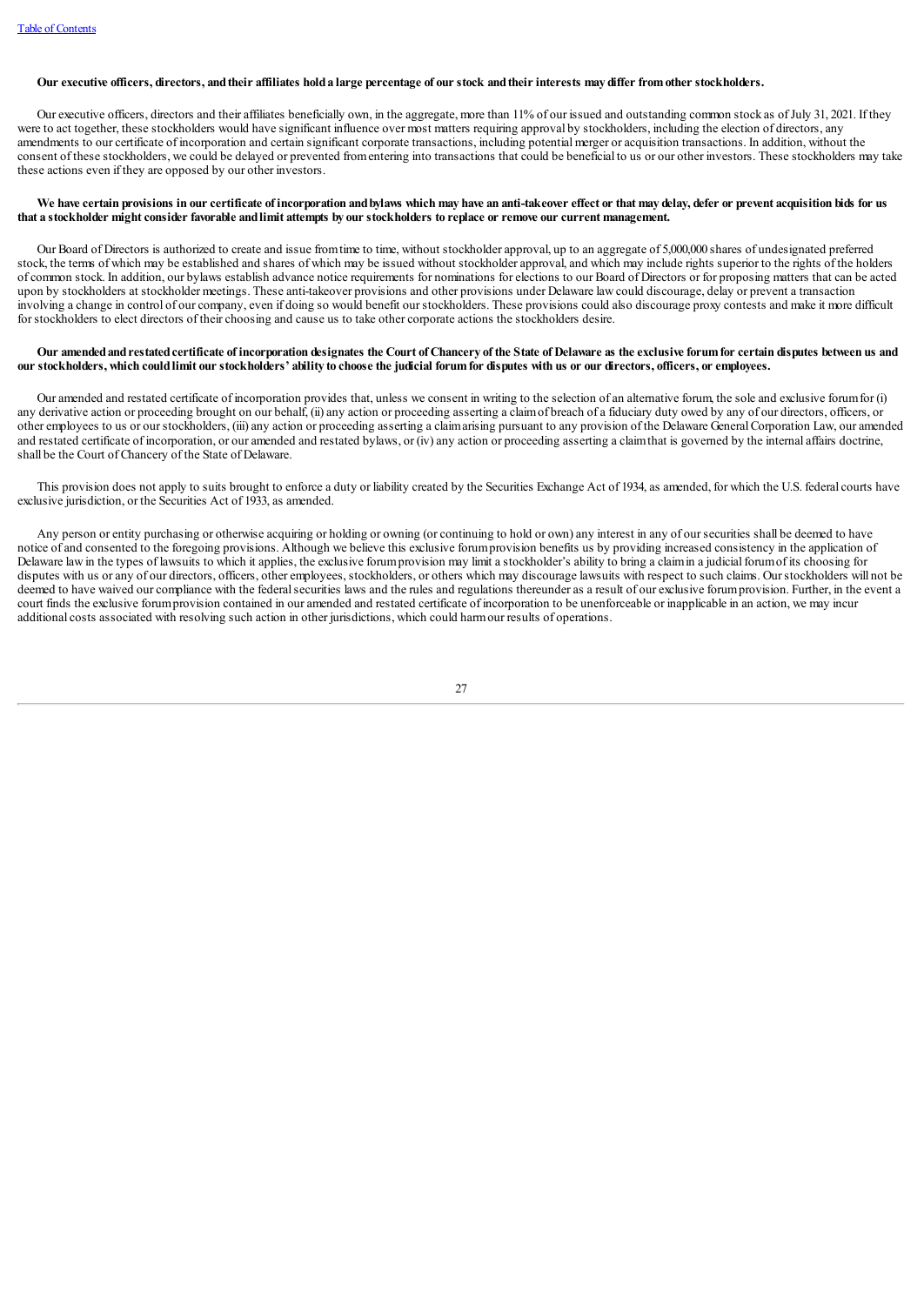### **General Risk Factors**

# **Cash investments are subject to risks.**

We may invest our excess cash in securities or money market funds backed by securities, which may include U.S. treasuries, other federal, state and municipal debt, bonds, preferred stock, commercial paper, insurance contracts, and other securities both privately and publicly traded. All securities are subject to risk, including fluctuations in interest rates, credit risk, market risk, and systemic economic risk. Changes or movements in any of these investment-related risk items may result in a loss or impairment to our invested cash and may have a materialeffect on ourconsolidated results of operations and financial position.

### Macroeconomic factors such as high fuel prices, declines in commodity prices, declines in used car prices, and vehicle-related technological advances may have an adverse **effect on our revenues andoperating results, as well as our earnings growth rates.**

Macroeconomic factors that affect oil prices and the automobile and commodity markets can have adverse effects on our revenues, revenue growth rates (if any), and operating results. Significant increases in the cost of fuelcould lead to a reduction in miles driven percarand a reduction in accident rates. A material reduction in accident rates, whether due to, among other things, a reduction in miles driven per car, vehicle-related technological advances such as accident avoidance systems and, to the extent widely adopted, the advent of autonomous vehicles, could have a material impact on revenue growth. In addition, under our Percentage Incentive Program contracts, which we refer to as PIP, the cost of transporting the vehicle to one of our facilities is included in the PIP fee. We may incur increased fees, which we may not be able to pass on to our vehicle sellers. A material increase in transportation rates could have a material impact on our operating results. Volatility in fuel,commodity,and used car prices could have a materialadverse effect on our revenues and revenue growth rates in future periods.

# Adverse U.S. and international economic conditions may negatively affect our business, operating results, and financial condition.

The capitaland credit markets have historically experienced extreme volatility and disruption, which has in the past and may in the future lead to economic downturns in the U.S. and abroad. As a result of any economic downturn, the number of miles driven may decrease, which may lead to fewer accident claims, a reduction of vehicle repairs, and fewer salvage vehicles. Increases in unemployment, as a result of any economic downturn, may lead to an increase in the number of uninsured motorists. Uninsured motorists are responsible for disposition of their vehicle if involved in an accident. Disposition generally is either the repair or disposal of the vehicle. In the situation where the owner of the wrecked vehicle, and not an insurance company, is responsible for its disposition, we believe it is more likely that vehicle will be repaired or, if disposed, disposed through channels other than us. Adverse credit markets may also affect the ability of members to secure financing to purchase salvaged vehicles which may adversely affect demand. In addition, if the banking system or the financial markets deteriorate or are volatile, our credit facility or our ability to obtain additional debt or equity financing may be affected. These adverse economic conditions and events may have a negative effect on our business, consolidated results of operations, and financial position.

### New accounting pronouncements or new interpretations of existing standards could require us to make adjustments to accounting policies that could adversely affect the **consolidatedfinancial statements.**

The Financial Accounting Standards Board, the Public Company Accounting Oversight Board, and the SEC, from time to time issue new pronouncements or new interpretations ofexisting accounting standards that require changes to ouraccounting policies and procedures. To date, we do not believe any newpronouncements or interpretations have had a materialadverse effect on ourconsolidated results of operations and financial position, but future pronouncements or interpretations could require a change orchanges in our policies or procedures.

### **Fluctuations in foreign currency exchange rates couldresult in declines in our reportedrevenues andearnings.**

Our reported revenues and earnings are subject to fluctuations in currency exchange rates. We do not engage in foreign currency hedging arrangements; consequently, foreign currency fluctuations may adversely affect our revenues and earnings. Should we choose to engage in hedging activities in the future we cannot be assured our hedges will be effective or that the costs of the hedges will not exceed their benefits. Fluctuations in the rate of exchange between the U.S. dollar and foreign currencies, primarily the British pound, Canadian dollar, Brazilian real, European Union euro, U.A.E. dirham, Omani rial,and Bahraini dinarcould adversely affect ourconsolidated results of operations and financial position.

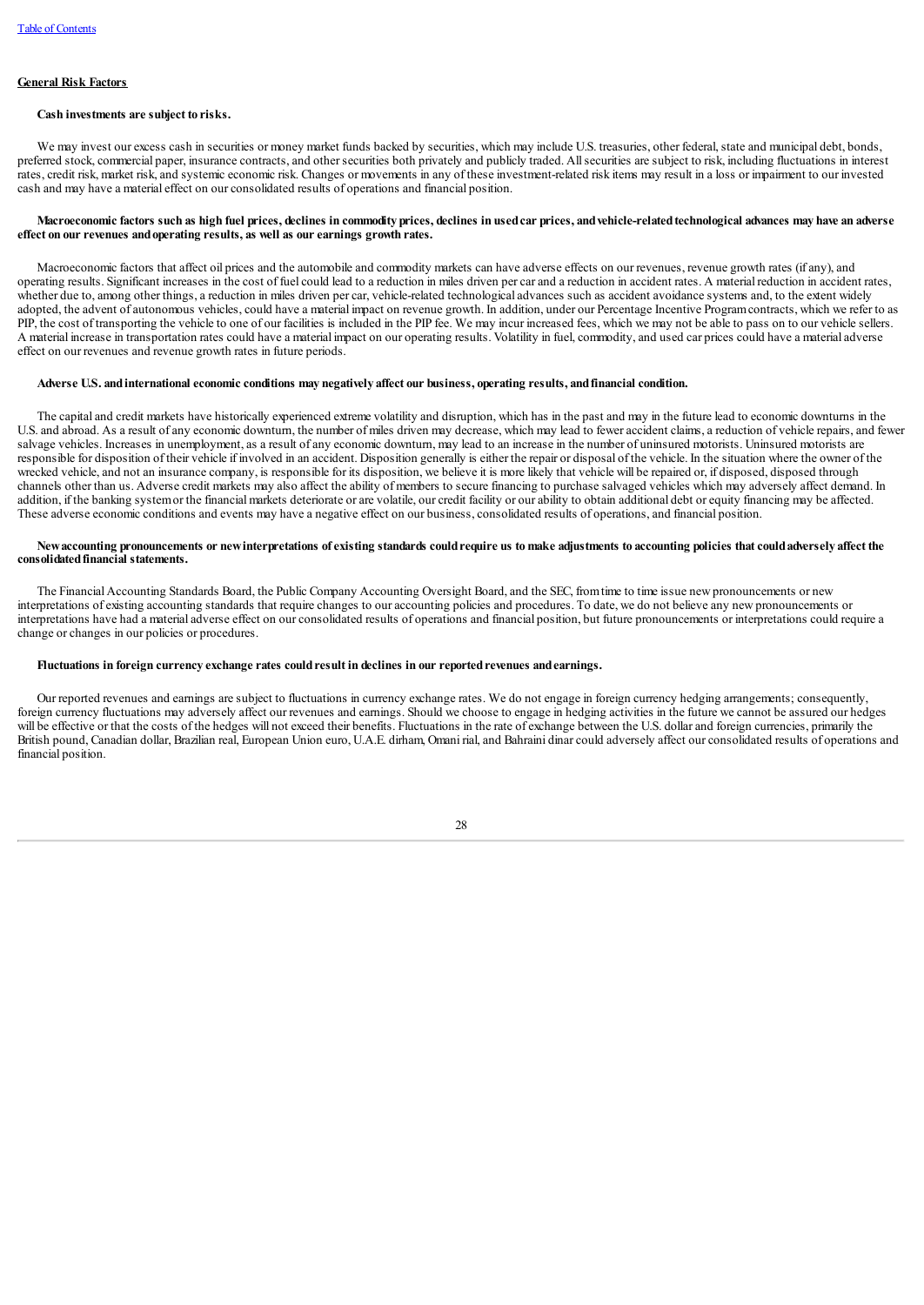On January 29, 2020, the European Parliament approved the U.K.'s withdrawal fromthe European Union,commonly referred to as "Brexit." The U.K. officially left the European Union on January 31, 2020. Although we have not experienced any material disruptions in our business as a result of Brexit to date, the ultimate effects of Brexit on us are still difficult to predict, and adverse consequences concerning Brexit or the European Union could include deterioration in global economic conditions, instability in global financial markets, political uncertainty, volatility in currency exchange rates, oradverse changes in the cross-borderagreements currently in place,any of which could have an adverse impact on our financial results in the future.

### <span id="page-30-0"></span>**Item1B.** *Unresolved Staf Comments*

None.

# <span id="page-30-1"></span>**Item2.** *Properties*

Ourcorporate headquarters are located in Dallas, Texas. In the U.S., we own or lease facilities in every state except Vermont. In Canada, we own or lease facilities in the provinces of Ontario, Quebec, Alberta, Nova Scotia, British Columbia, Newfoundland,and NewBrunswick. In the U.K., we own or lease eighteen operating facilities. In Brazil, we own or lease fourteen operating facilities. In the Republic of Ireland, we own one operating facility. In the U.A.E., Oman,and Bahrain, we lease one operating facility in each country. In Finland, we own or lease four operating facilities. In Germany we operate an online platformand own or lease eleven operating facilities. In Spain, we operate an online platform, own one operating facility and lease six additional storage locations. We believe that our existing facilities are adequate to meet current requirements and that suitable additional orsubstitute space will be available as needed to accommodate any expansion of operations and additional offices on commercially acceptable terms.

### <span id="page-30-2"></span>**Item3.** *Legal Proceedings*

Fora discussion of Legal Proceedings that affect us, refer to the Notes to Consolidated Financial Statements, *Note 14 — Commitments and Contingencies* included in Part IV, Item 16 of this report.

# **Item4.** *Mine Safety Disclosure*

<span id="page-30-3"></span>Not applicable.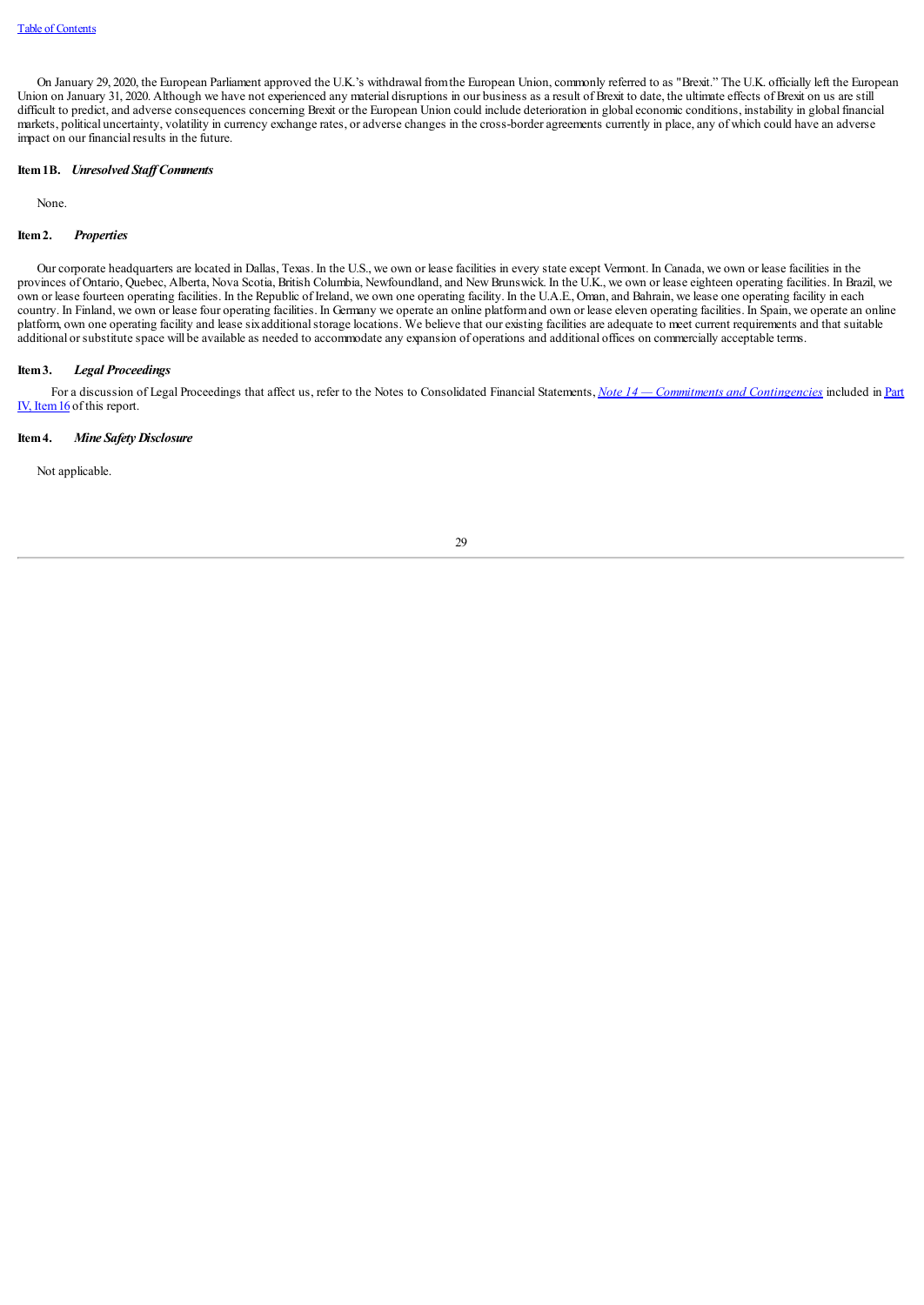# **PARTII**

# <span id="page-31-0"></span>**Item5.** *Market for Registrant's CommonEquity, Related StockholderMatters and Issuer Purchases ofEquity Securities*

# **Market Information**

As ofJuly 31, 2021, there were 237,014,273 shares of ourcommon stock issued and outstanding. Ourcommon stock has been quoted on the NASDAQGlobal Select Market under the symbol "CPRT" since March 17, 1994. As of September 23, 2021, we had 806 holders of record of our common stock. On July 31, 2021, the last reported sale price of our common stock on the NASDAQGlobal Select Market was \$147.00 pershare.

### **Repurchases ofOur Common Stock**

On September 22, 2011, our Board of Directors approved an 80million share increase in the stock repurchase program, bringing the totalcurrent authorization to 196million shares. The repurchases may be effected through solicited or unsolicited transactions in the open market or in privately negotiated transactions. No time limit has been placed on the duration of the stock repurchase program. Subject to applicable securities laws, such repurchases will be made at such times and in such amounts as we deem appropriate and may be discontinued at any time. For fiscal 2021 and 2020, we did not repurchase any shares of ourcommon stock under the program. For fiscal 2019, we repurchased 7,635,596 shares of our common stock under the programat a weighted average price of \$47.81 per share totaling \$365.0 million. As of July 31, 2021, the total number of shares repurchased under the programwas 114,549,198,and 81,450,802 shares were available for repurchase under our program.

The number and average price of shares purchased in each fiscal year are set forth in the table below:

| Period                             | <b>Total</b><br>Number of<br><b>Shares Purchased</b> | Average<br>Price Paid<br>Per Share |                               | <b>Total Number of</b><br><b>Shares Purchased</b><br>as Part of Publicly<br><b>Announced Program</b> | <b>Maximum Number</b><br>of Shares That May<br>Yet be Purchased<br>Under the Program <sup>(1)</sup> |  |
|------------------------------------|------------------------------------------------------|------------------------------------|-------------------------------|------------------------------------------------------------------------------------------------------|-----------------------------------------------------------------------------------------------------|--|
| Fiscal 2019                        |                                                      |                                    |                               |                                                                                                      |                                                                                                     |  |
| First Quarter                      |                                                      | S                                  |                               |                                                                                                      | 89,086,398                                                                                          |  |
| <b>Second Quarter</b>              | 7,635,596                                            | -S                                 | 47.81                         | 7,635,596                                                                                            | 81,450,802                                                                                          |  |
| Third Quarter                      | $\hspace{0.1mm}-\hspace{0.1mm}$                      | S                                  |                               |                                                                                                      | 81,450,802                                                                                          |  |
| Fourth Quarter                     | $\overline{\phantom{m}}$                             | <b>S</b>                           |                               |                                                                                                      | 81,450,802                                                                                          |  |
| Fiscal 2020                        |                                                      |                                    |                               |                                                                                                      |                                                                                                     |  |
| <b>First Quarter</b>               | $\qquad \qquad -$                                    | $\mathcal{S}$                      |                               |                                                                                                      | 81,450,802                                                                                          |  |
| Second Quarter                     | $\overline{\phantom{m}}$                             | S                                  |                               |                                                                                                      | 81,450,802                                                                                          |  |
| Third Quarter                      | $\qquad \qquad -$                                    | \$.                                |                               |                                                                                                      | 81,450,802                                                                                          |  |
| Fourth Quarter                     | $\overline{\phantom{m}}$                             | S                                  |                               |                                                                                                      | 81,450,802                                                                                          |  |
| Fiscal 2021                        |                                                      |                                    |                               |                                                                                                      |                                                                                                     |  |
| First Quarter                      | $\overline{\phantom{a}}$                             | \$                                 | $\overbrace{\phantom{aaaaa}}$ | __                                                                                                   | 81,450,802                                                                                          |  |
| <b>Second Quarter</b>              | $\frac{1}{2}$                                        |                                    |                               |                                                                                                      | 81,450,802                                                                                          |  |
| Third Quarter                      | $\overline{\phantom{m}}$                             | \$.                                |                               |                                                                                                      | 81,450,802                                                                                          |  |
| May 1, 2021 through May 31, 2021   | $\overline{\phantom{0}}$                             | -S                                 |                               |                                                                                                      | 81,450,802                                                                                          |  |
| June 1, 2021 through June 30, 2021 |                                                      | S                                  |                               |                                                                                                      | 81,450,802                                                                                          |  |
| July 1, 2021 through July 31, 2021 | $\frac{1}{2}$                                        | S                                  |                               |                                                                                                      | 81,450,802                                                                                          |  |
|                                    |                                                      |                                    |                               |                                                                                                      |                                                                                                     |  |

(1) Our stock repurchase program was announced on February 20, 2003. On September 22, 2011, our Board of Directors approved an 80 million share increase in our stock repurchase program, bringing the total current authoriza transactions. No time limit has been placed on the duration of the stock repurchase program. Subject to applicable securities laws, such repurchases will be made at such times and in such amounts as transactions. No time l we deem appropriate and may be discontinued at any time.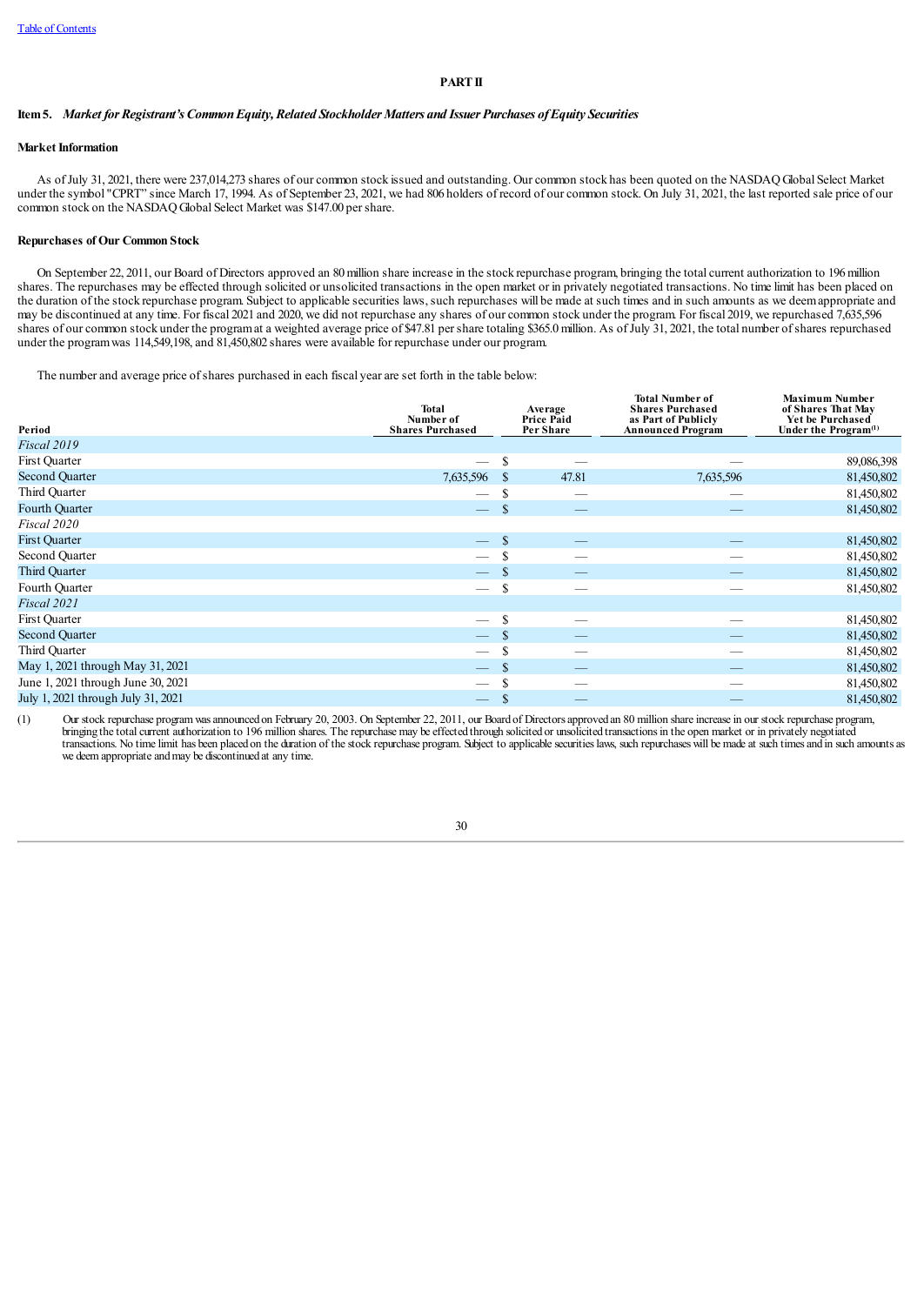In fiscal 2019, our former President exercised all of his vested stock options through a cashless exercise. In fiscal 2020, our Chief Executive Officerexercised all of his vested stock options through a cashless exercise. In fiscal 2021, certain employees exercised stock options through a cashless exercise. A portion of the options exercised were net settled in satisfaction of the exercise price. We remitted \$3.8 million, \$101.3 million, and \$45.6 million during the years ended July 31, 2021, 2020 and 2019, respectively, to the proper taxing authorities in satisfaction of the employees'statutory withholding requirements.

The exercised stock options, utilizing a cashless exercise, are summarized in the following table:

| Period       | Options Exercised | Weighted<br>Average Exercise<br>Price |       | <b>Shares Net</b><br><b>Settled for</b><br>Exercise | <b>Shares Withheld</b><br>for Taxes <sup>(1)</sup> | <b>Net Shares to</b><br><b>Employees</b> | <b>Weighted Average</b><br><b>Share Price for</b><br>Withholding | <b>Employee Stock-Based Tax</b><br>Withholding (in 000s) |         |  |
|--------------|-------------------|---------------------------------------|-------|-----------------------------------------------------|----------------------------------------------------|------------------------------------------|------------------------------------------------------------------|----------------------------------------------------------|---------|--|
| FY 2019 - 03 | 3.000.000         |                                       | 17.81 | 945.162                                             | 806,039                                            | .248.799                                 | 56.53                                                            |                                                          | 45.565  |  |
| FY 2020-O1   | 4,000,000         |                                       | 17.81 | 865,719                                             | .231.595                                           | .902.686                                 | 82.29                                                            |                                                          | 101.348 |  |
| FY 2021-04   | 90,000            |                                       | 17.73 | 2.366                                               | 29,349                                             | 48,285                                   | 129.01                                                           |                                                          | 3,786   |  |

(1) Shareswithheld for taxesaretreated asarepurchase of sharesfor accounting purposes but do not count against our stock repurchase program.

# **DividendPolicies**

We have not paid a cash dividend since becoming a public company in 1994. We currently intend to retain any earnings for use in our business. The Credit Agreement to which we are a party contains customary affirmative and negative covenants, including covenants that limit or restrict us and our subsidiaries' ability to, among other things, pay dividends, subject to certain exceptions. For further detail see Notes to Consolidated Financial Statements, Note 8 — Long-Term Debt and Note 11 — Stockholders' Equity and under the subheadings "*Credit Agreement*" and "*Note Purchase Agreement*" in the Liquidity and Capital Resources sections of this Annual Report on Form10-K*.*

### **Issuances of UnregisteredSecurities**

There were no issuances of unregistered securities in the yearended July 31, 2021.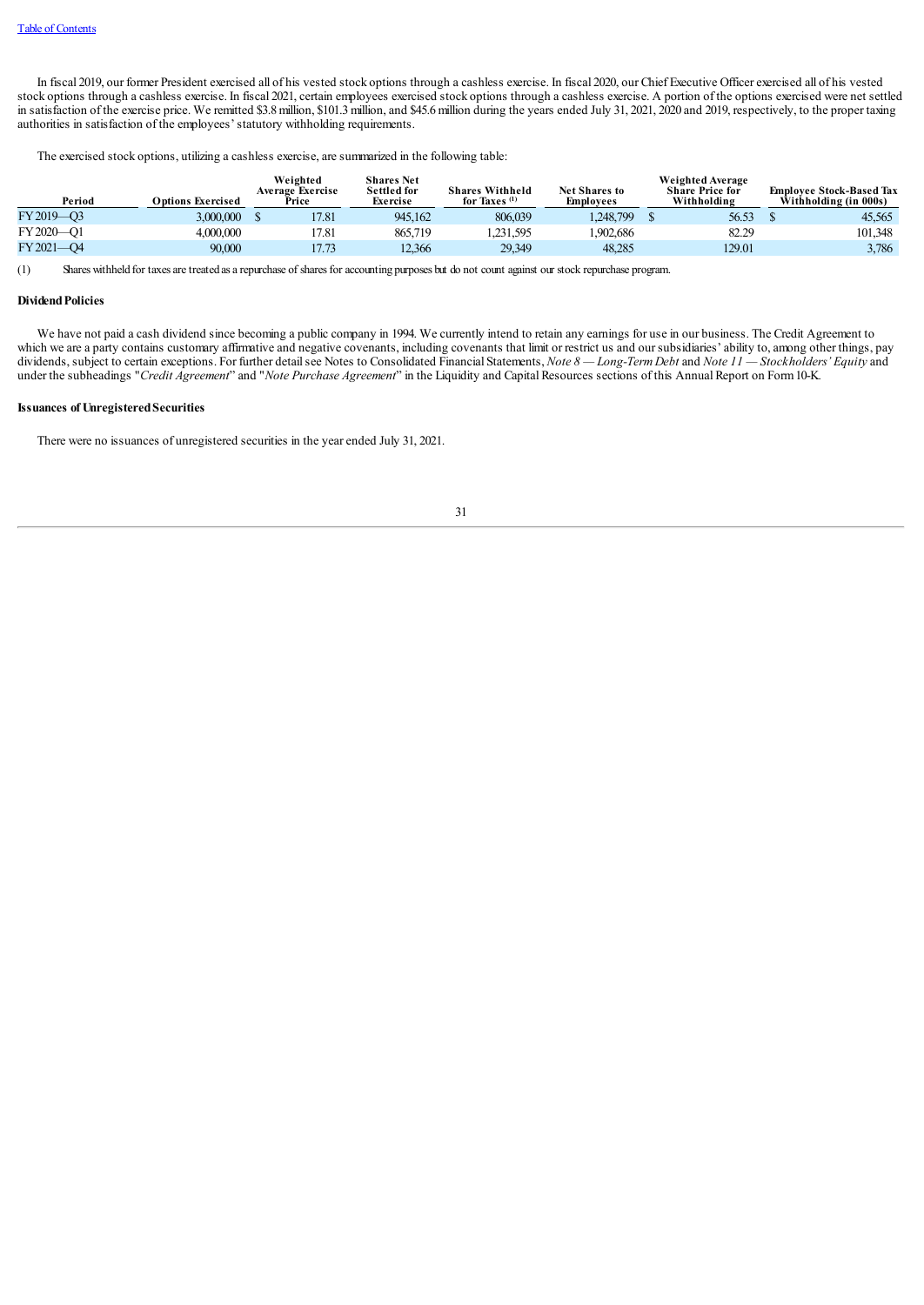# **Performance Graph**

Notwithstanding any statement to the contrary in any of our previous or future filings with the SEC, the following information relating to the price performance of our common stock shall not be deemed "filed" with the SEC or "Soliciting Material" under the Exchange Act, or subject to Regulation 14A or 14C, or to liabilities of Section 18 of the Exchange Act except to the extent we specifically request that such information be treated as soliciting material or to the extent we specifically incorporate this information *by reference.*

The following is a line graph comparing the cumulative total return to stockholders of our common stock at July 31, 2021 since July 31, 2016, to the cumulative total return over such period of (i) the NASDAQ Composite Index, (ii) the NASDAQ Industrial Index, and (iii) the S&P 500 Index.



|                   | <b>Fiscal Year Ended July 31.</b> |  |        |  |        |  |        |  |        |  |        |
|-------------------|-----------------------------------|--|--------|--|--------|--|--------|--|--------|--|--------|
|                   | 2016                              |  | 2017   |  | 2018   |  | 2019   |  | 2020   |  | 2021   |
| Copart, Inc.      | 100.00                            |  | 124.86 |  | 227.56 |  | 307.41 |  | 369.75 |  | 582.87 |
| NASDAO Composite  | 100.00                            |  | 124.41 |  | 151.94 |  | 163.71 |  | 217.38 |  | 298.96 |
| NASDAO Industrial | 100.00                            |  | 118.86 |  | 145.63 |  | 154.22 |  | 199.55 |  | 258.21 |
| S&P 500 Index     | 100.00                            |  | 116.04 |  | 134.89 |  | 145.66 |  | 163.08 |  | 222.51 |

32

Assumes that \$100.00 was invested on July 31, 2016 in our common stock, in the NASDAQ Composite Index, the NASDAQ Industrial Index, and the S&P 500 Index and that all dividends were reinvested. No dividends have been declared on our common stock. Stockholder returns over theindicated period should not beconsidered indicative of futurestockholder returns. Copyright© 2019 Standard & Poor's, a division of S&P Global. All rights reserved.

### <span id="page-33-0"></span>**Item6.** *Reserved*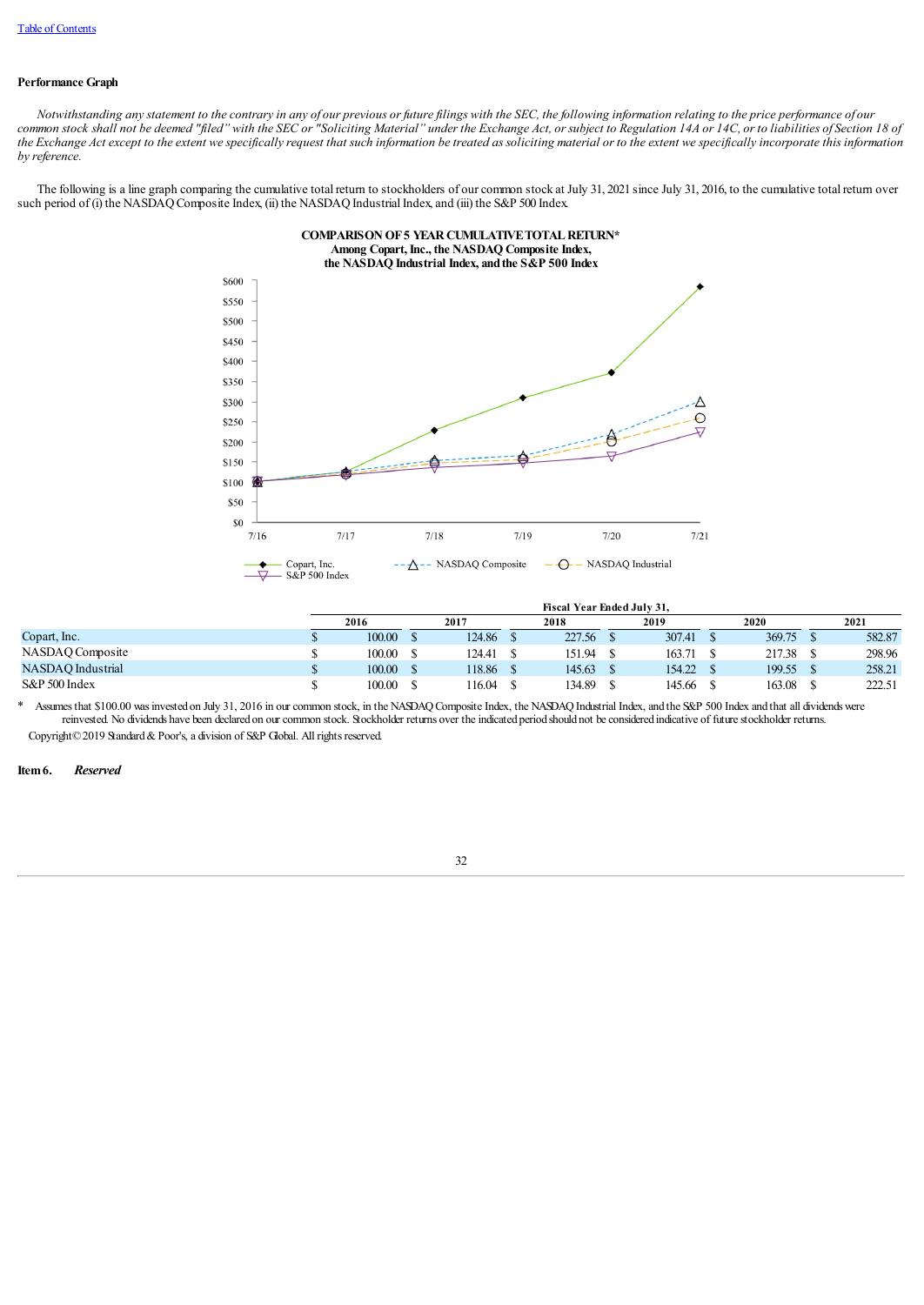### **Item7.** *Management'sDiscussion and Analysis ofFinancial Condition and Results ofOperations*

# **CAUTIONREGARDINGFORWARD-LOOKINGSTATEMENTS**

This Annual Report on Form 10-K for the fiscal year ended July 31, 2021, or this Form 10-K, including the information incorporated by reference herein, contains forwardlooking statements within the meaning of Section 27A of the Securities Act of 1933, as amended (the "Securities Act"), and Section 21E of the Securities Exchange Act of 1934, as amended (the "Exchange Act"), including forward-looking statements concerning the potential impact of the COVID-19 pandemic on our business, operations, and operating results. All statements other than statements of historical facts are statements that could be deemed forward-looking statements. In some cases, you can identify<br>forward-looking statements by terms such as "may," 'forward-looking statements by terms such as "may," "will," "should," "expect," "plan," "intend," "forecast," "anticipate," "believe," "estimate," "continue" or the negative of these terms or other comparable terminology. The forward-looking statements contained in this Form 10-K involve known and unknown risks, uncertainties and situations that may cause our or our industry's actual results, level of activity, performance or achievements to be materially different from any future results, levels of activity, performance or achievements expressed or implied by these statements. These forward-looking statements are made in reliance upon the safe harbor provision of the Private Securities Litigation Reform Act of 1995. These factors include those listed in Part I, Item 1A under the caption entitled "Risk Factors" in this Form 10-K and those discussed elsewhere in this Form 10-K. Unless the context otherwise requires, references in this Form 10-K to "Copart," the "Company," "we," "us," or "our" refer to Copart, Inc. We encourage investors to review these factors carefully together with the other matters referred to herein, as well as in the other documents we file with the Securities and Exchange Commission (the "SEC"). We may from time to time make additional written and oral forward-looking statements, including statements contained in our filings with the SEC. We do not undertake to update any forward-looking statement that may be made from time to time by or on behalf of us.

All references to numbered Notes are to specific Notes to our Consolidated Financial Statements included in this Annual Report on Form 10-K and which descriptions are incorporated into the applicable response by reference. Capitalized terms used, but not defined, in this Management's Discussion and Analysis of Financial Condition and *Results ofOperation ("MD&A") have the same meanings as in such Notes.*

### **Overview**

We are a leading provider of online auctions and vehicle remarketing services with operations in the United States ("U.S."), Canada, the United Kingdom ("U.K."), Brazil, the Republic of Ireland, Germany, Finland, the United Arab Emirates ("U.A.E."), Oman, Bahrain, and Spain.

Our goals are to generate sustainable profits for ourstockholders, while also providing environmentaland social benefits for the world around us. With respect to our environmental stewardship, we believe our business is a critical enabler for the global re-use and recycling of vehicles, parts, and raw materials. We are not responsible for the carbon emissions resulting fromnewvehicle manufacturing, governmental fuelemissions standards or vehicle use by consumers. Each vehicle that enters our business operations already exists, with whatever fuel technology and efficiency it was designed and built to have, and the substantial carbon emissions associated with the vehicle's manufacture have already occurred. However, upon our receipt of an existing vehicle, we help decrease its total environmental impact by extending its useful life and thereby avoiding the carbon emissions associated with the alternative of newvehicle and auto parts manufacturing. Forexample, many of the cars we process and remarket are subsequently restored to driveable condition, reducing the newvehicle manufacturing burden the world would otherwise face. Many of ourcars are purchased by dismantlers, who recycle and refurbish parts for vehicle repairs,again reducing newand aftermarket parts manufacturing. And finally, some of our vehicles are returned to their rawmaterial inputs through scrapping, reducing the need for further newresource extraction. In each of these cases, our business reduces the carbon and otherenvironmental footprint of the global transportation industry.

Beyond our environmental stewardship, we also support the world's communities in two important ways. First, we believe that we contribute to economic development and well-being by enabling more affordable access to mobility around the world. For example, many of the automobiles sold through our auction platformare purchased for use in developing countries where affordable transportation is a critical enabler of education, health care, and well-being more generally. Secondly, because of the special role we play in responding to catastrophic weather events, we believe we contribute to disaster recovery and resilience in the communities we serve. For example, we mobilized our people, entered into emergency leases, and engaged with a multitude of service providers to timely retrieve, store, and remarket tens of thousands of flood-damaged vehicles in the Houston, Texas metropolitan area in the wake of Hurricane Harvey in the summer of 2017.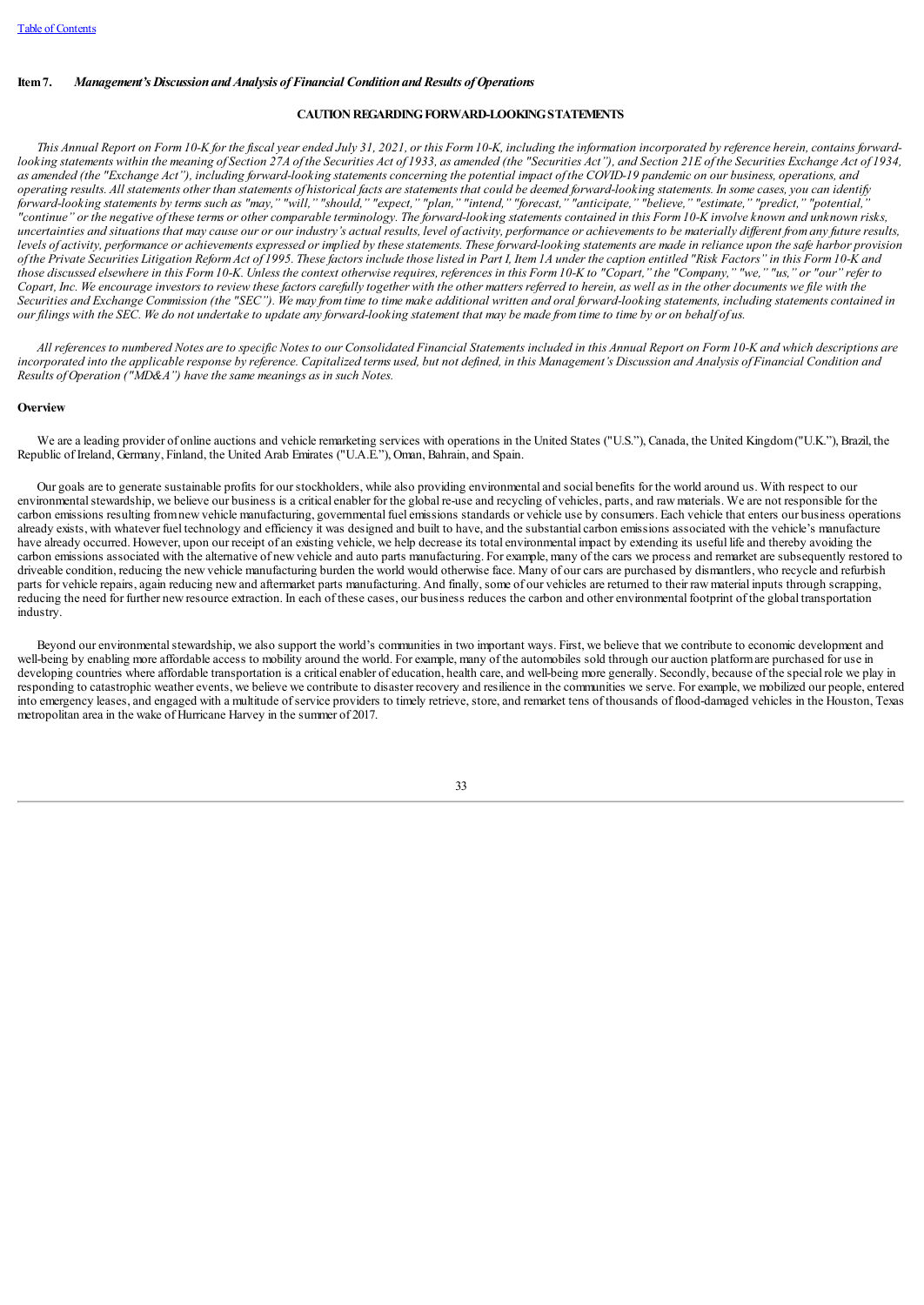We provide vehicle sellers with a full range of services to process and sell vehicles primarily over the internet through our Virtual Bidding Third Generation internet auctionstyle sales technology, which we refer to as VB3. Vehicle sellers consist primarily of insurance companies, but also include banks, finance companies, charities, fleet operators, dealers, vehicle rental companies, and individuals. We sell the vehicles principally to licensed vehicle dismantlers, repair licensees, used vehicle dealers, exporters, and to the general public. The majority of the vehicles sold on behalf of insurance companies are either damaged vehicles deemed a total loss; not economically repairable by the insurance companies; orare recovered stolen vehicles for which an insurance settlement with the vehicle owner has already been made. We offer vehicle sellers a full range of services that help expedite each stage of the vehicle sales process, minimize administrative and processing costs, and maximize the ultimate sales price through the online auction process.

In the U.S., Canada, Brazil, the Republic of Ireland, Finland, the U.A.E., Oman, and Bahrain, we sell vehicles primarily as an agent and derive revenue primarily from auction and auction related sales transaction fees charged for vehicle remarketing services as wellas fees forservices subsequent to the auction, such as delivery and storage. In the U.K., Germany, and Spain we operate both as an agent and on a principal basis, in some cases purchasing salvage vehicles outright and reselling the vehicles for our own account. In Germany and Spain, we also derive revenue fromlisting vehicles on behalf of insurance companies and insurance experts to determine the vehicle's residual value and/or to facilitate a sale for the insured.

We monitor and analyze a number of key financial performance indicators in order to manage our business and evaluate our financial and operating performance. Such indicators include:

*Service and Vehicle Sales Revenue:* Ourservice revenue consists ofauction and auction related sales transaction fees charged for vehicle remarketing services. These auction and auction related services may include a combination of vehicle purchasing fees, vehicle listing fees, and vehicle selling fees that can be based on a predetermined percentage of the vehicle sales price, tiered vehicle sales price driven fees, or at a fixed fee based on the sale of each vehicle regardless of the selling price of the vehicle; transportation fees for the cost of transporting the vehicle to or from our facility; title processing and preparation fees; vehicle storage fees; bidding fees; and vehicle loading fees. These fees are recognized as net revenue (not gross vehicle selling price) at the time of auction in the amount of such fees charged. Purchased vehicle revenue includes the gross sales price of the vehicles which we have purchased or are otherwise considered to own. We have certain contracts with insurance companies, primarily in the U.K., in which we act as a principal, purchasing vehicles and reselling themfor our own account. We also purchase vehicles in the open market, primarily fromindividuals,and resell themfor our own account.

Our revenue is impacted by several factors, including total loss frequency and the average vehicle auction selling price, as a significant amount of our service revenue is associated in some manner with the ultimate selling price of the vehicle. Vehicle auction selling prices are driven primarily by: (i) market demand for rebuildable, driveable vehicles; (ii) used car pricing, which we also believe has an impact on total loss frequency; (iii)end market demand for recycled and refurbished parts as reflected in demand from dismantlers; (iv) the mixof cars sold; (v) changes in the U.S. dollar exchange rate to foreign currencies, which we believe has an impact on auction participation by international buyers; and; (vi) changes in commodity prices, particularly the per ton price for crushed car bodies, as we believe this has an impact on the ultimate selling price of vehicles sold for scrap and vehicles sold for dismantling. We cannot specifically quantify the financial impact that commodity pricing, used car pricing, and product sales mix has on the selling price of vehicles, our service revenues, or financial results. Total loss frequency is the percentage of cars involved in accidents that insurance companies salvage rather than repair and is driven by the relationship between repair costs, used car values, and auction returns. Over the last several years, we believe there has been an increase in overall growth in the salvage market driven by an increase in total loss frequency. The increase in total loss frequency may have been driven by the change in used car values and repair costs, which we believe are generally trending upward. Changes in used car prices and repair costs, may impact total loss frequency and affect our growth rate. Used car values are determined by many factors, including used car supply, which is tied directly to new car sales, and the average age of cars on the road. The average age of cars on the road continued to increase, growing from 9.6 years in 2002 to 12.1 years in 2021. Repair costs are generally based on damage severity, vehicle complexity, repair parts availability, repair parts costs, laborcosts,and repairshop lead times. The factors that can influence repaircosts, used car pricing,and auction returns are many and varied and we cannot predict their movements. Accordingly, we cannot predict future trends in total loss frequency.

Beginning in March 2020, our business and operations began to experience the impact of the worldwide COVID-19 pandemic. In materially all of our jurisdictions, we have been deemed by local authorities an essential business because our operations ensure the removal of vehicles from repair shops, impound yards, and streets and highways, enabling the critical function of road infrastructure. As a result, we have continued to operate our facilities as wellas our online-only auctions, while following appropriate health and safety protocols to ensure safe working conditions for ouremployees as wellas for oursellers, buyers,and other business partners with whomwe come in contact.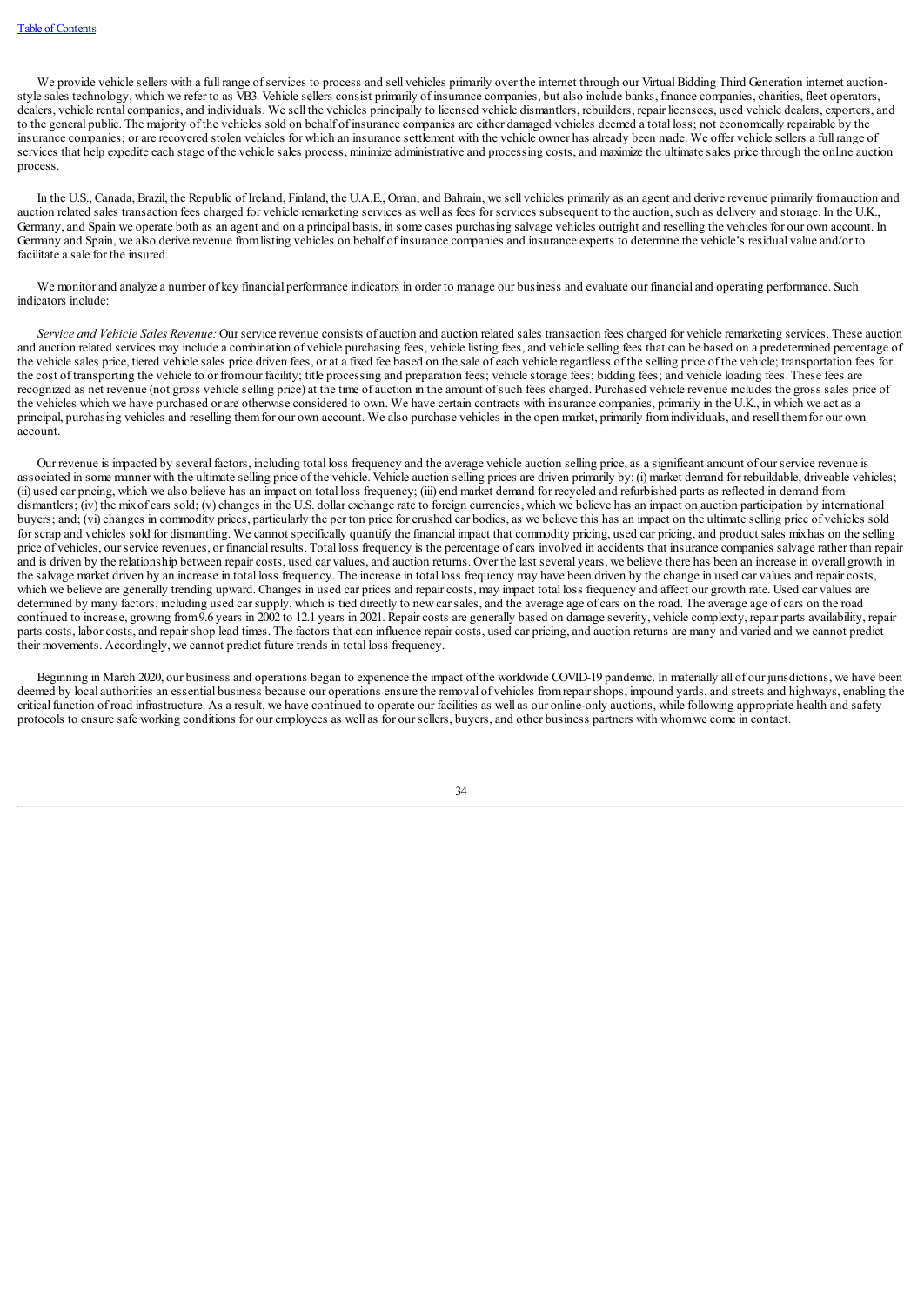Froma financial perspective, our operating results were adversely affected by lower processed vehicle volume, but these adverse effects were more than offset by corresponding increases in vehicle average sales prices. Although we initially sawsubstantial declines in vehicle assignments following the onset of the COVID-19 pandemic, which we attribute principally to reduced accident volume as miles driven dramatically declined in response to shelter-in-place orders across the globe, we have generally seen vehicle assignment volumes steadily recovering; howeveradditionalsubsequent shelter-in-place orders have occasionally stalled or regressed the assignment volume commensurate with the severity and duration of such orders. We cannot predict how the pandemic will continue to develop, whether and to what extent new shelter-in-place orders will be issued, or to what extent the pandemic may have longer termunanticipated impacts on our markets, including, for example, the risk of long-term reductions in miles driven.

Although we have been deemed an "essential business" in the jurisdictions in which we operate and have largely been able to continue our vard operations, we have been required to make adjustments in our business processes that may reduce efficiency or increase operating expenses, particularly if the pandemic continues overa long period of time. We adjusted, but did not make material modifications to, our operating expenses to be able to continue providing employment for our employees, service to our sellers, and process incoming vehicles forsale in future quarters. The pandemic may have an adverse effect on our future revenues, with the magnitude and timing of these effects dependent upon the extent and duration of suspended economic activity across our markets. We believe that the longer-term impact on our business will depend on potential adverse operational impacts fromoutbreaks of COVID-19 at any of our locations; additional outbreaks of COVID-19 in one ormore of our geographic markets; a reduction in miles driven due to one or more factors relating to the COVID-19 pandemic; the relationship of supply and demand for newly manufactured vehicles, on the one hand, and used and salvage vehicles, on the other hand, due to reduced manufacturing capacity and broadersupply chain disruptions during the COVID-19 pandemic and the effects of these supply and demand relationships on the average sale prices obtained at auction for the vehicles assigned to us for remarketing; further government actions in response to COVID-19 outbreaks that restrict business activity or travel; disruptions of governmentaladministrative operations due to COVID-19 outbreaks that adversely impact ourcore business activities, such as vehicle title processing; and deteriorating economic conditions generally, and the potential availability, among other things, of vaccines or treatments, none of which we can predict. For a further discussion of risks to our business and operating results arising from the pandemic, please see the section of this Annual Report on Form 10-K captioned "Risk Factors."

*Operating Costs and Expenses:* Yard operations expenses consist primarily of operating personnel (which includes yard management,clerical,and yard employees); rent; vehicle transportation; insurance; property related taxes; fuel; equipment maintenance and repair; marketing costs directly related to the auction process; and costs of vehicles sold under the purchase contracts. General and administrative expenses consist primarily of executive management; accounting; data processing; sales personnel; professional services; marketing expenses; and systemmaintenance and enhancements.

*Other (Expense) Income:* Other (expense) income consists primarily of interest expense on long-termdebt, see Notes to Consolidated Financial Statements, *Note 8 — Long-*Term Debt; foreign exchange rate gains and losses; gains and losses from the disposal of assets, which will fluctuate based on the nature of these activities each period; and earnings fromunconsolidated affiliates.

*Liquidity and Cash Flows:* Our primary source of working capital is cash operating results and debt financing. The primary source of our liquidity is ourcash and cash equivalents and Revolving Loan Facility. The primary factors affecting cash operating results are: (i) seasonality; (ii) market wins and losses; (iii) supplier mix; (iv) accident frequency; (v) total loss frequency; (vi) volume from our existing suppliers; (vii) commodity pricing; (viii) used car pricing; (ix) foreign currency exchange rates; (x) product mix; (xi) contract mix to the extent applicable; (xii) our capital expenditures; and (xiii) other macroeconomic factors such as COVID-19. These factors are further discussed in the Results of Operations and Risk Factors sections of this Annual Report on Form10-K.

Potential internal sources of additional working capital and liquidity are the sale of assets or the issuance of shares through option exercises and shares issued under our Employee Stock Purchase Plan. A potential external source of additional working capital and liquidity is the issuance of additional debt or equity. However, we cannot predict if these sources will be available in the future or on commercially acceptable terms.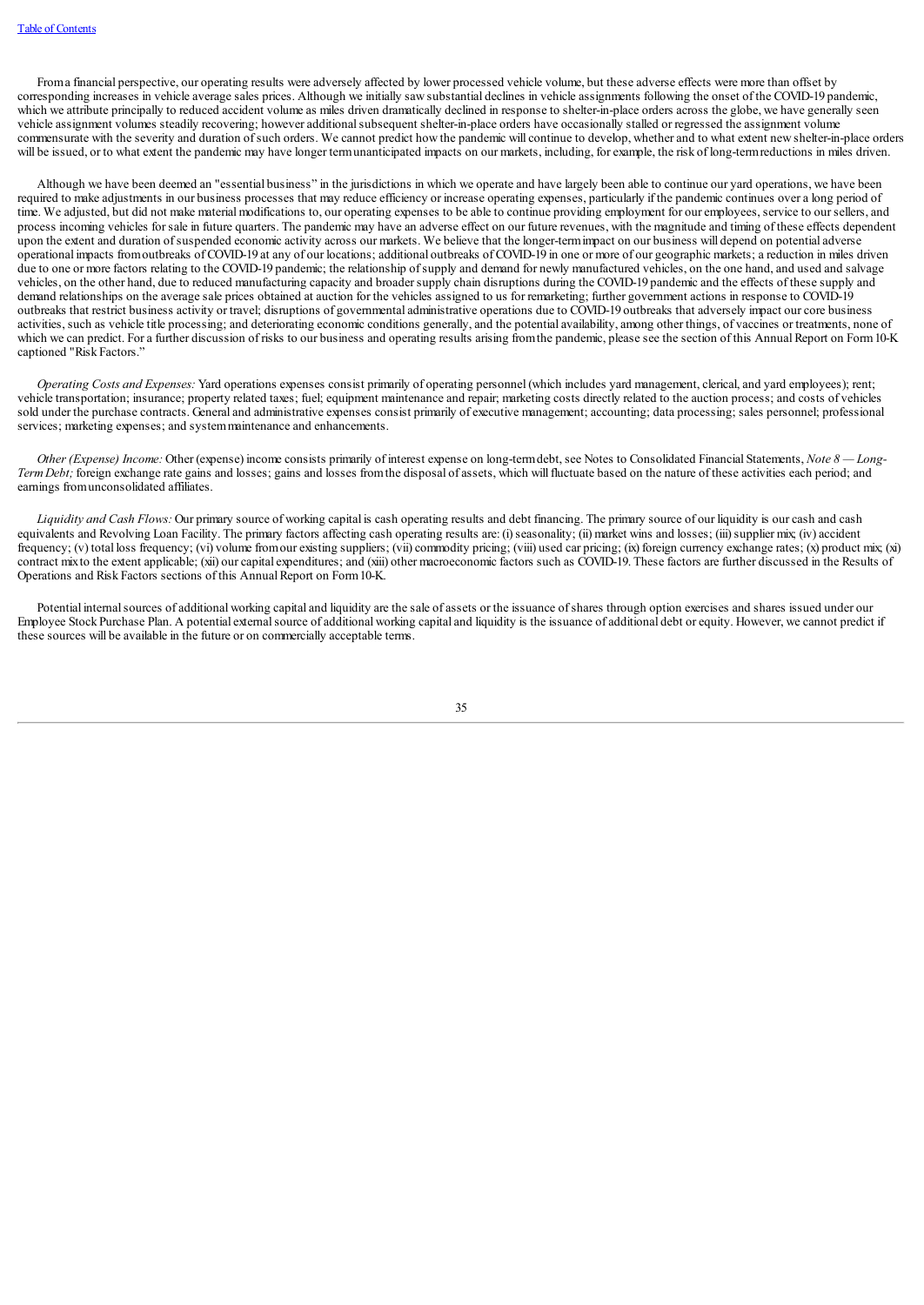# **Acquisitions andNewOperations**

As part of our overall expansion strategy of offering integrated services to vehicle sellers, we anticipate acquiring and developing facilities in new regions, as well as the regions currently served by our facilities. We believe that these acquisitions and openings will strengthen our coverage, as we have facilities located in the U.S., Canada, the U.K., Brazil, the Republic of Ireland, Germany, Finland, the U.A.E., Oman, Bahrain,and Spain with the intention of providing globalcoverage for oursellers. All of these acquisitions have been accounted for using the purchase method of accounting.

The following tables set forth operational facilities that we have opened and are nowoperational fromAugust 1, 2018 through July 31, 2021:

| <b>United States Locations</b> | Date             |
|--------------------------------|------------------|
| Spartanburg, South Carolina    | August 2018      |
| Madison, Wisconsin             | September 2018   |
| Harleyville, South Carolina    | January 2019     |
| Macon, Georgia                 | January 2019     |
| Mocksville, North Carolina     | January 2019     |
| Antelope, California           | January 2019     |
| Sacramento, California         | March 2019       |
| Fredericksburg, Virginia       | April 2019       |
| West Mifflin, Pennsylvania     | May 2019         |
| Hartford, Connecticut          | <b>July 2019</b> |
| Buffalo, New York              | <b>July 2019</b> |
| Fort Wayne, Indiana            | February 2020    |
| Concord, North Carolina        | March 2020       |
| Salt Lake City, Utah           | May 2020         |
| Redding, California            | August 2020      |
| Dothan, Alabama                | August 2020      |
| Jacksonville, Florida          | August 2020      |
| Milwaukee, Wisconsin           | September 2020   |
| Houston, Texas                 | December 2020    |
| Knightdale, North Carolina     | March 2021       |
| Gastonia, North Carolina       | May 2021         |
| Bismarck, North Dakota         | June 2021        |
| Fairburn, Georgia              | <b>July 2021</b> |
| Dyer, Indiana                  | <b>July 2021</b> |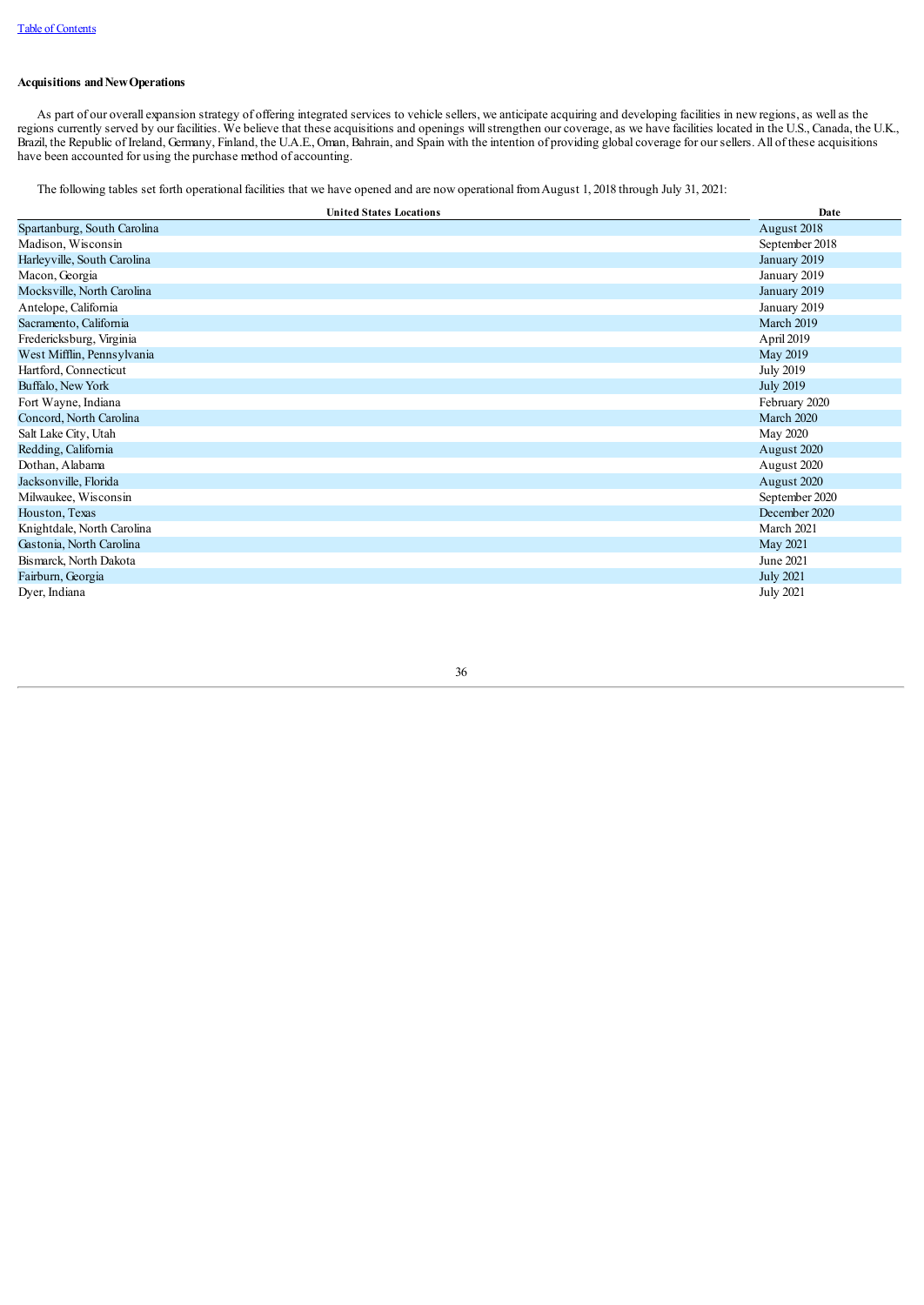| <b>International Locations</b>                        | Geographic Service Area | Date           |
|-------------------------------------------------------|-------------------------|----------------|
| Curitiba, Paraná                                      | <b>Brazil</b>           | September 2018 |
| Mannheim, Rhineland-Palatinate                        | Germany                 | October 2018   |
| Stuttgart, Baden-Württemberg                          | Germany                 | November 2018  |
| Frankfurt, Hessen                                     | Germany                 | November 2018  |
| Itzehoe, Schleswig-Holstein (Hamburg)                 | Germany                 | November 2018  |
| Furth, Bavaria (Nuremberg)                            | Germany                 | November 2018  |
| Massen, Brandenburg (Berlin)                          | Germany                 | November 2018  |
| Friesack, Brandenburg (Berlin)                        | Germany                 | December 2018  |
| Niederlehme, Brandenburg (Berlin)                     | Germany                 | November 2019  |
| Pilsting, Bavaria (Munich)                            | Germany                 | December 2019  |
| São Paulo, São Paulo                                  | <b>Brazil</b>           | May 2020       |
| Bruchmühlbach-Miesau, Rhineland-Palatinate (Mannheim) | Germany                 | February 2021  |
| Mallorca, Balearic Islands                            | Spain                   | April 2021     |

The following table sets forth the operational facilities obtained through business acquisitions fromAugust 1, 2018 through July 31, 2021:

| Locations            | Geographic Service Area    | Date             |
|----------------------|----------------------------|------------------|
| Greenville, Kentucky | <b>United States</b>       | March 2019       |
| Des Moines, Iowa     | <sup>I</sup> Jnited States | <b>July 2021</b> |

The period-to-period comparability of our consolidated operating results and financial position is affected by business acquisitions, new openings, weather, and product introductions during such periods.

In addition to growth through business acquisitions, we seek to increase revenues and profitability by, among other things, (i) acquiring and developing additional vehicle storage facilities in key markets, including foreign markets; (ii) pursuing global, national, and regional vehicle seller agreements; (iii) increasing our service offerings; and (iv) expanding the application of VB3 into new markets. In addition, we implement our pricing structure and auction procedures, and attempt to introduce cost efficiencies at each of ouracquired facilities by implementing our operational procedures, integrating ourmanagement information systems,and redeploying personnel, when necessary.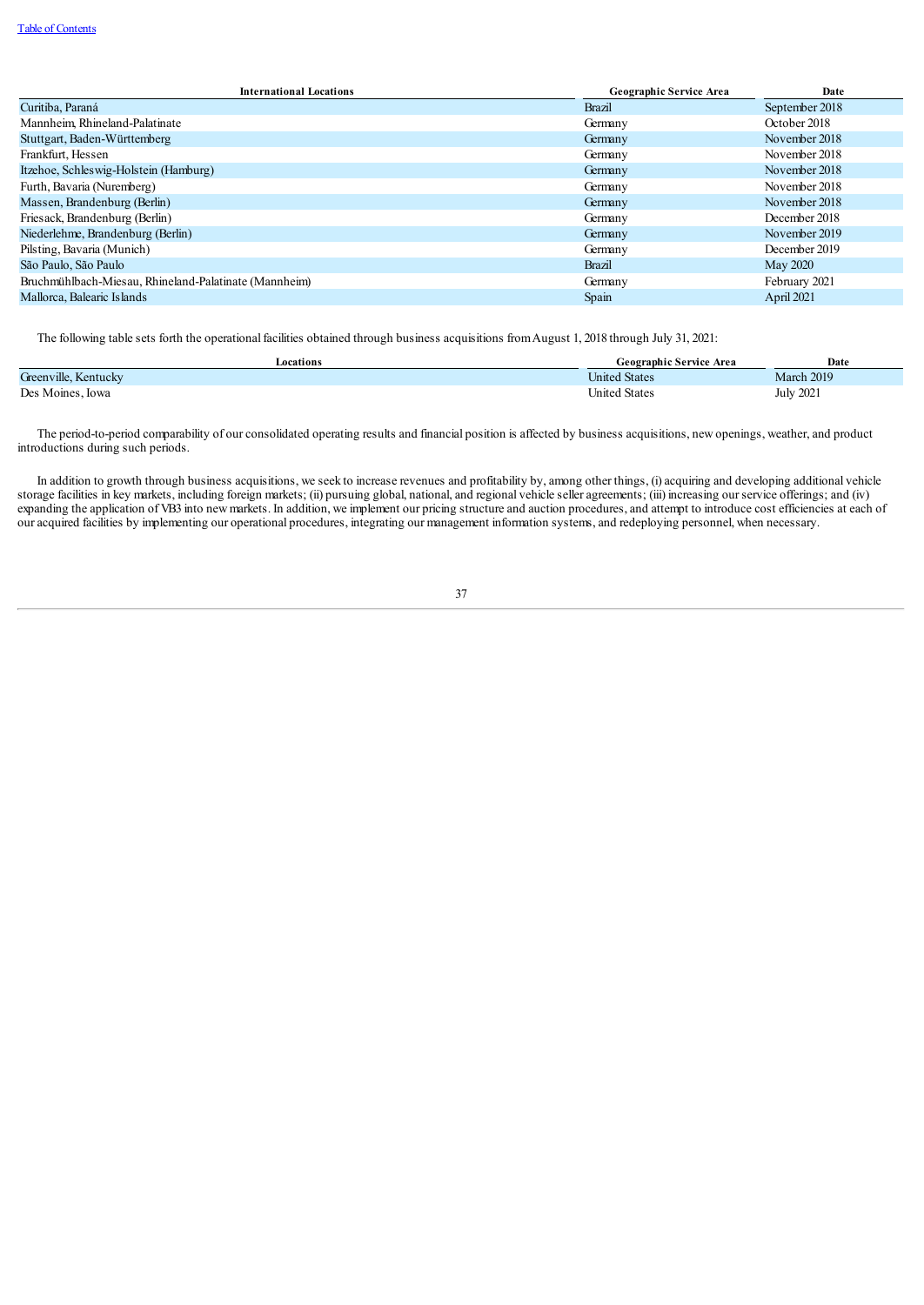# **Results** of Operations

The following table shows certain data fromourconsolidated statements of income expressed as a percentage of totalservice revenues and vehicle sales for fiscal 2021, 2020 and 2019:

|                                          | Year Ended July 31, |         |         |  |  |  |  |  |  |  |
|------------------------------------------|---------------------|---------|---------|--|--|--|--|--|--|--|
| (In percentages)                         | 2021                | 2020    | 2019    |  |  |  |  |  |  |  |
| Service revenues and vehicle sales:      |                     |         |         |  |  |  |  |  |  |  |
| Service revenues                         | 85%                 | 88%     | $86\%$  |  |  |  |  |  |  |  |
| Vehicle sales                            | $15\%$              | $12\%$  | 14%     |  |  |  |  |  |  |  |
| Total service revenues and vehicle sales | $100\%$             | $100\%$ | $100\%$ |  |  |  |  |  |  |  |
| Operating expenses:                      |                     |         |         |  |  |  |  |  |  |  |
| Yard operations                          | $37\%$              | $44\%$  | 43 %    |  |  |  |  |  |  |  |
| Cost of vehicle sales                    | $13\%$              | $10\%$  | $13\%$  |  |  |  |  |  |  |  |
| General and administrative               | 8%                  | $9\%$   | $9\%$   |  |  |  |  |  |  |  |
| Total operating expenses                 | 58 %                | 63 %    | 65 %    |  |  |  |  |  |  |  |
| Operating income                         | 42 %                | $37\%$  | $35\%$  |  |  |  |  |  |  |  |
| Total other expense                      | (1)%                | $(1)\%$ | (1)%    |  |  |  |  |  |  |  |
| Income before income taxes               | 41 $\%$             | $36\%$  | 34%     |  |  |  |  |  |  |  |
| Income tax expense                       | $6\%$               | $4\%$   | $5\%$   |  |  |  |  |  |  |  |
| Net income                               | $35\%$              | $32\%$  | 29 %    |  |  |  |  |  |  |  |

# **Comparison of Fiscal Years endedJuly 31, 2021, 2020 and2019**

The following table presents a comparison of service revenues for fiscal 2021, 2020 and 2019:

|                        |           | Year Ended July 31. |          | 2021 vs. 2020 |           |         | 2020 vs. 2019 |
|------------------------|-----------|---------------------|----------|---------------|-----------|---------|---------------|
| (In thousands)         | 2021      | 2020                | 2019     | $\cap$ hange  | %Change   | `hange  | % Change      |
| Service revenues       |           |                     |          |               |           |         |               |
| <b>United States</b>   | 2.017.504 | .714.724            | .537.431 | 302,780       | 17.7 $\%$ | 177.293 | 11.5 $%$      |
| International          | 274.363   | 232,416             | 218,263  | 41.947        | 18.0 $\%$ | 14,153  | 6.5 $\%$      |
| Total service revenues | 2.291.867 | 1.947.140           | .755.694 | 344,727       | $17.7\%$  | 191,446 | $10.9 \%$     |

Service Revenues. The increase in service revenues for fiscal 2021 of \$344.7 million, or 17.7% as compared to fiscal 2020 came from (i) an increase in the U.S. of \$302.8 million, and (ii) an increase in International of \$41.9 million. The growth in the U.S. was driven primarily by an increase in revenue per car, partially offset by a decrease in volume. The decrease in volume in the U.S. was driven by the COVID-19 pandemic, which reduced accident volume as miles driven declined. Excluding the beneficial impact of \$12.0 million due to changes in foreign currency exchange rates, primarily from the change in the British pound and Brazilian real to U.S. dollar exchange rates, the growth in International of \$29.9 million was driven primarily by increased revenue percar, partially offset by decreased volume driven by the COVID-19 pandemic, which reduced accident volume as miles driven decreased.

The following table presents a comparison of vehicle sales for fiscal 2021, 2020 and 2019:

|                      | Year Ended July 31. |  |         |  |         |  |         | 2021 vs. 2020 | 2020 vs. 2019 |            |  |
|----------------------|---------------------|--|---------|--|---------|--|---------|---------------|---------------|------------|--|
| (In thousands)       | 2021                |  | 2020    |  | 2019    |  | `hange  | % Change      | <b>Change</b> | % Change   |  |
| Vehicle sales        |                     |  |         |  |         |  |         |               |               |            |  |
| <b>United States</b> | 254.568             |  | 145.962 |  | 119.138 |  | 108.606 | 74.4 % \$     | 26.824        | $22.5\%$   |  |
| International        | 146,076             |  | 12.481  |  | 167,125 |  | 33.595  | $29.9\%$      | (54, 644)     | $(32.7)\%$ |  |
| Total vehicle sales  | 400.644             |  | 258.443 |  | 286.263 |  | 142.201 | 55.0 %        | (27, 820)     | $(9.7)\%$  |  |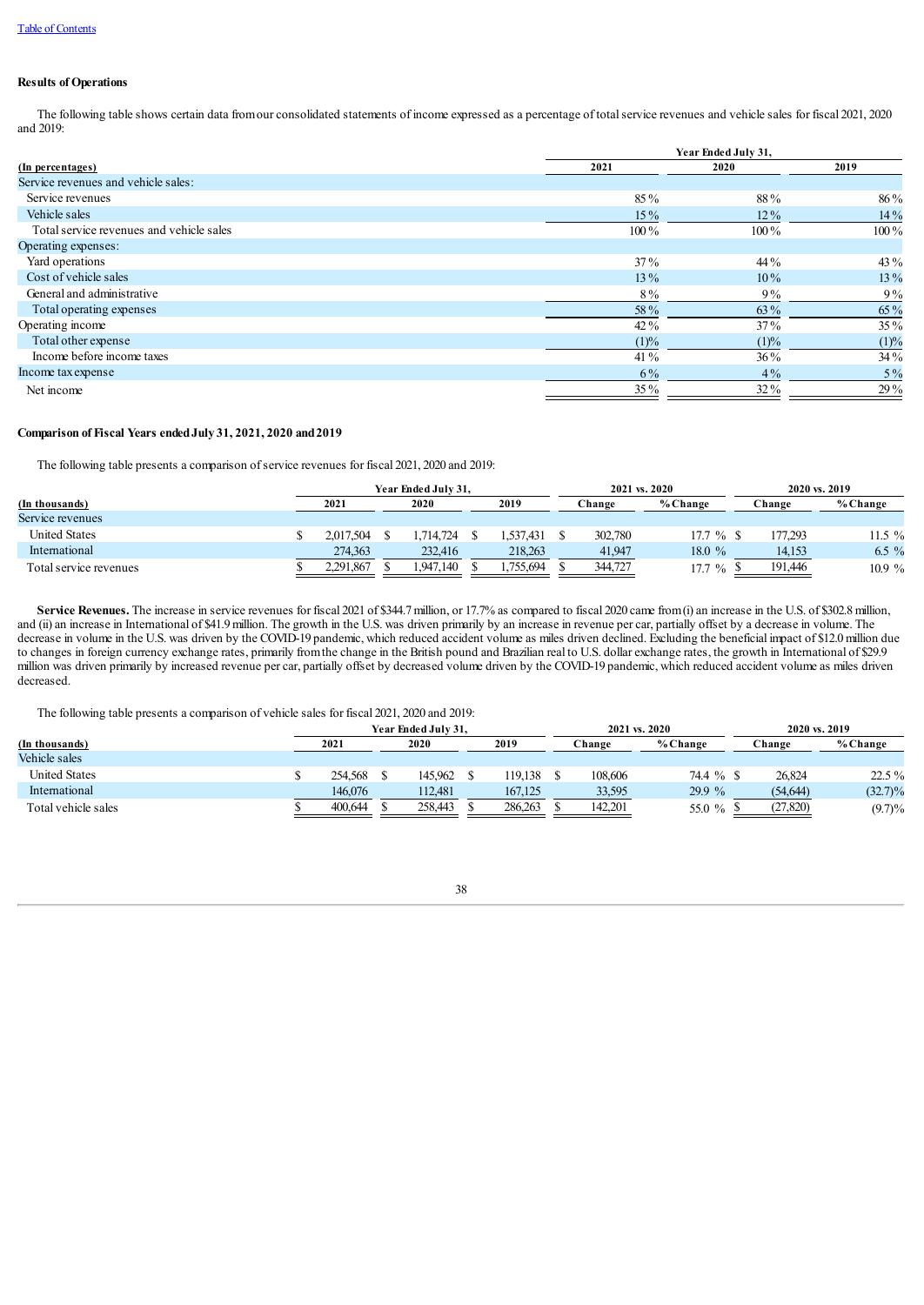**Vehicle Sales.** The increase in vehicle sales for fiscal 2021 of \$142.2 million, or 55.0% as compared to fiscal 2020 came from (i) an increase in the U.S. of \$108.6 million and (ii) an increase in International of \$33.6 million. The growth in the U.S. was primarily the result of (i) increased volume and (ii) higher average auction selling prices, which we believe was due to a change in the mixof vehicles sold; increased demand; and reduced supply. Excluding a beneficial impact of \$10.2 million due to changes in foreign currency exchange rates, primarily from the change in the British pound and European Union euro to U.S. dollar exchange rates, the increase in International of \$23.4 million was primarily the result of higher average auction selling prices partially offset by decreased volume driven by contractual shifts from purchase contracts to fee based service contracts and COVID-19's impact on volume, which reduced accident volume as miles driven declined.

The following table presents a comparison of yard operations expense for fiscal 2021, 2020 and 2019:

|                                                                      | Year Ended July 31, |    |            |      |            |        | 2021 vs. 2020 |                     | 2020 vs. 2019 |           |  |
|----------------------------------------------------------------------|---------------------|----|------------|------|------------|--------|---------------|---------------------|---------------|-----------|--|
| (In thousands)                                                       | 2021                |    | 2020       | 2019 |            | Change |               | $%$ Change          | Change        | % Change  |  |
| Yard operations expenses                                             |                     |    |            |      |            |        |               |                     |               |           |  |
| <b>United States</b>                                                 | \$<br>849,037       | S  | 828,066 \$ |      | 751,653 \$ |        | 20,971        | $2.5 \%$ \$         | 76,413        | $10.2 \%$ |  |
| International                                                        | 154,255             |    | 144,421    |      | 136,458    |        | 9,834         | 6.8 $%$             | 7,963         | 5.8 %     |  |
| Total yard operations expenses                                       | 1,003,292           |    | 972,487    |      | 888,111    |        | 30,805        | 3.2 % $\frac{\$}{}$ | 84,376        | $9.5 \%$  |  |
|                                                                      |                     |    |            |      |            |        |               |                     |               |           |  |
| Yard operations expenses, excluding depreciation and<br>amortization |                     |    |            |      |            |        |               |                     |               |           |  |
| <b>United States</b>                                                 | \$<br>761,021       | -S | 760,043 \$ |      | 697,115 \$ |        | 978           | $0.1 \%$ \$         | 62.928        | $9.0\%$   |  |
| International                                                        | 141,354             |    | 135,445    |      | 127,829    |        | 5,909         | 4.4 $%$             | 7,616         | 6.0 $%$   |  |
|                                                                      |                     |    |            |      |            |        |               |                     |               |           |  |
| Yard depreciation and amortization                                   |                     |    |            |      |            |        |               |                     |               |           |  |
| <b>United States</b>                                                 | \$<br>88,016 \$     |    | 68,023 \$  |      | 54,538 \$  |        | 19.993        | $29.4 \%$ \$        | 13.485        | $24.7\%$  |  |
| International                                                        | 12,901              |    | 8,976      |      | 8,629      |        | 3,925         | 43.7 $\%$           | 347           | 4.0 $\%$  |  |

Yard Operations Expenses. The increase in yard operations expenses for fiscal 2021 of \$30.8 million, or 3.2% as compared to fiscal 2020 resulted from (i) an increase in the U.S. of \$21.0million, primarily froma \$20.0million increase in depreciation and an increase in the cost to process each car partially offset by a decline in volume driven by the COVID-19 pandemic, which reduced accident volume as miles driven declined; and (ii) an increase in International of \$9.8 million related primarily from the detrimental impact of \$7.6 million due to changes in foreign currency exchange rates, driven by changes in the British pound, Brazilian real,and European Union euro to U.S. dollarexchange rate; and an increase in the cost to process each car, partially offset by a decrease in volume driven by the COVID-19 pandemic. The increase in yard operations depreciation and amortization expenses resulted primarily fromdepreciating newand expanded facilities placed into service in the U.S.and International locations.

The following table presents a comparison of cost of vehicle sales for fiscal 2021, 2020 and 2019:

|                             | Year Ended July 31. |  |             |  |         |  |         | 2021 vs. 2020 | 2020 vs. 2019 |            |
|-----------------------------|---------------------|--|-------------|--|---------|--|---------|---------------|---------------|------------|
| (In thousands)              | 2021                |  | <b>2020</b> |  | 2019    |  | Change  | % Change      | Change        | % Change   |
| Cost of vehicle sales       |                     |  |             |  |         |  |         |               |               |            |
| <b>United States</b>        | 227,365             |  | 135.095     |  | 112.268 |  | 92,270  | 68.3 % \$     | 22,827        | $20.3\%$   |
| International               | 118.763             |  | 90.199      |  | 143.236 |  | 28.564  | $31.7 \%$     | (53,037)      | $(37.0)\%$ |
| Total cost of vehicle sales | 346,128             |  | 225,294     |  | 255,504 |  | 120,834 | 53.6 %        | (30,210)      | $(11.8)\%$ |

**Cost of Vehicle Sales**. The increase in cost of vehicle sales for fiscal 2021 of \$120.8million, or 53.6% as compared to fiscal 2020was the result of (i)an increase in the U.S. of \$92.3 million and (ii) an increase in International of \$28.6 million. The increase in the U.S. was primarily the result of (i) increased volume and (ii) higher average purchase prices, which we believe was due to a change in the mix of vehicles sold; increased demand; and reduced supply. Excluding the detrimental impact of \$8.3 million due to changes in foreign currency exchange rates, driven by changes in the British pound and European euro to U.S. dollarexchange rate, the increase in International of \$20.3million was primarily the result of higheraverage purchase prices partially offset by decreased volume driven by contractualshifts frompurchase contracts to fee based service contracts and COVID-19's impact on volume, which reduced accident volume as miles driven declined.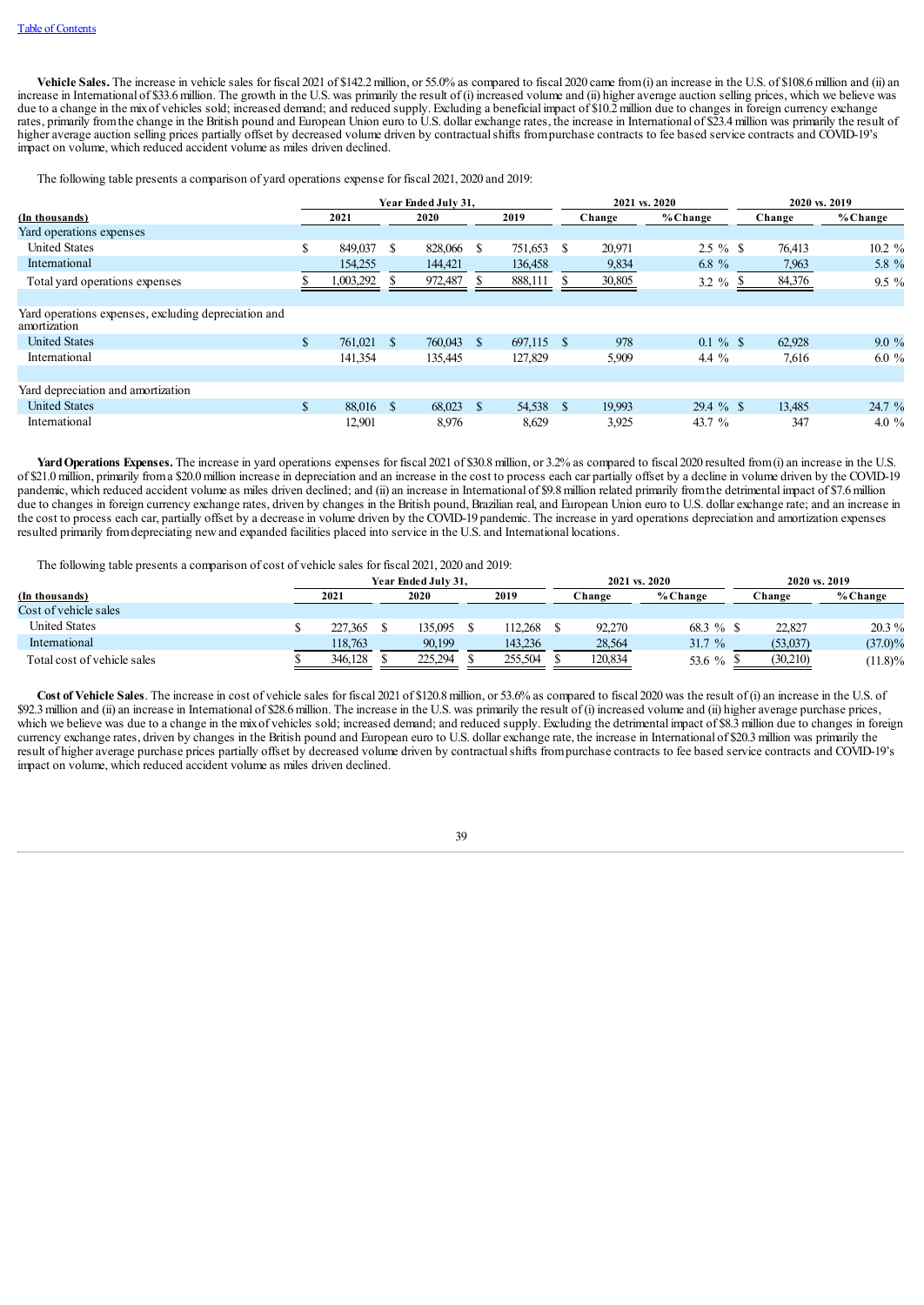The following table presents a comparison of generaland administrative expenses for fiscal 2021, 2020 and 2019:

|                                                                                 |              |            |      | Year Ended July 31, |            |    | 2021 vs. 2020 |               | 2020 vs. 2019 |            |  |
|---------------------------------------------------------------------------------|--------------|------------|------|---------------------|------------|----|---------------|---------------|---------------|------------|--|
| (In thousands)                                                                  |              | 2021       |      | 2020                | 2019       |    | Change        | % Change      | Change        | $%$ Change |  |
| General and administrative expenses                                             |              |            |      |                     |            |    |               |               |               |            |  |
| <b>United States</b>                                                            | \$           | 172.115    | -S   | 154,346 \$          | 155,180    | -S | 17.769        | $11.5 \%$ \$  | (834)         | $(0.5)\%$  |  |
| International                                                                   |              | 34,550     |      | 37,357              | 26,687     |    | (2,807)       | $(7.5)\%$     | 10,670        | 40.0 $\%$  |  |
| Total general and administrative expenses                                       |              | 206,665    |      | 191,703             | 181,867    |    | 14,962        | 7.8%          | 9,836         | 5.4 $%$    |  |
|                                                                                 |              |            |      |                     |            |    |               |               |               |            |  |
| General and administrative expenses, excluding<br>depreciation and amortization |              |            |      |                     |            |    |               |               |               |            |  |
| <b>United States</b>                                                            | $\mathbb{S}$ | 152,366 \$ |      | $131,551$ \$        | 134,452 \$ |    | 20,815        | $15.8\%$ \$   | (2,901)       | $(2.2)\%$  |  |
| International                                                                   |              | 33,245     |      | 35,761              | 25,687     |    | (2,516)       | $(7.0)\%$     | 10,074        | 39.2 $%$   |  |
|                                                                                 |              |            |      |                     |            |    |               |               |               |            |  |
| General and administrative depreciation and<br>amortization                     |              |            |      |                     |            |    |               |               |               |            |  |
| <b>United States</b>                                                            | \$           | 19,749     | - \$ | 22.795 \$           | 20.727 \$  |    | (3,046)       | $(13.4)\%$ \$ | 2,068         | $10.0 \%$  |  |
| International                                                                   |              | 1,305      |      | 1,596               | 1,001      |    | (291)         | $(18.2)\%$    | 595           | 59.4 %     |  |

General and Administrative Expenses. The increase in general and administrative expenses for fiscal 2021 of \$15.0 million, or 7.8% as compared to fiscal 2020 came primarily from(i) an increase in the U.S. of \$17.8 million, partially offset by (ii) a decrease in International of \$2.8 million. Excluding depreciation and amortization, the decrease in International of \$2.5million resulted primarily fromthe detrimental impact of \$1.4million due to changes in foreign currency exchange rates, primarily fromthe change in the British pound, Brazilian real, and European Union euro to U.S. dollar exchange rate and lower current period costs including decreased travel costs and the nonrecurrence of certain legal costs incurred in fiscal 2020. Excluding depreciation and amortization, the increase in the U.S. of \$20.8 million resulted primarily from increases in stock compensation and increased legal costs, partially offset by decreased payroll taxes fromthe exercise ofemployee stock options and travelcosts. The decrease in depreciation and amortization expenses resulted primarily fromfully depreciating certain intangible and technology assets in the U.S.and International locations.

The following table summarizes total other expenses and income taxes for fiscal 2021, 2020 and 2019:

|                      |          | Year Ended July 31. |           | 2021 vs. 2020 |           | 2020 vs. 2019 |            |  |
|----------------------|----------|---------------------|-----------|---------------|-----------|---------------|------------|--|
| (In thousands)       | 2021     | 2020                | 2019      | `hange        | ∕o Change | Change        | % Change   |  |
| Total other expenses | (14,580) | (15,260)            | (11, 524) | 680           | $5\%$     | (3,736)       | $(32.4)\%$ |  |
| Income taxes         | 185.351  | 100.932             | '13.258   | 84.419        | 83.6 %    | (12.326)      | $(10.9)\%$ |  |

Other Expenses. The decrease in total other expenses for fiscal 2021 of \$0.7 million, or 4.5% as compared to fiscal 2020 was primarily due to a decrease in currency losses, primarily due to the change in the British pound and Brazilian real to U.S. dollar exchange rate, lower gains on the disposal of certain non-operating assets in the current year, and lower interest income earned in the current year, partially offset by higherearnings of unconsolidated affiliates.

**Income Taxes.** Oureffective income taxrates were 16.5% and 12.6%, for fiscal 2021 and 2020, respectively. The current and prior year's effective taxrate was computed based on the U.S. federal statutory taxrate of 21.0%. The effective taxrate for fiscal year ending July 31, 2021 was favorably impacted by \$19.8 million of discrete taxadjustments made in connection with finalizing our fiscal year 2020 taxreturn. The effective taxrate for fiscal yearending July 31, 2020was negatively impacted by \$1.7million of discrete taxitems related to amending previously filed income taxreturns. The effective taxrates in the current and prior year were also impacted by the recognition of excess tax benefits from the exercise ofemployee stock options of \$29.8million and \$92.5million for fiscal years 2021 and 2020, respectively.

# **Discussion of Fiscal Year endedJuly 31, 2020 comparedto Fiscal Year endedJuly 31, 2019**

Fora discussion of fiscal 2020 as compared to fiscal 2019, please refer to Part II, Item7, Management's Discussion and Analysis of Financial Condition and Results of Operations in our Form 10-K for the fiscal year ended July 31, 2020, filed with the SEC on [September](https://www.sec.gov/ix?doc=/Archives/edgar/data/900075/000090007520000021/cprt-20200731.htm) 28, 2020.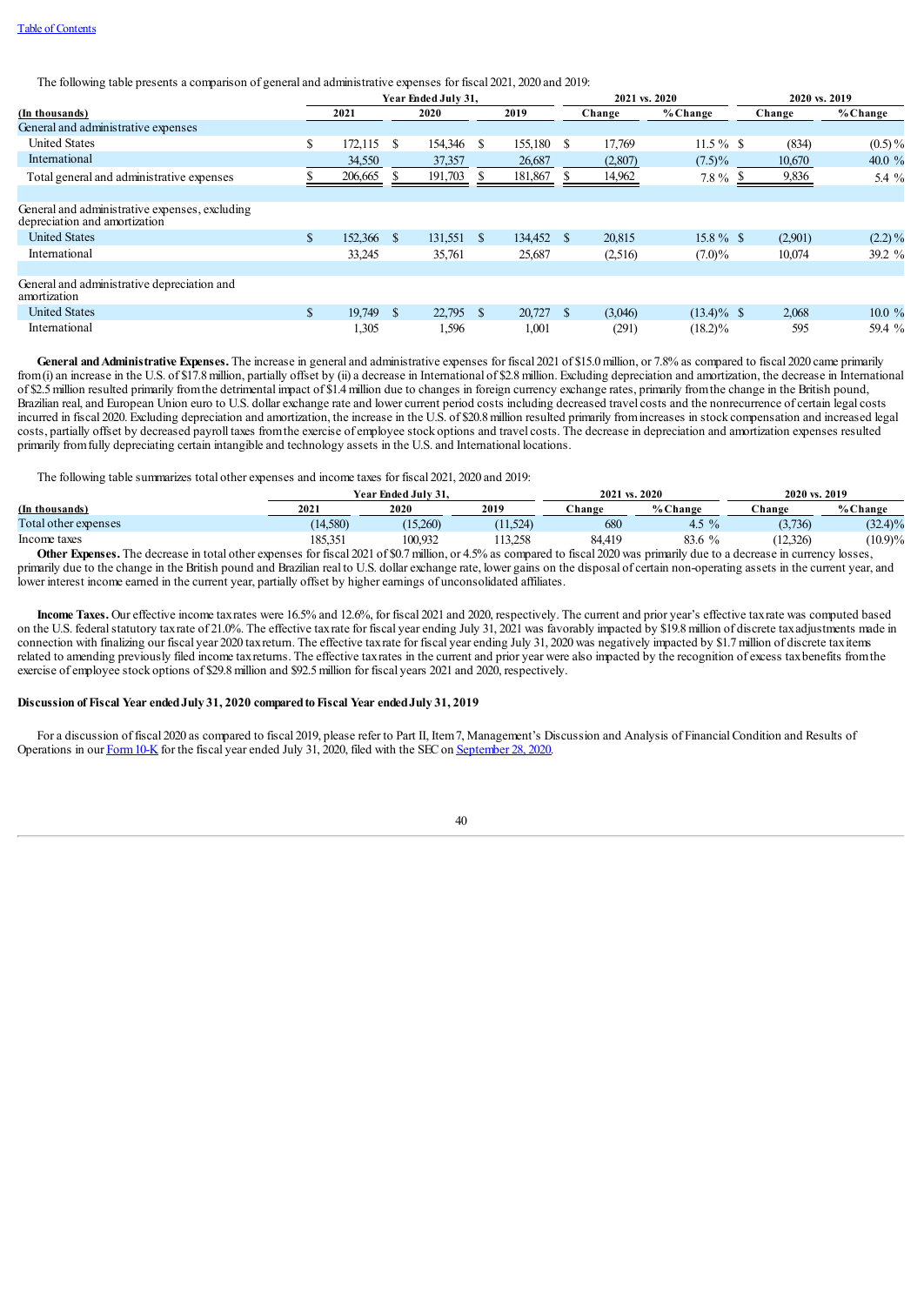# **Liquidity andCapital Resources**

The following table presents a comparison of key components of our liquidity and capital resources for fiscal 2021, 2020 and 2019, excluding additional funds available to us through our Revolving Loan Facility:

|                                              | <b>July 31,</b> |    |                     |  |                |          |         | 2021 vs. 2020 |            | 2020 vs. 2019 |  |
|----------------------------------------------|-----------------|----|---------------------|--|----------------|----------|---------|---------------|------------|---------------|--|
| (In thousands)                               | 2021            |    | 2020                |  | 2019           |          | Change  | % Change      | Change     | % Change      |  |
| Cash, cash equivalents, and restricted cash  | 1.048.260       |    | 477,718             |  | 186,319        | <b>S</b> | 570,542 | $119.4\%$ \$  | 291,399    | 156.4 %       |  |
| Working capital                              | 1,281,580       |    | 607,715             |  | 405,163        |          | 673,865 | $110.9\%$     | 202,552    | 50.0 %        |  |
|                                              |                 |    | Year Ended July 31. |  |                |          |         | 2021 vs. 2020 |            | 2020 vs. 2019 |  |
| (In thousands)                               | 2021            |    | 2020                |  | 2019           |          | Change  | % Change      | Change     | % Change      |  |
| Operating cash flows                         | 990.891         |    | 917,885 \$          |  | 646,646        | -S       | 73,006  | $8.0\%$ \$    | 271.239    | $41.9\%$      |  |
| Investing cash flows                         | (465, 466)      |    | (601, 208)          |  | (356, 267)     |          | 135,742 | $22.6\%$      | (244, 941) | $(68.8)\%$    |  |
| Financing cash flows                         | 40.922          |    | (27, 414)           |  | (370, 304)     |          | 68,336  | 249.3 %       | 342,890    | $92.6\%$      |  |
|                                              |                 |    |                     |  |                |          |         |               |            |               |  |
| Capital expenditures, excluding acquisitions | (462.996)       | -S | $(591, 972)$ \$     |  | $(373,883)$ \$ |          | 128,976 | $21.8\%$ \$   | (218,089)  | $(58.3)\%$    |  |
| Acquisitions, net of cash acquired           | (5,000)         |    | (11,702)            |  | (745)          |          | 6,702   | 57.3 %        | (10.957)   | $(1,470.7)\%$ |  |

Cash,cash equivalents,and restricted cash and working capital increased \$570.5million and \$673.9million at July 31, 2021, respectively,as compared to July 31, 2020. Cash, cash equivalents, and restricted cash increased primarily due to cash generated from operations and proceeds from stock option exercises, partially offset by capital expenditures and payments foremployee stock-based taxwithholdings. Working capital increased primarily fromcash generated fromoperations and timing ofcash receipts and payments, partially offset by capital expenditures and certain income tax benefits related to stock option exercises. Cash equivalents consisted of bank deposits, certificates of deposit, U.S. Treasury Bills,and funds invested in money market accounts, which bear interest at variable rates.

Historically, we have financed our growth through cash generated from operations, public offerings of common stock, equity issued in conjunction with certain acquisitions, and debt financing. Our primary source ofcash generated by operations is fromthe collection ofservice fees and reimbursable advances fromthe proceeds of vehicle sales. We expect to continue to use cash flows fromoperations to finance our working capital needs and to develop and growour business. In addition to ourstock repurchase program, we are considering a variety of alternative potential uses for our remaining cash balances and our cash flows from operations. These alternative potential uses include additional stock repurchases, repayments of long-termdebt, the payment of dividends,and acquisitions. For further detail, see Notes to Consolidated Financial Statements, *Note 8 — Long-Term Debt* and *Note 11 — Stockholders' Equity* and under the subheadings "*Credit Agreement*" and "*Note Purchase Agreement*" below.

Our business is seasonal as inclement weather during the winter months increases the frequency of accidents and consequently, the number of cars involved in accidents which the insurance companies salvage rather than repair. During the winter months, most of our facilities process 5% to 20% more vehicles than at other times of the year. Severe weather events, including but not limited to tornadoes, floods, hurricanes, and hailstorms, can also impact our volumes. These increased volumes require the increased use of our cash to pay out advances and handling costs of the additional business.

The COVID-19 pandemic may also impact our liquidity, with the magnitude and timing of these effects dependent upon the extent and duration ofsuspended economic activity across ourmarkets. The COVID-19 pandemic may impact our processed vehicle volume and corresponding vehicle average selling prices.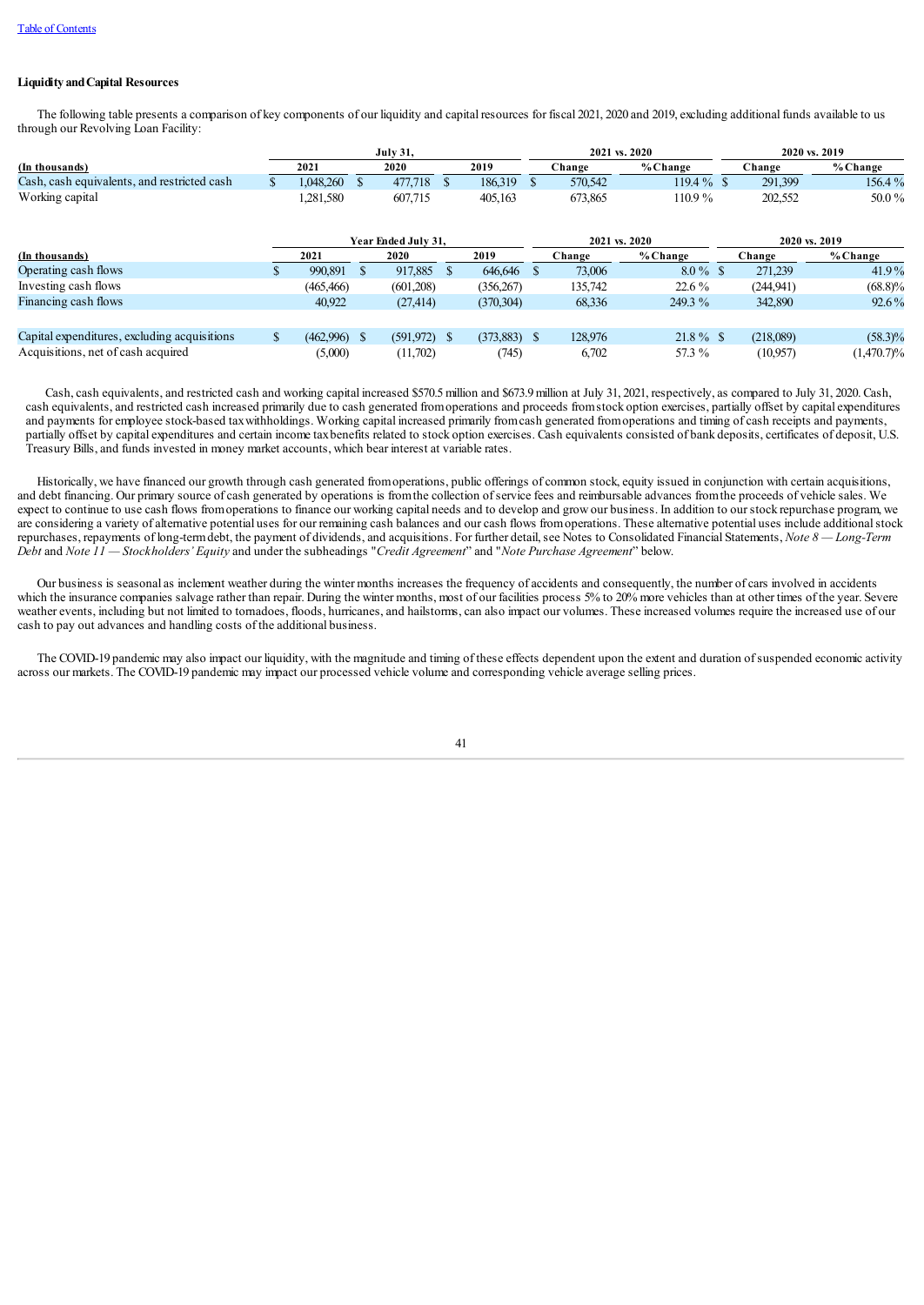We believe that our currently available cash and cash equivalents and cash generated from operations will be sufficient to satisfy our operating and working capital requirements for the next 12months and for the foreseeable future. We expect to acquire or develop additional locations and expand some of ourcurrent facilities in the foreseeable future. We may be required to raise additional cash through drawdowns on our Revolving Loan Facility or issuance of additional equity to fund this expansion. Although the timing and magnitude of growth through expansion and acquisitions are not predictable, the opening of newgreenfield yards is contingent upon ourability to locate property that (i) is in an area in which we have a need formore capacity; (ii) has adequate size given the capacity needs; (iii) has the appropriate shape and topography for our operations; (iv) is reasonably close to a major road or highway; and (v) most importantly, has the appropriate zoning for our business. Costs to develop a new yard can range from \$3.0 to \$50.0 million, depending on size, location and developmental infrastructure requirements.

As of July 31, 2021, \$159.5 million of the \$1.0 billion of cash, cash equivalents, and restricted cash was held by our foreign subsidiaries. If these funds are needed for our operations in the U.S., the repatriation of these funds could still be subject to the foreign withholding taxfollowing the U.S. TaxReform. However, our intent is to permanently reinvest these funds outside of the U.S.and ourcurrent plans do not require repatriation to fund our U.S. operations.

Net cash provided by operating activities increased for fiscal 2021 as compared to fiscal 2020 due to improved cash operating results primarily from an increase in service and vehicle sales revenues, partially offset by an increase in yard operations and generaland administrative expenses,and changes in operating assets and liabilities. The change in operating assets and liabilities was primarily the result ofa decrease in funds received in accounts receivable of \$143.5million and a decrease in cash generated fromthe sale of inventory of \$49.0million, partially offset by net income taxes receivable of \$12.9million primarily related to excess taxbenefits fromstock option exercises, decreases in funds primarily used to pay land acquisition deposits of of \$6.9million,and decreases in funds used to pay accounts payable of \$2.9million.

Net cash used in investing activities decreased for fiscal 2021 as compared to fiscal 2020 due primarily to decreases in capital expenditures and acquisitions and proceeds from the sale of assets. Our capital expenditures are primarily related to acquiring land, opening and improving facilities, capitalized software development costs for new software for internal use and major software enhancements, acquiring yard equipment, and lease buyouts of certain facilities. We continue to develop, expand, and invest in new and existing facilities and standardize the appearance of existing locations. As of July 31, 2021, we have no material non-cancelable commitments for future capital expenditures. Capitalized software development costs were \$13.6 million, \$13.2 million, and \$8.4 million for fiscal 2021, 2020 and 2019, respectively. If, at any time it is determined that capitalized software provides a reduced economic benefit, the unamortized portion of the capitalized development costs will be impaired. See Notes to Consolidated Financial Statements, *Capitalized Software Costs* in *Note 1 — Summary of Significant Accounting Policies.*

Net cash provided by (used in) financing activities changed froma use ofcash to providing cash in fiscal 2021 as compared to fiscal 2020 due primarily to lower payments for employee stock-based taxwithholdings as discussed in further detail under the subheading "Stock Repurchases"and the Notes to Consolidated Financial Statements, *Note 11 — Stockholders' Equity* and lower debt issuance costs for the restructuring of our revolving loan facility as discussed in further detail in Notes to Consolidated Financial Statements, *Note* 8 — *Long-Term Debt*, partially offset by a decrease in proceeds from the exercise of stock options.

Fora discussion of fiscal 2020 as compared to fiscal 2019, please refer to Part II, Item7, Management's Discussion and Analysis of Financial Condition and Results of Operations in our Form 10-K for the fiscal year ended July 31, 2020, filed with the SEC on [September](https://www.sec.gov/ix?doc=/Archives/edgar/data/900075/000090007520000021/cprt-20200731.htm) 28, 2020.

### *Stock Repurchases*

On September 22, 2011, our Board of Directors approved an 80million share increase in the stock repurchase program, bringing the totalcurrent authorization to 196million shares. The repurchases may be effected through solicited or unsolicited transactions in the open market or in privately negotiated transactions. No time limit has been placed on the duration of the stock repurchase program. Subject to applicable securities laws, such repurchases will be made at such times and in such amounts as we deem appropriate and may be discontinued at any time. For fiscal 2021 and 2020, we did not repurchase any shares of ourcommon stock under the program. For fiscal 2019, we repurchased 7,635,596 shares of our common stock under the programat a weighted average price of \$47.81 per share totaling \$365.0 million. As of July 31, 2021, the total number of shares repurchased under the programwas 114,549,198 and 81,450,802 shares were available for repurchase under our program.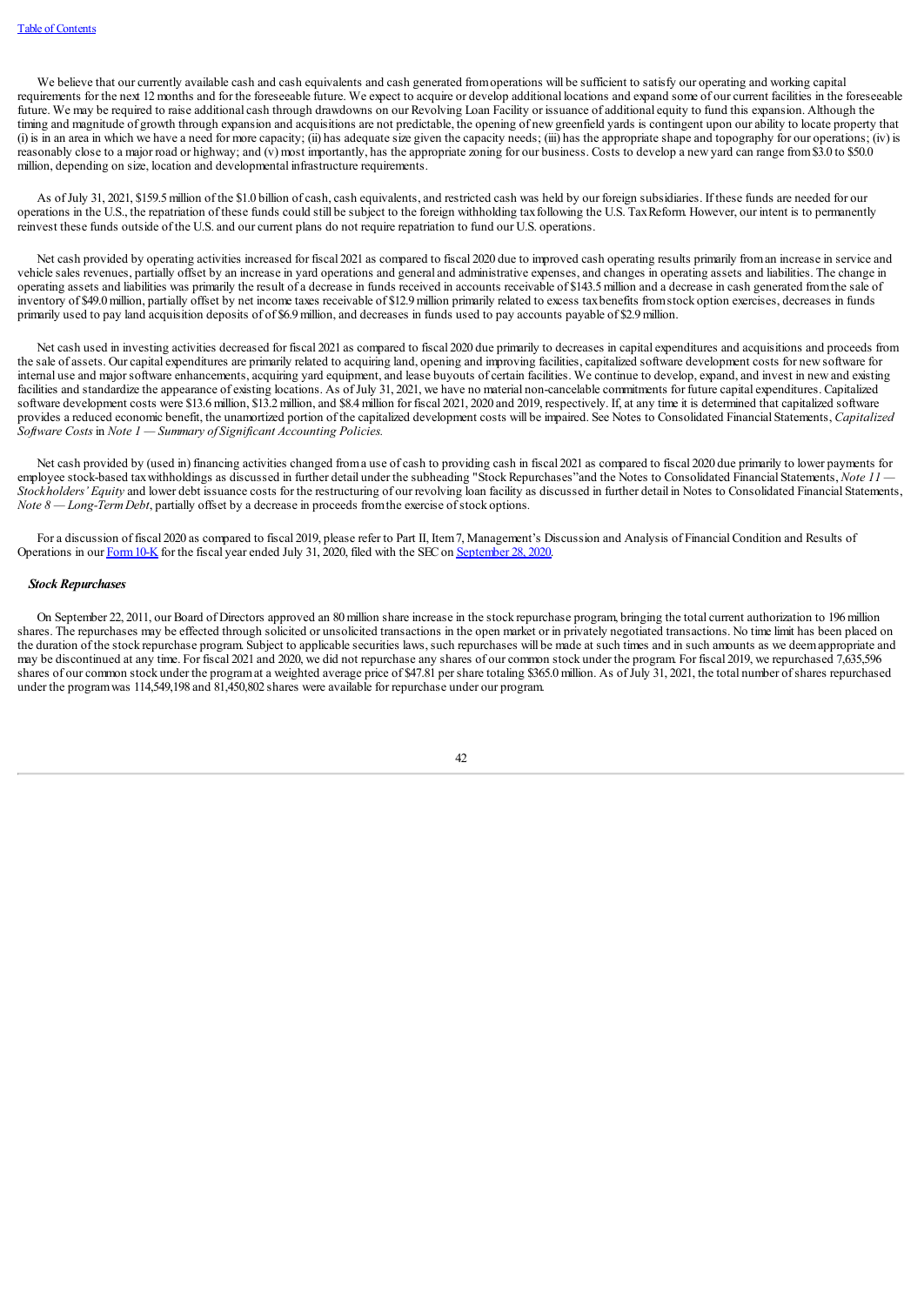In fiscal 2019, our former President exercised all of his vested stock options through a cashless exercise. In fiscal 2020, our Chief Executive Officerexercised all of his vested stock options through a cashless exercise. In fiscal 2021, certain employees exercised stock options through a cashless exercise. A portion of the options exercised were net settled in satisfaction of the exercise price. We remitted \$3.8 million, \$101.3 million, and \$45.6 million during the years ended July 31, 2021, 2020 and 2019, respectively, to the proper taxing authorities in satisfaction of the employees'statutory withholding requirements.

The exercised stock options, utilizing a cashless exercise, are summarized in the following table:

| Period     | Options Exercised | Weighted<br><b>Shares Net</b><br><b>Settled for</b><br>Average Exercise<br>Exercise<br>Price |       | <b>Shares Withheld</b><br>for Taxes $(1)$ | <b>Net Shares to</b><br><b>Employees</b> | <b>Weighted Average</b><br><b>Share Price for</b><br>Withholding | <b>Employee Stock-Based Tax</b><br>Withholding (in 000s) |  |         |
|------------|-------------------|----------------------------------------------------------------------------------------------|-------|-------------------------------------------|------------------------------------------|------------------------------------------------------------------|----------------------------------------------------------|--|---------|
| FY 2019-03 | 3,000,000         |                                                                                              | 17.81 | 945,162                                   | 806.039                                  | .248.799                                                         | 56.53                                                    |  | 45.565  |
| FY 2020-O1 | 4.000.000         |                                                                                              | 17.81 | 865,719                                   | .231.595                                 | .902.686                                                         | 82.29                                                    |  | 101.348 |
| FY 2021-04 | 90,000            |                                                                                              | 17.73 | 12.366                                    | 29.349                                   | 48,285                                                           | 129.01                                                   |  | 3,786   |

(1) Shareswithheld for taxesaretreated asarepurchase of sharesfor accounting purposes but do not count against our stock repurchase program.

### *Credit Agreement*

On July 21, 2020, we entered into a First Amended and Restated Credit Agreement with Wells Fargo Bank, National Association, Truist Bank (as successor by merger to Suntrust Bank), BMO Harris Bank N.A., Santander Bank, N.A., and Bank of America, N.A., as administrative agent (as amended from time to time, the "Credit Amendment"), bringing the aggregate principalamount of the revolving credit commitments under the Credit Agreement ( the "Revolving Loan Facility") to \$1,050.0million.

The carrying amount of the Credit Agreement is comprised of borrowings under which interest accrues undera fluctuating interest rate structure. Accordingly, the carrying value approximated fair value at July 31, 2021, and was classified within Level II of the fair value hierarchy.

The interest rate as ofJuly 31, 2021 on our Revolving Loan Facility was the Eurodollar Rate of 0.75% plus an applicable margin of 1.50%. Amounts borrowed under the Revolving Loan Facility may be repaid and reborrowed until the maturity date of July 21, 2023. We had no outstanding borrowings under the Revolving Loan Facility as of July 31, 2021 or 2020. The Credit Agreement contains customary affirmative and negative covenants and we were in compliance with allcovenants related to the Credit Agreement as of July 31, 2021.

## *Note Purchase Agreement*

On December 3, 2014, we entered into a Note Purchase Agreement and sold to certain purchasers (collectively, the "Purchasers") \$400.0million in aggregate principalamount of senior secured notes (the "Senior Notes") consisting of (i) \$100.0 million aggregate principal amount of 4.07% Senior Notes, Series A, due December 3, 2024; (ii) \$100.0 million aggregate principal amount of 4.19% Senior Notes, Series B, due December 3, 2026; (iii) \$100.0 million aggregate principal amount of 4.25% Senior Notes, Series C, due December 3, 2027; and (iv) \$100.0million aggregate principalamount of 4.35% Senior Notes, Series D, due December 3, 2029. Interest is due and payable quarterly, in arrears, on each of the Senior Notes. We may prepay the Senior Notes, in whole or in part, at any time, subject to certain conditions, including minimum amounts and payment of a make-whole amount equal to the discounted value of the remaining scheduled interest payments under the Senior Notes. The Note Purchase Agreement contains customary affirmative and negative covenants and we were in compliance with allcovenants related to the Note Purchase Agreement as ofJuly 31, 2021.

For further detail on both the Credit Agreement and Note Purchase Agreement, see Notes to Consolidated Financial Statements, *Note 8 — Long-TermDebt* .

#### **Off-Balance Sheet Arrangements**

As of July 31, 2021, we had no off-balance sheet arrangements pursuant to Item 303(a)(4) of Regulation S-K promulgated under the Securities Exchange Act of 1934, as amended.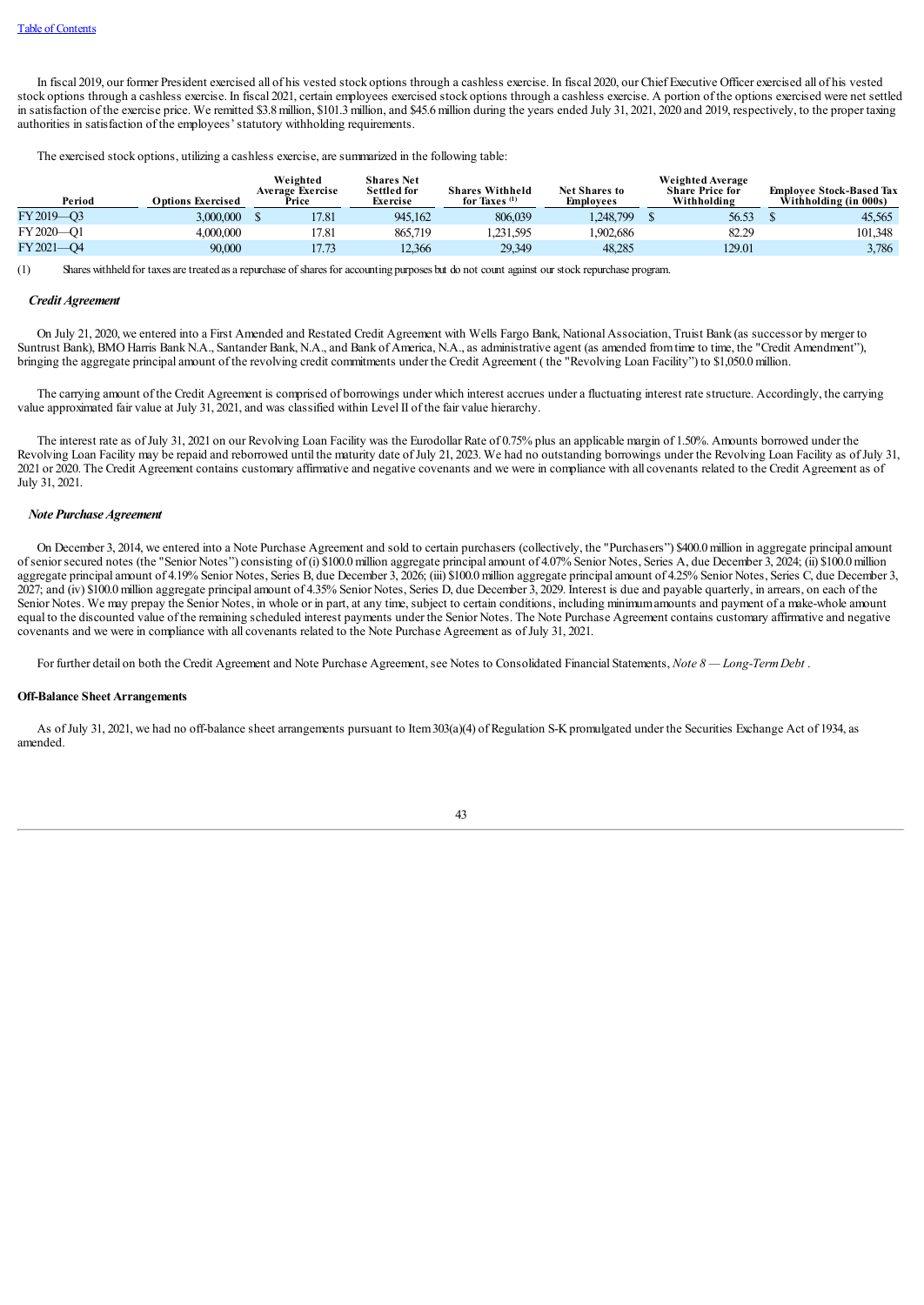# **Critical Accounting Policies andEstimates**

Our discussion and analysis of our financialcondition and results of operations are based upon ourconsolidated financialstatements, which have been prepared in accordance with accounting principles generally accepted in the U.S. The preparation of these financialstatements requires us to make estimates and judgments that affect the reported amounts of assets, liabilities, revenues, expenses, and related disclosure of contingent assets and liabilities as of the date of the financial statements. Actual results may differ from these estimates under different assumptions or conditions.

We consider the following policies to be the most critical to understanding the judgments that are involved and the uncertainties that could impact our results of operations, financialcondition,and cash flows. Foradditional information, see *Note 1 — Summary of Significant Accounting Policies* in the Notes to Consolidated Financial Statements.

The following discussion and analysis should be read in conjunction with our Consolidated Financial Statements and related Notes in Part I., Item I., "Financial Statements."

#### **Revenue Recognition**

Our primary performance obligation is the auctioning ofconsigned vehicles through an online auction process. Service revenue and vehicle sales revenue are recognized at the date the vehicles are sold at auction, excluding annual registration fees. Costs to prepare the vehicles for auction, including inbound transportation costs and titling fees, are deferred and recognized at the time of revenue recognition at auction.

Our disaggregation between service revenues and vehicle sales at the segment level reflects howthe nature, timing,amount,and uncertainty of our revenues and cash flows are impacted by economic factors. We report sales taxes on relevant transactions on a net basis in our consolidated results of operations, and therefore do not include sales taxes in revenues orcosts.

### *Service revenues*

Ourservice revenue consists ofauction and auction related sales transaction fees charged for vehicle remarketing services. Within this revenue category, our primary performance obligation is the auctioning ofconsigned vehicles through an online auction process. These auction and auction related services may include a combination of vehicle purchasing fees, vehicle listing fees,and vehicle selling fees that can be based on a predetermined percentage of the vehicle sales price, tiered vehicle sales price driven fees, or at a fixed fee based on the sale of each vehicle regardless of the selling price of the vehicle; transportation fees for the cost of transporting the vehicle to or from our facility; title processing and preparation fees; vehicle storage fees; bidding fees; and vehicle loading fees. These services are not distinct within the context of the contract. Accordingly, revenue for these services is recognized when the single performance obligation is satisfied at the completion of the auction process. We do not take ownership of these consigned vehicles, which are stored at our facilities located throughout the U.S.and at its international locations. These fees are recognized as net revenue (not gross vehicle selling price) at the time of auction in the amount of such fees charged.

We have a separate performance obligation related to providing access to our online auction platform. We charge members an annual registration fee for the right to participate in our online auctions and access our bidding platform. This fee is recognized ratably over the term of the arrangement, generally one year, as each day of access to the online auction platformrepresents the best depiction of the transfer of the service.

No provision for returns has been established, as all sales are final with no right of return or warranty, although we provide for credit loss expense in the case of nonperformance by our buyers orsellers.

|                        |           | Year Ended July 31, |           |  |  |
|------------------------|-----------|---------------------|-----------|--|--|
| (In thousands)         | 2021      | 2020                | 2019      |  |  |
| Service revenues       |           |                     |           |  |  |
| <b>United States</b>   | 2,017,504 | 1,714,724           | 1,537,431 |  |  |
| International          | 274,363   | 232,416             | 218,263   |  |  |
| Total service revenues | 2,291,867 | 1,947,140           | 1,755,694 |  |  |

# $\overline{44}$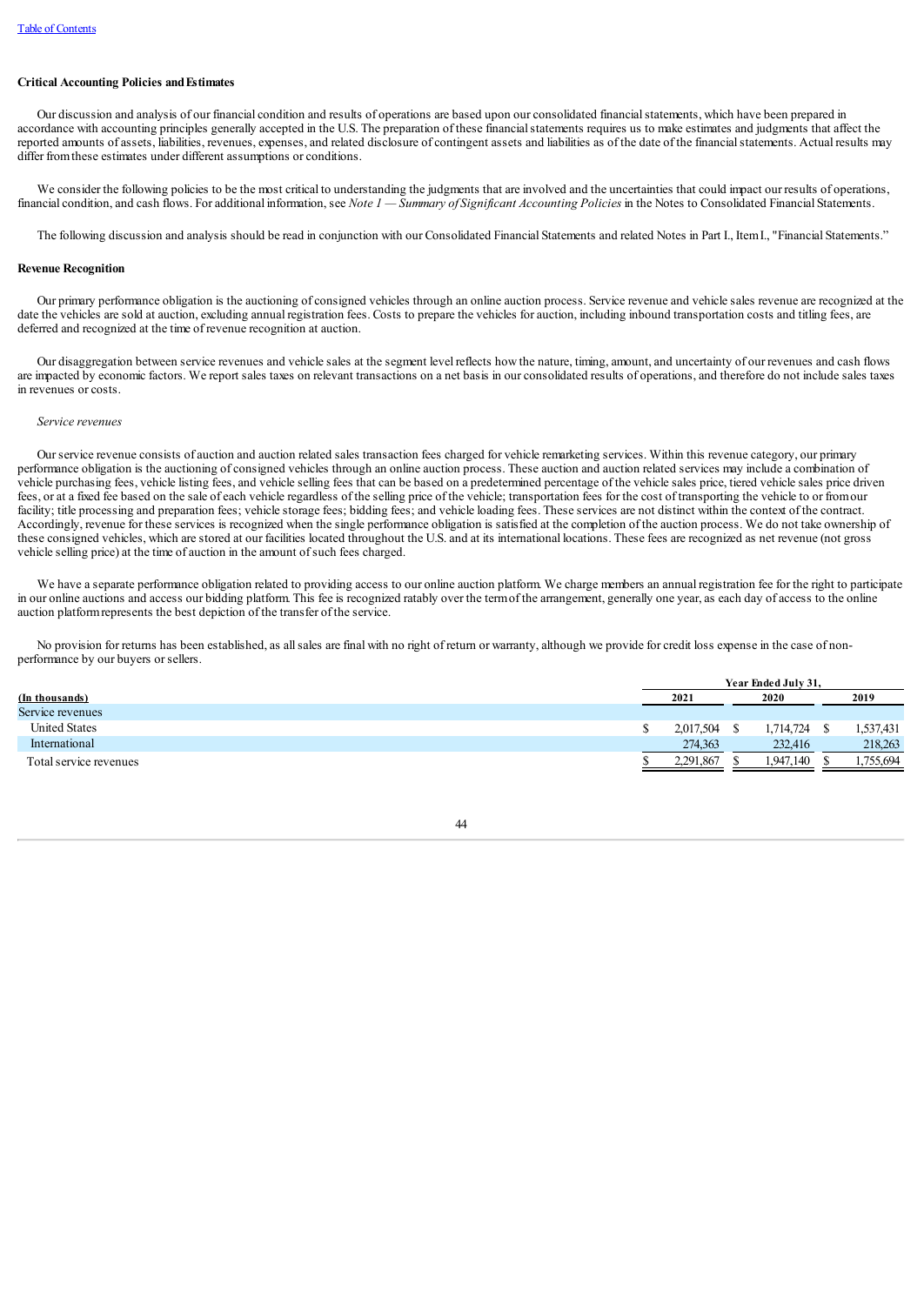### *Vehicle sales*

Certain vehicles are purchased and remarketed on our own behalf. We have a single performance obligation related to the sale of these vehicles, which is the completion of the online auction process. Vehicle sales revenue is recognized on the auction date. As we act as a principal in vehicle sales transactions, the gross sales price at auction is recorded as revenue.

|                      | Year Ended July 31, |         |  |         |
|----------------------|---------------------|---------|--|---------|
| (In thousands)       | 2021                | 2020    |  | 2019    |
| Vehicle sales        |                     |         |  |         |
| <b>United States</b> | 254,568             | 145.962 |  | 119,138 |
| International        | 146,076             | 112,481 |  | 167,125 |
| Total vehicle sales  | 400.644             | 258,443 |  | 286,263 |

### *Contract assets*

We capitalize certain contract assets related to obtaining a contract, where the amortization period for the related asset is greater than one year. These assets are amortized over the expected life of the customer relationship. Contract assets are classified as current or long-termotherassets, based on the timing of when we expect to recognize the related revenues and are amortized as an offset to the associated revenues on a straight-line basis. We assess these costs for impairment at least quarterly and as "triggering" events occur that indicate it is more likely than not that an impairment exists. The contract asset costs where the amortization period for the related asset is one year or less are expensed as incurred and recorded within generaland administrative expenses in the accompanying consolidated statements of income.

### **Uncertain Tax Positions**

In determining net income for financial statement purposes, we must make certain estimates and judgments in the calculation of tax provisions and the resultant tax liabilities. In the ordinary course of global business, there may be transactions and calculations where the ultimate taxoutcome is uncertain. In addition, ouractualand forecasted earnings are subject to change due to economic, politicaland otherconditions, such as newCOVID-19 variants.

Oureffective taxrates could be affected by numerous factors such as changes in our business operations; acquisitions; investments; entry into newbusinesses and geographies; intercompany transactions; the relative amount of our foreign earnings, including earnings being lower than anticipated in jurisdictions where we have lower statutory rates and higher than anticipated in jurisdictions where we have higher statutory rates; losses incurred in jurisdictions for which we are not able to realize related tax benefits; the applicability of special tax regimes; changes in foreign currency exchange rates; changes in our stock price; changes to our forecasts of income and loss and the mix of jurisdictions to which they relate; changes in our deferred taxassets and liabilities and their valuation; changes in the laws, regulations,administrative practices, principles,and interpretations related to tax, including changes to the global taxframework; competition; and other laws and accounting rules in various jurisdictions. In addition,a number of countries have enacted orare actively pursuing changes to their taxlaws applicable to corporate multinationals.

The calculation of tax liabilities involves dealing with uncertainties in the interpretation and application of complextax laws, and significant judgment is necessary to (i) determine whether, based on the technical merits, a tax position is more likely than not to be sustained and (ii) measure the amount of tax benefit that qualifies for recognition. Development in an audit, investigation, or other taxcontroversy could have a materialeffect on our operating results orcash flows in the period or periods for which that development occurs, as well as for prior and subsequent periods. We recognize potential liabilities for anticipated tax audit issues in the U.S. and other tax jurisdictions based on an estimate of the ultimate resolution of whether, and the extent to which, additional taxes will be due. Although we believe the estimates are reasonable, no assurance can be given that the final outcome of these matters will not be different fromwhat is reflected in the historical income taxprovisions and accruals. We recognize interest and penalties, ifany, related to unrecognized taxbenefits in income taxexpense.

### **Recently IssuedAccounting Standards**

Fora description of the newaccounting standards that affect us, refer to the Notes to Consolidated Financial Statements, *Note 1 — Summary of Significant Accounting Policies.*

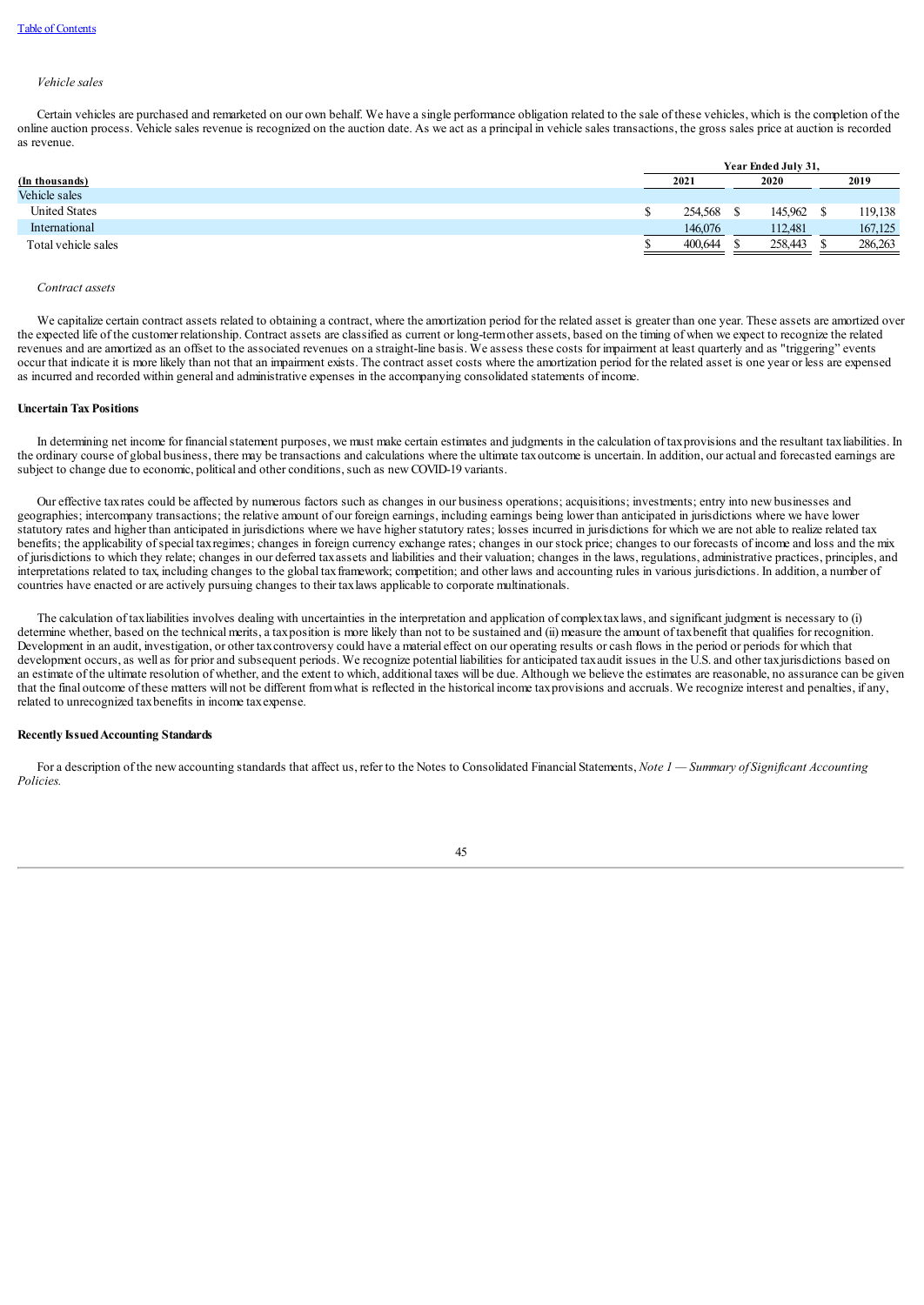# **Item7A.** *Quantitative and Qualitative Disclosures About Market Risk*

Our principalexposures to financialmarket risk are interest rate risk, foreign currency risk and translation risk. We do not hold or issue financial instruments for trading purposes.

## **Interest Income Risk**

The primary objective of our investment activities is to preserve principal while secondarily maximizing yields without significantly increasing risk. To achieve this objective in the current uncertain global financial markets, all cash and cash equivalents were held in bank deposits and money market funds as of July 31, 2021. As the interest rates on a material portion of our cash and cash equivalents are variable, a change in interest rates earned on our investment portfolio would impact interest income along with cash flows but would not materially impact the fair market value of the related underlying instruments. As of July 31, 2021, we held no direct investments in auction rate securities, collateralized debt obligations, structured investment vehicles or mortgaged-backed securities. Based on the average cash balance held for fiscal 2021, a hypothetical 10% adverse change in our interest yield would not have materially affected our operating results.

# **Interest Expense Risk**

Our total borrowings under the Revolving Loan Facility under the Credit Agreement were zero as ofJuly 31, 2021. The Revolving Loan Facility under the Credit Agreement bears interest, at our election, at either (a) the Base Rate, which is defined as a fluctuating rate per annumequal to the greatest of (i) the Prime Rate in effect on such day; (ii) the Federal Funds Rate in effect on such date plus 0.50%; or (iii) the Eurodollar Rate plus 1.0%, subject to an interest rate floor of 0.75%, in each case plus an applicable margin ranging from 0.50% to 1.25% based on our consolidated total net leverage ratio during the preceding fiscal quarter; or (b) the Eurodollar Rate plus an applicable margin ranging from 1.50% to 2.25% depending on our consolidated total net leverage ratio during the preceding fiscal quarter. Interest is due and payable, in arrears, at the end of each calendar quarter for loans bearing interest at the Base Rate, and at the end of an interest period (or at each three month interval in the case of loans with interest periods greater than three months) in the case of Eurodollar Rate Loans. If interest rates were to increase by 10% it would not materially affect our operating results.

#### **Foreign Currency andTranslation Exposure**

Fluctuations in foreign currencies create volatility in our reported results of operations because we are required to consolidate the results of operations of our foreign currency denominated subsidiaries. International net revenues are typically denominated in the local currency of each country and result from transactions by our operations in Canada, the U.K., Brazil, the Republic of Ireland, Germany, Finland, the U.A.E., Oman, Bahrain, and Spain. These operations also incur a majority of their expenses in the local currency, the British pound, Canadian dollar, Brazilian real, European Union euro, U.A.E. dirham, Omani rial,and Bahraini dinar. Our international operations are subject to risks associated with foreign exchange rate volatility, which could have a materialand adverse impact on our future results. A hypothetical 10% adverse change in the value of the U.S. dollar relative to the British pound, Canadian dollar, Brazilian real, European Union euro, U.A.E. dirham, Omani rial, and Bahraini dinar would have resulted in a decrease in operating income of \$11.0 million for fiscal 2021.

On January 29, 2020, the European Parliament approved the U.K.'s withdrawal fromthe European Union,commonly referred to as "Brexit." The U.K. officially left the European Union on January 31, 2020. Although we have not experienced any material disruptions in our business as a result of Brexit to date, the ultimate effects of Brexit on us are still difficult to predict, and adverse consequences concerning Brexit or the European Union could include deterioration in global economic conditions, instability in global financial markets, political uncertainty, volatility in currency exchange rates, oradverse changes in the cross-borderagreements currently in place,any of which could have an adverse impact on our financial results in the future.

Fluctuations in foreign currencies also create volatility in our consolidated financial position because we are required to remeasure substantially all assets and liabilities held by our foreign subsidiaries at the current exchange rate at the close of the accounting period. At July 31, 2021, the cumulative effect of foreign exchange rate fluctuations on our consolidated financial position was a net translation loss of \$100.9million. This loss was recognized as an adjustment to stockholders'equity through accumulated other comprehensive income. A hypothetical 10% adverse change in the value of the U.S. dollar relative to the British pound, Canadian dollar, Brazilian real, European Union euro, U.A.E. dirham, Omani rial, and Bahraini dinar would not have materially affected our consolidated financial position. We do not hedge our exposure to translation risks arising from fluctuations in foreign currency exchange rates.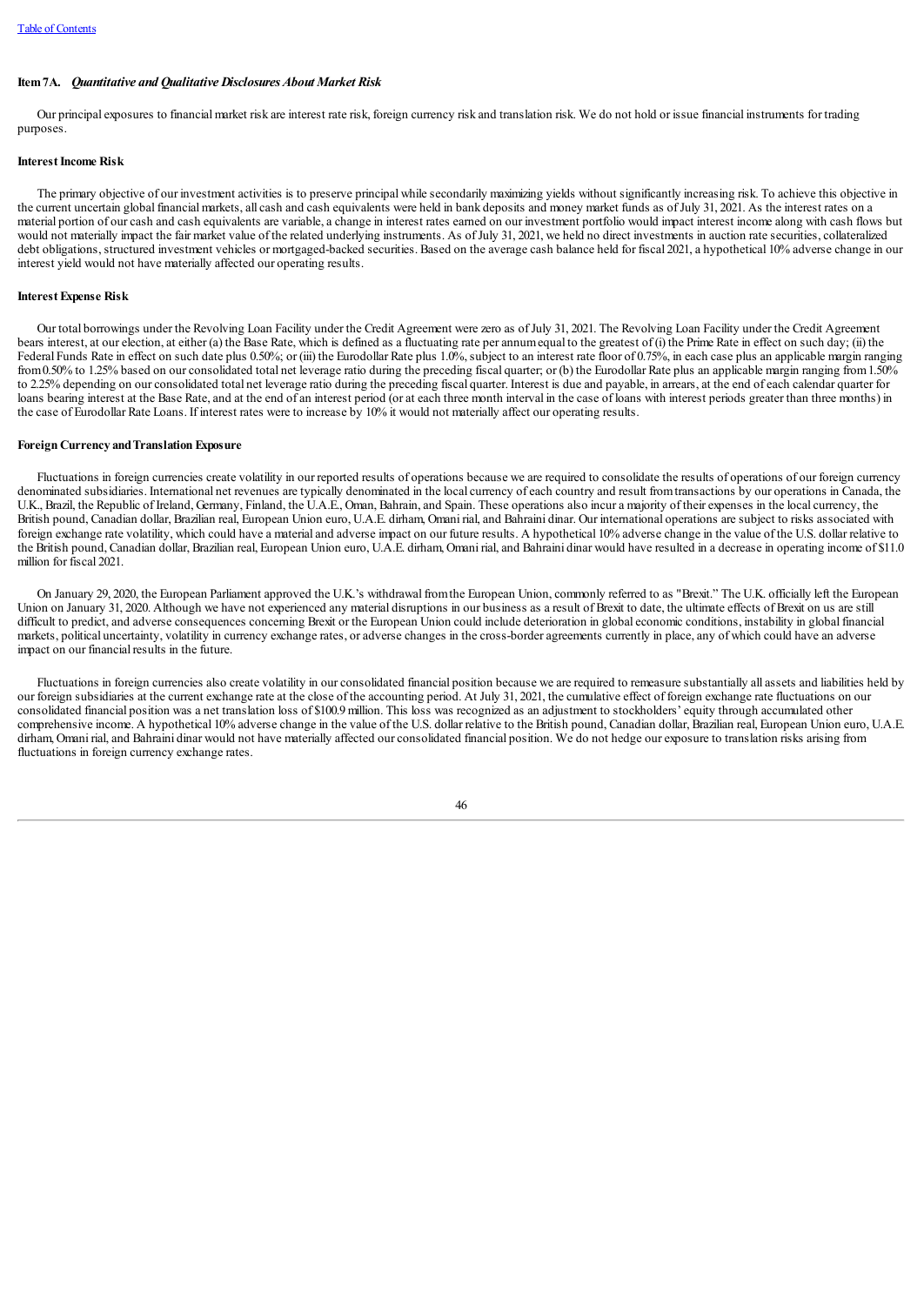### **Item8.** *Financial Statements and Supplementary Data*

The response to this item is submitted as a separate section of this Annual Report on Form 10-K in Item 15. See Part IV, Item 15(a) for an index to the consolidated financial statements and supplementary financial information.

## **Item9.** *Changesin and Disagreements withAccountants onAccounting and Financial Disclosure*

None.

# **Item9A.** *Controls and Procedures*

# **Evaluation of Disclosure Controls and Procedures**

We conducted an evaluation of the effectiveness of the design and operation of our disclosure controls and procedures (as defined in Rules 13a-15(e) and 15d-15(e) under the Exchange Act), or Disclosure Controls, as of the end of the period covered by this Annual Report on Form 10-K. This evaluation, or Controls Evaluation, was performed under the supervision and with the participation of management, including our Chief Executive Officer ("CEO") and our Chief Financial Officer ("CFO"). Disclosure Controls are controls and procedures designed to provide reasonable assurance that information required to be disclosed in our reports filed under the Exchange Act, such as this Annual Report, is recorded, processed, summarized and reported within the time periods specified in the SEC's rules and forms. Disclosure Controls include, without limitation,controls and procedures designed to provide reasonable assurance that information required to be disclosed in our reports filed under the Exchange Act is accumulated and communicated to ourmanagement, including our CEOand CFO, or persons performing similar functions,as appropriate, to allowtimely decisions regarding required disclosure. Our Disclosure Controls include some, but not all, components of our internal control over financial reporting.

Based upon the Controls Evaluation, our CEO and CFO have concluded that, as of the end of the period covered by this Annual Report on Form 10-K, our Disclosure Controls were effective to provide reasonable assurance that information required to be disclosed in our Exchange Act reports is accumulated and communicated to management, including the CEO and CFO, to allow timely decisions regarding required disclosure, and that such information is recorded, processed, summarized and reported within the time periods specified by the SEC.

## **Management's Report on Internal Control Over Financial Reporting**

Our management is responsible for establishing and maintaining adequate internal control over financial reporting (as defined in Rules 13a-15(f) and 15d-15(f)) to provide reasonable assurance regarding the reliability of our financial reporting and the preparation of consolidated financial statements for external purposes in accordance with generally accepted accounting principles. Internal control over financial reporting includes those policies and procedures that (1) pertain to the maintenance of records that, in reasonable detail,accurately and fairly reflect the transactions and dispositions of ourassets; (2) provide reasonable assurance that transactions are recorded as necessary to permit preparation of consolidated financial statements in accordance with generally accepted accounting principles, and that our receipts and expenditures are being made only in accordance with authorizations of ourmanagement and directors; and (3) provide reasonable assurance regarding prevention or timely detection of unauthorized acquisition, use or disposition of ourassets that could have a materialeffect on the consolidated financialstatements. We have investments in unconsolidated affiliates. Since we do not control or manage those affiliates, ourcontrols and procedures with respect to those affiliates are substantially more limited than those we maintain with respect to ourconsolidated subsidiaries.

Management assessed our internalcontrol over financial reporting for the fiscal yearended July 31, 2021. Management based its assessment on criteria established in Internal Control — Integrated Framework issued by the Committee of Sponsoring Organizations of the Treadway Commission (2013 framework). Management's assessment included evaluation of such elements as the design and operating effectiveness of key financial reporting controls, process documentation, accounting policies, and our overall control environment.

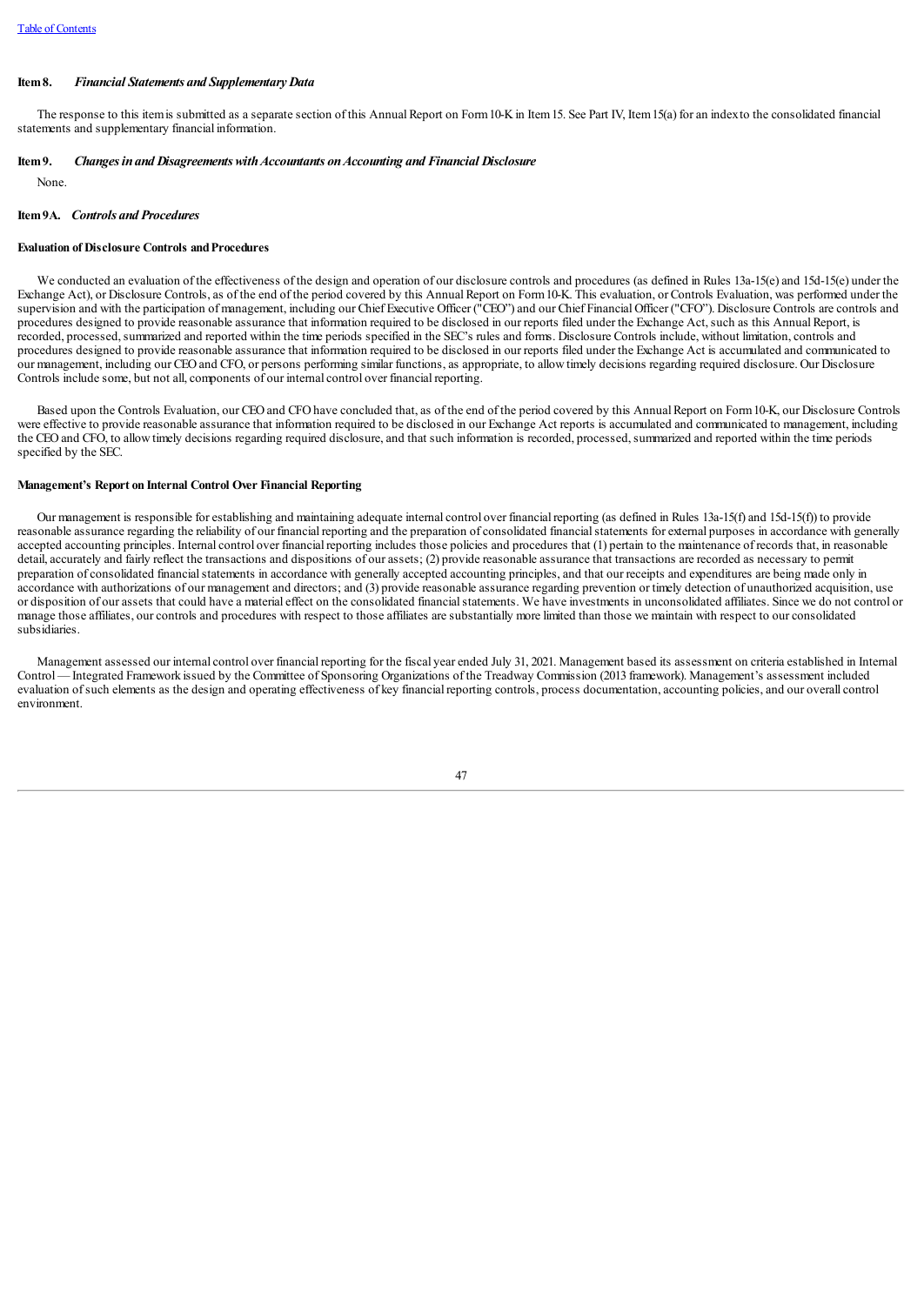Based on ourassessment, management has concluded that our internalcontrol over financial reporting was effective as of the end of the fiscal year to provide reasonable assurance regarding the reliability of financial reporting and the preparation ofconsolidated financialstatements forexternal reporting purposes in accordance with generally accepted accounting principles. The certifications of our principal executive officer and principal financial officer attached as Exhibits 31.1 and 31.2 to this Annual Report on Form 10-K include, in paragraph 4 of such certifications, information concerning our disclosure controls and procedures and internal controls over financial reporting. We reviewed the results ofmanagement's assessment with the Audit Committee of our Board of Directors.

Our independent registered public accounting firm, Ernst & Young LLP, independently assessed the effectiveness of our internal control over financial reporting as of July 31, 2021. Ernst &Young LLP has issued an attestation report which appears on the following page of this Annual Report on Form10-K.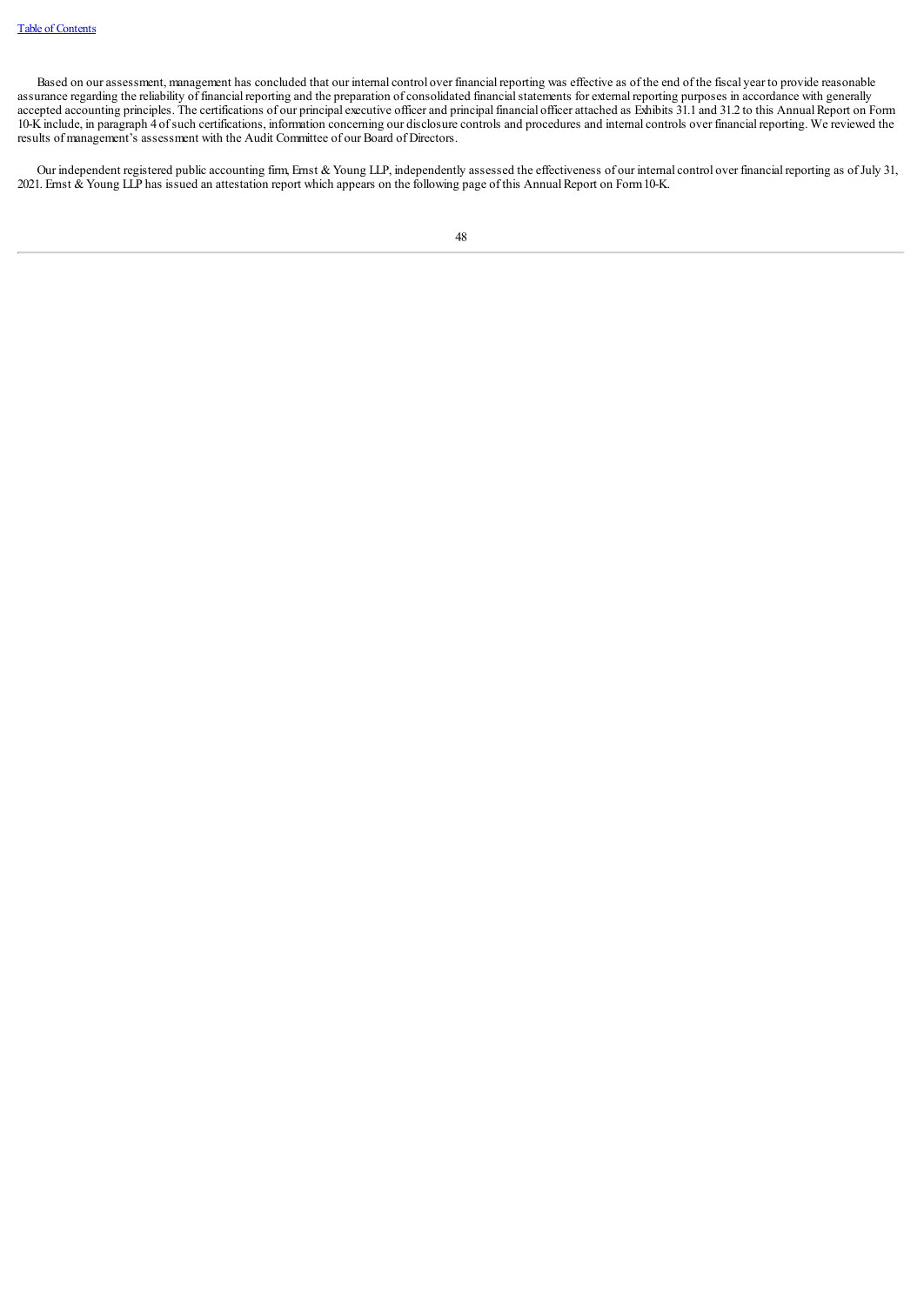# **Report ofIndependent RegisteredPublic Accounting Firm**

To the Stockholders and the Board of Directors of Copart, Inc.

# **Opinion on Internal Control Over Financial Reporting**

We have audited the internal control over financial reporting of Copart, Inc. (the Company) as of July 31, 2021, based on criteria established in Internal Control—Integrated Framework issued by the Committee of Sponsoring Organizations of the Treadway Commission (2013 framework) (the COSO criteria). In our opinion, Copart, Inc. maintained, in all material respects, effective internal control over financial reporting as of July 31, 2021, based on the COSO criteria.

We also have audited, in accordance with the standards of the Public Company Accounting Oversight Board (United States) (PCAOB), the 2021 consolidated financial statements of the Company,and our report dated September 27, 2021 expressed an unqualified opinion thereon.

### **Basis for Opinion**

The Company's management is responsible for maintaining effective internal control over financial reporting and for its assessment of the effectiveness of internal control over financial reporting included in the accompanying Management's Report on Internal ControlOver Financial Reporting. Our responsibility is to express an opinion on the Company's internalcontrol over financial reporting based on ouraudit. We are a public accounting firmregistered with the PCAOBand are required to be independent with respect to the Company in accordance with the U.S. federalsecurities laws and the applicable rules and regulations of the Securities and Exchange Commission and the PCAOB.

We conducted our audit in accordance with the standards of the PCAOB. Those standards require that we plan and perform the audit to obtain reasonable assurance about whether effective internal control over financial reporting was maintained in all material respects.

Our audit included obtaining an understanding of internal control over financial reporting, assessing the risk that a material weakness exists, testing and evaluating the design and operating effectiveness of internalcontrol based on the assessed risk,and performing such other procedures as we considered necessary in the circumstances. We believe that ouraudit provides a reasonable basis for our opinion.

# **Definition andLimitations ofInternal Control Over Financial Reporting**

A company's internalcontrol over financial reporting is a process designed to provide reasonable assurance regarding the reliability of financial reporting and the preparation of financial statements for external purposes in accordance with generally accepted accounting principles. A company's internal control over financial reporting includes those policies and procedures that (1) pertain to the maintenance of records that, in reasonable detail, accurately and fairly reflect the transactions and dispositions of the assets of the company; (2) provide reasonable assurance that transactions are recorded as necessary to permit preparation of financial statements in accordance with generally accepted accounting principles, and that receipts and expenditures of the company are being made only in accordance with authorizations of management and directors of the company; and (3) provide reasonable assurance regarding prevention or timely detection of unauthorized acquisition, use, or disposition of the company's assets that could have a materialeffect on the financial statements.

Because of its inherent limitations, internal control over financial reporting may not prevent or detect misstatements. Also, projections of any evaluation of effectiveness to future periods are subject to the risk that controls may become inadequate because ofchanges in conditions, or that the degree ofcompliance with the policies or procedures may deteriorate.

/s/ Ernst & Young LLP

Dallas, Texas September 27, 2021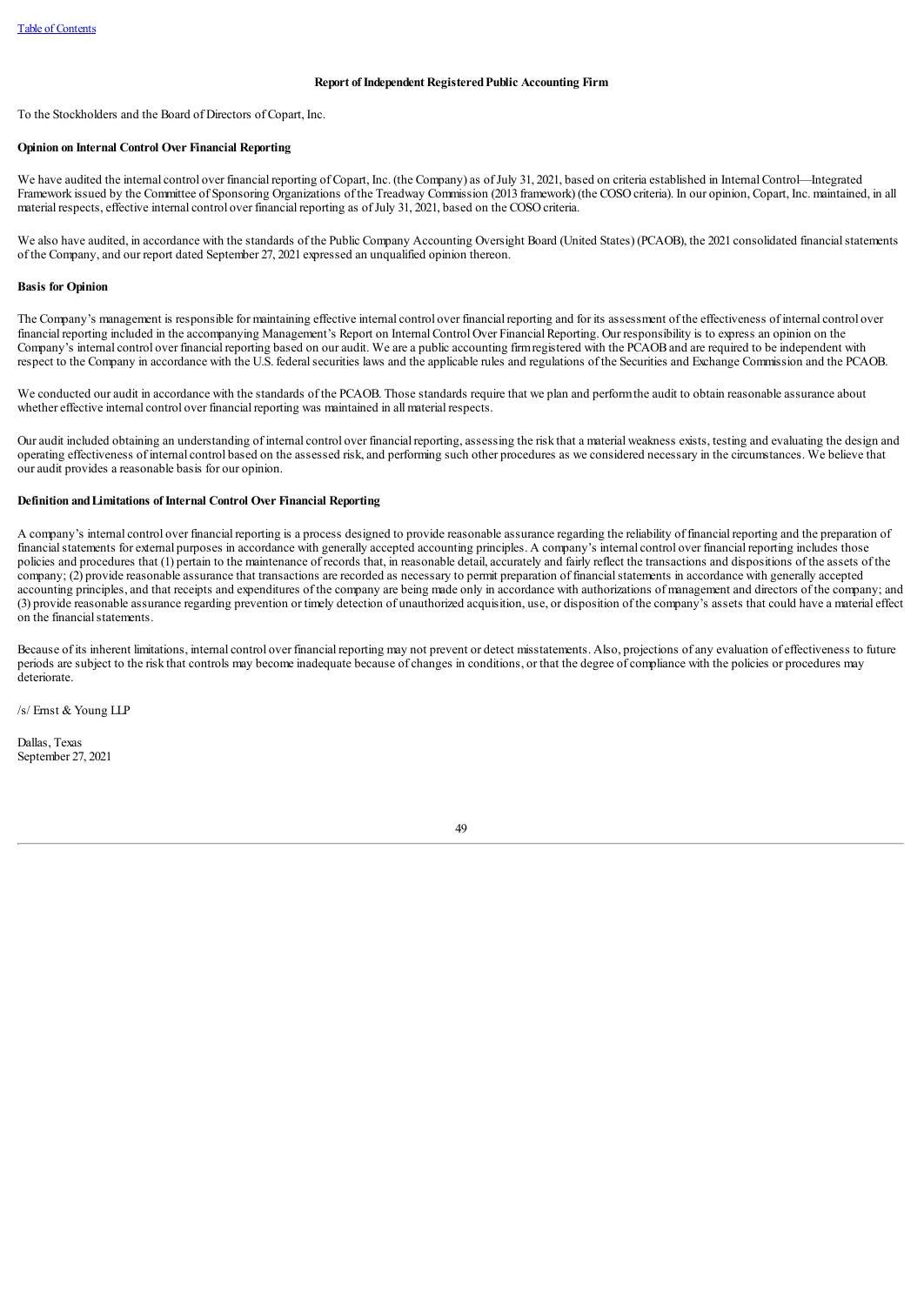# **Limitations on the Effectiveness of Controls**

Ourmanagement, including our CEOand CFO, does not expect that our disclosure controls or our internalcontrol over financial reporting will prevent allerrors and all fraud. A control system, no matter how well designed and operated, can provide only reasonable, not absolute, assurance that the control system's objectives will be met. Further, the design of a control systemmust reflect the fact that there are resource constraints, and the benefits of controls must be considered relative to their costs. Because of the inherent limitations in all control systems, no evaluation of controls can provide absolute assurance that all control issues and instances of fraud, if any, within Copart have been detected. These inherent limitations include the realities that judgments in decision making can be faulty, and that breakdowns can occur because of simple error or mistake. Controls can also be circumvented by the individual acts of some persons, by collusion of two or more people, or by management override of the controls. The design of any system of controls is based in part upon certain assumptions about the likelihood of future events, and there can be no assurance that any design will succeed in achieving its stated goals under all potential future conditions. Over time, controls may become inadequate because of changes in conditions or deterioration in the degree of compliance with associated policies or procedures. Because of the inherent limitations in a cost-effective controlsystem, misstatements due to error or fraud may occurand not be detected.

# **Changes in Internal Control Over Financial Reporting**

There have not been any changes in our internal control over financial reporting during the most recent fiscal quarter that have materially affected or are reasonably likely to materially affect our internal control over financial reporting.

### **Item9B.** *OtherInformation*

None.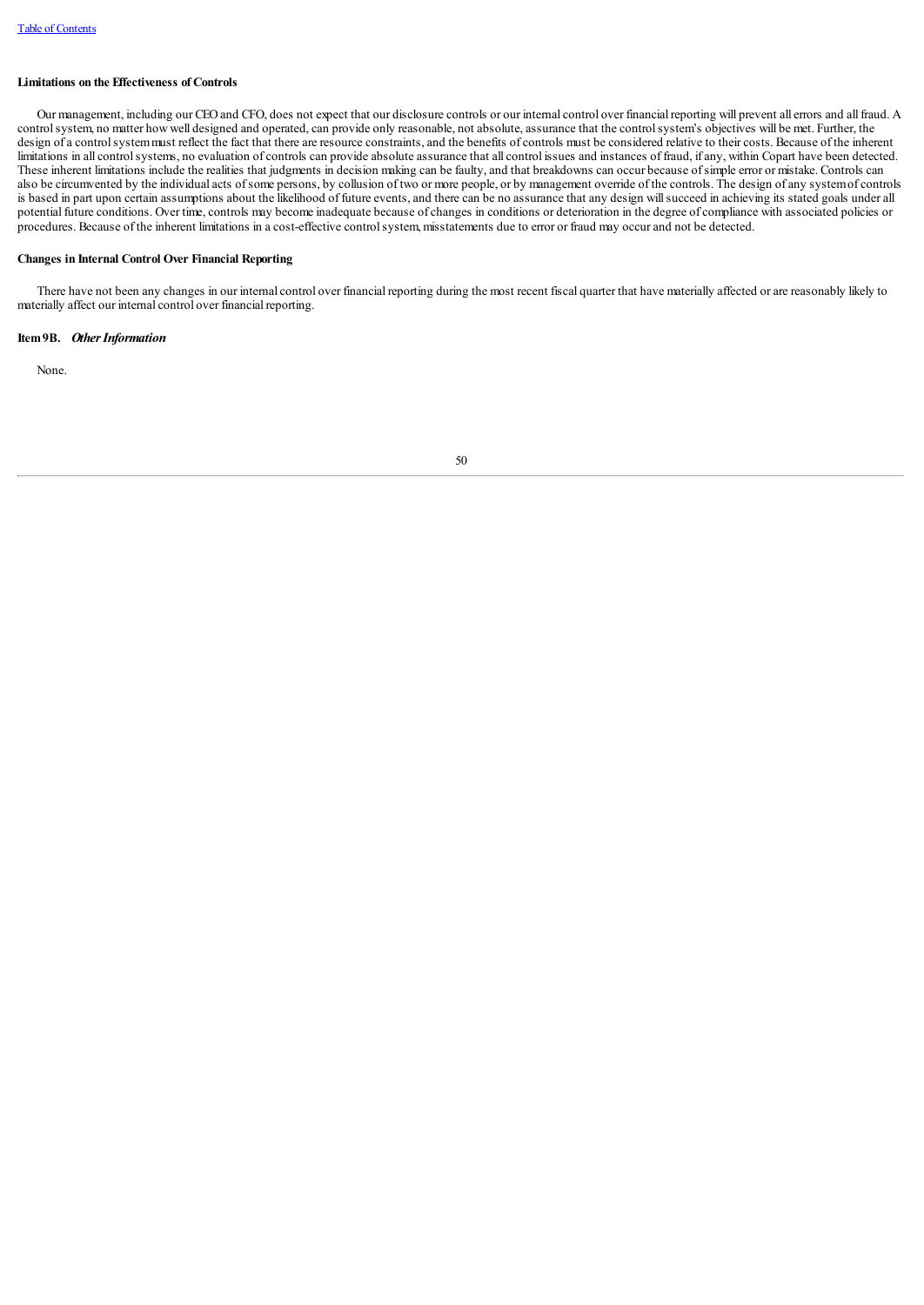## **PARTIII**

Certain information required by Part III is omitted from this Annual Report on Form 10-K because we intend to file a definitive proxy statement for our 2021 Annual Meeting of Stockholders (the Proxy Statement) not later than 120 days after the end of the fiscal year covered by this Annual Report on Form 10-K, and certain information to be included therein is incorporated herein by reference.

### **Item10.** *Directors, Executive Of icers and Corporate Governance*

Information required by this itemis incorporated by reference to the proposalcaptioned "Election of Directors," and the sections titled "Corporate Governance and Board of Directors" and "Related Person Transactions and Section 16(a) BeneficialOwnership Compliance" in our Proxy Statement.

### *Delinquent Section 16(a) Reports*

There were no delinquent Section 16(a) Reports during fiscal 2021.

#### *Code ofEthics*

We have adopted the Copart, Inc. Code of Ethics for Principal Executive and Senior Financial Officers ("Code of Ethics"). The Code of Ethics applies to our principal executive officer, our principal financial officer, our principalaccounting officer orcontroller,and persons performing similar functions and responsibilities who shall be identified by our Audit Committee fromtime to time.

# The Code of Ethics is available at our website, located at http://www.copart.com

We intend to satisfy disclosure requirements under Item 5.05 of Form 8-K regarding an amendment to, or waiver from, a provision of the Code of Ethics by posting such information on our website, at the address and location specified above, or as otherwise required by the NASDAQ Global Select Market.

### **Item11.** *Executive Compensation*

The information required by this itemis incorporated herein by reference fromthe Proxy Statement (to be filed with the Securities and Exchange Commission within 120 days of ourJuly 31, 2021 fiscal yearend) under the heading "Executive Compensation," "Compensation of Directors," and "Corporate Governance and Board of Directors."

# **Item12.** *Security Ownership ofCertainBeneficial Owners and Management and Related StockholderMatters*

The information required by this item is incorporated herein by reference from the Proxy Statement (to be filed with the Securities and Exchange Commission within 120 days of ourJuly 31, 2021 fiscal yearend) under the headings "Security Ownership" and "Executive Compensation," subheading "Equity Compensation Plan Information."

## **Item13.** *CertainRelationships and Related Transactions, and DirectorIndependence*

The information required by this item is incorporated herein by reference from the Proxy Statement (to be filed with the Securities and Exchange Commission within 120 days of ourJuly 31, 2021 fiscal yearend) under the heading "Related Person Transactions and Section 16(a) BeneficialOwnership Compliance," "Corporate Governance and Board of Directors," and under the proposal captioned "Election of Directors."

## **Item14.** *Principal Accounting Fees and Services*

The information required by this item is incorporated herein by reference from the proposal captioned "Ratification of Appointment of Independent Registered Public Accounting Firm" in the Proxy Statement (to be filed with the Securities and Exchange Commission within 120 days of ourJuly 31, 2021 fiscal yearend).

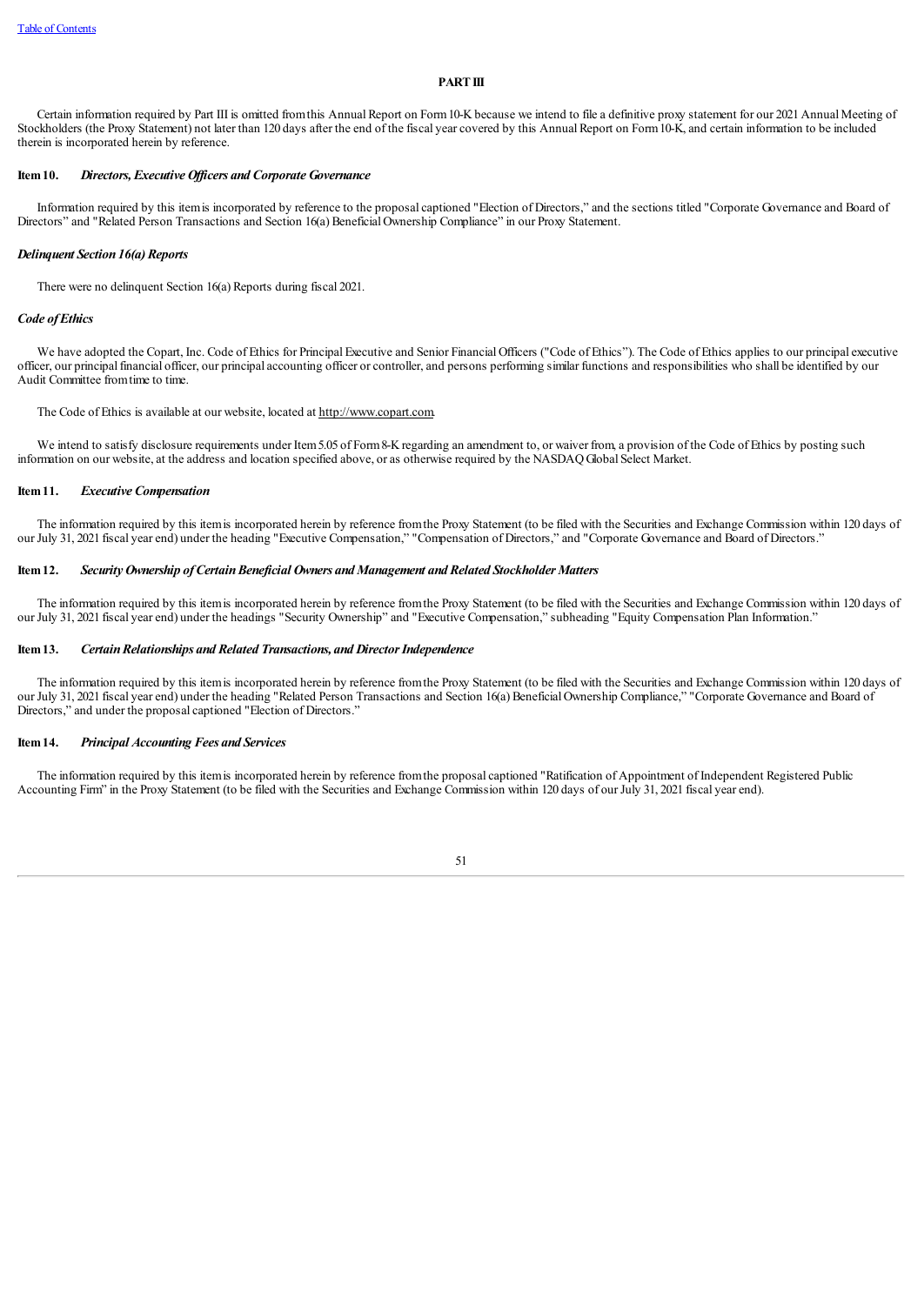# **PARTIV**

# **Item15.** *Exhibits, Financial Statement Schedules*

The following documents are filed as part of this Form10-K:

# *(a) Financial statements:*

Ourconsolidated financialstatements at July 31, 2021 and 2020 and foreach of the three years in the period ended July 31, 2021 and the notes thereto, together with the report of the independent registered public accounting firmon those consolidated financialstatements are hereby filed as part of this annual report on Form10-K.

# *(b) Financial statement schedules:*

No financialstatement schedules are presented since the required information is not present or not present in amounts sufficient to require submission of the schedule, or because the information required is included in the consolidated financialstatements and notes thereto.

# *(c) Exhibits:*

[Exhibit](#page-53-0)s are filed as part of this Report and are hereby incorporated by reference. Refer to **Exhibit Index** included herein.

# **Item16.** *Form10-K Summary*

<span id="page-53-0"></span>None.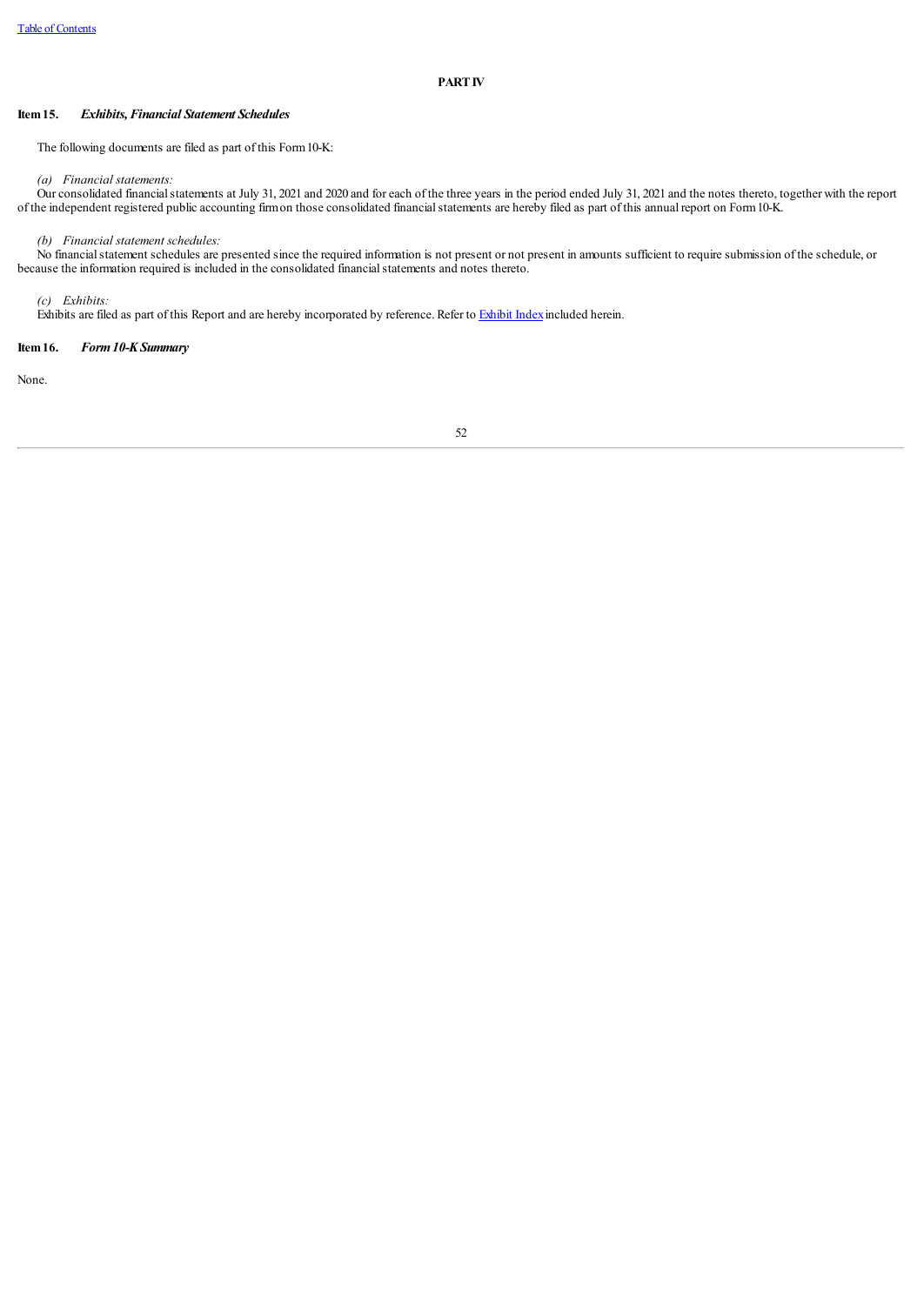# **EXHIBIT INDEX**

The following Exhibits are filed as part of, or incorporated by reference into this report.

|                          | The following Extribute are filed to pure of, or incorporated by reference like this report. | Incorporated by reference herein                                           |                    |  |  |  |
|--------------------------|----------------------------------------------------------------------------------------------|----------------------------------------------------------------------------|--------------------|--|--|--|
|                          |                                                                                              |                                                                            |                    |  |  |  |
| Exhibit<br><b>Number</b> | Description                                                                                  | Form                                                                       | Date               |  |  |  |
| 3.1                      | Copart, Inc. Certificate of Incorporation                                                    | Quarterly Report on Form 10-Q.<br>(File No. 000-23255), Exhibit No.<br>3.1 | February 25, 2016  |  |  |  |
| 3.2                      | Certificate of Amendment to the Copart, Inc. Certificate of Incorporation                    | Current Report on Form 8-K, (File<br>No. 000-23255), Exhibit No. 2         | December 22, 2016  |  |  |  |
| 3.3                      | Bylaws of Copart, Inc.                                                                       | Current Report on Form 8-K, (File<br>No. 000-23255), Exhibit No. 3.1       | September 16, 2021 |  |  |  |
| 4.1                      | <b>Description of Capital Stock</b>                                                          | Annual Report on Form 10-K (File<br>No. 000-23255), Exhibit No. 4.1        | September 30, 2019 |  |  |  |
| $10.1$ *                 | Copart Inc. 2007 Equity Incentive Plan, as Amended and Restated (2007 EIP)                   | Current Report on Form 8-K, (File<br>No. 000-23255), Exhibit No. 1         | December 22, 2016  |  |  |  |
| $10.2$ *                 | Form of Performance Share Award Agreement for use with 2007 EIP                              | Current Report on Form 8-K (File<br>No. 000-23255), Exhibit No. 10.1       | December 12, 2007  |  |  |  |
| $10.3$ *                 | Form of Restricted Stock Unit Award Agreement for use with 2007 EIP                          | Current Report on Form 8-K (File<br>No. 000-23255), Exhibit No. 10.3       | December 12, 2007  |  |  |  |
| $10.4$ *                 | Form of Stock Option Award Agreement for use with 2007 EIP                                   | Current Report on Form 8-K (File<br>No. 000-23255), Exhibit No. 10.5       | December 12, 2007  |  |  |  |
| $10.5$ *                 | Form of Restricted Stock Award Agreement for use with 2007 EIP                               | Current Report on Form 8-K (File<br>No. 000-23255), Exhibit No. 10.4       | December 12, 2007  |  |  |  |
| $10.6*$                  | Copart, Inc. Executive Bonus Plan                                                            | Current Report on Form 8-K (File<br>No. 000-23255), Exhibit No. 10.1       | March 5, 2021      |  |  |  |
| $10.7*$                  | Form of Indemnification Agreement signed by executive officers and directors                 | Annual Report on Form 10-K (File<br>No. 000-23255), Exhibit No. 10.17      | October 1, 2012    |  |  |  |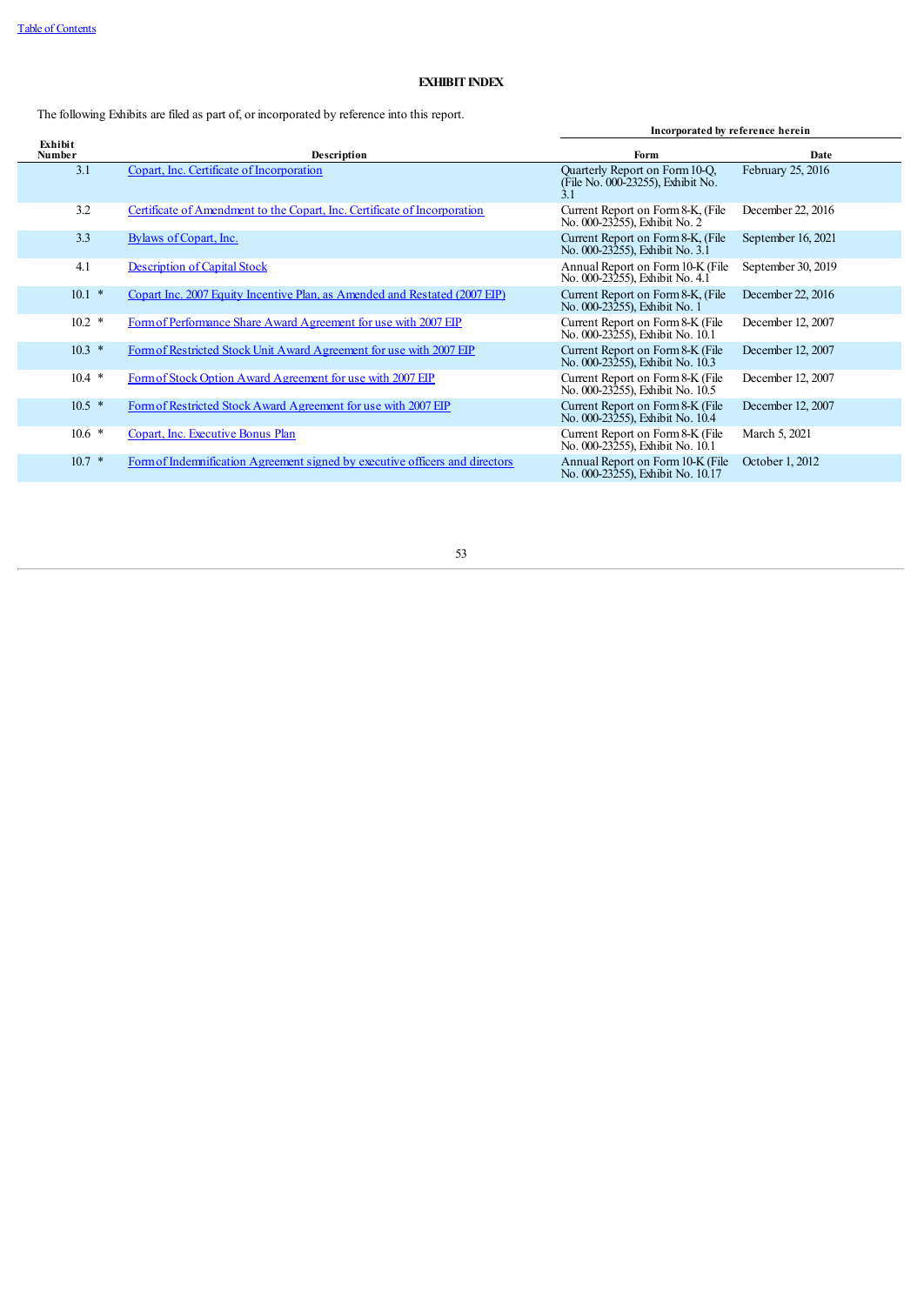**Incorporated by reference herein**

| Exhibit<br><b>Number</b> | Description                                                                                                                                                                                                                                       | Form                                                                       | Date              |
|--------------------------|---------------------------------------------------------------------------------------------------------------------------------------------------------------------------------------------------------------------------------------------------|----------------------------------------------------------------------------|-------------------|
| 10.08                    | Note Purchase Agreement among the Registrant and each of the purchasers listed<br>on Schedule B dated as of December 3, 2014                                                                                                                      | Current Report on Form 8-K (File<br>No. 000-23255), Exhibit No. 10.3       | December 4, 2014  |
| $10.09$ *                | Copart, Inc. 2014 Employee Stock Purchase Plan                                                                                                                                                                                                    | Current Report on Form 8-K (File<br>No. 000-23255), Exhibit No. 10.1       | December 5, 2014  |
| $10.10*$                 | Executive Officer Employment Agreement, effective January 4, 2016, between the<br>Registrant and Jeffrey Liaw.                                                                                                                                    | Current Report on Form 8-K (File<br>No. 000-23255), Exhibit No. 10.26      | November 23, 2015 |
| 10.11                    | First Amendment to Credit Agreement, dated as of March 15, 2016, by and among<br>Copart, Inc., the subsidiaries of Copart, Inc. party thereto, the lenders party thereto,<br>and Wells Fargo Bank, National Association, as administrative agent. | Current Report on Form 8-K (File<br>No. 000-23255), Exhibit No. 10.1       | March 17, 2016    |
| 10.12                    | Second Amendment to Credit Agreement, dated as of July 21, 2016, by and among<br>Copart, Inc., the subsidiaries of Copart, Inc. party thereto, the lenders party thereto,<br>and Bank of America, N.A., as administrative agent.                  | Current Report on Form 8-K (File<br>No. 000-23255), Exhibit No. 10.1       | July 27, 2016     |
| 10.13                    | First Amendment to Note Purchase Agreement, dated as of July 21, 2016, by and<br>among Copart, Inc., the subsidiaries of Copart, Inc. party thereto and the purchasers<br>party thereto.                                                          | Current Report on Form 8-K (File<br>No. 000-23255), Exhibit No. 10.2       | July 27, 2016     |
| 10.14                    | First Amended and Restated Credit Agreement, dated as of July 21, 2020, by and<br>among Copart, certain subsidiaries of Copart, the lenders party thereto, and Bank of<br>America, N.A., as administrative agent.                                 | Current Report on Form 8-K (File<br>No. 000-23255), Exhibit No. 10.1       | July 27, 2020     |
| $10.15$ *                | Executive Officer Employment Agreement, effective October 5, 2020, between the<br><b>Registrant and John North</b>                                                                                                                                | Quarterly Report on Form 10-Q<br>(File No. 000-23255), Exhibit No.<br>10.1 | November 20, 2020 |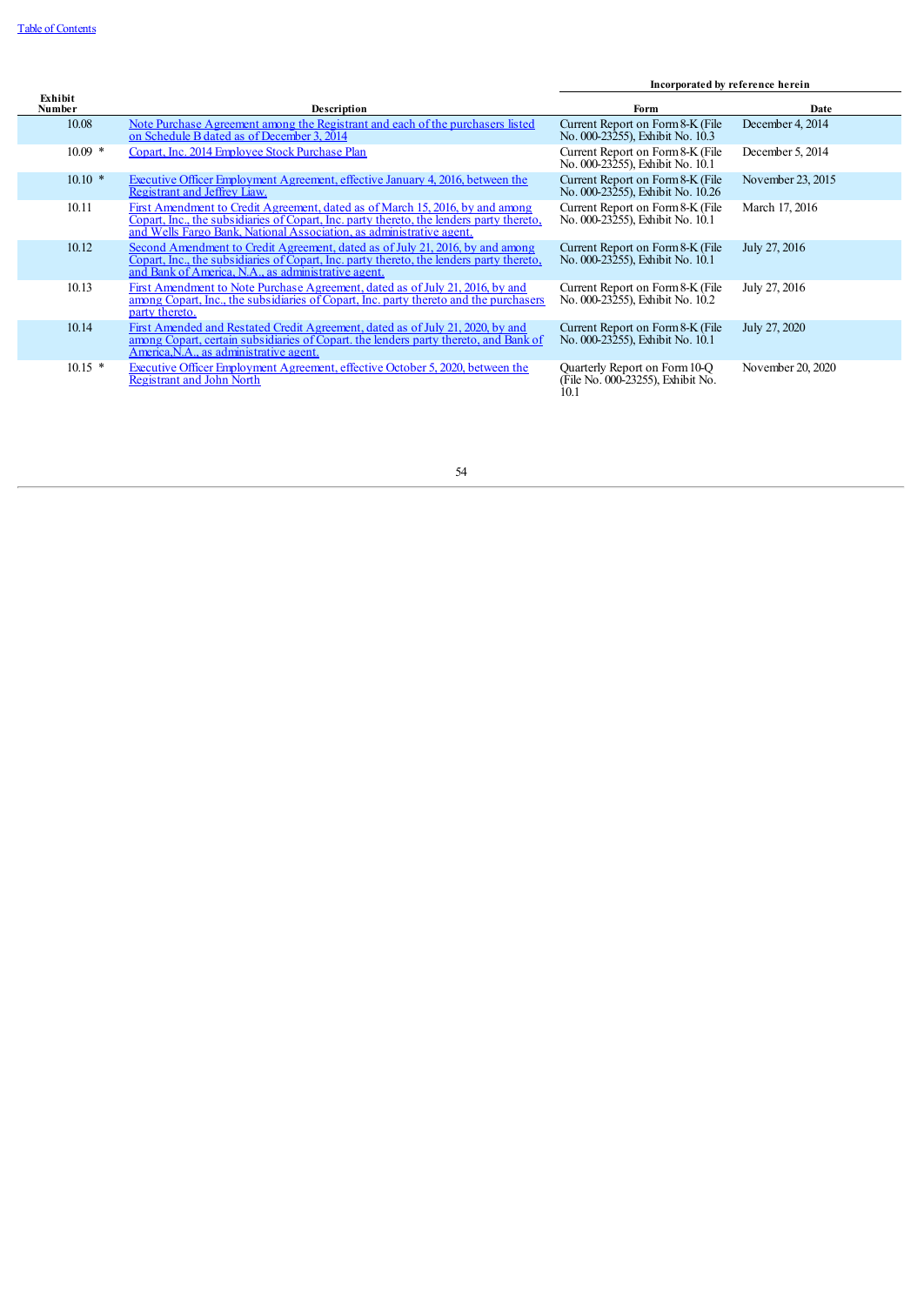|                          |                                                                                                                                                                                                                                                                                                                                                                                                                                                                                                                                                                                                                                                                                         | Incorporated by reference herein |                |  |
|--------------------------|-----------------------------------------------------------------------------------------------------------------------------------------------------------------------------------------------------------------------------------------------------------------------------------------------------------------------------------------------------------------------------------------------------------------------------------------------------------------------------------------------------------------------------------------------------------------------------------------------------------------------------------------------------------------------------------------|----------------------------------|----------------|--|
| Exhibit<br><b>Number</b> | Description                                                                                                                                                                                                                                                                                                                                                                                                                                                                                                                                                                                                                                                                             | Form                             | Date           |  |
| 21.1                     | List of subsidiaries of Registrant                                                                                                                                                                                                                                                                                                                                                                                                                                                                                                                                                                                                                                                      |                                  | Filed herewith |  |
| 23.1                     | <b>Consent of Independent Registered Public Accounting Firm</b>                                                                                                                                                                                                                                                                                                                                                                                                                                                                                                                                                                                                                         |                                  | Filed herewith |  |
| 24.1                     | Power of Attorney (included on signature page)                                                                                                                                                                                                                                                                                                                                                                                                                                                                                                                                                                                                                                          |                                  | Filed herewith |  |
| 31.1                     | Certification of Principal Executive Officer pursuant to Section 302 of the Sarbanes-<br>Oxlev Act of 2002                                                                                                                                                                                                                                                                                                                                                                                                                                                                                                                                                                              |                                  | Filed herewith |  |
| 31.2                     | Certification of Chief Financial Officer pursuant to Section 302 of the Sarbanes-Oxley<br>Act of 2002                                                                                                                                                                                                                                                                                                                                                                                                                                                                                                                                                                                   |                                  | Filed herewith |  |
| 32.1(1)                  | Certification of Chief Executive Officer pursuant to Section 906 of the Sarbanes-Oxley<br>Act of 2002                                                                                                                                                                                                                                                                                                                                                                                                                                                                                                                                                                                   |                                  | Filed herewith |  |
| 32.2(1)                  | Certification of Chief Financial Officer pursuant to Section 906 of the Sarbanes-Oxley<br>Act of 2002                                                                                                                                                                                                                                                                                                                                                                                                                                                                                                                                                                                   |                                  | Filed herewith |  |
| 101.INS                  | XBRL Instance Document - the instance document does not appear in the Interactive<br>Data File because its XBRL tags are embedded within the Inline XBRL document.                                                                                                                                                                                                                                                                                                                                                                                                                                                                                                                      |                                  |                |  |
| 101.SCH                  | XBRL Taxonomy Extension Schema Document                                                                                                                                                                                                                                                                                                                                                                                                                                                                                                                                                                                                                                                 |                                  |                |  |
| 101.CAL                  | XBRL Taxonomy Extension Calculation Linkbase Document                                                                                                                                                                                                                                                                                                                                                                                                                                                                                                                                                                                                                                   |                                  |                |  |
| 101.DEF                  | <b>XBRL</b> Extension Definition                                                                                                                                                                                                                                                                                                                                                                                                                                                                                                                                                                                                                                                        |                                  |                |  |
| 101.IAB                  | XBRL Taxonomy Extension Label Linkbase Document                                                                                                                                                                                                                                                                                                                                                                                                                                                                                                                                                                                                                                         |                                  |                |  |
| 101.PRE                  | XBRL Taxonomy Extension Presentation Linkbase Document                                                                                                                                                                                                                                                                                                                                                                                                                                                                                                                                                                                                                                  |                                  |                |  |
| 104                      | Cover Page Interactive Data File, formatted in Inline Extensible Business Reporting<br>Language ( <i>iXBRL</i> ).                                                                                                                                                                                                                                                                                                                                                                                                                                                                                                                                                                       |                                  |                |  |
| (1)                      | In accordance with Item $601(b)(32)(ii)$ of Regulation S-K and SEC Release No. 33-8238<br>and 34-47986, Final Rule: Management's Reports on Internal Control Over Financial<br>Reporting and Certification of Disclosure in Exchange Act Periodic Reports, the<br>certifications furnished in Exhibits 32.1 and 32.2 hereto are deemed to accompany this<br>Form 10-K and will not be deemed "filed" for purposes of Section 18 of the Exchange<br>Act. Such certifications will not be deemed to be incorporated by reference into any<br>filings under the Securities Act or the Exchange Act, except to the extent that the<br>registrant specifically incorporates it by reference. |                                  |                |  |

\* Management contract, plan or arrangement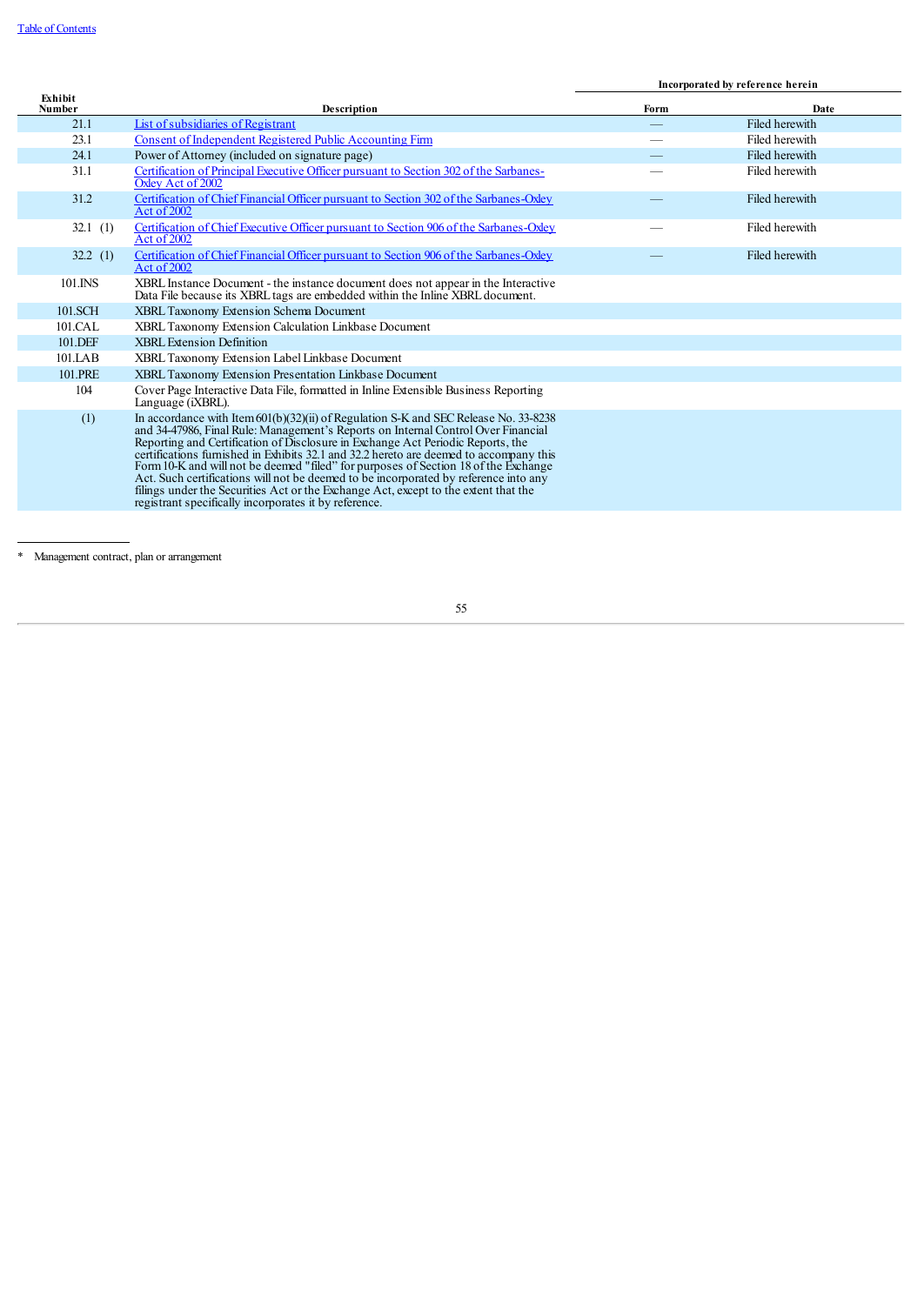# **SIGNATURES**

Pursuant to the requirements of Section 13 or 15(d) of the Securities Exchange Act of 1934, the registrant has duly caused this report to be signed on its behalf by the undersigned, thereunto duly authorized.

|                          | Registrant   |                                                                                                                                |
|--------------------------|--------------|--------------------------------------------------------------------------------------------------------------------------------|
|                          | COPART, INC. |                                                                                                                                |
|                          | By:          | /s/ A. JAYSON ADAIR<br>A. Jayson Adair<br>Chief Executive Officer<br>(Principal Executive Officer and Director)                |
| Date: September 27, 2021 |              |                                                                                                                                |
|                          | COPART, INC. |                                                                                                                                |
|                          | By:          | /s/ JOHN NORTH<br>John North, Chief Financial Officer (Principal Financial and Accounting Officer and duly Authorized Officer) |
| Date: September 27, 2021 |              |                                                                                                                                |
|                          |              |                                                                                                                                |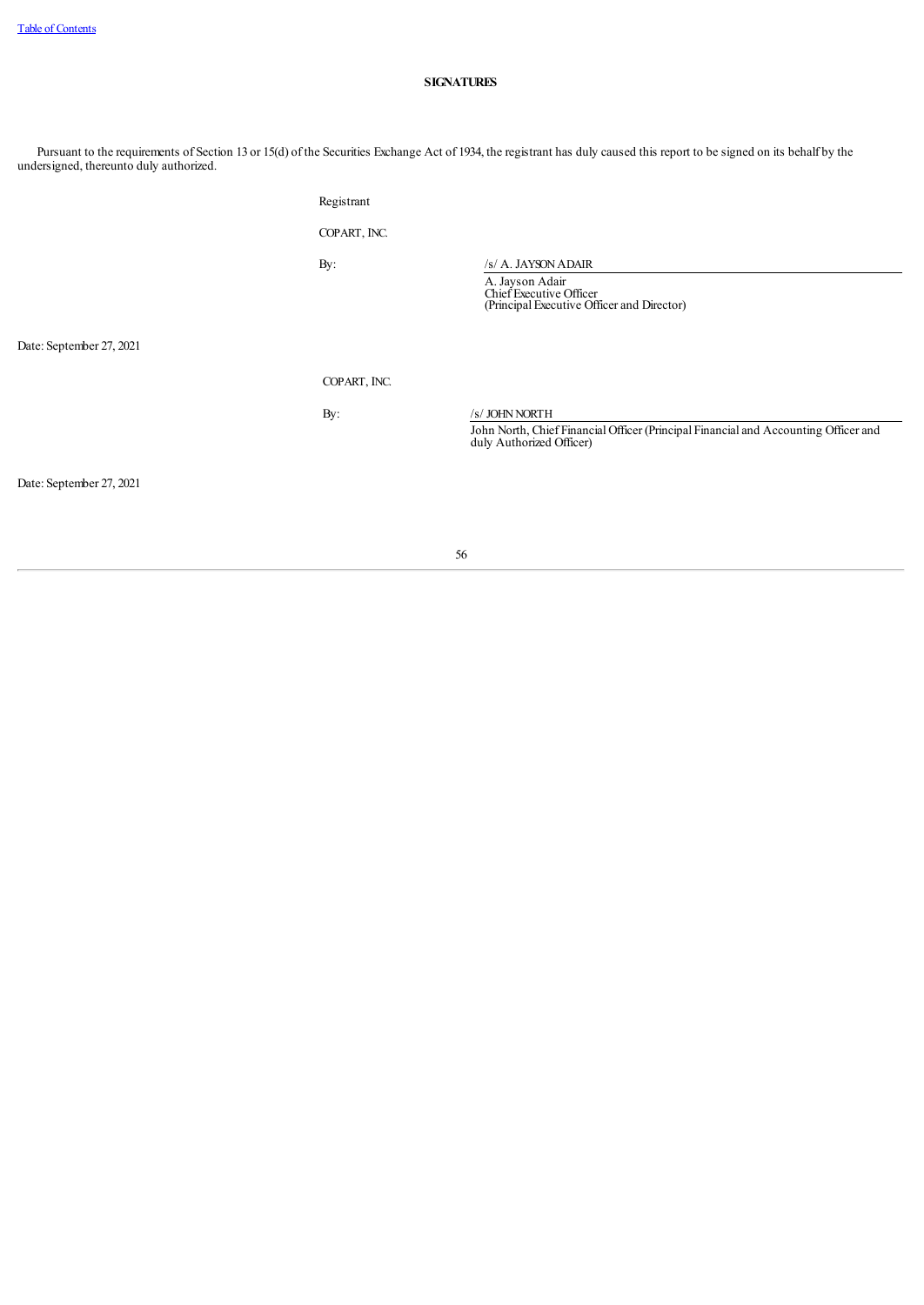# **POWEROFATTORNEY**

KNOWN ALL PERSONS BY THESE PRESENTS, that each person whose signature appears below constitutes and appoints A. Jayson Adair and John North, and each of them, as his or her true and lawful attorneys-in-fact and agents, each with full power of substitution and resubstitution, for himor her and in his or her name, place and stead, in any and all capacities, to sign any and all amendments to this Annual Report on Form 10-K, and to file the same, with all exhibits thereto, and other documents in connection therewith, with the Securities and Exchange Commission, granting unto said attorneys-in-fact and agents, full powerand authority to do and performeach and every act and thing requisite and necessary to be done in connection therewith,as fully to all intents and purposes as he might orcould do in person, hereby ratifying and confirming all that said attorney-in-fact and agent, or his substitute orsubstitutes, may lawfully do orcause to be done by virtue hereof.

Pursuant to the requirements of the Securities Exchange Act of 1934, this report has been signed below by the following persons on behalf of the registrant and in the capacities and on the dates indicated.

| Signature                 | <b>Capacity in Which Signed</b>                                         | Date               |
|---------------------------|-------------------------------------------------------------------------|--------------------|
| /s/ A. JAYSON ADAIR       | Chief Executive Officer (Principal Executive Officer and                | September 27, 2021 |
| A. Jayson Adair           | Director)                                                               |                    |
| /s/ JOHN NORTH            | Chief Financial Officer (Principal Financial and<br>Accounting Officer) | September 27, 2021 |
| John North                |                                                                         |                    |
| /s/ WILLIS J. JOHNSON     | Chairman of the Board                                                   | September 27, 2021 |
| Willis J. Johnson         |                                                                         |                    |
| /s/ MATT BLUNT            | Director                                                                | September 27, 2021 |
| Matt Blunt                |                                                                         |                    |
| /s/ STEVEN D. COHAN       | Director                                                                | September 27, 2021 |
| Steven D. Cohan           |                                                                         |                    |
| /s/ DANIEL ENGLANDER      | Director                                                                | September 27, 2021 |
| Daniel Englander          |                                                                         |                    |
| /s/ STEPHEN FISHER        | Director                                                                | September 27, 2021 |
| Stephen Fisher            |                                                                         |                    |
| /s/ CHERYLYN HARLEY LEBON | Director                                                                | September 27, 2021 |
| Cherylyn Harley LeBon     |                                                                         |                    |
| /s/ JAMES E. MEEKS        | Director                                                                | September 27, 2021 |
| James E. Meeks            |                                                                         |                    |
| /s/ DIANE M. MOREFIELD    | Director                                                                | September 27, 2021 |
| Diane M. Morefield        |                                                                         |                    |
| /s/ CARL SPARKS           | Director                                                                | September 27, 2021 |
| Carl Sparks               |                                                                         |                    |
| /s/ THOMAS N. TRYFOROS    | Director                                                                | September 27, 2021 |
| Thomas N. Tryforos        |                                                                         |                    |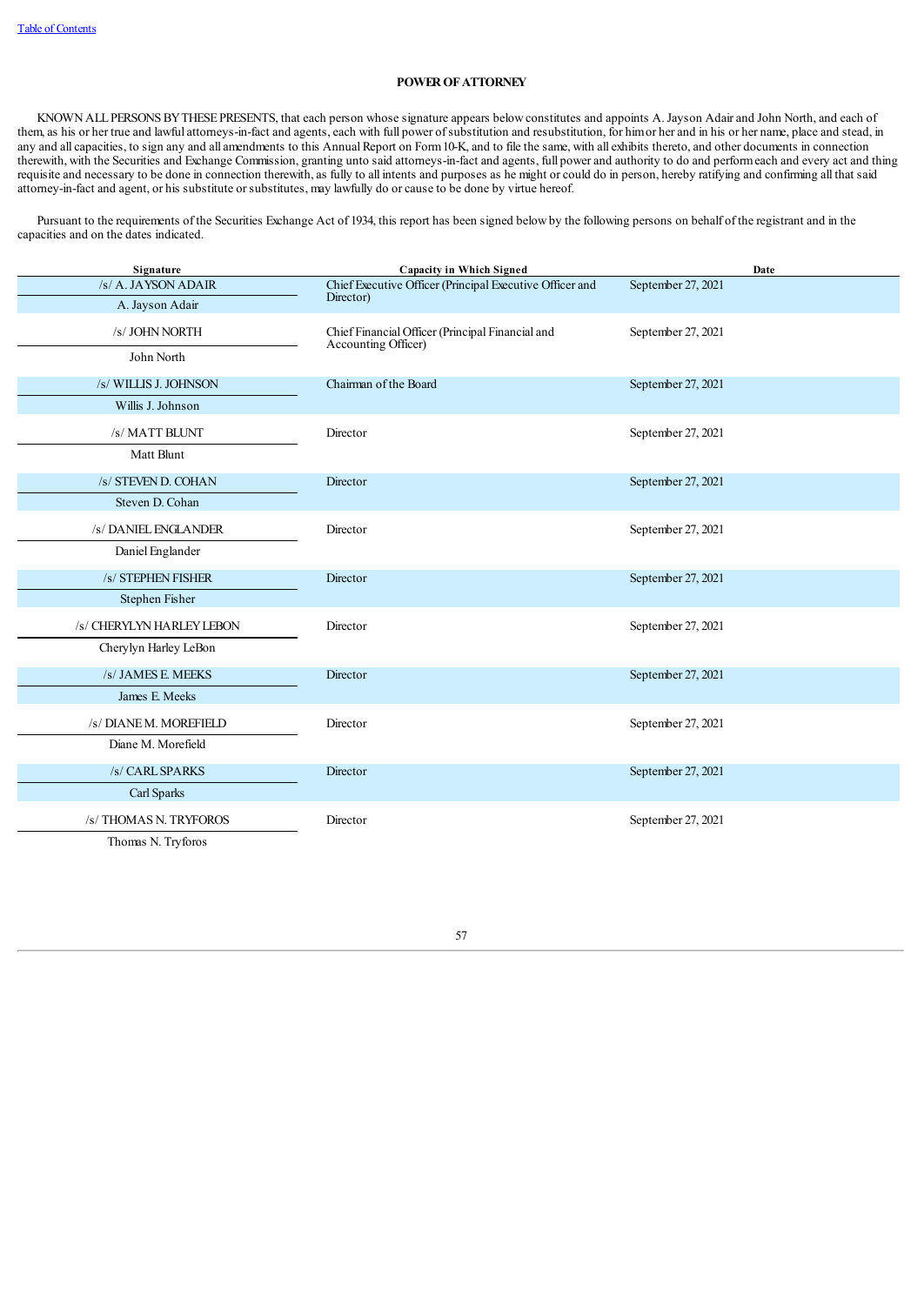### **Copart, Inc. Index toConsolidatedFinancial Statements andFinancial Statement Schedule**

| <b>Consolidated Financial Statements</b>                                                         | Page Number |
|--------------------------------------------------------------------------------------------------|-------------|
| Report of Independent Registered Public Accounting Firm                                          |             |
| Consolidated Balance Sheets as of July 31, 2021 and 2020                                         | <u>61</u>   |
| Consolidated Statements of Income for the years ended July 31, 2021, 2020 and 2019               | 62          |
| Consolidated Statements of Comprehensive Income for the years ended July 31, 2021, 2020 and 2019 | 63          |
| Consolidated Statements of Stockholder's Equity for the years ended July 31, 2021, 2020 and 2019 | -64         |
| Consolidated Statements of Cash Flows for the years ended July 31, 2021, 2020 and 2019           | 65          |
| Notes to Consolidated Financial Statements                                                       | -66         |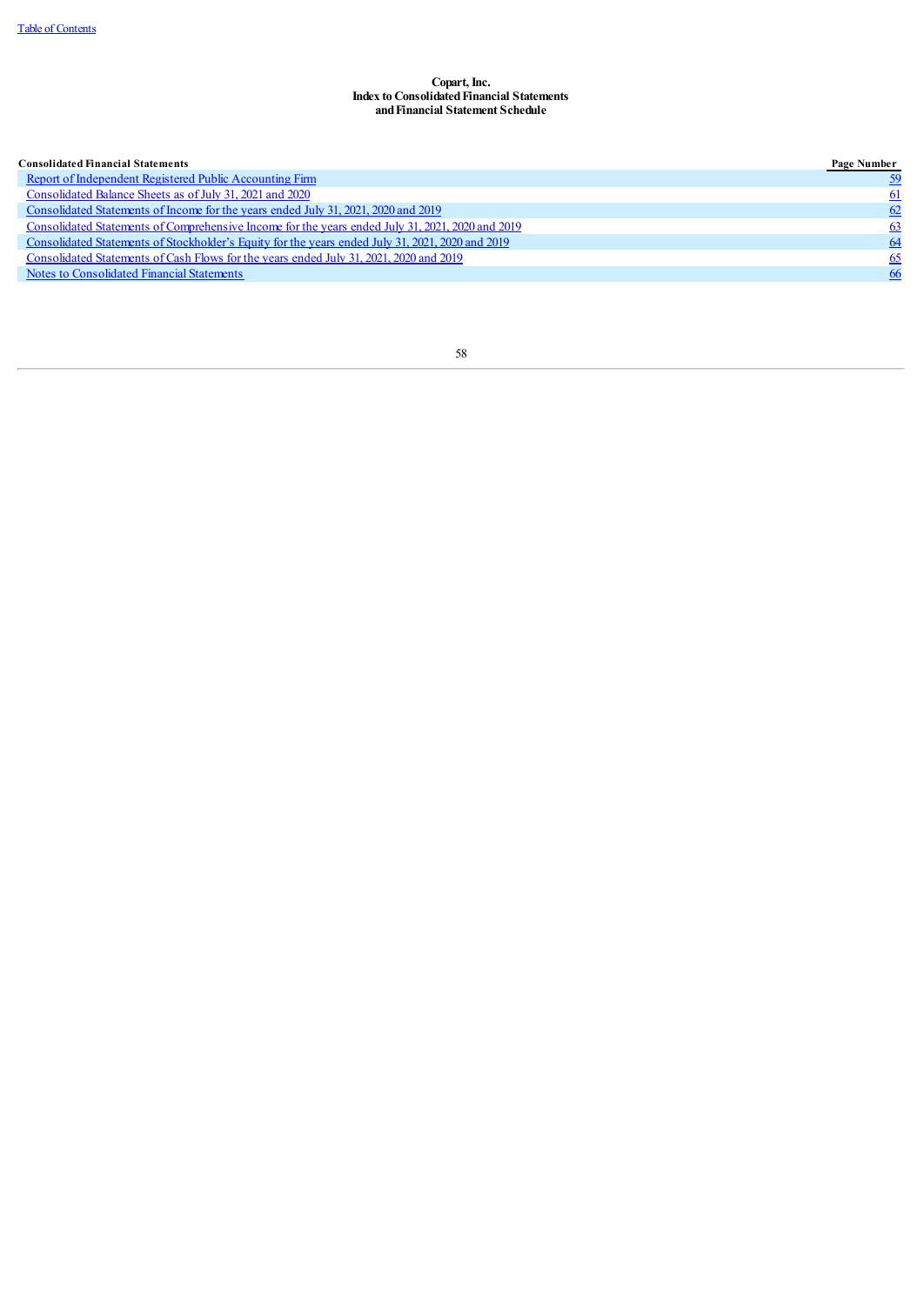## **Report ofIndependent RegisteredPublic Accounting Firm**

To the Stockholders and the Board of Directors of Copart, Inc.

## **Opinion on the Financial Statements**

We have audited the accompanying consolidated balance sheets of Copart, Inc. (the Company) as of July 31, 2021 and 2020, the related consolidated statements of income, comprehensive income, stockholders' equity, and cash flows for each of the three years in the period ended July 31, 2021, and the related notes (collectively referred to as the "consolidated financialstatements"). In our opinion, the consolidated financialstatements present fairly, in allmaterial respects, the consolidated financial position of the Company at July 31, 2021 and 2020 and the results of its operations and its cash flows foreach of the three years in the period ended July 31, 2021, in conformity with U.S. generally accepted accounting principles.

We also have audited, in accordance with the standards of the Public Company Accounting Oversight Board (United States) (PCAOB), the Company's internal control over financial reporting as ofJuly 31, 2021, based on criteria established in Internal Control-Integrated Framework issued by the Committee of Sponsoring Organizations of the Treadway Commission (2013 framework) and our report dated September 27, 2021 expressed an unqualified opinion thereon.

# **Basis for Opinion**

These financial statements are the responsibility of the Company's management. Our responsibility is to express an opinion on the Company's financial statements based on our audits. We are a public accounting firm registered with the PCAOB and are required to be independent with respect to the Company in accordance with the U.S. federal securities laws and the applicable rules and regulations of the Securities and Exchange Commission and the PCAOB.

We conducted our audits in accordance with the standards of the PCAOB. Those standards require that we plan and perform the audit to obtain reasonable assurance about whether the financial statements are free of material misstatement, whether due to error or fraud. Our audits included performing procedures to assess the risks of material misstatement of the financialstatements, whether due to error or fraud,and performing procedures that respond to those risks. Such procedures included examining, on a test basis,evidence regarding the amounts and disclosures in the financialstatements. Ouraudits also included evaluating the accounting principles used and significant estimates made by management, as well as evaluating the overall presentation of the financial statements. We believe that our audits provide a reasonable basis for our opinion.

#### **Critical Audit Matter**

The critical audit matter communicated below is a matter arising from the current period audit of the financial statements that was communicated or required to be communicated to the audit committee and that: (1) relates to accounts or disclosures that are material to the financialstatements and (2) involved ourespecially challenging, subjective orcomplex judgments. The communication of the critical audit matter does not alter in any way our opinion on the consolidated financial statements, taken as a whole, and we are not, by communicating the criticalaudit matter below, providing a separate opinion on the criticalaudit matter or on the accounts or disclosures to which it relates.

### *UncertainTax Positions*

*Description of the Matter*

As discussed in Note 12 to the consolidated financial statements, the Company has recorded a liability for unrecognized tax benefits resulting from uncertain taxpositions, including accrued interest and penalties, of \$54.3 million as of July 31, 2021. The Company's uncertain tax positions are subject to audit by federal, state and local taxing authorities, and the resolution of such audits may span multiple years. The Company uses significant judgment to (1) determine whether, based on the technical merits, a tax position is more likely than not to be sustained and (2)measure the amount of taxbenefit that qualifies for recognition. Taxlawis complexand often subject to varied interpretations. Accordingly, the ultimate outcome with respect to taxes the Company may owe may differ fromthe amounts recognized.

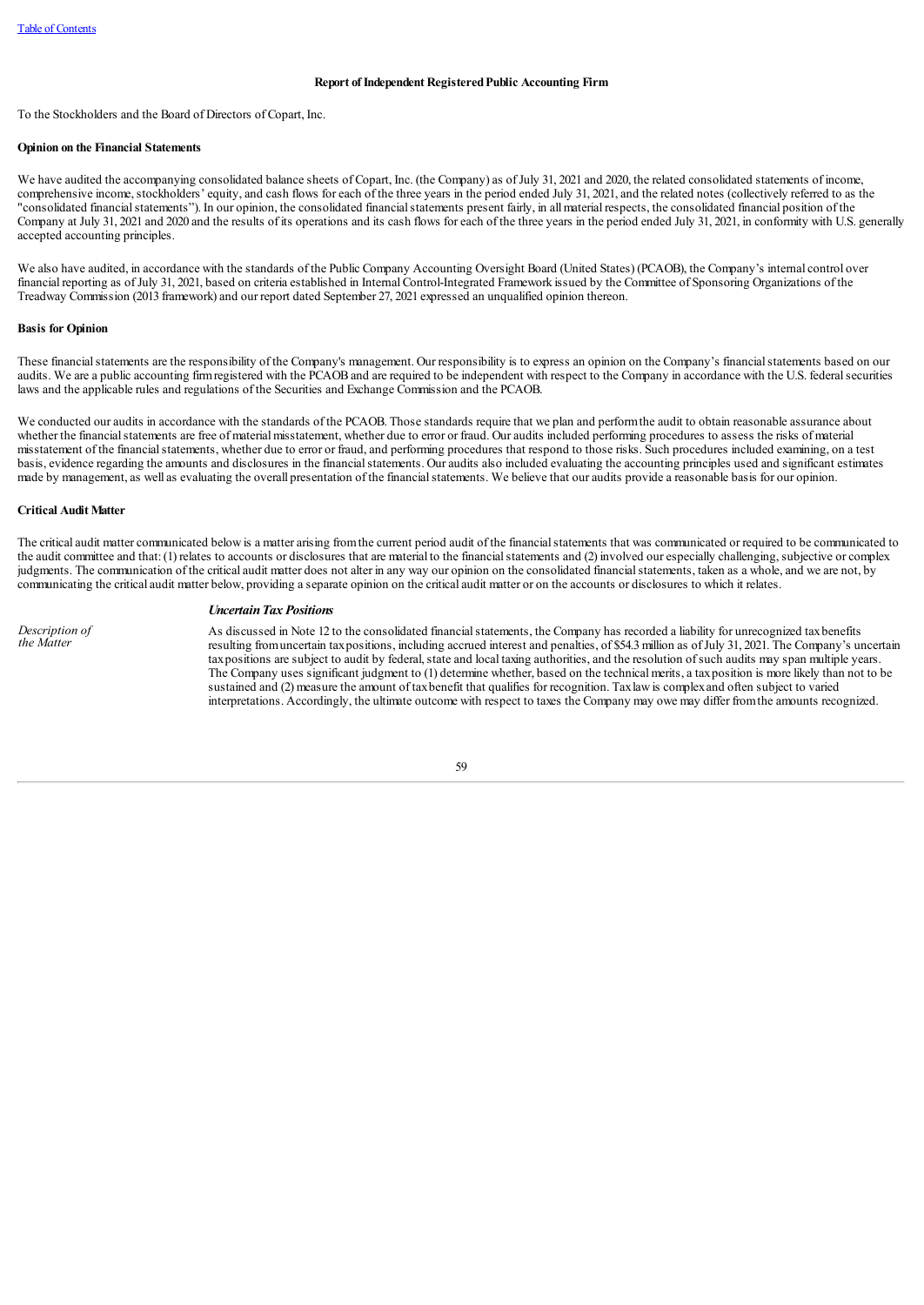*How We Addressed the Matter in Our Audit*

Auditing management's analysis and accounting for the Company's uncertain taxpositions involved significant auditor judgment and use of taxprofessionals with specialized skills and knowledge to evaluate the Company's interpretation of,and compliance with, taxlaws across its multiple subsidiaries located in multiple taxing jurisdictions. Each taxposition involves unique facts and circumstances that must be evaluated,and there may be many uncertainties around initial recognition and de-recognition of taxpositions, including regulatory changes, litigation and examination activity. In addition, a higher degree of auditor judgment was required in evaluating the Company's measurement of the largest amount of benefit,considered on a cumulative probability basis, which is more likely than not to be realized upon settlement.

We obtained an understanding, evaluated the design and tested the operating effectiveness of the Company's controls that address the risks of material misstatement relating to uncertain taxpositions. For example, we tested controls over management's identification of uncertain taxpositions and its application of the recognition and measurement principles, including management's reviewof the inputs and calculations of unrecognized taxbenefits resulting fromuncertain taxpositions.

We involved our taxprofessionals to assess the technical merits of the Company's taxpositions. Our substantive audit procedures included, among others, evaluating changes in tax law that occurred during the year and assessing the Company's interpretation of those changes under the relevant jurisdiction's tax law. In addition, we inspected correspondence, assessments, and settlements from taxing authorities to assess the Company's determination of the likelihood of its taxpositions to be sustained upon examination and the Company's measurement of the largest amount of benefit,considered on a cumulative probability basis, which is more likely than not to be realized upon settlement. We also evaluated the Company's income taxdisclosures included in Note 12 in relation to these matters.

/s/ Ernst & Young LLP

We have served as the Company's auditor since fiscal year 2006. Dallas, Texas September 27, 2021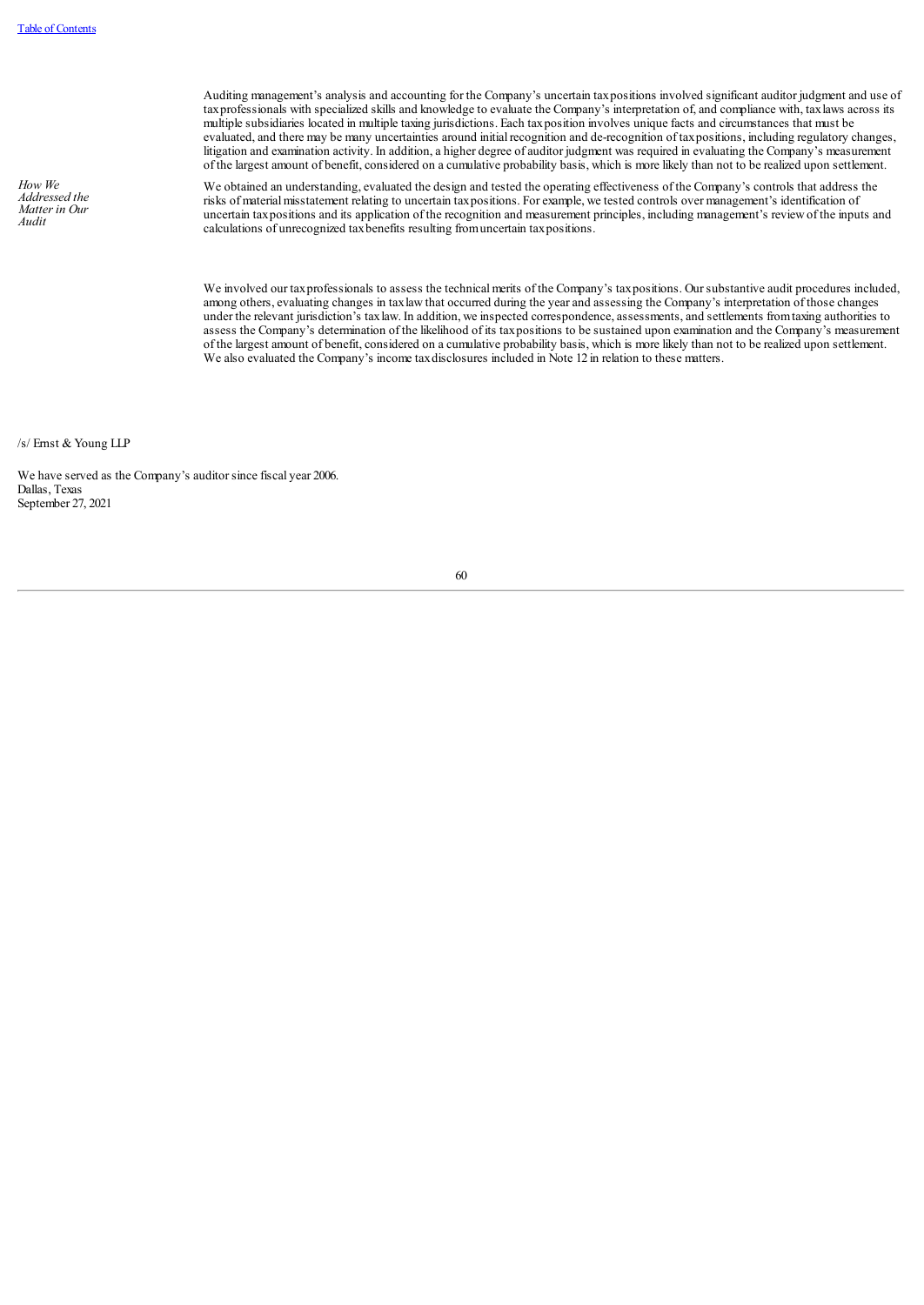Total liabilities and stockholders' equity

# **COPART, INC. CONSOLIDATED BALANCE SHEETS (in thousands,exceptshare amounts)**

|                                             |                              | <b>July 31,</b> |           |  |
|---------------------------------------------|------------------------------|-----------------|-----------|--|
|                                             | 2021                         |                 | 2020      |  |
| <b>ASSETS</b>                               |                              |                 |           |  |
| Current assets:                             |                              |                 |           |  |
| Cash, cash equivalents, and restricted cash | $\mathbb{S}$<br>1,048,260 \$ |                 | 477,718   |  |
| Accounts receivable, net                    | 480,628                      |                 | 350,207   |  |
| Vehicle pooling costs                       | 94,449                       |                 | 73,684    |  |
| Inventories                                 | 44,968                       |                 | 20,080    |  |
| Income taxes receivable                     | 20,012                       |                 | 26,740    |  |
| Prepaid expenses and other assets           | 14,294                       |                 | 15,330    |  |
| Total current assets                        | 1,702,611                    |                 | 963,759   |  |
| Property and equipment, net                 | 2,296,624                    |                 | 1,941,719 |  |
| Operating lease right-of-use assets         | 119,487                      |                 | 118,455   |  |
| Intangibles, net                            | 45,873                       |                 | 47,772    |  |
| Goodwill                                    | 355,717                      |                 | 343,622   |  |
| Other assets                                | 41,831                       |                 | 39,934    |  |
| Total assets                                | 4,562,143                    | -S              | 3,455,261 |  |
| <b>LIABILITIES AND STOCKHOLDERS' EQUITY</b> |                              |                 |           |  |
| Current liabilities:                        |                              |                 |           |  |
| Accounts payable and accrued liabilities    | $\mathbb{S}$<br>369,826 \$   |                 | 318,530   |  |
| Deferred revenue                            | 20,973                       |                 | 8,233     |  |

| Income taxes payable                                                                                                                       | 7,760      | 3,709           |
|--------------------------------------------------------------------------------------------------------------------------------------------|------------|-----------------|
| Current portion of operating and finance lease liabilities                                                                                 | 22,472     | 25,572          |
| Total current liabilities                                                                                                                  | 421,031    | 356,044         |
| Deferred income taxes                                                                                                                      | 63,969     | 71,686          |
| Income taxes payable                                                                                                                       | 52,345     | 44,965          |
| Operating and finance lease liabilities, net of current portion                                                                            | 97,961     | 96,150          |
| Long-term debt and other liabilities, net of discount                                                                                      | 397,636    | 396,900         |
| Total liabilities                                                                                                                          | 1,032,942  | 965,745         |
|                                                                                                                                            |            |                 |
| Commitments and contingencies                                                                                                              |            |                 |
| Stockholders' equity:                                                                                                                      |            |                 |
| Preferred stock: \$0.0001 par value—5,000,000 shares authorized; none issued                                                               |            |                 |
| Common stock: \$0.0001 par value—400,000,000 shares authorized; 237,014,273 and 235,315,337 shares issued and outstanding,<br>respectively | 24         | 24              |
| Additional paid-in capital                                                                                                                 | 761,834    | 672,727         |
| Accumulated other comprehensive loss                                                                                                       | (100, 860) | (121,088)       |
| Retained earnings                                                                                                                          | 2,868,203  | 1,937,853       |
| Total stockholders' equity                                                                                                                 | 3,529,201  | 2,489,516       |
| Total liabilities and stockholders' equity                                                                                                 | 4,562,143  | -S<br>3,455,261 |

The accompanying notes are an integral part of these consolidated financial statements.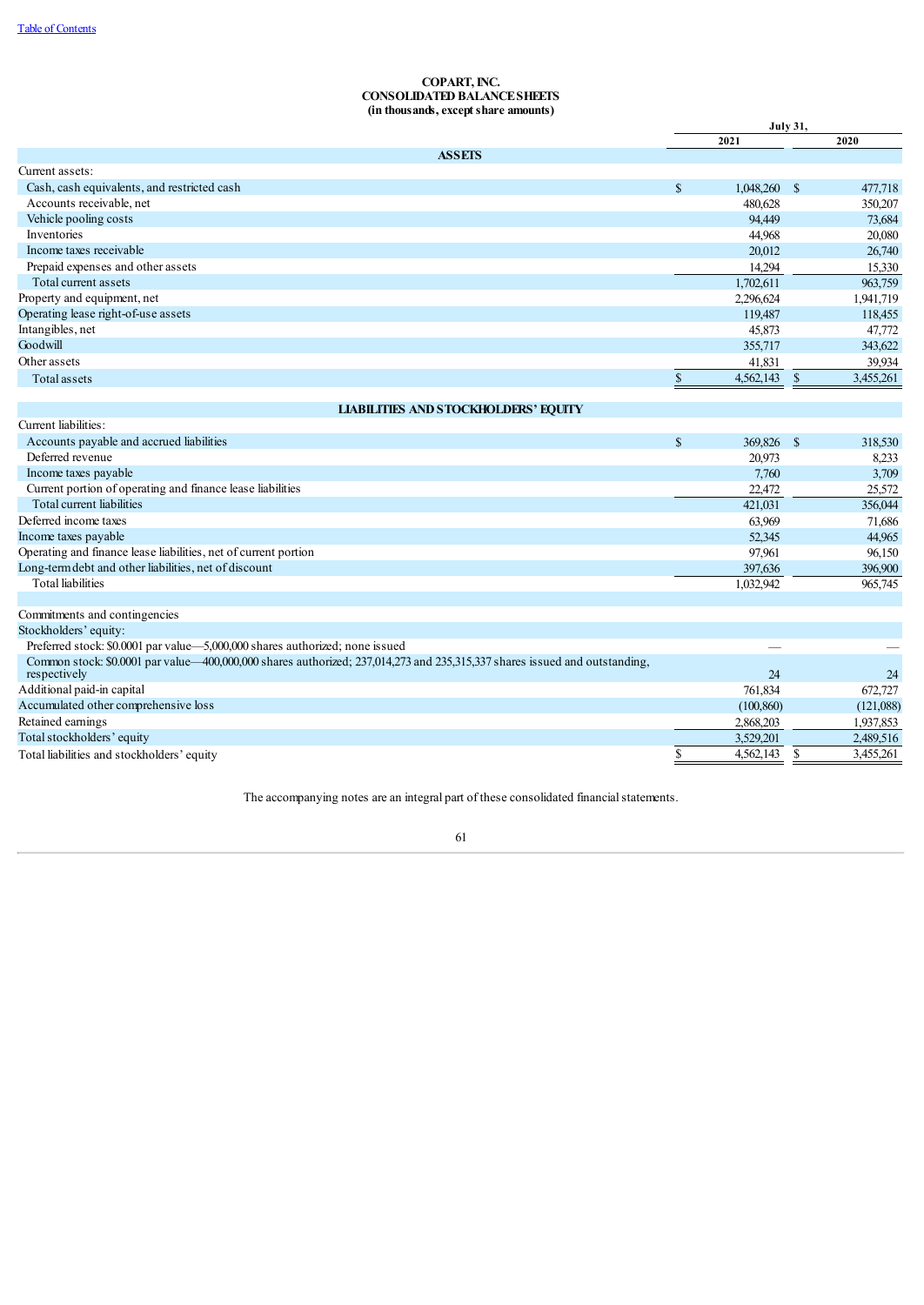## **COPART, INC. CONSOLIDATEDSTATEMENTS OFINCOME (in thousands,except per share amounts)**

|                                                    |      | Year Ended July 31, |                      |    |           |
|----------------------------------------------------|------|---------------------|----------------------|----|-----------|
|                                                    | 2021 |                     | 2020                 |    | 2019      |
| Service revenues and vehicle sales:                |      |                     |                      |    |           |
| Service revenues                                   | \$   | 2,291,867           | 1,947,140 \$<br>S.   |    | 1,755,694 |
| Vehicle sales                                      |      | 400,644             | 258,443              |    | 286,263   |
| Total service revenues and vehicle sales           |      | 2,692,511           | 2,205,583            |    | 2,041,957 |
| Operating expenses:                                |      |                     |                      |    |           |
| Yard operations                                    |      | 1,003,292           | 972,487              |    | 888,111   |
| Cost of vehicle sales                              |      | 346,128             | 225,294              |    | 255,504   |
| General and administrative                         |      | 206,665             | 191,703              |    | 181,867   |
| Total operating expenses                           |      | 1,556,085           | 1,389,484            |    | 1,325,482 |
| Operating income                                   |      | 1,136,426           | 816,099              |    | 716,475   |
| Other expense:                                     |      |                     |                      |    |           |
| Interest expense, net                              |      | (20, 247)           | (18, 871)            |    | (17, 585) |
| Other income, net                                  |      | 5,667               | 3,611                |    | 6,061     |
| Total other expense                                |      | (14,580)            | (15,260)             |    | (11, 524) |
| Income before income taxes                         |      | 1,121,846           | 800,839              |    | 704,951   |
| Income tax expense                                 |      | 185,351             | 100,932              |    | 113,258   |
| Net income                                         |      | 936,495             | 699,907              |    | 591,693   |
|                                                    |      |                     |                      |    |           |
| Basic net income per common share                  |      | 3.96                | 3.00                 |    | 2.57      |
| Weighted average common shares outstanding         |      | 236,252             | 233,202              |    | 230,489   |
|                                                    |      |                     |                      |    |           |
| Diluted net income per common share                |      | 3.90                | 2.93<br>$\mathbb{S}$ | -S | 2.46      |
| Diluted weighted average common shares outstanding |      | 240,290             | 238,656              |    | 240,453   |

<span id="page-63-0"></span>The accompanying notes are an integral part of these consolidated financial statements.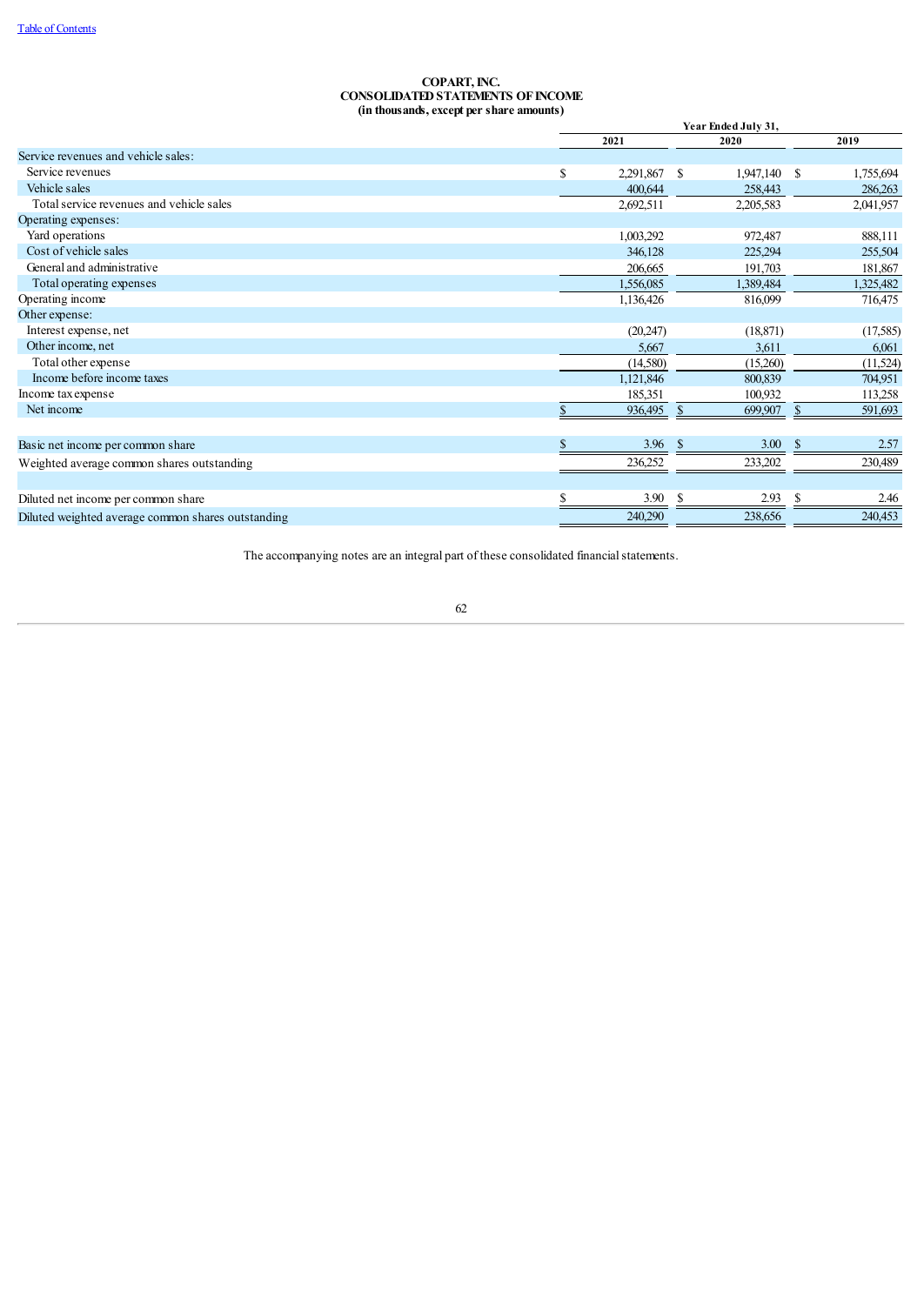### **COPART, INC. CONSOLIDATED STATEMENTS OF COMPREHENSIVE INCOME (in thousands)**

<span id="page-64-0"></span>

|                                          | Year Ended July 31. |  |         |  |          |
|------------------------------------------|---------------------|--|---------|--|----------|
|                                          | 2021                |  | 2020    |  | 2019     |
| Comprehensive income, net of tax.        |                     |  |         |  |          |
| Net income                               | 936.495             |  | 699.907 |  | 591,693  |
| Other comprehensive income:              |                     |  |         |  |          |
| Foreign currency translation adjustments | 20.228              |  | 11.441  |  | (24,601) |
| Comprehensive income                     | 956,723             |  | 711,348 |  | 567,092  |

The accompanying notes are an integral part of these consolidated financial statements.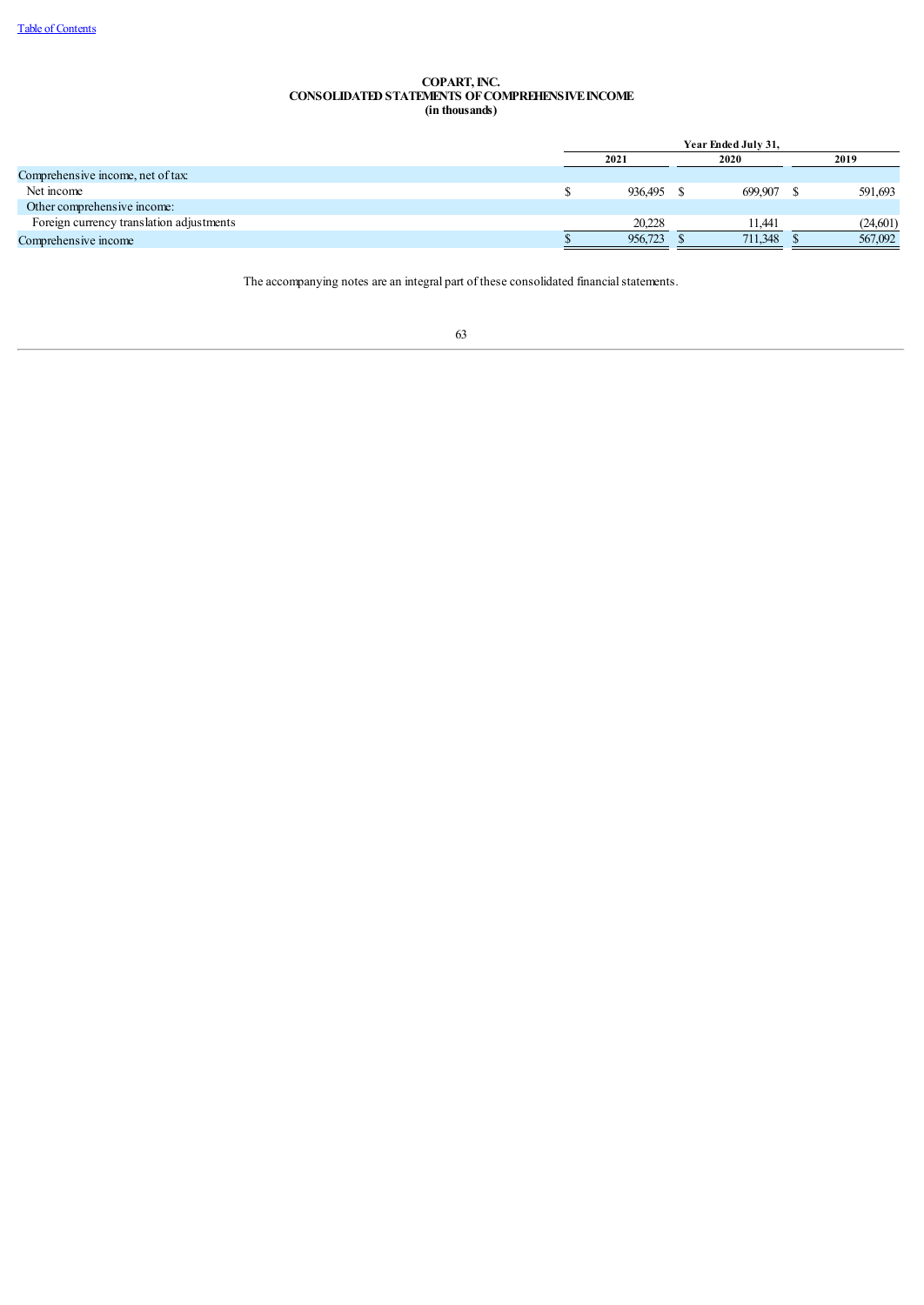## **COPART, INC. CONSOLIDATEDSTATEMENTS OFSTOCKHOLDERS' EQUITY** (in thousands,except share amounts)

|                                                      | <b>Common Stock</b>          |        |                                 | Accumulated                      |                                         |                      |                         |
|------------------------------------------------------|------------------------------|--------|---------------------------------|----------------------------------|-----------------------------------------|----------------------|-------------------------|
|                                                      | Outstanding<br><b>Shares</b> | Amount |                                 | Additional<br>Paid-in<br>Capital | Other<br>Comprehensive<br>Income (Loss) | Retained<br>Earnings | Stockholders'<br>Equity |
| Balances at July 31, 2018                            | 233,898,841                  | \$     | 23                              | 526,858<br><sup>\$</sup>         | <sup>\$</sup><br>(107, 928)             | 1,162,146            | 1,581,099<br>S.         |
| Net income                                           |                              |        |                                 |                                  |                                         | 591,693              | 591,693                 |
| Currency translation adjustment                      |                              |        |                                 |                                  | (24,601)                                |                      | (24,601)                |
| Cumulative effect of change in accounting standard   |                              |        |                                 |                                  |                                         | (22, 954)            | (22, 954)               |
| Exercise of stock options, net of repurchased shares | 3,349,980                    |        |                                 | 32,500                           |                                         | (44,987)             | (12, 487)               |
| Employee stock-based compensation                    |                              |        |                                 | 23,445                           |                                         |                      | 23,445                  |
| Shares issued for Employee Stock Purchase Plan       | 177,043                      |        |                                 | 7,183                            |                                         |                      | 7,183                   |
| Shares repurchased                                   | (7,635,596)                  |        | $\hspace{0.1mm}-\hspace{0.1mm}$ | (17, 427)                        |                                         | (347,570)            | (364,997)               |
| Balances at July 31, 2019                            | 229,790,268                  |        | 23                              | 572,559                          | (132, 529)                              | 1,338,328            | 1,778,381               |
| Net income                                           |                              |        |                                 |                                  |                                         | 699,907              | 699,907                 |
| Currency translation adjustment                      |                              |        |                                 |                                  | 11,441                                  |                      | 11,441                  |
| Exercise of stock options, net of repurchased shares | 5,401,963                    |        |                                 | 68,570                           |                                         | (100, 382)           | (31, 811)               |
| Employee stock-based compensation                    |                              |        |                                 | 23,322                           |                                         |                      | 23,322                  |
| Shares issued for Employee Stock Purchase Plan       | 123,106                      |        |                                 | 8,276                            |                                         |                      | 8,276                   |
| <b>Balances at July 31, 2020</b>                     | 235, 315, 337                |        | 24                              | 672,727                          | (121,088)                               | 1,937,853            | 2,489,516               |
| Net income                                           |                              |        |                                 |                                  |                                         | 936,495              | 936,495                 |
| Currency translation adjustment                      |                              |        |                                 |                                  | 20,228                                  |                      | 20,228                  |
| Exercise of stock options, net of repurchased shares | 1,589,557                    |        |                                 | 39,049                           |                                         | (6,145)              | 32,904                  |
| Employee stock-based compensation                    |                              |        |                                 | 40,922                           |                                         |                      | 40,922                  |
| Shares issued for Employee Stock Purchase Plan       | 109,379                      |        |                                 | 9,136                            |                                         |                      | 9,136                   |
| Balances at July 31, 2021                            | 237,014,273                  | S      | 24                              | 761,834<br>S.                    | (100, 860)<br>\$                        | 2,868,203<br>S       | 3,529,201               |

The accompanying notes are an integral part of these consolidated financial statements.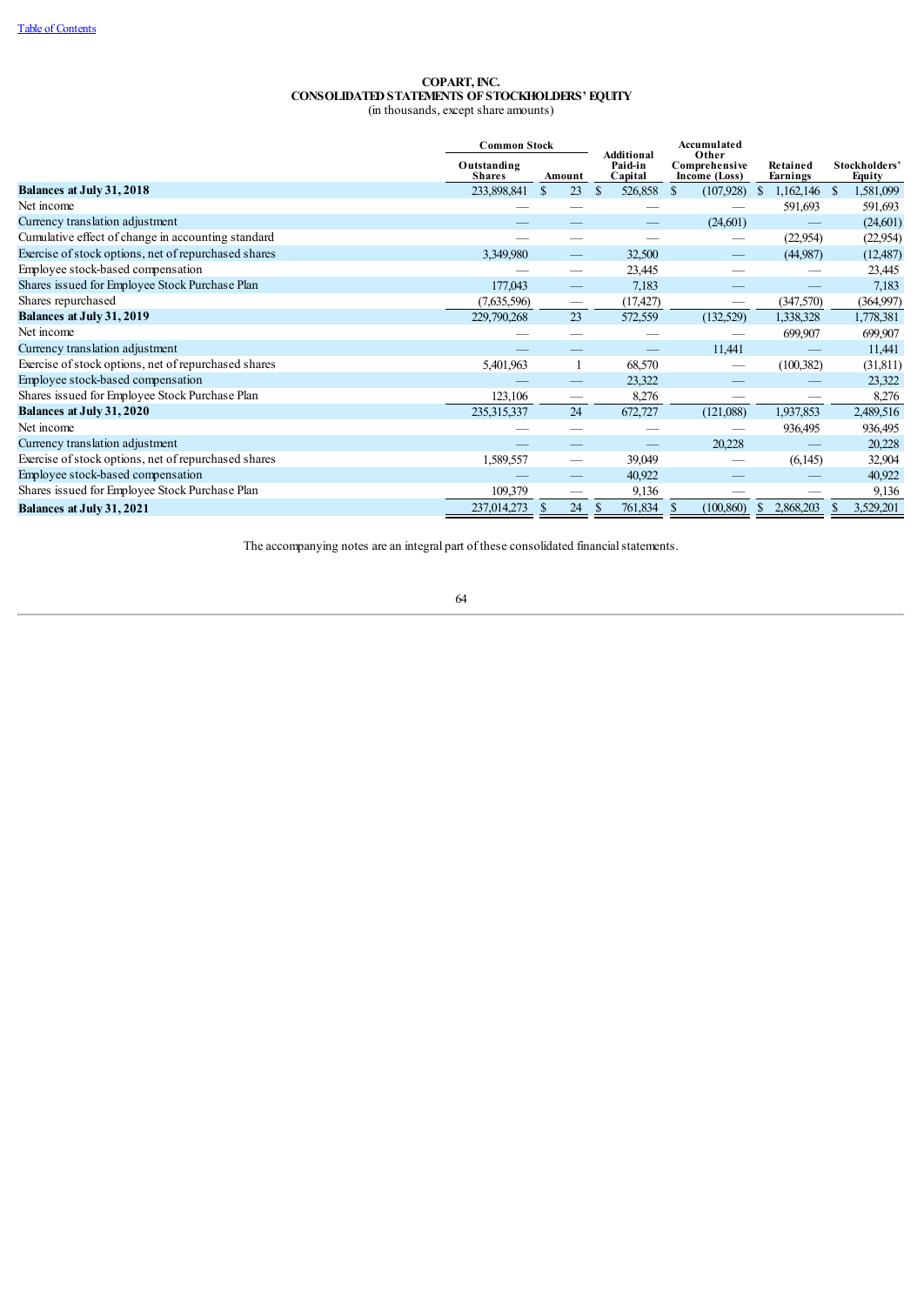### **COPART, INC. CONSOLIDATEDSTATEMENTS OFCASHFLOWS (in thousands)**

|                                                                                           | Year Ended July 31, |                        |              |            |
|-------------------------------------------------------------------------------------------|---------------------|------------------------|--------------|------------|
|                                                                                           | 2021                | 2020                   |              | 2019       |
| Cash flows from operating activities:                                                     |                     |                        |              |            |
| Net income                                                                                | \$<br>936,495       | 699,907 \$<br>- \$     |              | 591,693    |
| Adjustments to reconcile net income to net cash provided by operating activities:         |                     |                        |              |            |
| Depreciation and amortization, including debt cost                                        | 123,084             | 104,257                |              | 85,334     |
| Allowance for credit loss                                                                 | (1, 121)            | 1,670                  |              | (429)      |
| Equity in (earnings) losses of unconsolidated affiliates                                  | (3,240)             | 1,401                  |              | 419        |
| Stock-based compensation                                                                  | 40,922              | 23,322                 |              | 23,445     |
| Gain on sale of property and equipment                                                    | (1,480)             | (1,913)                |              | (3,073)    |
| Deferred income taxes                                                                     | (7,951)             | 23,082                 |              | 23,167     |
| Changes in operating assets and liabilities, net of effects from acquisitions:            |                     |                        |              |            |
| Accounts receivable                                                                       | (127, 513)          | 15,993                 |              | (60, 808)  |
| Vehicle pooling costs                                                                     | (20, 476)           | 2,590                  |              | (16, 418)  |
| Inventories                                                                               | (24, 602)           | 1,348                  |              | (4,719)    |
| Prepaid expenses and other current and non-current assets                                 | 7,025               | 141                    |              | (12,265)   |
| Operating lease right-of-use assets and lease liabilities                                 | 570                 | (572)                  |              |            |
| Accounts payable and accrued liabilities                                                  | 44,613              | 41,648                 |              | 11,126     |
| Deferred revenue                                                                          | 8,781               | 1,615                  |              | 2,056      |
| Income taxes receivable                                                                   | 6,739               | (7,216)                |              | (4,215)    |
| Income taxes payable                                                                      | 9,045               | 10,114                 |              | 10,669     |
| Other liabilities                                                                         |                     | 498                    |              | 664        |
| Net cash provided by operating activities                                                 | 990.891             | 917,885                |              | 646,646    |
| Cash flows from investing activities:                                                     |                     |                        |              |            |
| Purchases of property and equipment                                                       | (462,996)           | (591, 972)             |              | (373, 883) |
| Purchases of assets and liabilities in connection with acquisitions, net of cash acquired | (5,000)             | (11,702)               |              | (745)      |
| Proceeds from sale of property and equipment                                              | 2.530               | 2,466                  |              | 18,361     |
| Net cash used in investing activities                                                     | (465, 466)          | (601, 208)             |              | (356, 267) |
| Cash flows from financing activities:                                                     |                     |                        |              |            |
| Proceeds from the exercise of stock options                                               | 39,049              | 71,640                 |              | 34,398     |
| Proceeds from the issuance of Employee Stock Purchase Plan shares                         | 9.136               | 8,276                  |              | 7,183      |
| Repurchases of common stock                                                               |                     |                        |              | (364,997)  |
| Payments for employee stock-based tax withholdings                                        | (6, 145)            | (103, 451)             |              | (46,888)   |
| Debt offering costs                                                                       |                     | (2,814)                |              |            |
| Payments of finance lease obligations                                                     | (1,118)             | (1,065)                |              |            |
| Net cash provided by (used in) financing activities                                       | 40,922              | (27, 414)              |              | (370, 304) |
| Effect of foreign currency translation                                                    | 4,195               | 2,136                  |              | (8,276)    |
| Net increase (decrease) in cash, cash equivalents, and restricted cash                    | 570,542             | 291,399                |              | (88,201)   |
| Cash, cash equivalents, and restricted cash at beginning of period                        | 477,718             | 186,319                |              | 274,520    |
| Cash, cash equivalents, and restricted cash at end of period                              | \$<br>1,048,260     | \$<br>477,718          | \$           | 186,319    |
| Supplemental disclosure of cash flow information:                                         |                     |                        |              |            |
| Interest paid                                                                             | \$<br>19,723        | 19,728                 |              | 19,289     |
|                                                                                           | \$<br>178,241       | $\mathbb{S}$<br>83,770 | $\mathbb{S}$ | 82,448     |
| Income taxes paid, net of refunds                                                         |                     |                        |              |            |

The accompanying notes are an integral part of these consolidated financial statements.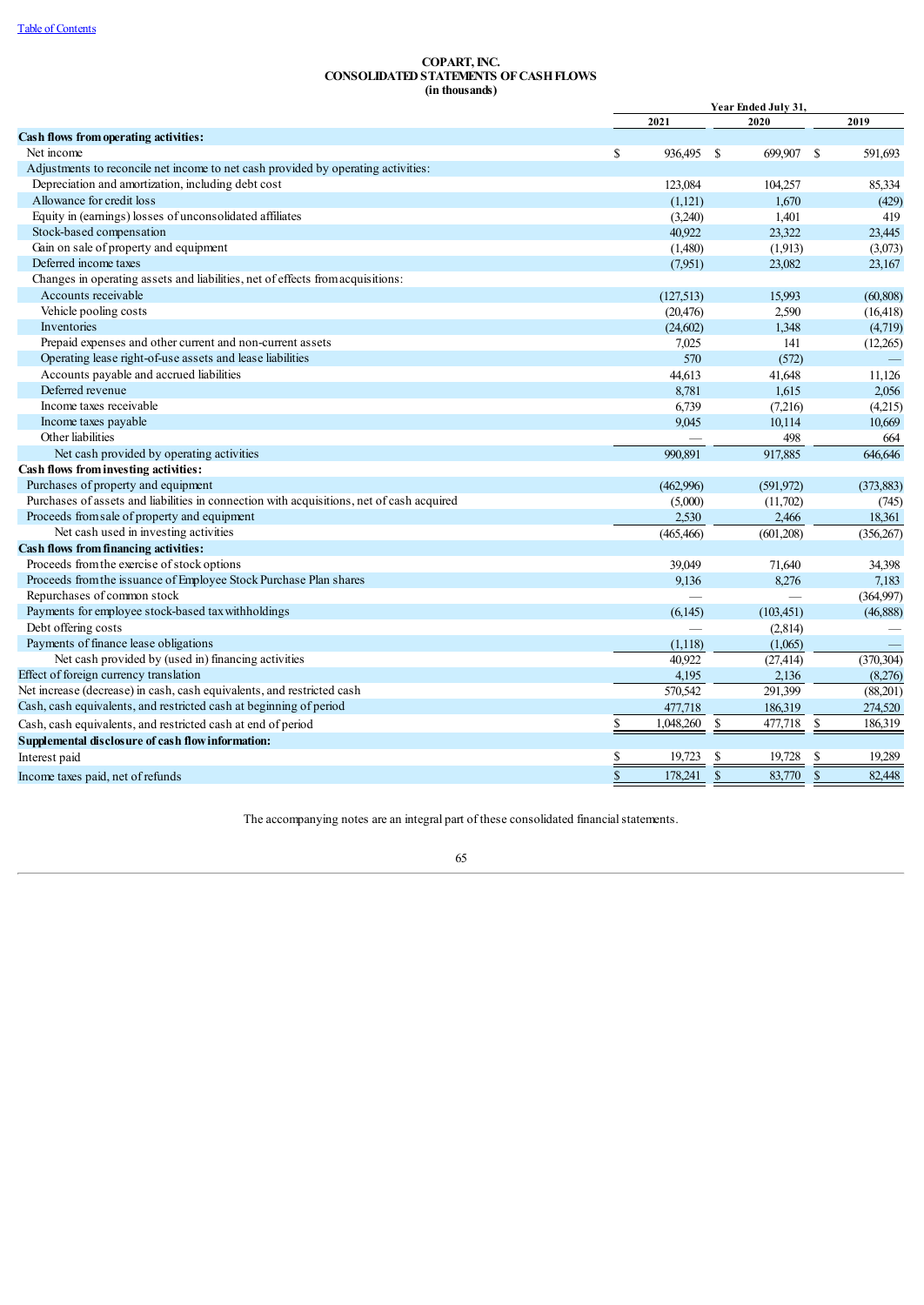### **COPART, INC. NOTES TO CONSOLIDATED FINANCIAL STATEMENTS JULY31, 2021**

### **NOTE1 — Summary of Significant Accounting Policies**

### *Basis of Presentation and Description ofBusiness*

Copart, Inc. was incorporated under the laws of the State of California in 1982. In January 2012, the Company changed the state in which it is incorporated (the "Reincorporation") and is now incorporated under the laws of the State of Delaware. All references to "we," "us," "our," or "the Company" herein refer to the California corporation prior to the date of the Reincorporation,and to the Delaware corporation on and after the date of the Reincorporation.

The Company provides vehicle sellers with a full range of services to process and sell vehicles over the internet through the Company's Virtual Bidding Third Generation ("VB3") internet auction-style sales technology. Vehicle sellers consist primarily of insurance companies, but also include banks, finance companies,charities, fleet operators, dealers, vehicle rental companies, and individuals. The Company sells principally to licensed vehicle dismantlers, rebuilders, repair licensees, used vehicle dealers, exporters, and directly to the general public. The majority of vehicles sold on behalf of insurance companies are either damaged vehicles deemed a total loss or not economically repairable by the insurance companies orare recovered stolen vehicles for which an insurance settlement with the vehicle owner has already been made. The Company offers vehicle sellers a full range ofservices that expedite each stage of the vehicle sales process, minimize administrative and processing costs and maximize the ultimate sales price through the online auction process. In the United States ("U.S."), Canada, Brazil, the Republic of Ireland, Finland, the United Arab Emirates ("U.A.E."), Oman,and Bahrain, the Company sells vehicles primarily as an agent and derives revenue primarily from auction and auction related sales transaction fees charged for vehicle remarketing services as well as fees for services subsequent to the auction, such as delivery and storage. In the United Kingdom ("U.K."), Germany, and Spain, the Company operates both as an agent and on a principal basis, in some cases purchasing salvage vehicles outright and reselling the vehicles for its own account. In Germany and Spain, the Company also derives revenue from listing vehicles on behalf of insurance companies and insurance experts to determine the vehicle's residual value and/or to facilitate a sale for the insured.

The consolidated financialstatements of the Company include the accounts of the parent company and its wholly-owned subsidiaries. Significant intercompany transactions and balances have been eliminated in consolidation. Certain prior yearamounts have been reclassified to conformto current year presentation.

### *Use ofEstimates*

The preparation of consolidated financial statements in conformity with U.S. GAAP requires management to make estimates and judgments that affect the reported amounts of assets and liabilities, disclosure of contingent assets and liabilities at the date of the financial statements, and the reported amounts of revenues and expenses during the reporting period. Estimates include, but are not limited to, vehicle pooling costs; income taxes; stock-based compensation; and contingencies. Actual results may differ fromthese estimates.

### *Revenue Recognition*

The Company's primary performance obligation is the auctioning of consigned vehicles through an online auction process. Service revenue and vehicle sales revenue are recognized at the date the vehicles are sold at auction, excluding annual registration fees. Costs to prepare the vehicles for auction, including inbound transportation costs and titling fees,are deferred and recognized at the time of revenue recognition at auction.

The Company's disaggregation between service revenues and vehicle sales at the segment level reflects how the nature, timing, amount and uncertainty of its revenues and cash flows are impacted by economic factors. The Company reports sales taxes on relevant transactions on a net basis in the Company's consolidated results of operations,and therefore does not include sales taxes in revenues or costs.

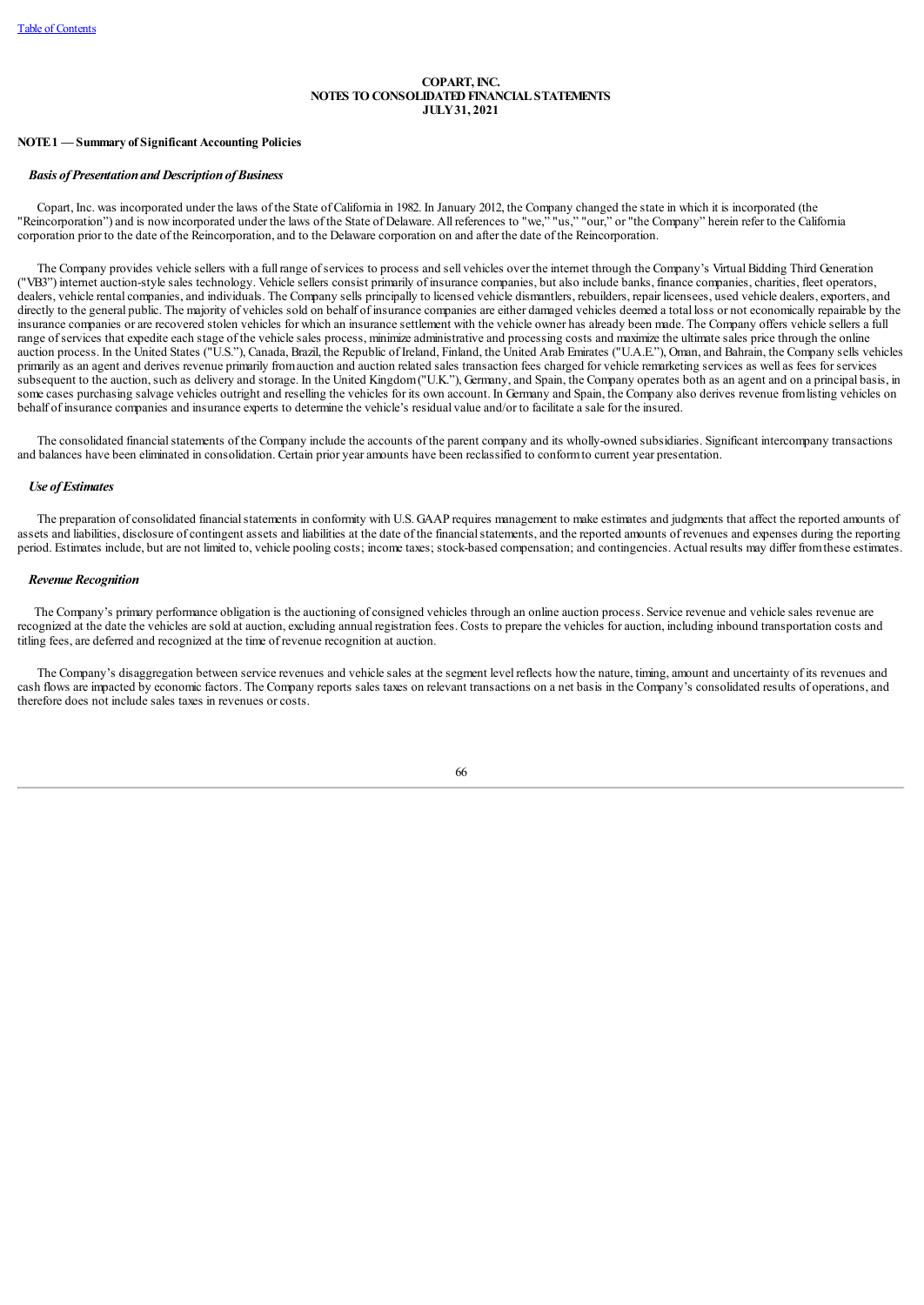#### *Service revenues*

The Company's service revenue consists ofauction and auction related sales transaction fees charged for vehicle remarketing services. Within this revenue category, the Company's primary performance obligation is the auctioning ofconsigned vehicles through an online auction process. These auction and auction related services may include a combination of vehicle purchasing fees, vehicle listing fees, and vehicle selling fees that can be based on a predetermined percentage of the vehicle sales price, tiered vehicle sales price driven fees, or at a fixed fee based on the sale of each vehicle regardless of the selling price of the vehicle; transportation fees for the cost of transporting the vehicle to or from the Company's facility; title processing and preparation fees; vehicle storage fees; bidding fees; and vehicle loading fees. These services are not distinct within the context of the contract. Accordingly, revenue for these services is recognized when the single performance obligation is satisfied at the completion of the auction process. The Company does not take ownership of these consigned vehicles, which are stored at the Company's facilities located throughout the U.S. and at its international locations. These fees are recognized as net revenue (not gross vehicle selling price) at the time of auction in the amount of such fees charged.

The Company has a separate performance obligation related to providing access to its online auction platformas the Company charges members an annual registration fee for the right to participate in its online auctions and access the Company's bidding platform. This fee is recognized ratably over the termof the arrangement, generally one year,as each day of access to the online auction platform represents the best depiction of the transfer of the service.

No provision for returns has been established, as all sales are final with no right of return or warranty, although the Company provides for credit loss expense in the case of non-performance by its buyers orsellers.

|                        | Year Ended July 31, |           |  |           |  |           |  |
|------------------------|---------------------|-----------|--|-----------|--|-----------|--|
| (In thousands)         |                     | 2021      |  | 2020      |  | 2019      |  |
| Service revenues       |                     |           |  |           |  |           |  |
| <b>United States</b>   |                     | 2,017,504 |  | 1.714.724 |  | 1,537,431 |  |
| International          |                     | 274,363   |  | 232,416   |  | 218,263   |  |
| Total service revenues |                     | 2,291,867 |  | 1,947,140 |  | 1.755.694 |  |
|                        |                     |           |  |           |  |           |  |

### *Vehicle sales*

Certain vehicles are purchased and remarketed on the Company's own behalf. The Company has a single performance obligation related to the sale of these vehicles, which is the completion of the online auction process. Vehicle sales revenue is recognized on the auction date. As the Company acts as a principal in vehicle sales transactions, the gross sales price at auction is recorded as revenue.

|                      | Year Ended July 31. |  |         |  |         |
|----------------------|---------------------|--|---------|--|---------|
| (In thousands)       | 2021                |  | 2020    |  | 2019    |
| Vehicle sales        |                     |  |         |  |         |
| <b>United States</b> | 254,568             |  | 145.962 |  | 119,138 |
| International        | 146,076             |  | 112.481 |  | 167,125 |
| Total vehicle sales  | 400,644             |  | 258,443 |  | 286,263 |

#### *Contract assets*

The Company capitalizes certain contract assets related to obtaining a contract, where the amortization period for the related asset is greater than one year. These assets are amortized over the expected life of the customer relationship. Contract assets are classified as current or long-termotherassets, based on the timing of when the Company expects to recognize the related revenues and are amortized as an offset to the associated revenues on a straight-line basis. The Company assesses these costs for impairment at least quarterly and as "triggering" events occur that indicate it is more likely than not that an impairment exists. The contract asset costs where the amortization period for the related asset is one year or less are expensed as incurred and recorded within generaland administrative expenses in the accompanying consolidated statements of income.

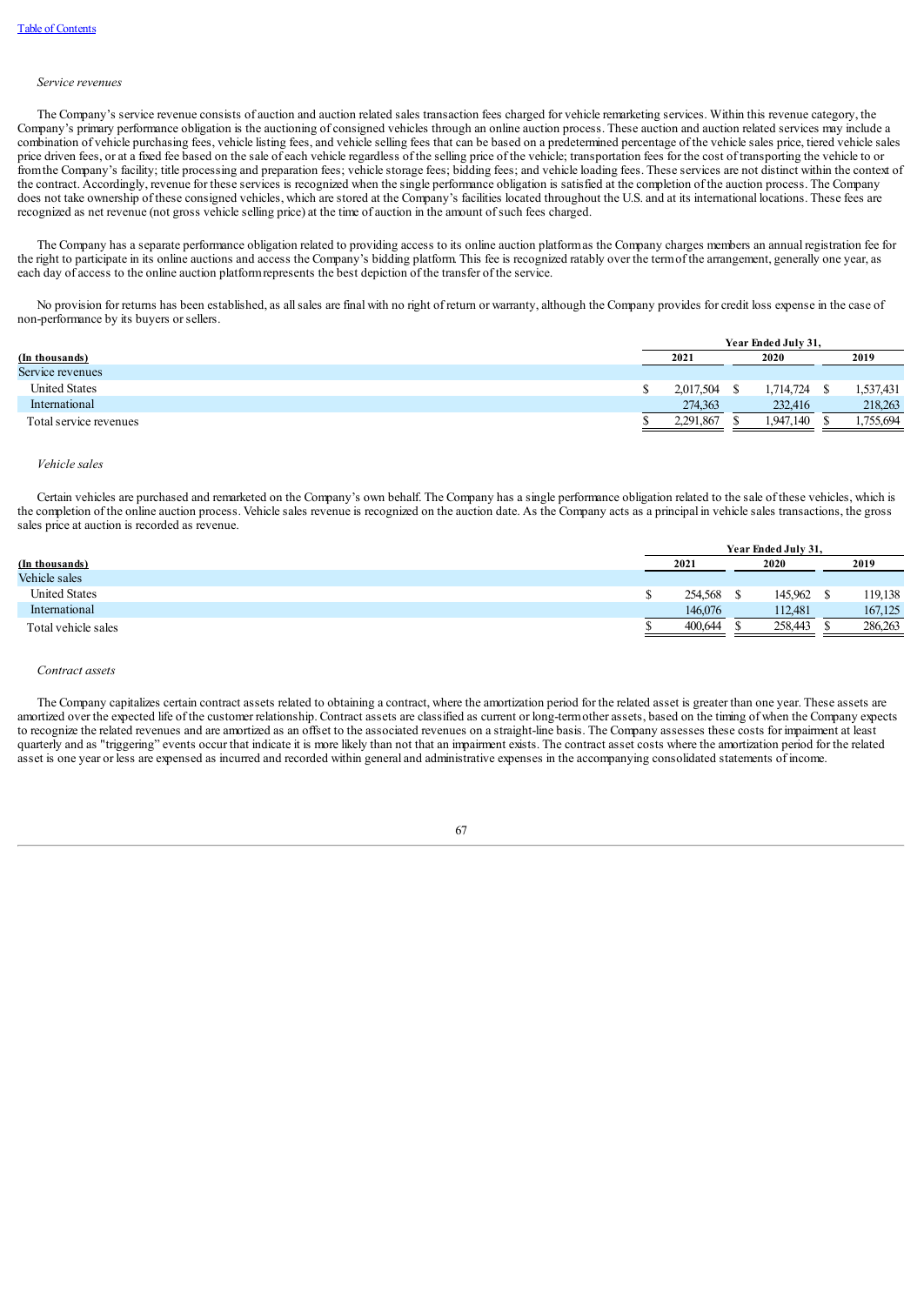The change in the carrying amount of contract assets was as follows (In thousands):

| Balance as of July 31, 2019                   | 10.574   |
|-----------------------------------------------|----------|
| Capitalized contract assets during the period | 2,875    |
| Costs amortized during the period             | (3, 541) |
| Effect of foreign currency exchange rates     | 172      |
| Balance as of July 31, 2020                   | 10.080   |
| Capitalized contract assets during the period | 265      |
| Costs amortized during the period             | (3,188)  |
| Effect of foreign currency exchange rates     | 328      |
| Balance as of July 31, 2021                   | 7.485    |
|                                               |          |

## *Vehicle Pooling Costs*

The Company defers costs that relate directly to the fulfillment of its contracts associated with vehicles consigned to and received by the Company, but not sold as of the end of the period. The Company quantifies the deferred costs using a calculation that includes the number of vehicles at its facilities at the beginning and end of the period, the number of vehicles sold during the period, and an allocation of certain yard operation costs of the period. The primary expenses allocated and deferred are inbound transportation costs, titling fees,certain facility costs, labor,and vehicle processing. If the allocation factors change, then yard operation expenses could increase or decrease correspondingly in the future. These costs are expensed into yard operations expenses as vehicles are sold in subsequent periods on an average cost basis.

# *ForeignCurrency Translation*

The Company records foreign currency translation adjustments from the process of translating the functional currency of the financial statements of its foreign subsidiaries into the U.S. dollar reporting currency. The British pound, Canadian dollar, Brazilian real, European Union euro, U.A.E. dirham, Omani rial,and Bahraini dinarare the functional currencies of the Company's foreign subsidiaries as they are the primary currencies within the economic environment in which each subsidiary operates. The originalequity investment in the respective subsidiaries is translated at historical rates. Assets and liabilities of the respective subsidiary's operations are translated into U.S. dollars at periodend exchange rates, and revenues and expenses are translated into U.S. dollars at average exchange rates in effect during each reporting period. Adjustments resulting from the translation of each subsidiary's financial statements are reported in other comprehensive income.

The cumulative effects of foreign currency exchange rate fluctuations were as follows (In thousands):

| Cumulative loss on foreign currency translation as of July 31, 2019 | (132, 529) |
|---------------------------------------------------------------------|------------|
| Gain on foreign currency translation                                | 11.441     |
| Cumulative loss on foreign currency translation as of July 31, 2020 | (121,088)  |
| Gain on foreign currency translation                                | 20.228     |
| Cumulative loss on foreign currency translation as of July 31, 2021 | (100.860)  |

### *Fair Value ofFinancial Instruments*

The Company records its financial assets and liabilities at fair value in accordance with the framework for measuring fair value in U.S. GAAP. In accordance with Accounting Standards Codification ("ASC") 820, *Fair Value Measurements and Disclosures*, the Company considers fair value as an exit price, representing the amount that would be received to sell an asset or paid to transfer a liability in an orderly transaction between market participants under current market conditions. This framework establishes a fair value hierarchy that prioritizes the inputs used to measure fair value:

Level I Observable inputs that reflect unadjusted quoted prices for identicalassets or liabilities traded in active markets.

Level II Inputs other than quoted prices included within Level I that are observable for the asset or liability,either directly or indirectly.

Level III Inputs that are generally unobservable. These inputs may be used with internally developed methodologies that result in management's best estimate.

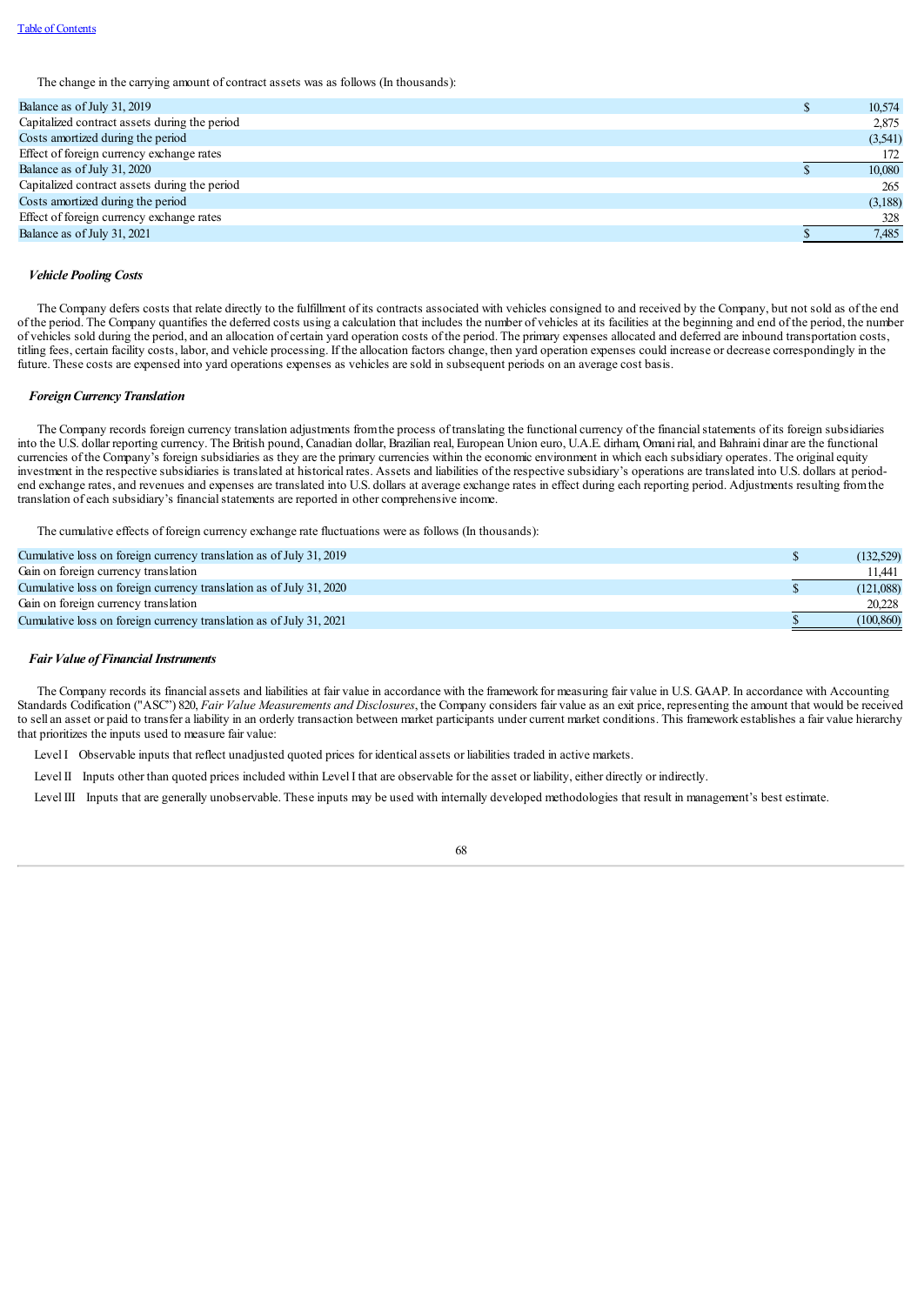The amounts recorded for financial instruments in the Company's consolidated financial statements, which included cash, restricted cash, accounts receivable, accounts payable, accrued liabilities, and amounts outstanding under the Revolving Loan Facility approximated their fair values as of July 31, 2021 and 2020, due to the short-term nature of those instruments and are classified within Level II of the fair value hierarchy. Cash equivalents are classified within Level II of the fair value hierarchy because they are valued using quoted market prices of the underlying investments. See *Note 8 — Long-TermDebt* and Note *9 – Fair Value Measures*.

### *Cost ofVehicle Sales*

Cost of vehicle sales includes the purchase price of vehicles sold for the Company's own account.

## *Yard Operations*

Yard operations expenses consist primarily of operating personnel (which includes yard management, clerical and yard employees); rent; vehicle transportation; insurance; property related taxes; fuel; equipment maintenance and repair; and marketing costs directly related to the auction process.

### *General and Administrative Expenses*

General and administrative expenses consist primarily of executive management; accounting; data processing; sales personnel; professional services; marketing expenses; and systemmaintenance and enhancements.

# *Advertising*

Alladvertising costs are expensed as incurred and are included in yard operations expenses forcosts directly related to the auction process and the remainder in generaland administrative expenses on the consolidated statements of income. Advertising expenses were \$13.7 million, \$7.7 million, and \$7.5 million for the years ended July 31, 2021, 2020 and 2019, respectively.

### *Other(Expense)Income*

Other (expense) income consists primarily of interest expense on long-termdebt; foreign exchange rate gains and losses; gains and losses fromthe disposal ofassets, which will fluctuate based on the nature of these activities each period; and earnings fromunconsolidated affiliates.

### *Income Taxes and Deferred Tax Assets*

Income taxes are accounted for under the asset and liability method. Deferred taxassets and liabilities are recognized for the estimated future taxconsequences attributable to differences between the financial statement carrying amounts of existing assets and liabilities, their respective taxbasis, and operating loss and tax credit carryforwards. Deferred taxassets and liabilities are measured using enacted taxrates expected to apply to taxable income in the years in which those temporary differences are expected to be recovered or settled. The Company considers the need to maintain a valuation allowance on deferred taxassets based on an assessment of whether it is more likely than not that the Company would realize those deferred taxassets based on future reversals ofexisting taxable temporary differences and the ability to generate sufficient taxable income within the carryforward period available under the applicable taxlaw. The effect on deferred taxassets and liabilities ofa change in taxrates is recognized in income in the period that includes the enactment date. Excess taxbenefits and deficiencies related to exercises ofstock options are recognized as expense or benefit in the consolidated statements of income as discrete items in the reporting period in which they occur.

The Company applies the provisions of the accounting standard for uncertain taxpositions to its income taxes. In determining net income for financialstatement purposes, the Company makes certain estimates and judgments in the calculation of taxprovisions and the resultant taxliabilities. In the ordinary course of global business, there may be transactions and calculations where the ultimate taxoutcome is uncertain. The calculation of taxliabilities involves dealing with uncertainties in the interpretation and application ofcomplextaxlaws,and significant judgment is necessary to (i) determine whether, based on the technicalmerits,a taxposition is more likely than not to be sustained and (ii) measure the amount of tax benefit that qualifies for recognition. The Company recognizes potential liabilities for anticipated tax audit issues in the U.S. and other tax jurisdictions based on an estimate of the ultimate resolution of whether, and the extent to which, additional taxes will be due. Although the Company believes the estimates are reasonable, no assurance can be given that the final outcome of these matters will not be different fromwhat is reflected in the historical income taxprovisions and accruals. The Company recognizes interest and penalties, if any, related to unrecognized tax benefits in income tax expense.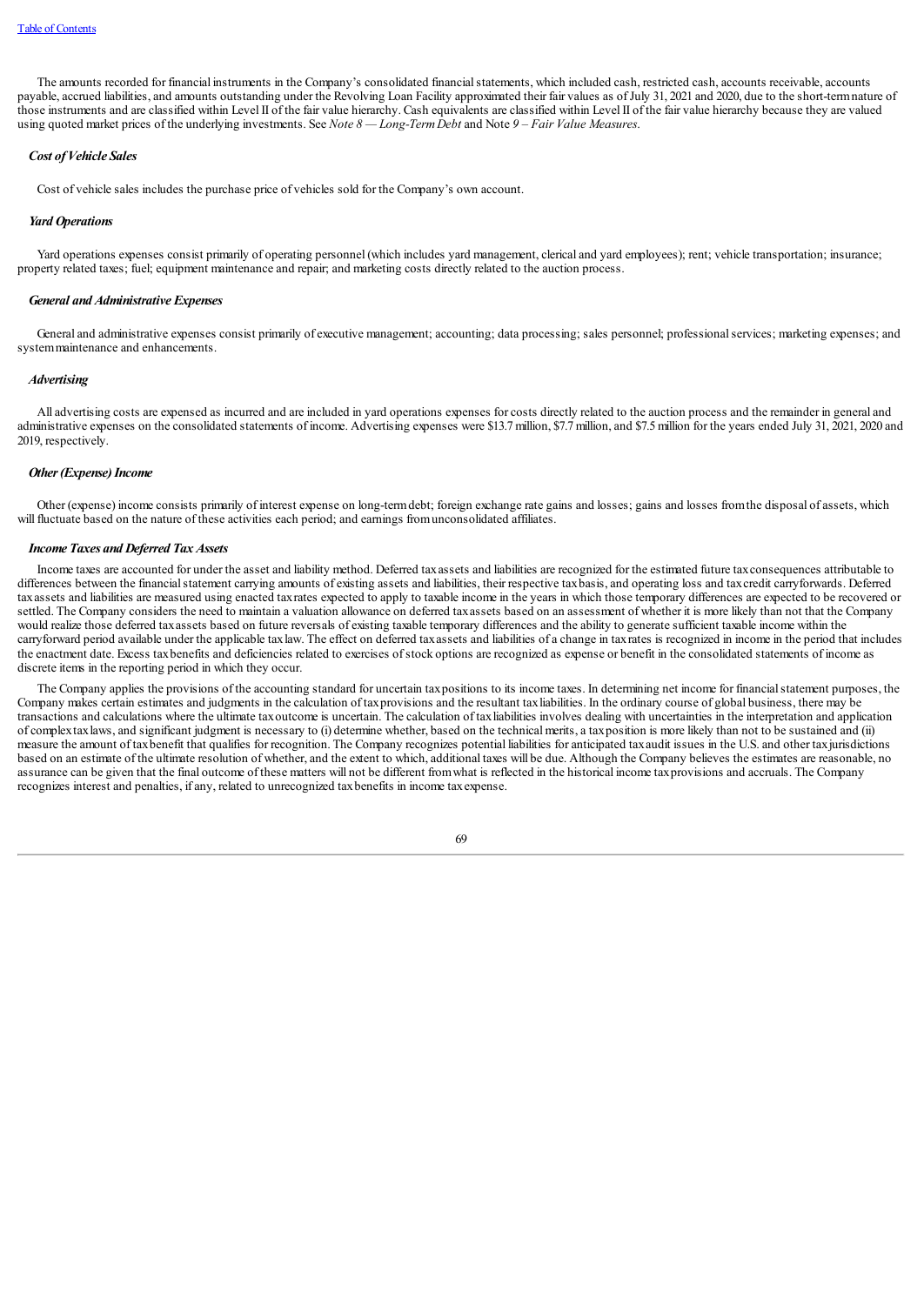#### *Net Income Per Share*

Basic net income per share amounts were computed by dividing consolidated net income by the weighted average number of common shares outstanding during the period. Diluted net income pershare amounts were computed by dividing consolidated net income by the weighted average number ofcommon shares outstanding plus dilutive potential common shares calculated for stock options outstanding during the period using the treasury stock method.

# *Cash, CashEquivalents, and Restricted Cash*

The Company considers all highly liquid investments purchased with original maturities of three months or less at the time of purchase to be cash equivalents. Cash, cash equivalents, and restricted cash include cash held in checking, certificates of deposit, U.S. Treasury Bills, and money market accounts. The Company periodically invests its excess cash in money market funds and U.S. Treasury Bills. The Company's cash,cash equivalents,and restricted cash are placed with high credit quality financial institutions.

#### *Inventory*

Inventories of purchased vehicles are stated at the lower ofcost orestimated realizable value. Cost includes the Company's cost ofacquiring ownership of the vehicle. The cost of vehicles sold is charged to cost of vehicle sales as sold on a specific identification basis.

# *Accounts Receivable*

Accounts receivable, which consist primarily of advance charges receivable from the Company's sellers and the gross sales price of the vehicle due from buyers, are recorded when billed, advanced or accrued and represent claims against third parties that will be settled in cash. Advance charges receivable represents amounts paid to third parties on behalf of insurance companies for which the Company will be reimbursed when the vehicle is sold.

# *Concentration ofCredit Risk*

Financial instruments, which subject the Company to potential credit risk, consist of its cash, cash equivalents, and restricted cash, short-term investments and accounts receivable. The Company adheres to its investment policy when placing investments. The investment policy has established guidelines to limit the Company's exposure to credit risk by placing investments with high credit quality financial institutions, diversifying its investment portfolio, limiting investments in any one issuer or pooled fund and placing investments with maturities that maintain safety and liquidity. Deposits with these financial institutions may exceed the amount of insurance provided; however, these deposits typically are redeemable upon demand and, therefore, the Company believes that the financial risks associated with these financial instruments are minimal.

The Company generally does not require collateral on its accounts receivable. The Company estimates its allowances for credit loss based on historical collection trends, the age of outstanding receivables and existing economic conditions. If events or changes in circumstances indicate that specific receivable balances may be impaired, further consideration is given to the collectability of those balances and the allowance is adjusted accordingly. Past-due account balances are written off when the Company's internal collection efforts have been unsuccessful in collecting the amounts due. The Company does not have off-balance sheet credit exposure related to its customers and to date. The Company has not experienced significant credit-related losses.

No single customer accounted for more than 10% of the Company's consolidated revenues for the years ended July 31, 2021, 2020 and 2019. As of July 31, 2021 and 2020, no customeraccounted formore than 10% of the Company's consolidated accounts receivable.

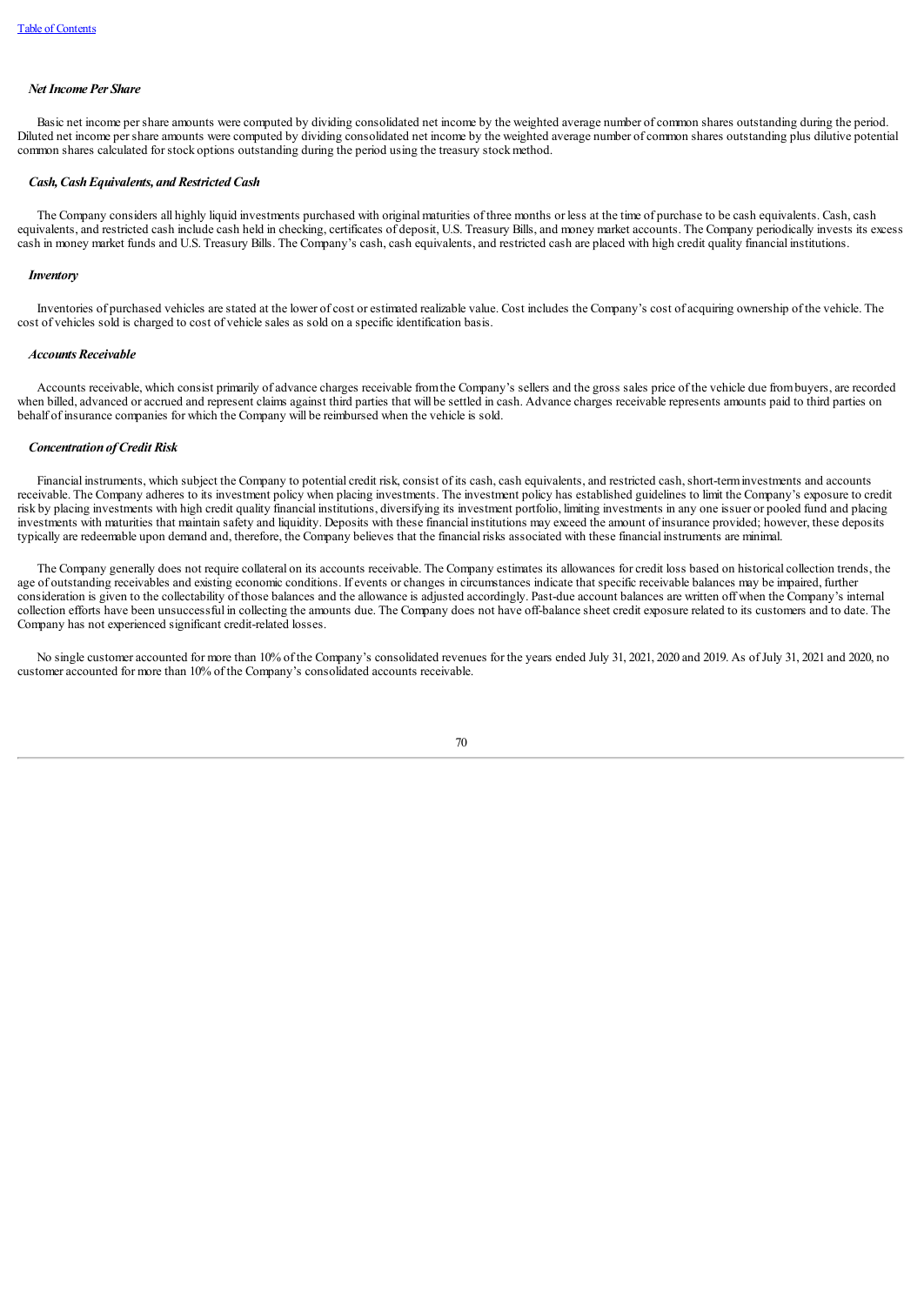#### *Property and Equipment*

Property and equipment is stated at cost, less accumulated depreciation and amortization. Property and leasehold improvements are amortized on a straight-line basis over the shorter of the lease termor the estimated useful lives of the respective improvements, which is between seven and ten years. Significant improvements which substantially extend the useful lives of assets are capitalized. Expenditures for maintenance and repairs are charged to expense as incurred. Depreciation and amortization are computed on a straightline basis over the estimated useful lives: three to seven years for internally developed or purchased software; three to twenty years for transportation and other equipment; three to five years for office furniture and equipment; and seven to forty years or the lease term, whichever is shorter, for buildings and improvements. Amortization of equipment under finance leases is included in depreciation expense.

#### *Goodwill*

In accordance with ASC350, *Intangibles—Goodwill and Other* ("ASC350"), goodwill is not amortized but is tested for potential impairment,at a minimumon an annual basis, or when indications of potential impairment exist. The Company assesses goodwill for impairment at the reporting unit level, which is defined as an operating segment or one level below an operating segment, referred to as a reporting unit. The Company has identified two reporting units, which are consistent with its two operating and reportable segments, U.S.and International. The Company evaluates goodwill for impairment annually as of the beginning of the fourth quarter, or when an indicator of impairment exists.

The Company's annual goodwill impairment analysis, which was performed qualitatively during the fourth quarter of fiscal 2021 and 2020, did not result in an impairment charge. This qualitative analysis, which is referred to as step zero under ASC 350, considered all relevant factors specific to the reporting units, including macroeconomic conditions; industry and market considerations; overall financial performance; the impact of the COVID-19 pandemic; and relevant entity-specific events.

#### *Capitalized Software Costs*

The Company capitalizes systemdevelopment costs and website development costs related to the enterprise computing services during the application development stage. Costs related to preliminary project activities and post implementation activities are expensed as incurred. Internal-use software is amortized on a straight-line basis over its estimated useful life, generally three to seven years. The Company evaluates the useful lives of these assets on an annual basis and tests for impairment wheneverevents or changes in circumstances occur that impact the recoverability of these assets. Total gross capitalized software as of July 31, 2021 and 2020 was \$66.2 million and \$52.6 million, respectively. Accumulated amortization expense related to software as ofJuly 31, 2021 and 2020 totaled \$43.4million and \$33.5million, respectively.

#### *Stock-Based Compensation*

The Company accounts forstock-based awards to employees and non-employees using the fair value method as required by ASC718, *Compensation—Stock Compensation* ("ASC718"), which requires the measurement and recognition ofcompensation expense forallstock-based awards made to employees,consultants and directors based on estimated fair value. ASC718 requires companies to estimate the fair value ofstock-based awards on the measurement date using an option-pricing model. The value of the portion of the award that is ultimately expected to vest is recognized in expense over the requisite service periods.

The fair value ofeach option, without a market-based condition was estimated on the measurement date using the Black-Scholes Merton ("BSM") option-pricing model. For options that included a market-based condition either the Monte Carlo simulation model ora lattice modelwas used. The Black-Scholes Merton option-pricing model utilized the following assumptions:

|                                                 |      |                                           |      | <b>July 31,</b>                                             |      |                                                             |
|-------------------------------------------------|------|-------------------------------------------|------|-------------------------------------------------------------|------|-------------------------------------------------------------|
|                                                 |      | 2021                                      |      | 2020                                                        |      | 2019                                                        |
| Expected life (in years)                        |      | 6.3                                       | 5.4  |                                                             |      | 6.6                                                         |
| Risk-free interest rate                         | 0.42 | $\frac{0}{0}$<br>$1.23\%$                 | 0.29 | $\frac{6}{2}$<br>$1.67\%$<br>$\qquad \qquad \longleftarrow$ | 1.80 | $\frac{0}{0}$<br>$2.69\%$<br>$\qquad \qquad \longleftarrow$ |
| Estimated volatility                            | 26.3 | $\frac{0}{0}$<br>$\frac{0}{0}$<br>$-28.7$ | 21.7 | $\%$<br>$\frac{0}{0}$<br>$-27.6$                            | 21.6 | $\%$<br>$\frac{0}{0}$<br>$-22.1$                            |
| Expected dividends                              |      | $-$ %                                     |      | $-$ %                                                       |      | $-$ %                                                       |
| Weighted average fair value at measurement date |      | 30.43                                     |      | 21.54                                                       |      | 15.47                                                       |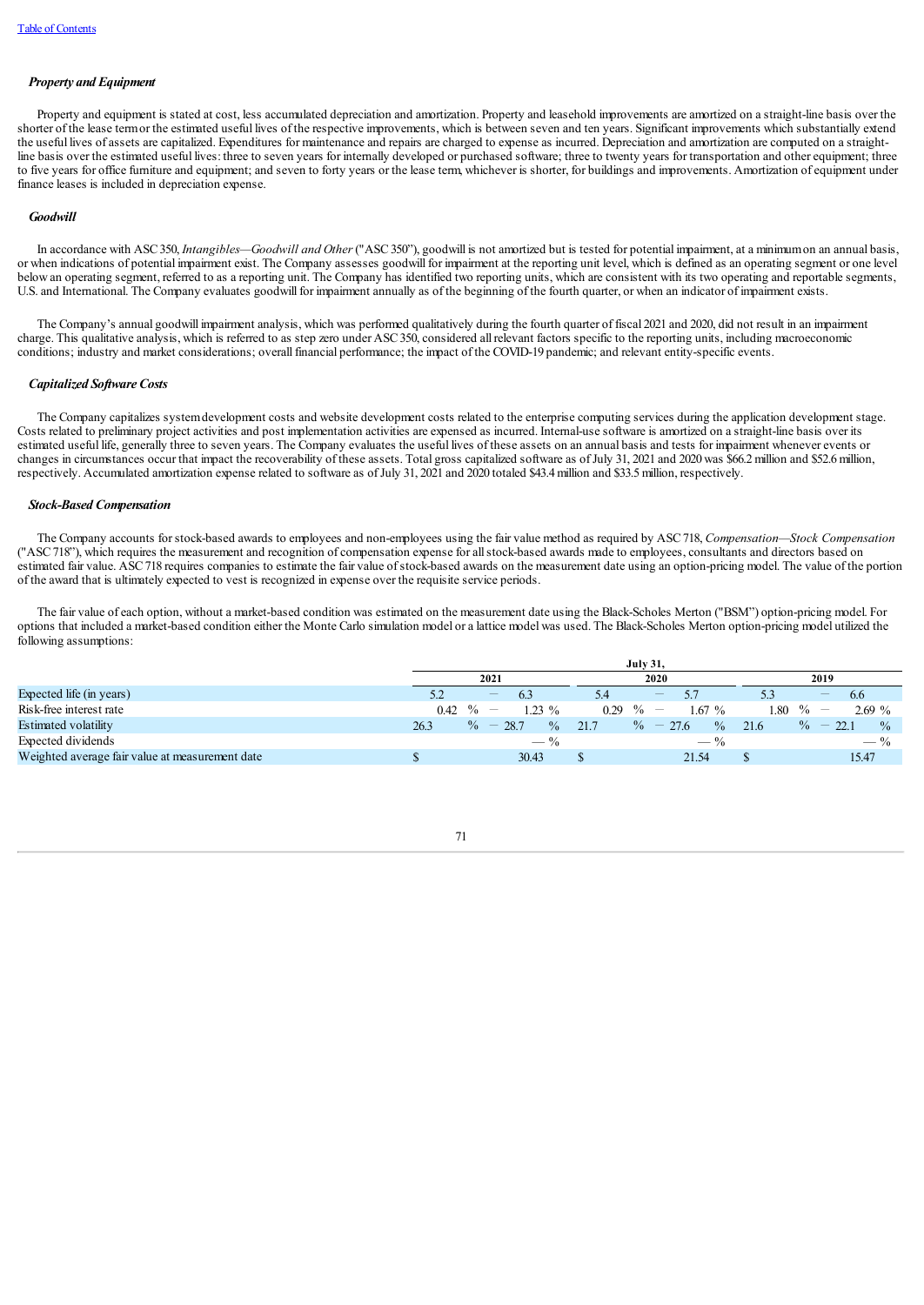Expected life—The Company's expected life represents the period that the Company's stock-based awards are expected to be outstanding and was determined based on historical experience of similar awards, giving consideration to the contractual terms of the stock-based awards, vesting schedules and expectations of future employee behavior as influenced by changes to the terms of its stock-based awards.

Risk-free interest rate—The Company bases the risk-free interest rate used in the BSM option-pricing model on the implied yield currently available on U.S. Treasury zerocoupon issues with the same orsubstantially equivalent expected life.

Estimated volatility—The Company uses the trading history of its common stock in determining an estimated volatility factor when using the BSM option-pricing model to determine the fair value of options granted.

Expected dividend—The Company has not declared dividends. Therefore, the Company uses a zero value for the expected dividend value factor when using the BSM optionpricing model to determine the fair value of options granted.

Net cash proceeds from the exercise of stock options were \$39.0 million, \$71.6 million and \$34.4 million for the years ended July 31, 2021, 2020 and 2019, respectively.

#### *ComprehensiveIncome*

Comprehensive income includes allchanges in stockholders'equity during a period fromnon-stockholdersources. For the years ended July 31, 2021, 2020 and 2019, accumulated other comprehensive income (loss) was the effect of foreign currency translation adjustments. Deferred taxes are not provided on cumulative translation adjustments where the Company expects earnings of a foreign subsidiary to be indefinitely reinvested.

#### *RecentlyIssued Accounting Pronouncements*

#### *Adopted*

In January 2017, the FASBissued ASU2017-04, *Intangibles-Goodwill and Other (Topic 350).* ASU2017-04 amends the requirement that entities compare the implied fair value of goodwillwith its carrying amount as part ofstep 2 of the goodwill impairment test. As a result,entities should performtheirannual or interimgoodwill impairment test by comparing the fair value ofa reporting unit with its carrying amount and recognize an impairment if the carrying amount exceeds the reporting unit's fair value. ASU2017-04was effective for fiscal years beginning after December 15, 2019. The Company's adoption of ASU2017-04 did not have a material impact on the Company's consolidated results of operations and financial position.

In June 2016, the FASB issued ASU 2016-13, *Financial Instruments – Credit Losses (Topic 326)*. ASU 2016-13 requires entities to use a current lifetime expected credit loss methodology to measure impairments ofcertain financialassets. Using this methodology will result in earlier recognition of losses than the previous incurred loss approach, which required waiting to recognize a loss until it was probable of having been incurred. There are other provisions within the standard that affect howimpairments of other financial assets may be recorded and presented, and that expand disclosures. This pronouncement was effective for fiscal years beginning after December 15, 2019, and was required to be applied on a modified retrospective basis. The Company's adoption of ASU 2016-13 did not have a material impact on the Company's consolidated results of operations, financial position,and related disclosures.

#### *Pending*

In December 2019, the FASBissued ASU2019-12, *Simplifying the Accounting for Income Taxes*. ASU2019-12 eliminates certain exceptions related to the approach for intraperiod taxallocation, the methodology forcalculating income taxes in an interimperiod and the recognition of deferred taxliabilities for outside basis differences. It also clarifies and simplifies other aspects of the accounting for income taxes. This guidance is effective for fiscal years beginning after December 15, 2020, and interimperiods within those fiscal years. The Company's adoption of ASU 2019-12 is not expected to have a material impact on the Company's consolidated results of operations and financial position.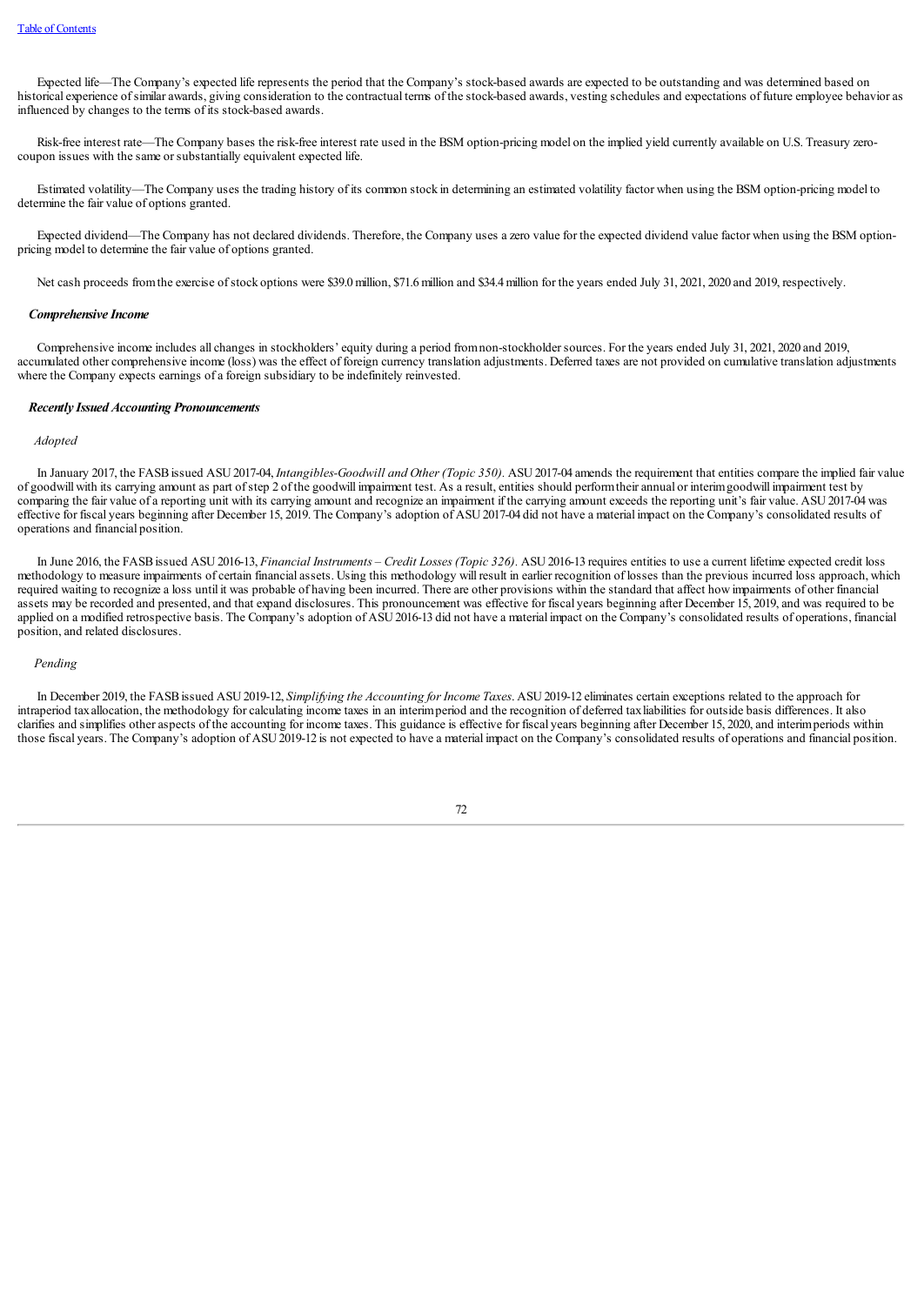#### **NOTE2 — Accounts Receivable, Net**

Accounts receivable, net consisted of:

|                                 |            | <b>July 31,</b> |
|---------------------------------|------------|-----------------|
| (In thousands)                  | 2021       | 2020            |
| Advance charges receivable      | 385,002 \$ | 260,196         |
| Trade accounts receivable       | 97,249     | 94,281          |
| Other receivables               | 4,013      | 2,120           |
|                                 | 486,264    | 356,597         |
| Less: Allowance for credit loss | (5,636)    | (6,390)         |
| Accounts receivable, net        | 480,628    | 350,207         |
|                                 |            |                 |

Advance charges receivable represents amounts paid to third parties on behalf of insurance companies for which the Company will be reimbursed when the vehicle is sold. As advance charges are recovered within one year, the Company has not adjusted the amount ofconsideration received fromthe customer fora significant financing component. Trade accounts receivable includes fees and gross auction proceeds to be collected frominsurance companies and buyers.

The movements in the allowance for credit loss was as follows:

| (In thousands)                |  | 2021    | 2020    | 2019    |
|-------------------------------|--|---------|---------|---------|
| Balance at beginning of year  |  | 6,390   | 4.942   | 5,444   |
| Charged to costs and expenses |  | 3,454   | 5,591   | 2,409   |
| Write-offs                    |  | (4,208) | (4.143) | (2.911) |
| Balance at end of year        |  | 5.636   | 6.390   | 4.942   |

## **NOTE3 — Property andEquipment, Net**

Property and equipment, net consisted of the following:

|                                                 | <b>July 31,</b> |  |            |
|-------------------------------------------------|-----------------|--|------------|
| (In thousands)                                  | 2021            |  | 2020       |
| Land                                            | 1,428,262 \$    |  | 1,235,315  |
| Buildings and improvements                      | 1,126,414       |  | 932,976    |
| Transportation and other equipment              | 326,622         |  | 274,422    |
| Office furniture and equipment                  | 79.928          |  | 70,926     |
| Software                                        | 66,170          |  | 52,621     |
|                                                 | 3,027,396       |  | 2,566,260  |
| Less: Accumulated depreciation and amortization | (730, 772)      |  | (624, 541) |
| Property and equipment, net                     | 2,296,624       |  | 1,941,719  |

Depreciation expense on property and equipment was \$105.5million, \$82.1million and \$66.8million for the years ended July 31, 2021, 2020 and 2019, respectively. Amortization expense ofsoftware was \$9.5million, \$10.4million and \$7.6million for the years ended July 31, 2021, 2020 and 2019, respectively.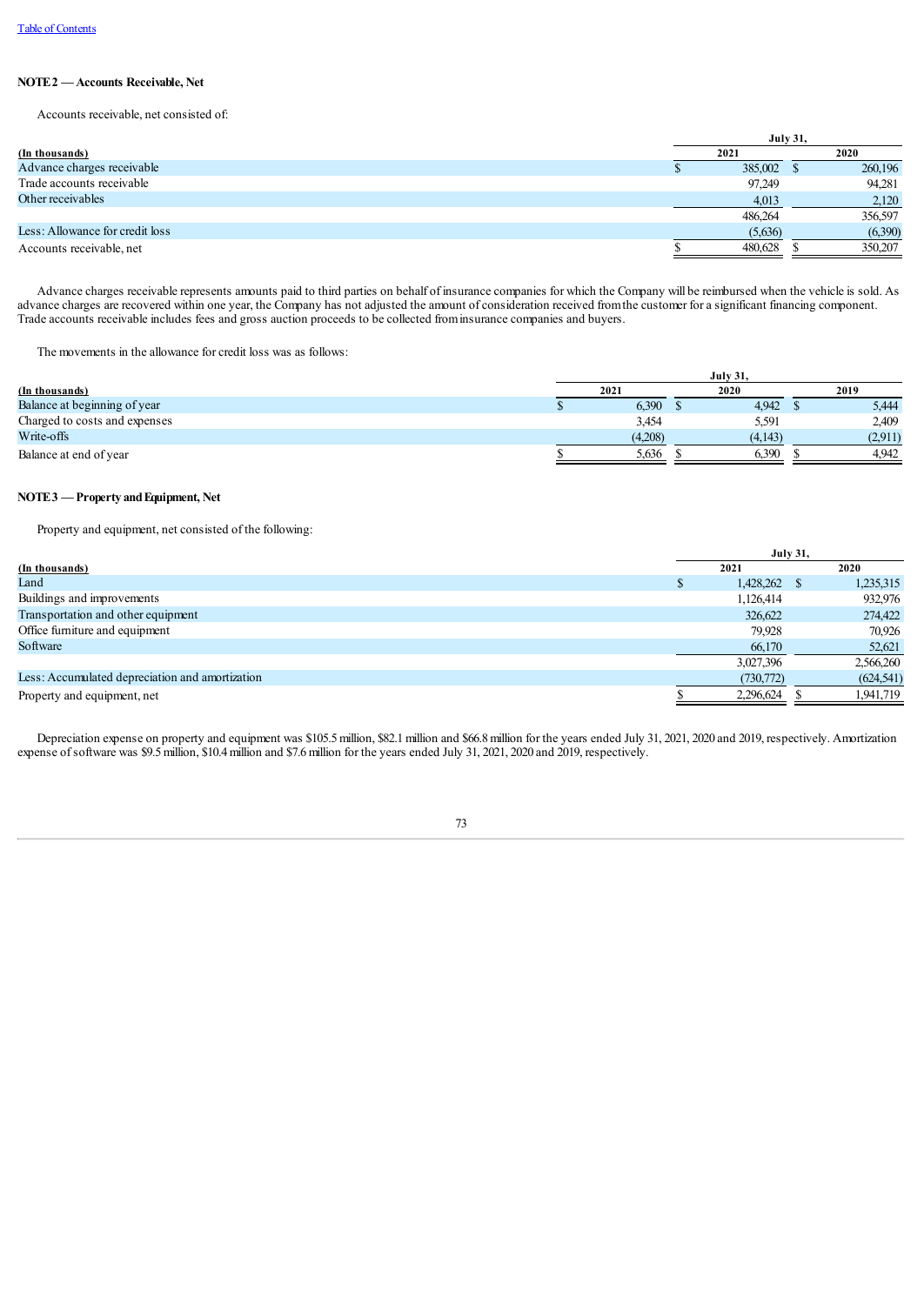#### **NOTE4 — Leases**

The Company has both lessee and lessorarrangements. The Company determines whethera contract is orcontains a lease at the inception of the contract orat any subsequent modification. A contract will be deemed to be or contain a lease if the contract conveys the right to control and direct the use of identified property, plant, or equipment for a period of time in exchange for consideration. The Company generally must also have the right to obtain substantially all of the economic benefits from the use of the property, plant,and equipment. Depending on the terms, leases are classified as either operating or finance leases if the Company is the lessee, oras operating, sales-type, or direct financing leases if the Company is the lessor. Certain of the Company's lessee and lessor leases have renewal options to extend the leases for additional periods at the Company's discretion.

#### *Leases- Lessee*

The Company leases certain facilities and certain equipment under non-cancelable finance and operating leases, which are recorded as right-of-use assets and lease liabilities. Certain leases provide the Company with eithera right of first refusal to acquire oran option to purchase a facility at fair value. Certain leases also contain escalation clauses and renewal option clauses calling for increased rents. Where a lease contains an escalation clause or a concession, such as a rent holiday or tenant improvement allowance, the Company includes these items in the determination of the right-of-use asset and the lease liabilities. The effects of these escalation clauses orconcessions have been reflected in lease expense on a straight-line basis over the expected lease termand any variable lease payments subsequent to establishing the lease liability are expensed as incurred. The lease termcommences on the date when the Company has the right to control the use of the leased property, which is typically before lease payments are due under the terms of the lease. Certain of the Company's leases have renewal periods up to 40 years, exercisable at the Company's option, and generally require the Company to pay property taxes, insurance and maintenance costs, in addition to the lease payments. At lease inception, the Company includes all renewals or option periods that are reasonably certain to exercise when determining the expected lease term, as failure to renew the lease would impose an economic penalty.

Operating lease assets and liabilities are recognized at the lease commencement date based on the present value of lease payments over the expected lease term. To determine the present value of lease payments not yet paid, the Company estimates incremental borrowing rates based on the information available at lease commencement date, as rates are not implicitly stated in the Company's leases.

Components of lease expense were as follows:

|                                       |        | Year Ended July 31, |        |
|---------------------------------------|--------|---------------------|--------|
| (In thousands)                        | 2021   |                     | 2020   |
| Operating lease expense               | 28,302 |                     | 31,628 |
| Finance lease expense:                |        |                     |        |
| Amortization of right-of-use assets   | 612    |                     | 882    |
| Interest on finance lease liabilities | 65     |                     | 189    |
| Short-term lease expense              | 4.472  |                     | 8,555  |
| Variable lease expense                | 1,586  |                     | 1,635  |
| Total lease expense                   | 35,037 |                     | 42,889 |

Facilities rentalexpense for the yearended July 31, 2019was \$30.6million under ASC840, *Operating Leases.*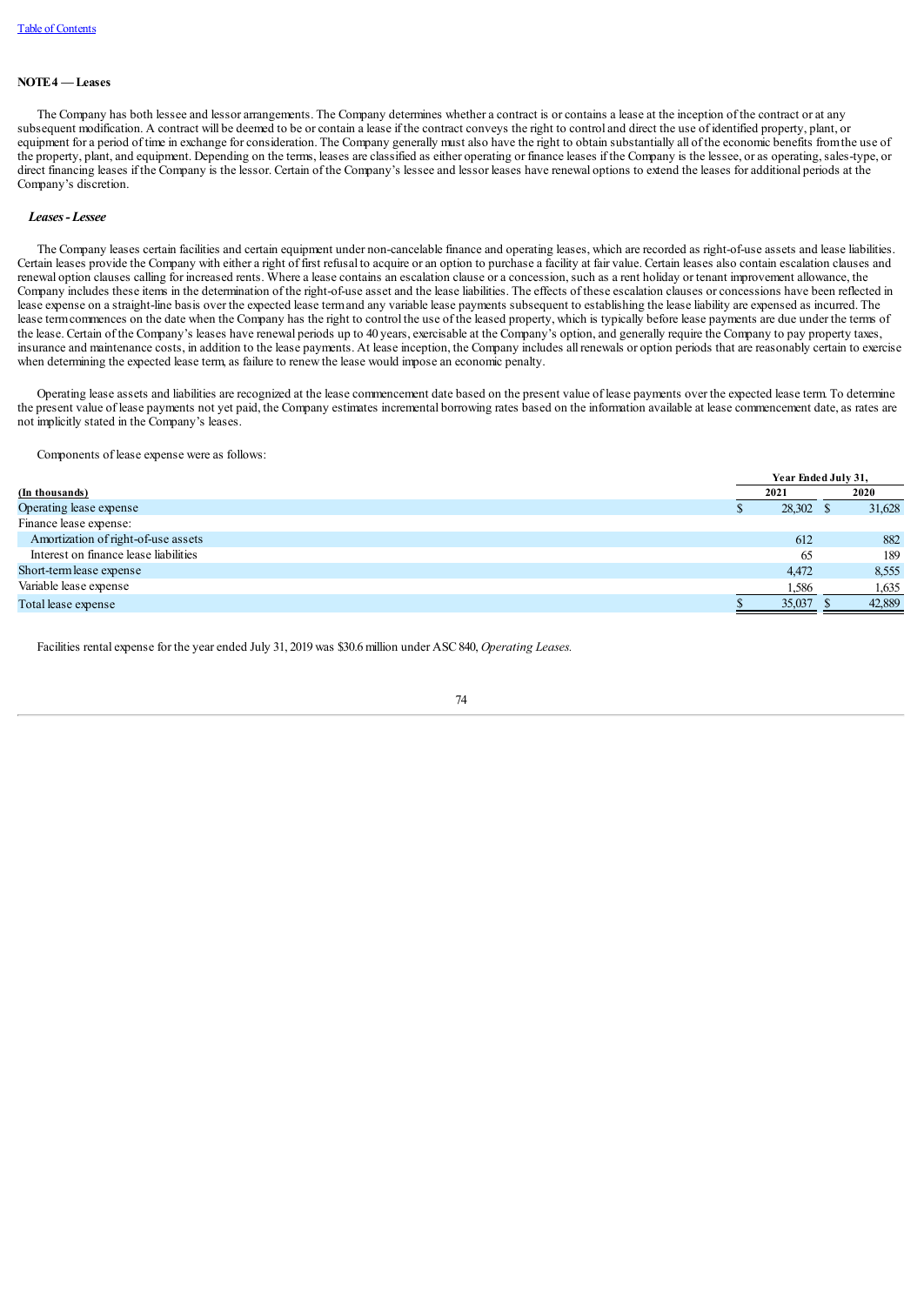The components of right-of-use assets and lease liabilities on the consolidated balance sheet are as follows (In thousands):

| <b>Lease Asset and Liabilities</b>        | <b>Balance Sheet Classification (In thousands)</b>              | July 31, 2021 | July 31, 2020 |
|-------------------------------------------|-----------------------------------------------------------------|---------------|---------------|
| Operating lease right-of-use assets       | Operating lease right-of-use assets                             | 119.487       | 118,455       |
| Finance lease right-of-use assets         | Property and equipment, net                                     | 563           | 1,409         |
| Total lease assets, net                   |                                                                 | 120,050       | 119,864       |
|                                           |                                                                 |               |               |
| Operating lease liabilities - current     | Current portion of operating and finance lease liabilities      | 21.942 \$     | 24,821        |
| Finance lease liabilities - current       | Current portion of operating and finance lease liabilities      | 530           | 751           |
| Operating lease liabilities - non-current | Operating and finance lease liabilities, net of current portion | 97.925        | 95.584        |
| Finance lease liabilities - non-current   | Operating and finance lease liabilities, net of current portion | 36            | 566           |
| Total lease liabilities                   |                                                                 | 120.433       | 121,722       |
|                                           |                                                                 |               |               |

The weighted-average remaining lease terms and discount rates as of July 31, 2021 were as follows:

|                  | Weighted-Average Remaining<br>Lease Term (In years) | Weighted-Average Discount<br>$Rate^{(1)}$ |
|------------------|-----------------------------------------------------|-------------------------------------------|
| Operating leases | 9.4 <sub>1</sub>                                    | 2.84<br>$\frac{0}{0}$                     |
| Finance leases   | 1.01                                                | 1.85<br>$\%$                              |

(1) The Company cannot determine the interest rate implicit in the Company's leases. Therefore, the discount rate represents the Company's incremental borrowing rate and is determined based on the risk-free rate, adjusted

Supplemental cash flow information related to leases as of July 31, 2021 were as follows (In thousands):

|                                                                              | Year Ended July 31. |        |  |
|------------------------------------------------------------------------------|---------------------|--------|--|
| (In thousands)                                                               | 2021                | 2020   |  |
| Cash paid for amounts included in the measurement of lease liabilities       |                     |        |  |
| Operating cash flows related to operating leases                             | 28,576 \$           | 29.799 |  |
| Operating cash flows related to finance leases                               | 65                  | 187    |  |
| Financing cash flows related to finance leases                               | 1.118               | 1.065  |  |
| Right-of-use assets obtained in exchange for new operating lease liabilities | 41,770              | 42,860 |  |
| Right-of-use assets obtained in exchange for new finance lease liabilities   |                     | 2,899  |  |

The annual maturities of the Company's lease liabilities as of July 31, 2021 were as follows:

| Fiscal year (In thousands)         | <b>Finance leases</b> |  | <b>Operating leases</b> |
|------------------------------------|-----------------------|--|-------------------------|
| 2022                               | 535                   |  | 24,626                  |
| 2023                               | 24                    |  | 20,818                  |
| 2024                               | 13                    |  | 16,005                  |
| 2025                               |                       |  | 13,833                  |
| 2026                               |                       |  | 10,870                  |
| Thereafter                         |                       |  | 53,632                  |
| Total future lease commitments     | 572                   |  | 139,784                 |
| Less: imputed interest             | (6)                   |  | (19, 917)               |
| Present value of lease liabilities | 566                   |  | 119,867                 |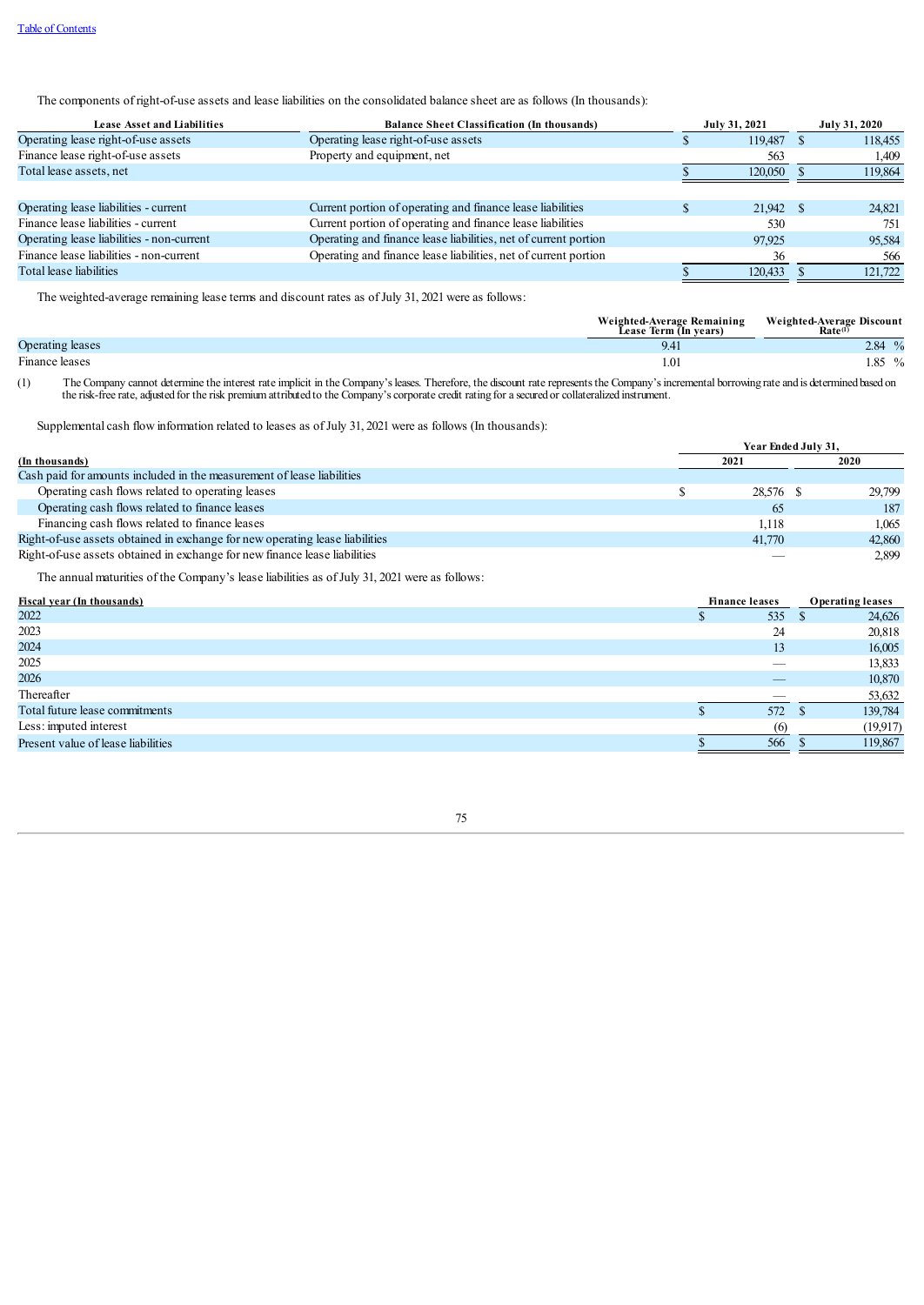#### *Leases- Lessor*

The Company's lessorarrangements include certain facilities and various land locations, of which each qualifies as an operating lease. Certain leases also contain escalation clauses and renewal option clauses calling for increased rents. Where a lease contains an escalation clause ora concession, such as a rent holiday or tenant improvement allowance, the Company includes these items in the determination of the straight-line rental income. The effects of these escalation clauses orconcessions have been reflected in lease payments receivable on a straight-line basis over the expected lease termand any variable lease income subsequent to establishing the receivable will be recognized as earned.

Future lease payments receivable under operating leases with terms greater than one year as of July 31, 2021 were as follows:

| <b>Fiscal year (In thousands)</b>      | <b>Operating leases</b> |
|----------------------------------------|-------------------------|
| 2022                                   | 6,537                   |
| 2023                                   | 5,423                   |
| 2024                                   | 5,499                   |
| 2025                                   | 5,468                   |
| 2026                                   | 5,172                   |
| Thereafter                             | 14,556                  |
| Total future lease payments receivable | 42,655                  |

The cost of the leased space was \$55.5million and \$64.8million as ofJuly 31, 2021 and 2020, respectively. The accumulated depreciation associated with the leased assets was \$1.9million and \$0.9million as ofJuly 31, 2021 and 2020, respectively. Both the leased assets and accumulated depreciation are included in Property and equipment, net on the consolidated balance sheet. Rental income fromthese operating leases was \$14.8million and \$6.2million for the years ended July 31, 2021 and 2020, respectively,and is included within Service revenues on the consolidated statements of income.

#### **NOTE5 — Goodwill**

The change in the carrying amount of goodwill was as follows:

|                                           | <b>July 31,</b> |  |         |  |  |
|-------------------------------------------|-----------------|--|---------|--|--|
| (In thousands)                            | 2021            |  | 2020    |  |  |
| Beginning balance                         | 343,622         |  | 333,321 |  |  |
| Acquisitions during the period            | 7,882           |  | 5,713   |  |  |
| Effect of foreign currency exchange rates | 4.213           |  | 4.588   |  |  |
| Ending balance                            | 355.7'          |  | 343,622 |  |  |

In accordance with the guidance in ASC 350, goodwill is tested for impairment on an annual basis or upon the occurrence of circumstances that indicate that goodwill may be impaired. The Company's annual impairment tests were performed during the fourth quarter ofeach period presented and goodwillwas not impaired.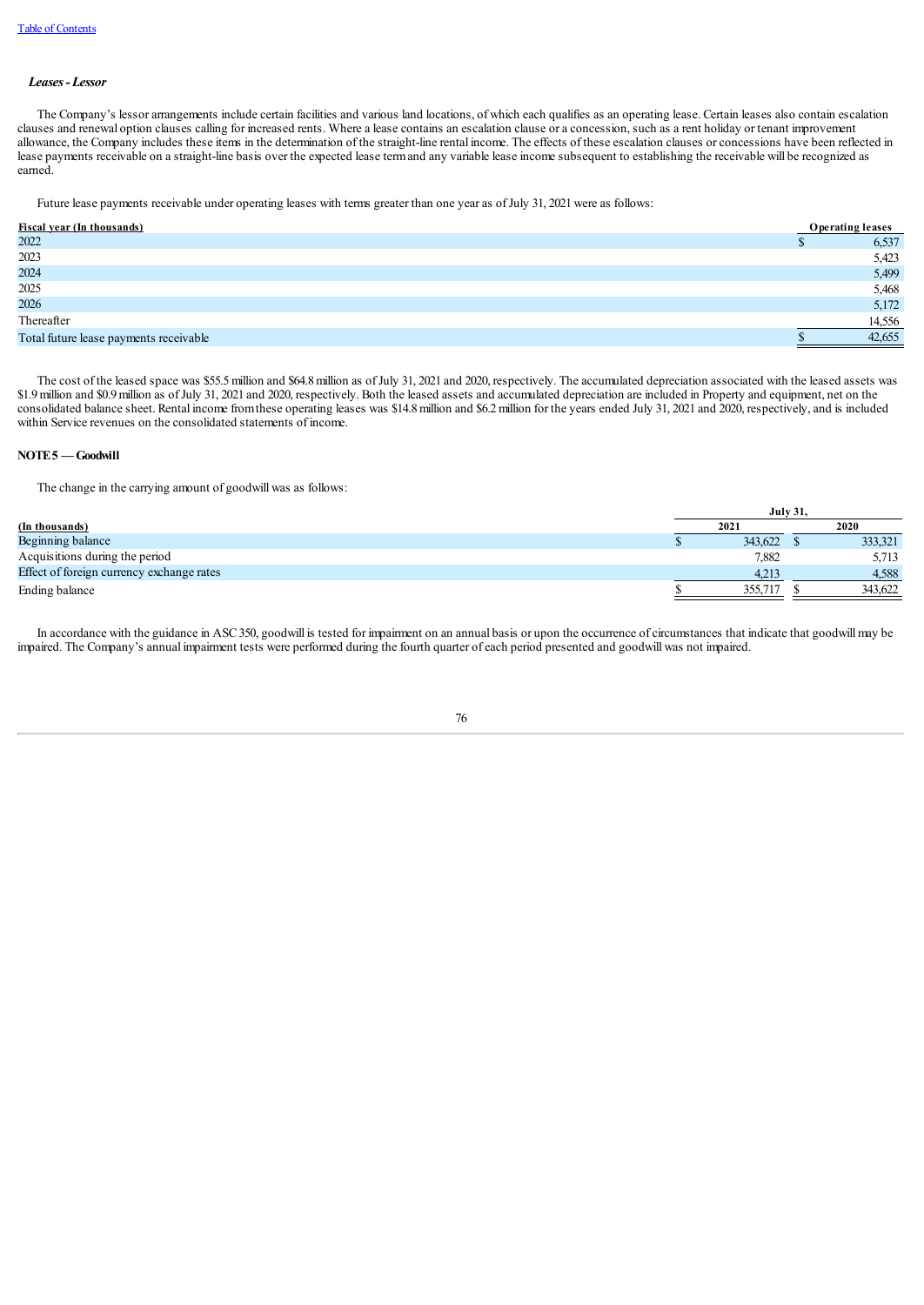## **NOTE6 — Intangibles, Net**

The following table sets forth amortizable intangible assets by majorasset class:

|                                              | Gross<br>Carrving<br>Accumulated<br>Amortization<br>Amount |  |        |  | <b>Net</b><br><b>Book Value</b>    |  |          |  | Weighted Average<br>Remaining Useful<br>Life (in years) |  |        |          |      |  |                 |
|----------------------------------------------|------------------------------------------------------------|--|--------|--|------------------------------------|--|----------|--|---------------------------------------------------------|--|--------|----------|------|--|-----------------|
|                                              | <b>July 31,</b>                                            |  |        |  | <b>July 31,</b><br><b>July 31.</b> |  |          |  |                                                         |  |        |          |      |  | <b>July 31,</b> |
| (In thousands, except remaining useful life) | 2021                                                       |  | 2020   |  | 2021                               |  | 2020     |  | 2021                                                    |  | 2020   | 2021     | 2020 |  |                 |
| Amortized intangibles:                       |                                                            |  |        |  |                                    |  |          |  |                                                         |  |        |          |      |  |                 |
| Supply contracts and customer relationships  | 55.598                                                     |  | 50,600 |  | $(21,739)$ \$                      |  | (16,780) |  | 33,859                                                  |  | 33,820 |          |      |  |                 |
| Trade names                                  | 18,944                                                     |  | 23,635 |  | (7,163)                            |  | (10,075) |  | 11,781                                                  |  | 13,560 | $\sigma$ |      |  |                 |
| Licenses and databases                       | 736                                                        |  | 7,630  |  | (503)                              |  | (7.238)  |  | 233                                                     |  | 392    |          |      |  |                 |
| Total Intangibles                            | 75,278                                                     |  | 81,865 |  | (29, 405)                          |  | (34,093) |  | 45,873                                                  |  | 47,772 |          |      |  |                 |

Aggregate amortization expense on intangible assets was \$6.9million, \$8.9million and \$10.5million for the years ended July 31, 2021, 2020 and 2019, respectively.

Intangible amortization expense for the next five fiscal years based upon July 31, 2021 intangible assets is expected to be as follows (In thousands):

| 2022                                         | <b>D</b> | 7,806  |
|----------------------------------------------|----------|--------|
| 2023                                         |          | 7.696  |
| 2024                                         |          | 7,504  |
| 2025                                         |          | 5,944  |
| 2026                                         |          | 5,843  |
| Thereafter                                   |          | 11,080 |
| Total future intangible amortization expense |          | 45,873 |

## **NOTE7** — **Accounts Payable** and **Accrued Liabilities**

Accounts payable and accrued liabilities consisted of the following:

|                                             |         | <b>July 31,</b> |         |
|---------------------------------------------|---------|-----------------|---------|
| (In thousands)                              | 2021    |                 | 2020    |
| Accounts payable to sellers                 |         | 123,642 \$      | 92,013  |
| Buyer deposits and prepayments              | 105,369 |                 | 89,020  |
| Trade accounts payable                      | 39,595  |                 | 40,906  |
| Accrued compensation and benefits           | 50,688  |                 | 42,053  |
| Taxes payable                               | 10.953  |                 | 17,036  |
| Accrued insurance                           |         | 8,328           | 9.315   |
| Other accrued liabilities                   | 31,251  |                 | 28,187  |
| Total accounts payable and accrued expenses | 369,826 |                 | 318,530 |

The Company is required to charge forand to collect value added taxes ("VAT") on its sales on behalf of the various international taxing authorities. The Company records VAT that the Company has billed to the buyers as VAT payable. In addition, the Company is required to pay VAT on our purchases. The Company records VAT that is charged by its vendors as VAT receivable. The Company is required to file VAT returns on at least a quarterly basis with the various international taxing authorities and are entitled to claim the VAT charged by the Company's vendors as VAT credit and these credits can be applied to the Company's VAT payables billed to the buyers. Accordingly, these VAT payables and receivables are presented as net amounts for financial statement purposes.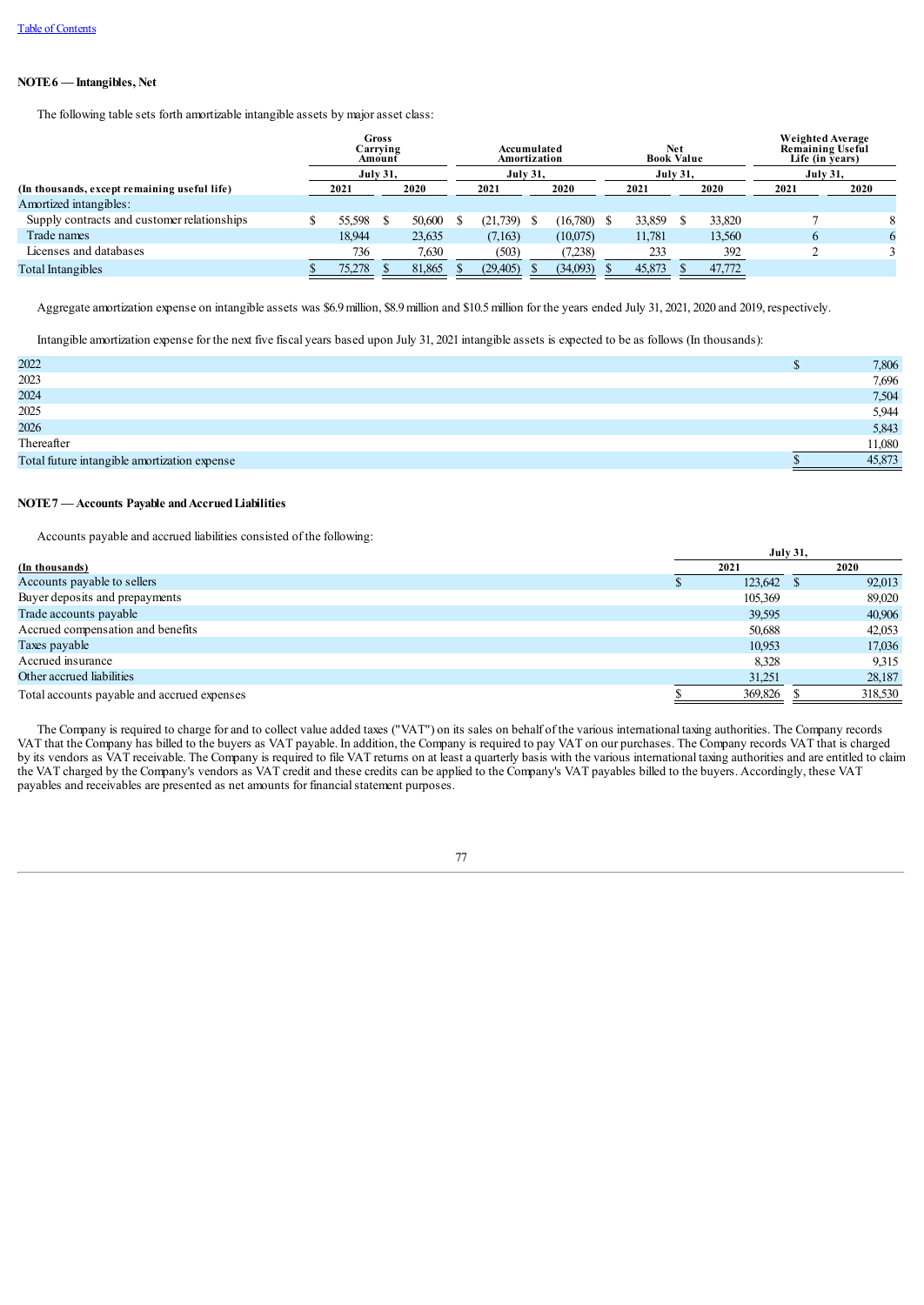The Company is partially self-insured forcertain losses related to general liability, workers'compensation and auto liability. Accrued insurance liability represents an estimate of the ultimate cost ofclaims incurred as of the balance sheet date, including an estimate for reported and unreported claims. The estimated liability is not discounted and is established based upon analysis of historical data, including the severity of the Company's frequency ofclaims,actuarialestimates and is reviewed periodically by management to ensure that the liability is appropriate.

#### **NOTE8 — Long-TermDebt**

#### *Credit Agreement*

On December 3, 2014, the Company entered into a Credit Agreement (as amended from time to time, the "Credit Amendment") with Wells Fargo Bank, National Association, as administrative agent,and Bank of America, N.A.,as syndication agent. The Credit Agreement provided for (a)a secured revolving loan facility in an aggregate principalamount of up to \$300.0 million (the "Revolving Loan Facility"), and (b) a secured term loan facility in an aggregate principal amount of \$300.0 million (the "Term Loan").

On March 15, 2016, the Company entered into a First Amendment to Credit Agreement (the "Amendment to Credit Agreement") with Wells Fargo Bank, National Association, as administrative agent and Bank of America, N.A. The Amendment to Credit Agreement amended certain terms of the Credit Agreement, dated as of December 3, 2014. The Amendment to Credit Agreement provided for (a) an increase in the secured revolving credit commitments by \$50.0 million, bringing the aggregate principal amount of the revolving credit commitments under the Credit Agreement to \$350.0 million, (b) a new secured term loan (the "Incremental Term Loan") in the aggregate principal amount of \$93.8 million having a maturity date of March 15, 2021, and (c) an extension of the termination date of the Revolving Loan Facility and the maturity date of the Term Loan from December 3, 2019 to March 15, 2021.

On July 21, 2016, the Company entered into a Second Amendment to Credit Agreement (the "Second Amendment to Credit Agreement") with Wells Fargo Bank, National Association, SunTrust Bank, and Bank of America, N.A., as administrative agent (as successor in interest to Wells Fargo Bank). The Second Amendment to Credit Agreement amended certain terms of the Credit Agreement, dated as of December 3, 2014 as amended by the Amendment to Credit Agreement, dated as of March 15, 2016. The Second Amendment to Credit Agreement provided for,among other things, (a)an increase in the secured revolving credit commitments by \$500.0million, bringing the aggregate principal amount of the revolving credit commitments under the Credit Agreement to \$850.0 million, (b) the repayment of existing term loans outstanding under the Credit Agreement, (c) an extension of the termination date of the revolving credit facility under the Credit Agreement fromMarch 15, 2021 to July 21, 2021,and (d) increased covenant flexibility.

On July 21, 2020, the Company entered into a First Amended and Restated Credit Agreement with Wells Fargo Bank, National Association, Truist Bank (as successor by merger to Suntrust Bank), BMO Harris Bank N.A., Santander Bank, N.A., and Bank of America, N.A., as administrative agent. The First Amended and Restated Credit Agreement amended certain terms of the Credit Agreement, dated as of December 3, 2014 as amended by the Amendment to Credit Agreement, dated as of March 15, 2016, as amended by the Second Amendment to Credit Agreement, dated as July 21, 2016. The First Amended and Restated Credit Agreement provides for, among other things, (a) an increase in the secured revolving credit commitments by \$200.0 million, bringing the aggregate principal amount of the revolving credit commitments under the Credit Agreement to \$1,050.0 million,and (b)an extension of the termination date of the revolving credit facility under the Credit Agreement fromJuly 21, 2021 to July 21, 2023. The First Amended and Restated Credit Agreement additionally increased the pricing levels under the Credit Agreement to a range of 0.25% to 0.35% in the case of the commitment fee, 1.50% to 2.25% in the case of the applicable margin for Eurodollar Rate Loans,and 0.50% to 1.25% in the case of the applicable margin for base rate loans, in each case depending on the Company's consolidated total net leverage ratio during the preceding fiscal quarter. The principal purposes of these financing transactions were to increase the size and availability under the Company's Revolving Loan Facility and to provide additional long-termfinancing. The proceeds may be used for generalcorporate purposes, including working capitaland capital expenditures, potential share repurchases, acquisitions, or other investments relating to the Company's expansion strategies in domestic and international markets.

The Revolving Loan Facility under the Credit Agreement bears interest, at the election of the Company, at either (a) the Base Rate, which is defined as a fluctuating rate per annumequal to the greatest of (i) the Prime Rate in effect on such day; (ii) the Federal Funds Rate in effect on such date plus 0.50%; or (iii) the Eurodollar Rate plus 1.0%, subject to an interest rate floor of 0.75%, in each case plus an applicable margin ranging from0.50% to 1.25% based on the Company's consolidated total net leverage ratio during the preceding fiscal quarter; or (b) the Eurodollar Rate plus an applicable marging from 1.50% to 2.25% depending on the Company's consolidated total net leverage ratio during the preceding fiscal quarter. Interest is due and payable in arrears, at the end of each calendar quarter for loans bearing interest at the Base Rate, and at the end of an interest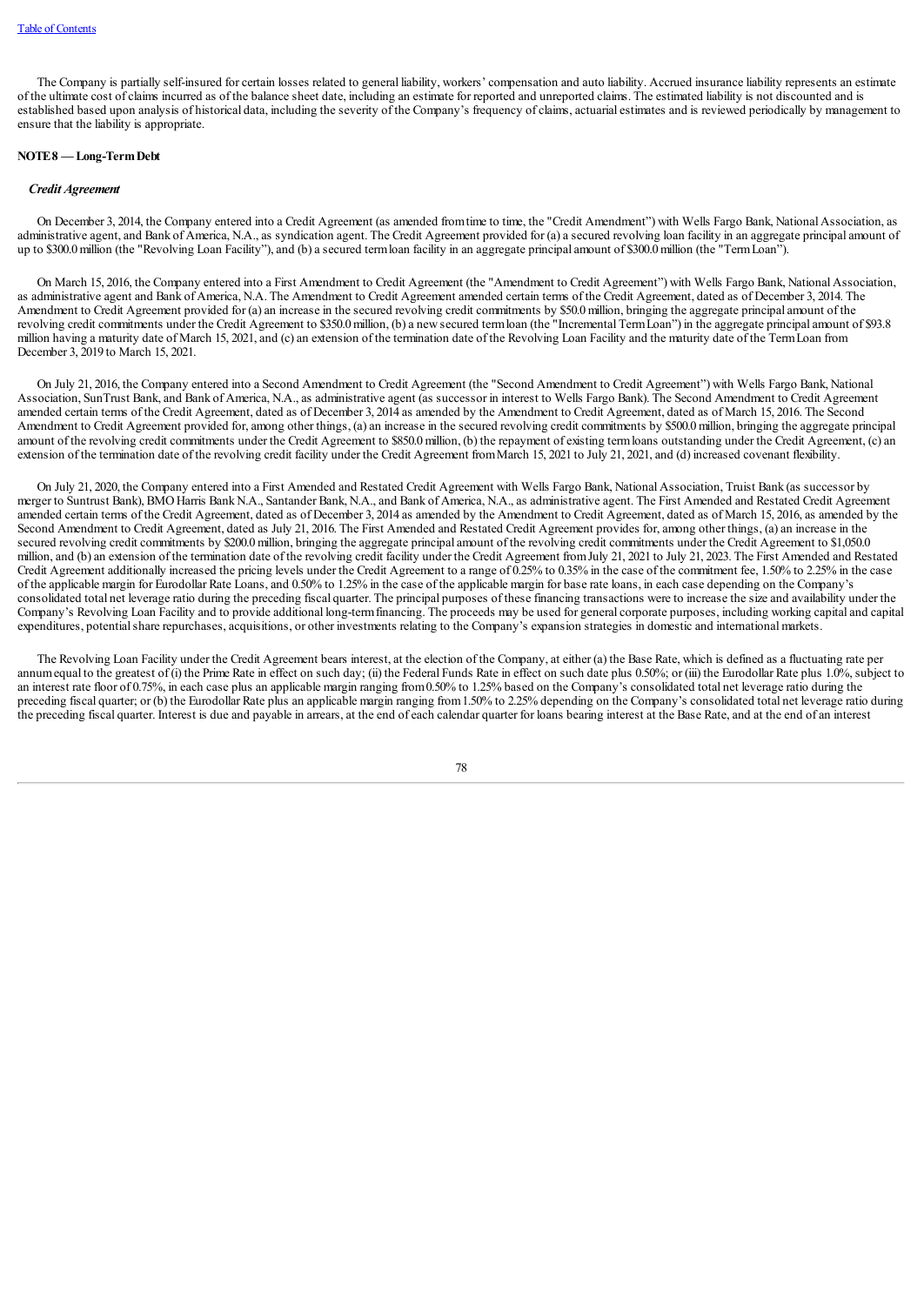period (orat each three month interval in the case of loans with interest periods greater than three months) in the case of Eurodollar Rate Loans. The interest rate as ofJuly 31, 2021 on the Company's Revolving Loan Facility was the Eurodollar Rate of 0.75% plus an applicable margin of 1.50%. The carrying amount of the Credit Agreement is comprised of borrowings under which interest accrues under a fluctuating interest rate structure. Accordingly, the carrying value approximated fair value at July 31, 2021, and was classified within Level II of the fair value hierarchy.

Amounts borrowed under the Revolving Loan Facility may be repaid and reborrowed until the maturity date ofJuly 21, 2023. The Company is obligated to pay a commitment fee on the unused portion of the Revolving Loan Facility. The commitment fee rate ranges from0.25% to 0.35%, depending on the Company's consolidated total net leverage ratio during the preceding fiscal quarter, on the average daily unused portion of the revolving credit commitment under the Credit Agreement. The Company had no outstanding borrowings under the Revolving Loan Facility as of July 31, 2021 or 2020.

The Company's obligations under the Credit Agreement are guaranteed by certain of the Company's domestic subsidiaries meeting materiality thresholds set forth in the Credit Agreement. Such obligations, including the guaranties, are secured by substantially all of the assets of the Company and the assets of the subsidiary guarantors pursuant to a Security Agreement as part of the First Amended and Restated Credit Agreement, dated July 21, 2020, among the Company, the subsidiary guarantors from time to time party thereto, and Bank of America, N.A., as collateral agent.

The Credit Agreement contains customary affirmative and negative covenants, including covenants that limit or restrict the Company and its subsidiaries' ability to, among other things, incur indebtedness, grant liens, merge or consolidate, dispose of assets, make investments, make acquisitions, enter into transactions with affiliates, pay dividends, or make distributions on and repurchase stock, in each case subject to certain exceptions. The Company is also required to maintain compliance, measured at the end ofeach fiscal quarter, with a consolidated total net leverage ratio and a consolidated interest coverage ratio. The Credit Agreement contains no restrictions on the payment of dividends and other restricted payments,as defined,as long as (1) the consolidated total net leverage ratio,as defined, both before and after giving effect to any such dividend or restricted payment on a pro forma basis, is less than 3.25:1, in an unlimited amount, (2) ifclause (1) is not available, so long as the consolidated total net leverage ratio both before and after giving effect to any such dividend on a pro forma basis is less than 3.50:1, in an aggregate amount not to exceed the available amount, as defined, and (3) if clauses (1) and (2) are not available, in an aggregate amount not to exceed \$50.0million; provided, that, minimumliquidity,as defined, shall be not less than \$75.0million both before and after giving effect to any such dividend or restricted payment. As of July 31, 2021, the consolidated total net leverage ratio was (0.45):1. Minimum liquidity as of July 31, 2021 was \$2.1 billion. Accordingly, the Company does not believe that the provisions of the Credit Agreement represent a significant restriction to its ability to pay dividends or to the successful future operations of the business. The Company has not paid a cash dividend since becoming a public company in 1994. The Company was in compliance with allcovenants related to the Credit Agreement as of July 31, 2021.

Related to the execution of the First Amended and Restated Credit Agreement, the Company incurred \$2.8million in costs, which was capitalized as debt issuance fees. The debt discount is amortized to interest expense over the termof the respective debt instruments and are classified as reductions of the outstanding liability.

#### *Note Purchase Agreement*

On December 3, 2014, the Company entered into a Note Purchase Agreement and sold to certain purchasers (collectively, the "Purchasers") \$400.0million in aggregate principal amount of senior secured notes (the "Senior Notes") consisting of (i) \$100.0 million aggregate principal amount of 4.07% Senior Notes, Series A, due December 3, 2024; (ii) \$100.0 million aggregate principalamount of 4.19% Senior Notes, Series B, due December 3, 2026; (iii) \$100.0million aggregate principalamount of 4.25% Senior Notes, Series C, due December 3, 2027; and (iv) \$100.0 million aggregate principal amount of 4.35% Senior Notes, Series D, due December 3, 2029. Interest is due and payable quarterly, in arrears, on each of the Senior Notes. Proceeds fromthe Note Purchase Agreement are being used for generalcorporate purposes.

On July 21, 2016, the Company entered into Amendment No. 1 to Note Purchase Agreement (the "First Amendment to Note Purchase Agreement") which amended certain terms of the Note Purchase Agreement, including providing for increased flexibility substantially consistent with the changes included in the Second Amendment to Credit Agreement, including among other things increased covenant flexibility.

The Company may prepay the Senior Notes, in whole or in part, at any time, subject to certain conditions, including minimum amounts and payment of a make-whole amount equal to the discounted value of the remaining scheduled interest payments under the Senior Notes.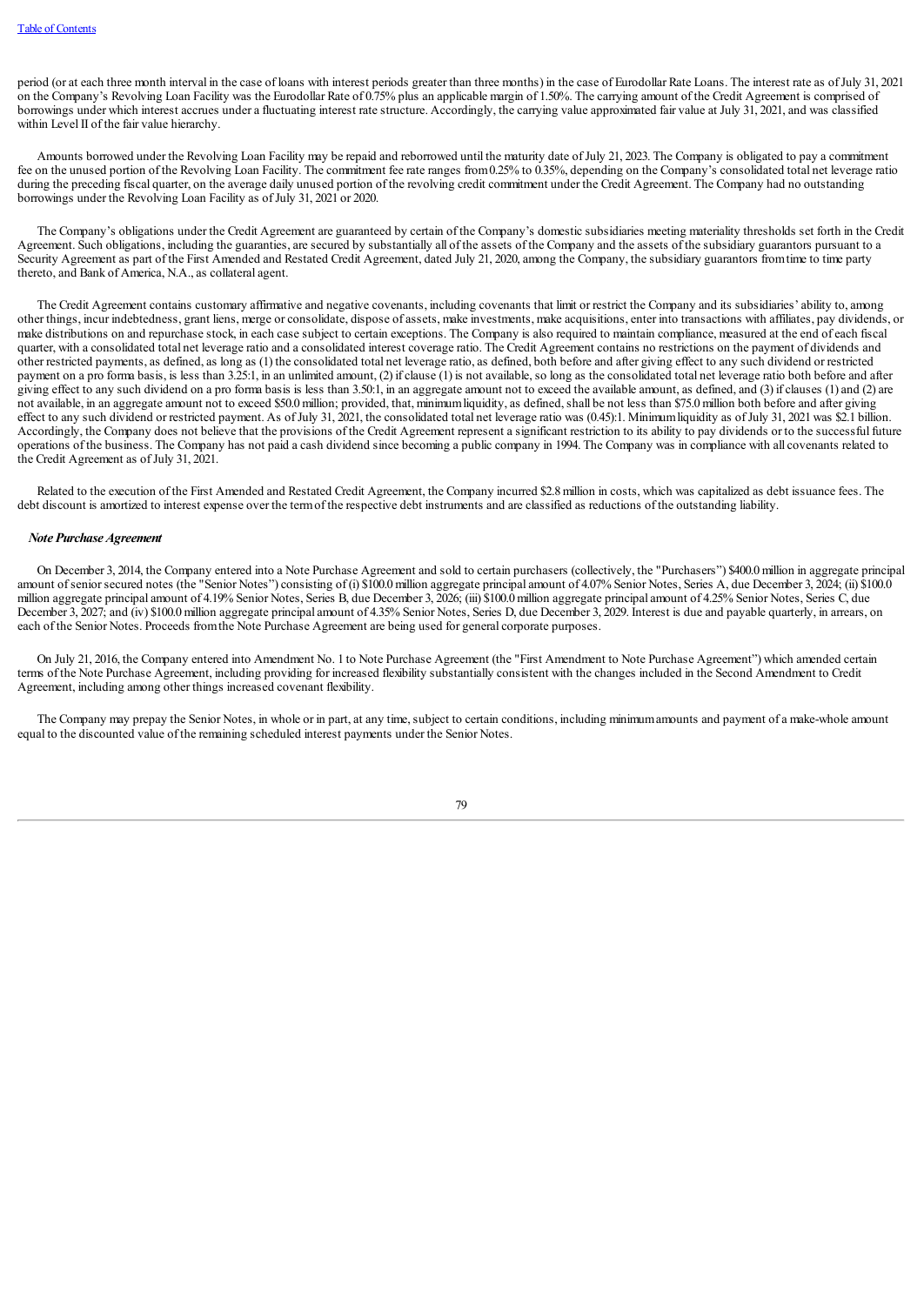The Company's obligations under the Note Purchase Agreement are guaranteed by certain of the Company's domestic subsidiaries meeting materiality thresholds set forth in the Note Purchase Agreement. Such obligations, including the guaranties,are secured by substantially all of the assets of the Company and assets of the subsidiary guarantors. The obligations of the Company and its subsidiary guarantors under the Note Purchase Agreement will be treated on a pari passu basis with the obligations of those entities under the Credit Agreement as wellas any additional debt the Company may obtain.

The Note Purchase Agreement contains customary affirmative and negative covenants, including covenants that limit or restrict the Company and its subsidiaries'ability to, among other things, incur indebtedness, grant liens, merge orconsolidate, dispose ofassets, make investments, make acquisitions,enter into transactions with affiliates, pay dividends, or make distributions and repurchase stock, in each case subject to certain exceptions. The Company is also required to maintain compliance, measured at the end of each fiscal quarter, with a consolidated total net leverage ratio and a consolidated interest coverage ratio. The Note Purchase Agreement contains no restrictions on the payment of dividends and other restricted payments, as defined, as long as (1) the consolidated total net leverage ratio, as defined, both before and after giving effect to any such dividend or restricted payment on a pro forma basis, is less than 3.25:1, in an unlimited amount, (2) ifclause (1) is not available, so long as the consolidated total net leverage ratio both before and after giving effect to any such dividend on a pro forma basis is less than  $3.50:1$ , in an aggregate amount not to exceed the available amount, as defined, and (3) if clauses (1)and (2)are not available, in an aggregate amount not to exceed \$50.0million; provided, that, minimumliquidity,as defined, shall be not less than \$75.0million both before and after giving effect to any such dividend or restricted payment on a pro forma basis. As of July 31, 2021, the consolidated total net leverage ratio was (0.45):1. Minimum liquidity as ofJuly 31, 2021was \$2.1 billion. Accordingly, the Company does not believe that the provisions of the Note Purchase Agreement represent a significant restriction to its ability to pay dividends or to the successful future operations of the business. The Company has not paid a cash dividend since becoming a public company in 1994. The Company was in compliance with all covenants related to the Note Purchase Agreement as of July 31, 2021.

As ofJuly 31, 2021, future payments on the Revolving Loan Facility and Note Purchase Agreement were as follows for the fiscal years ending:

| (In thousands)        | July 31, $(1)$ |
|-----------------------|----------------|
| 2022                  |                |
| 2023                  |                |
| 2024                  |                |
| 2025                  | 100,000        |
| 2026                  |                |
| Thereafter            | 300,000        |
| Total future payments | 400,000        |

(1) Currently thereare no outstanding balances on the RevolvingLoan Facility.

## **NOTE9 – Fair Value Measures**

The following table summarizes the carrying values and fair values of the Company's financial instruments that were not carried at fair value in the consolidated balance sheets:

|                                                      |  | July 31, 2021            |                         | July 31, 2020 |                                 |            |  |                         |
|------------------------------------------------------|--|--------------------------|-------------------------|---------------|---------------------------------|------------|--|-------------------------|
| (In thousands)                                       |  | Carrving Value<br>`Total | <b>Fair Value Total</b> |               | <b>Carrying Value</b><br>`Total |            |  | <b>Fair Value Total</b> |
| <b>Assets</b>                                        |  |                          |                         |               |                                 |            |  |                         |
| Cash equivalents                                     |  | 754,300                  |                         | 754,304       |                                 | 11,483     |  | 11,483                  |
| <b>Total Assets</b>                                  |  | 754,300                  |                         | 754,304       |                                 | 11,483     |  | 11,483                  |
| <b>Liabilities</b>                                   |  |                          |                         |               |                                 |            |  |                         |
| Long-term fixed rate debt, including current portion |  | 399,733                  |                         | 432,027       |                                 | 399,698 \$ |  | 449,731                 |
| <b>Total Liabilities</b>                             |  | 399,733                  |                         | 432,027       |                                 | 399,698    |  | 449,731                 |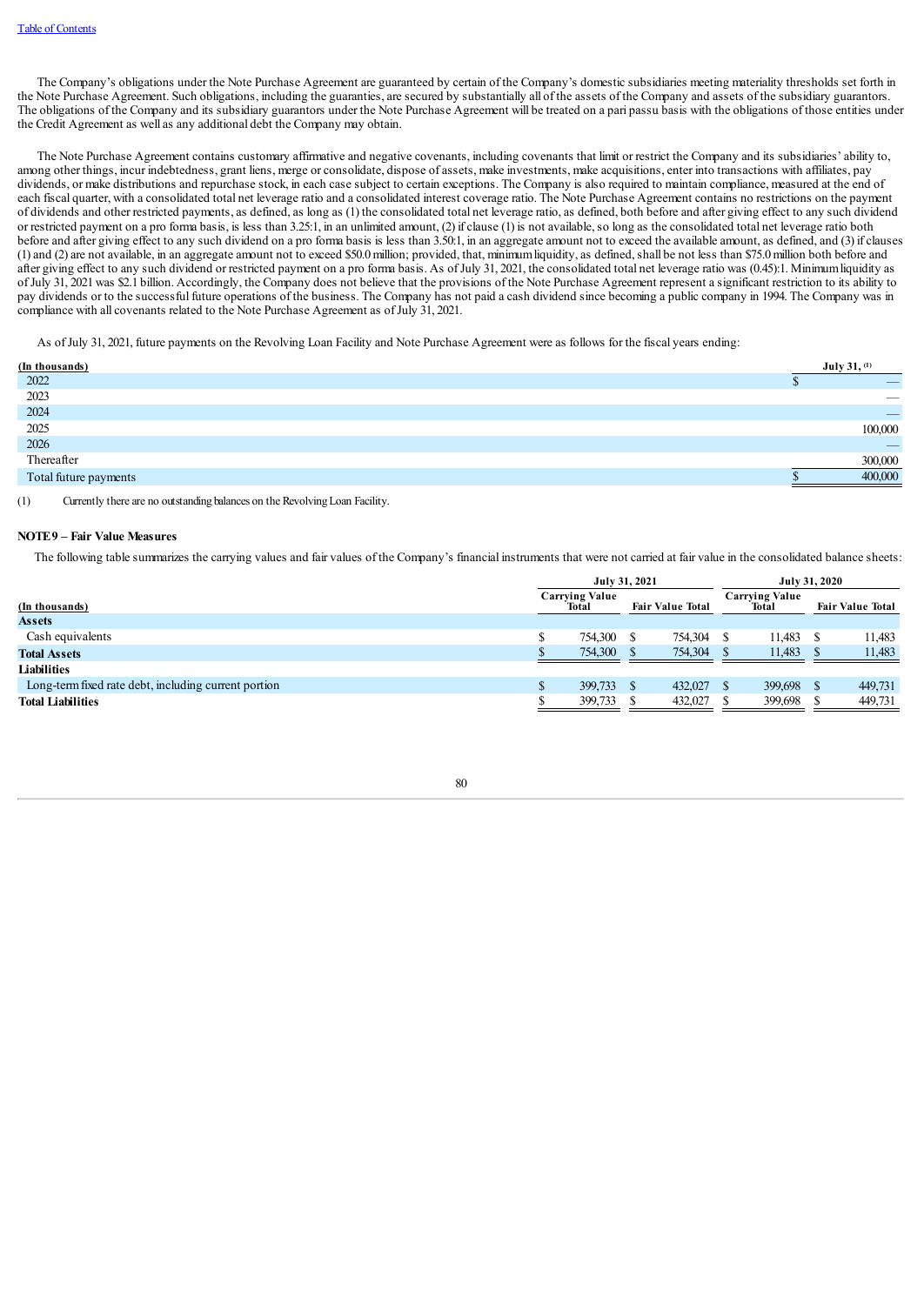During the year ended July 31, 2021, no transfers were made between any levels within the fair value hierarchy. The fair value of the Senior Notes is based on the discounted value ofeach interest and principal payment calculated utilizing market interest rates ofsimilar types of borrowing arrangements and was classified within Level II of the fair value hierarchy. See *Note 1 — Summary of Significant Accounting Policies*and *Note 8 — Long-TermDebt*.

#### **NOTE10 — NetIncome Per Share**

The table belowreconciles basic weighted average shares outstanding to diluted weighted average shares outstanding:

|                                                                          |         | Year Ended July 31. |         |
|--------------------------------------------------------------------------|---------|---------------------|---------|
| (In thousands)                                                           | 2021    | 2020                | 2019    |
| Weighted average common shares outstanding                               | 236,252 | 233,202             | 230,489 |
| Effect of dilutive securities                                            | 4.038   | - 454               | 9.964   |
| Weighted average common and dilutive potential common shares outstanding | 240.290 | 238,656             | 240,453 |

There were no materialadjustments to net income required in calculating diluted net income pershare. Excluded fromthe dilutive earnings pershare calculation were 4,090,250; 1,575,167; and 3,045,000 options to purchase the Company's common stock for the years ended July 31, 2021, 2020 and 2019, respectively, because their inclusion would have been anti-dilutive.

### **NOTE11 — Stockholders' Equity**

#### *General*

The Company has authorized the issuance of 400 million shares of common stock, with a par value of \$0.0001, of which 237,014,273 shares were issued and outstanding at July 31, 2021. As ofJuly 31, 2021 and 2020, the Company had reserved 15,326,030 and 12,977,173 shares ofcommon stock, respectively, for the issuance of options, restricted stock or restricted stock units granted under the Company's stock option plans and 1,194,213 and 1,303,592 shares ofcommon stock, respectively, for the issuance ofshares under the Copart, Inc. Employee Stock Purchase Plan ("ESPP"). The Company has authorized the issuance of five million shares of preferred stock, with a par value of \$0.0001, none of which were issued or outstanding at July 31, 2021 or 2020, which have the rights and preferences as the Company's Board of Directors shall determine, fromtime to time.

#### *Stock Repurchases*

On September 22, 2011, the Company's Board of Directors approved an 80million share increase in the stock repurchase program, bringing the totalcurrent authorization to 196 million shares. The repurchases may be effected through solicited or unsolicited transactions in the open market or in privately negotiated transactions. No time limit has been placed on the duration of the stock repurchase program. Subject to applicable securities laws, such repurchases will be made at such times and in such amounts as the Company deems appropriate and may be discontinued at any time. For fiscal 2021 and 2020, the Company did not repurchase any shares of its common stock under the program. For fiscal 2019, the Company repurchased 7,635,596 shares of its common stock under the programat a weighted average price of \$47.81 pershare totaling \$365.0million. As ofJuly 31, 2021, the total number of shares repurchased under the program was 114,549,198, and 81,450,802 shares were available for repurchase under the program.

In fiscal 2019, certain members of the Company's Board of Directors exercised stock options through cashless exercises. In fiscal 2020, the Company's former President exercised all of his vested stock options through a cashless exercise. In fiscal 2021, certain employees exercised stock options through a cashless exercise. A portion of the options exercised were net settled in satisfaction of the exercise price. The Company remitted \$3.8 million, \$101.3 million, and \$45.6 million during the years ended July 31, 2021, 2020 and 2019, respectively, to the proper taxing authorities in satisfaction of the employees'statutory withholding requirements.

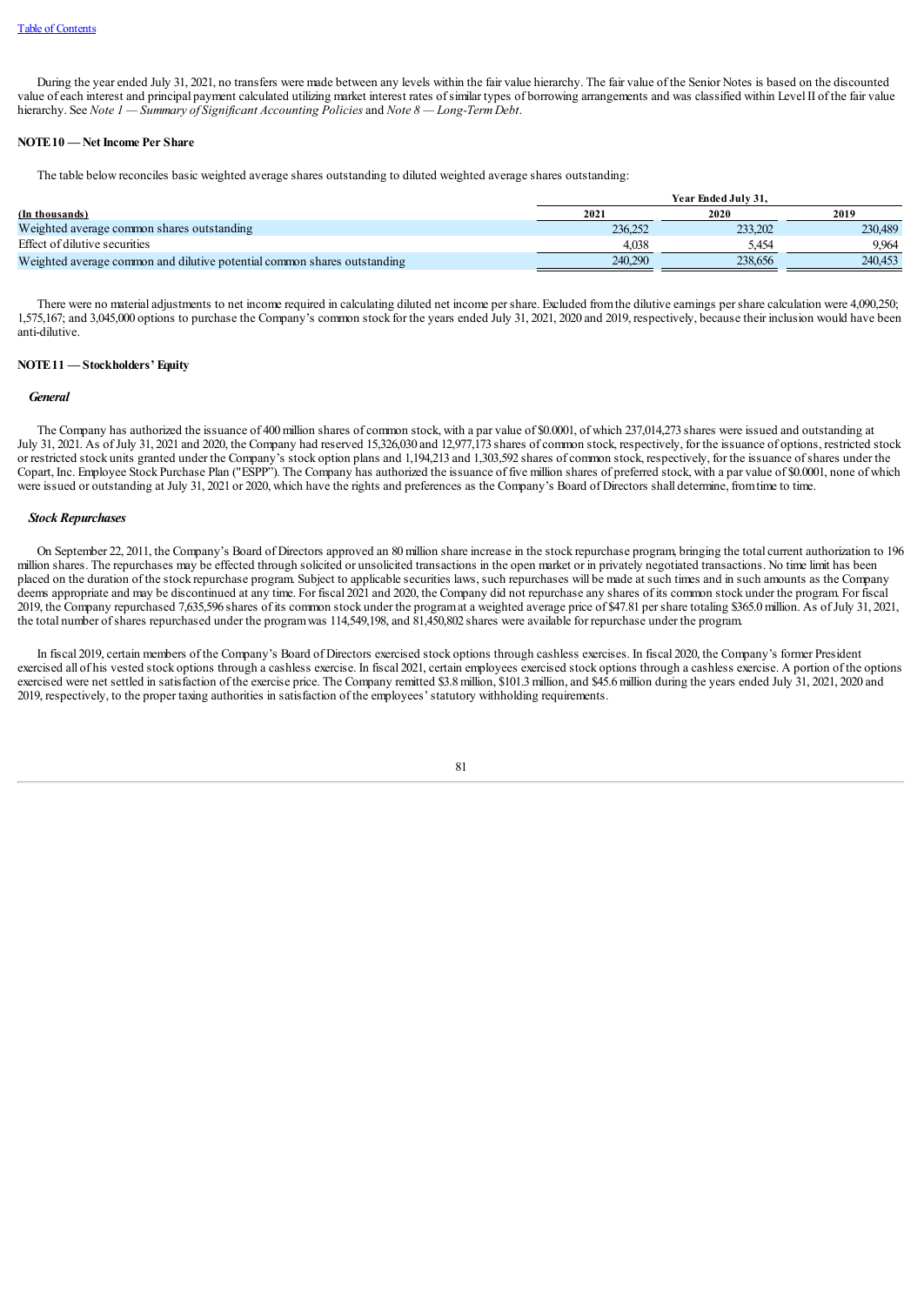The exercised stock options, utilizing a cashless exercise, are summarized in the following table:

| Period     | Options Exercised | Weighted<br>Average Exercise<br>Price |       | <b>Shares Net</b><br><b>Settled for</b><br>Exercise | <b>Shares Withheld</b><br>for Taxes $(1)$ | <b>Net Shares to</b><br>Employees |  | <b>Weighted Average</b><br><b>Share Price for</b><br>Withholding |  | <b>Employee Stock-Based Tax</b><br>Withholding (in 000s) |
|------------|-------------------|---------------------------------------|-------|-----------------------------------------------------|-------------------------------------------|-----------------------------------|--|------------------------------------------------------------------|--|----------------------------------------------------------|
| FY 2019-03 | 3.000.000         |                                       | 17.81 | 945.162                                             | 806,039                                   | .248.799                          |  | 56.53                                                            |  | 45.565                                                   |
| FY 2020-O1 | 4.000.000         |                                       | 17.81 | 865,719                                             | .231,595                                  | .902.686                          |  | 82.29                                                            |  | 101.348                                                  |
| FY 2021-04 | 90,000            |                                       | 17.73 | 12.366                                              | 29.349                                    | 48.285                            |  | 129.01                                                           |  | 3,786                                                    |

(1) Shareswithheld for taxesaretreated asarepurchase of sharesfor accounting purposes but do not count against the Company'sstock repurchase program.

#### *Employee Stock Purchase Plan*

The ESPP provides for the purchase of up to an aggregate of 10 million shares of common stock of the Company by employees pursuant to the terms of the ESPP. The Company's ESPP was adopted by the Board of Directors and approved by the stockholders in 1994. The ESPP was amended and restated in 2003 and again approved by the stockholders. In 2014, a new ESPP was approved by the Board of Directors and approved by the stockholders. Under the ESPP, employees of the Company who elect to participate have the right to purchase common stock at a 15% discount from the lower of the market value of the common stock at the beginning or the end of each sixmonth offering period. The ESPP permits an enrolled employee to make contributions to purchase shares of common stock by having withheld from their salary an amount up to 10% of their compensation (which amount may be increased from time to time by the Company but may not exceed 15% of compensation). No employee may purchase more than \$25,000 worth ofcommon stock (calculated at the time the purchase right is granted) in any calendar year. The Compensation Committee of the Board of Directors administers the ESPP. The number of shares of common stock issued pursuant to the ESPP during the years ended July 31, 2021, 2020 and 2019 was 109,379; 123,106; and 177,043; respectively. As of July 31, 2021, there were 8,885,861 shares ofcommon stock issued pursuant to the ESPP and 1,194,213 shares remain available for purchase under the ESPP.

#### *Stock Options*

In December 2007, the Company adopted the Copart, Inc. 2007 Equity Incentive Plan (Plan), presently covering an aggregate of 36million shares of the Company's common stock. The Plan provides for the grant of incentive stock options, restricted stock, restricted stock units and other equity-based awards to employees and non-qualified stock options, restricted stock, restricted stock units and otherequity-based awards to employees, officers, directors and consultants at prices not less than 100% of the fairmarket value for incentive and non-qualified stock options, as determined by the Board of Directors at the grant date. Incentive and non-qualified stock options may have terms of up to ten years and vest over periods determined by the Board of Directors. Options generally vest ratably over a five year period. The Plan replaced the Company's 2001 Stock Option Plan. As ofJuly 31, 2021, 7,137,850 shares were available for grant under the Plan and the number of options that were in-the-money was 7,557,157 at July 31, 2021.

In October 2013, the Compensation Committee of the Company's Board of Directors, subject to stockholder approval (which was subsequently obtained at the December 16, 2013 annual meeting of stockholders), approved the grant to each of the Company's former President, and A. Jayson Adair, the Company's Chief Executive Officer, of nonqualified stock options to purchase 3,000,000 and 4,000,000 shares of the Company's common stock, respectively, at an exercise price of \$17.81 per share, which equaled the closing price of the Company's common stock on December 16, 2013, the effective date of grant. Such grants were made in lieu ofany cash salary or bonus compensation in excess of \$1.00 per year or the grant of any additional equity incentives for a five year period. Each option became exercisable over five years, subject to continued service by Mr. Adair and the Company's former President, with 20% vesting on April 15, 2015 and December 16, 2014, respectively,and the balance vested monthly over the subsequent four years. On December 16, 2018, the option held by the Company's former President became fully vested and on April 15, 2019, the option held by Mr. Adair became fully vested. The fair value ofeach option at the date of grant using the Black-Scholes Merton option-pricing modelwas \$5.72. The totalcompensation expense recognized by the Company over the five year service period for these options was \$38.8 million. The Company recognized no compensation expenses for these grants in the years ended July 31, 2021 and 2020, respectively, and \$4.3million in compensation expenses for these grants in the yearended July 31, 2019.

In June 2020, the Compensation Committee of the Company's Board of Directors approved the grant to A. Jayson Adair, the Company's Chief Executive Officer, of nonqualified stock options to purchase 1,000,000 shares of the Company's common stock at an exercise price of \$85.04 pershare, which equaled the closing price of the Company's common stock on June 12, 2020, the effective date of grant. The option will become exercisable over five years, subject to continued service by Mr. Adair,

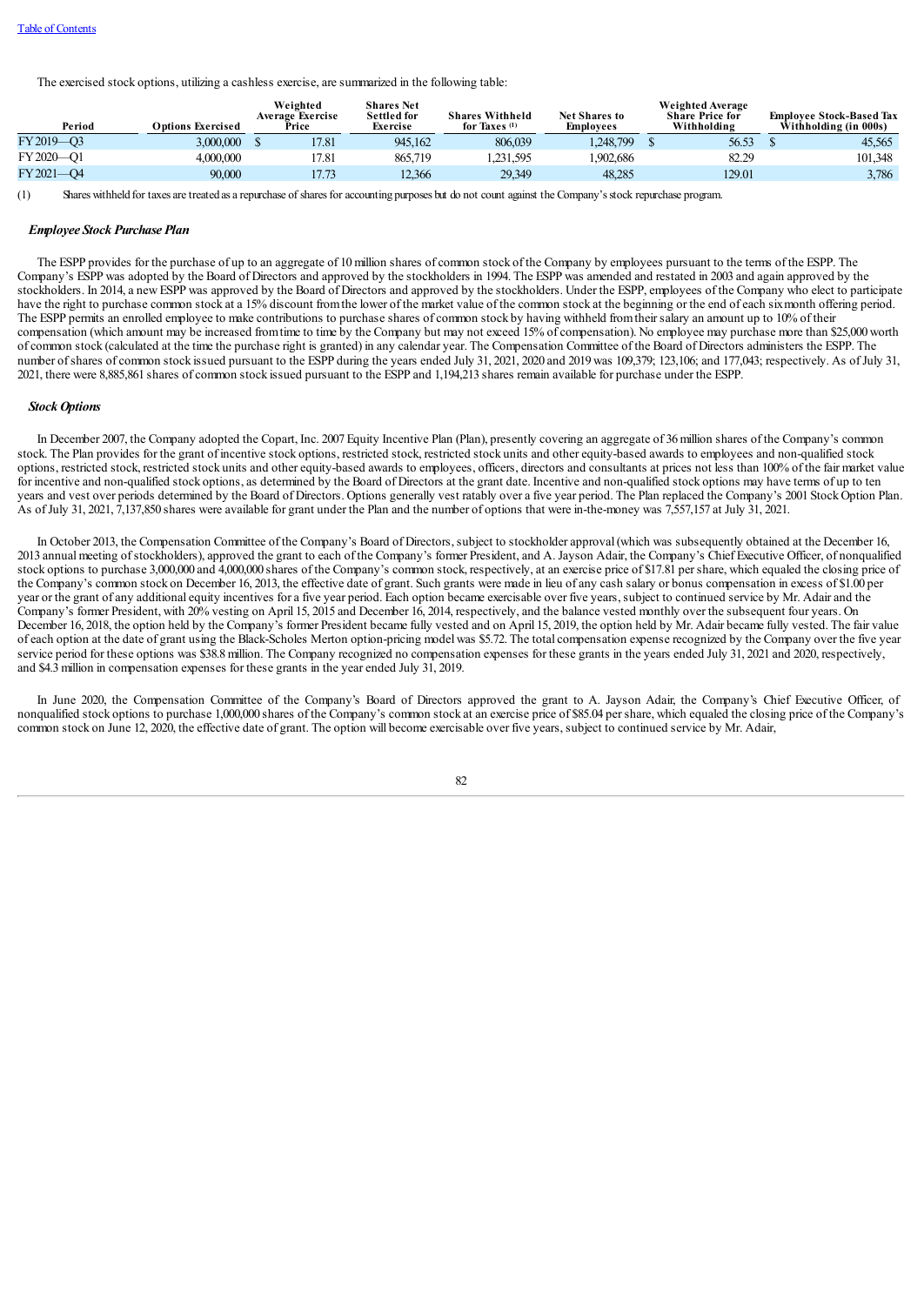with 20% vested on June 12, 2021, and the balance vesting monthly over the subsequent four years. Separate and apart from the time-based vesting schedule, the options are also subject to market based vesting, such that no options will be exercisable unless and until the average closing price in trading of Copart, Inc., common stock on the NASDAQ Global Select Market is greater than or equal to \$106.30 per share (which is an amount equivalent to 125% of the exercise price of the options) for a period of 20 consecutive trading days. The market based vesting condition was satisfied in the first quarter of fiscal 2021. The option held by Mr. Adair will become fully vested, assuming continued service by Mr. Adair on June 12, 2025. The fair value of each option at the date of grant using the Monte Carlo simulation model was \$25.47, with an expected life of 7.64 years, a risk-free interest rate of 0.71%, estimated volatility of 25.2%, and no expected dividends. The totalestimated compensation expense to be recognized by the Company over the five year estimated service period for these options is \$25.5 million and is recognized using the accelerated attribution method over each vesting tranche of the award. The Company recognized \$13.5 million in compensation expense for this grant in yearended July 31, 2021.

The table below sets forth the stock-based compensation recognized by the Company for stock options, restricted stock, and restricted unit awards:

|                                |      |        | Year Ended July 31. |        |
|--------------------------------|------|--------|---------------------|--------|
| (In thousands)                 | 2021 |        | 2020                | 2019   |
| General and administrative     |      | 35,633 | 17,567              | 18,254 |
| Yard operations                |      | 5,289  | 5 755<br>- - - -    | 5.191  |
| Total stock-based compensation |      | 40.922 | 23.322              | 23,445 |

There were no material compensation costs capitalized as part of the cost of an asset as of July 31, 2021 and 2020. The Company recognizes compensation expense for stock option awards on a straight-line basis over the requisite service period of the award.

A summary of the status of the Company's non-vested shares fromstock option awards and its activity during the yearended July 31, 2021was as follows:

| (In thousands, except per share amounts) | <b>Shares</b> | Weighted<br><b>Average Grant-</b><br>date Fair Value |
|------------------------------------------|---------------|------------------------------------------------------|
| Non-vested shares at July 31, 2020       | 3,303         | 17.58                                                |
| Grants of non-vested shares              | 1,310         | 31.17                                                |
| Vested                                   | (1,139)       | 16.65                                                |
| Forfeitures or expirations               | (213)         | 12.84                                                |
| Non-vested shares at July 31, 2021       | 3,261         | 22.80                                                |

The following is a summary of activity for the Company's stock options for the year ended July 31, 2021:

| (In thousands, except per share and term data)  | <b>Shares</b> | <b>Weighted Average</b><br>Exercise Price | Weighted Average Remaining<br>Contractual Term (In years) | <b>Aggregate Intrinsic</b><br>Value |
|-------------------------------------------------|---------------|-------------------------------------------|-----------------------------------------------------------|-------------------------------------|
| Outstanding as of July 31, 2020                 | 8.059         | 41.44                                     | 6.72 \$                                                   | 417.529                             |
| Grants of options                               | 1.310         | 107.95                                    |                                                           |                                     |
| Exercises                                       | (1, 599)      | 25.47                                     |                                                           |                                     |
| Forfeitures or expirations                      | (213)         | 47.11                                     |                                                           |                                     |
| Outstanding as of July 31, 2021                 | 7,557         | 56.19                                     | 6.53 S                                                    | 686,269                             |
| Exercisable as of July 31, 2021                 | 4,295         | 38.16                                     | 5.17 \$                                                   | 467.433                             |
| Vested and expected to vest as of July 31, 2021 | 7.557         | 56.19                                     | $6.52 \text{ }$ \$                                        | 686,269                             |

The aggregate intrinsic value in the table above represents the total pretax intrinsic value (i.e., the difference between the Company's closing stock price on the last trading day of the yearended July 31, 2021 and the exercise price, times the number ofshares) that would have been received by the option holders had all option holders exercised their options on July 31, 2021. The aggregate intrinsic value of options exercised was \$143.3million, \$476.3million and \$215.4million in the years ended July 31, 2021, 2020 and 2019, respectively, and represents the difference between the exercise price of the option and the estimated fair value of the Company's common stock on the dates exercised. As of July 31, 2021, the totalcompensation cost related to non-vested stock-based awards granted to employees under the Company's stock option plans but not yet recognized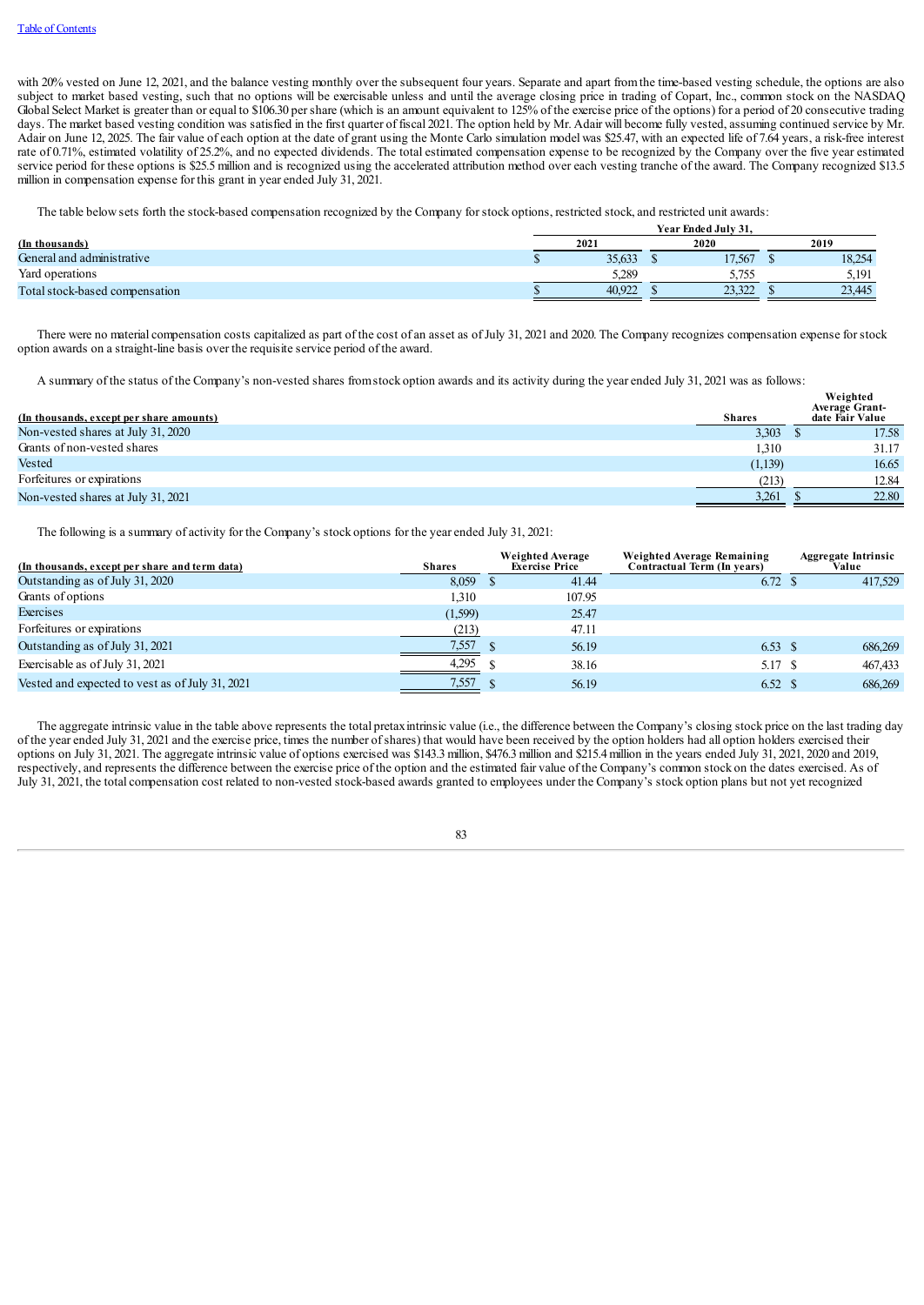was \$60.6 million. This cost will be amortized on a straight-line basis over a weighted average remaining term of 3.28 years. The fair value of options vested for the years ended July 31, 2021, 2020 and 2019was \$19.0million, \$19.2million and \$21.3million, respectively.

The following table summarizes stock options outstanding and exercisable as of July 31, 2021:

| (In thousands, except per share amounts) |        | <b>Options Outstanding</b>                              | <b>Options Exercisable</b>               |        |                                          |  |
|------------------------------------------|--------|---------------------------------------------------------|------------------------------------------|--------|------------------------------------------|--|
| <b>Range of Exercise Prices</b>          | Number | Weighted<br>Average<br>Remaining<br>Contractual<br>Life | Weighted<br>Average<br>Exercise<br>Price | Number | Weighted<br>Average<br>Exercise<br>Price |  |
| \$12.48<br>$=$ \$17.73                   | 890    | 3.25 S                                                  | 16.72                                    | 890    | 16.72                                    |  |
| \$17.81<br>$-$ \$36.32                   | 2,393  | 5.06                                                    | 28.16                                    | 1,988  | 26.68                                    |  |
| \$43.96<br>$-$ \$58.27                   | 1,740  | 7.17                                                    | 55.59                                    | 876    | 53.05                                    |  |
| \$77.51<br>$-$ \$134.42                  | 2,534  | 8.62                                                    | 96.93                                    | 541    | 91.47                                    |  |
| Outstanding as of July 31, 2021          | 7,557  | $6.53$ \$                                               | 56.19                                    | 4,295  | 38.16<br><sup>S</sup>                    |  |

The Company's restricted stock awards ("RSA") and restricted stock unit awards ("RSU") have generally been issued with vesting periods ranging from two years to five years and vest solely on service conditions. Accordingly, the Company recognizes compensation expense for RSA and RSU awards on a straight-line basis over the requisite service period of the award.

The following is a summary ofactivity for the Company's RSA's and RSU's for the for the yearended July 31, 2021:

| (In thousands, except per share data) | <b>Restricted Shares</b> | <b>Weighted Average</b><br><b>Grant Date Fair</b><br>Value |
|---------------------------------------|--------------------------|------------------------------------------------------------|
| Outstanding as of July 31, 2020       | 105                      | 69.86                                                      |
| Grants                                | 61                       | 116.86                                                     |
| Vested                                | (58)                     | 83.26                                                      |
| Forfeitures or expirations            | (6)                      | 67.55                                                      |
| Outstanding as of July 31, 2021       | 102                      | 90.46                                                      |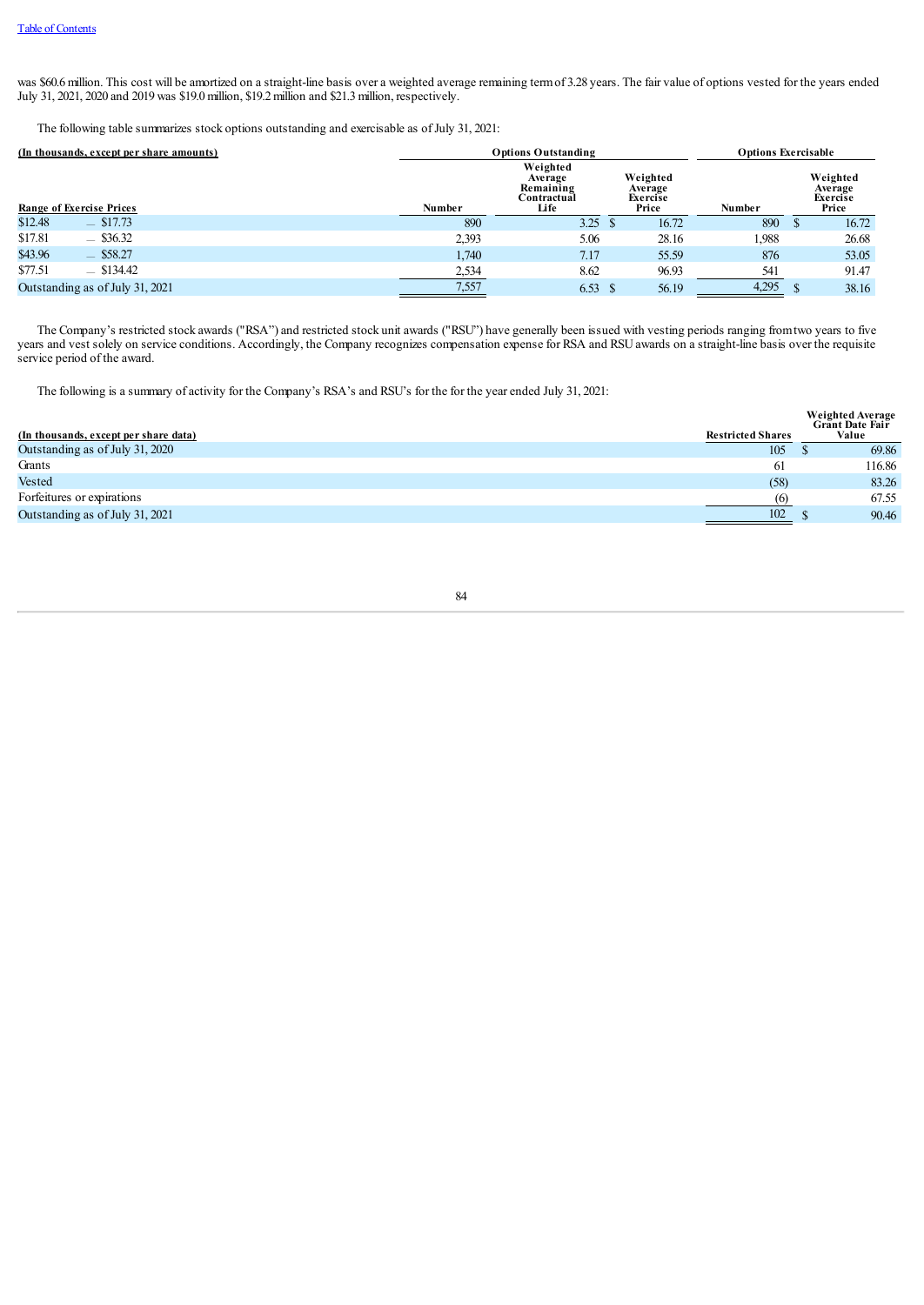## **NOTE12 — Income Taxes**

Income before taxes consisted of the following:

| Year Ended July 31.       |  |           |  |         |  |         |  |  |
|---------------------------|--|-----------|--|---------|--|---------|--|--|
| (In thousands)            |  | 2021      |  | 2020    |  | 2019    |  |  |
| U.S.                      |  | 1,022,134 |  | 740,171 |  | 634,874 |  |  |
| International             |  | 99.712    |  | 60.668  |  | 70,077  |  |  |
| Total income before taxes |  | 1.121.846 |  | 800,839 |  | 704.951 |  |  |
|                           |  |           |  |         |  |         |  |  |

Income taxexpense (benefit) fromcontinuing operations consisted of the following:

|                    | Year Ended July 31, |              |           |         |
|--------------------|---------------------|--------------|-----------|---------|
| (In thousands)     |                     | 2021         | 2020      | 2019    |
| Federal:           |                     |              |           |         |
| Current            | \$                  | $135,216$ \$ | 53,942 \$ | 59,848  |
| Deferred           |                     | (4,259)      | 21,019    | 27,779  |
|                    |                     | 130,957      | 74,961    | 87,627  |
| State:             |                     |              |           |         |
| Current            |                     | 34,302       | 12,095    | 12,720  |
| Deferred           |                     | (3,489)      | 565       | 702     |
|                    |                     | 30,813       | 12,660    | 13,422  |
| International:     |                     |              |           |         |
| Current            |                     | 23,575       | 13,333    | 12,508  |
| Deferred           |                     | 6            | (22)      | (299)   |
|                    |                     | 23,581       | 13,311    | 12,209  |
| Income tax expense |                     | 185,351      | 100,932   | 113,258 |

A reconciliation of the expected U.S. statutory taxrate to the actualeffective income taxrate is as follows:

|                                                       | Year Ended July 31, |            |                 |
|-------------------------------------------------------|---------------------|------------|-----------------|
| (In thousands)                                        | 2021                | 2020       | 2019            |
| Federal statutory rate                                | $21.0\%$            | $21.0\%$   | $21.0\%$        |
| State income taxes, net of federal income tax benefit | $1.5\%$             | $1.6\%$    | $1.4\%$         |
| International rate differential                       | $(0.5)\%$           | $0.1\%$    | $0.3\%$         |
| Compensation and fringe benefits (1)                  | (1.9)%              | $(11.2)\%$ | $(6.4)\%$       |
| FDII, GILTI, and transition tax                       | $(3.1)\%$           | $(0.3)\%$  | (0.7)%          |
| Federal return to provision adjustment                | $(1.8)\%$           | $-$ %      | $- \frac{9}{6}$ |
| Other differences                                     | $1.3\%$             | $1.4\%$    | $0.5\%$         |
| Effective tax rate                                    | $16.5\%$            | $12.6\%$   | $16.1\%$        |

(1) Included in the compensation and fringe benefits rate reconciliation is the impact of the Company's adoption of ASU No. 2016-09, *Improvements to Employee Share-Based Payment Accounting*. Under this standard, all exces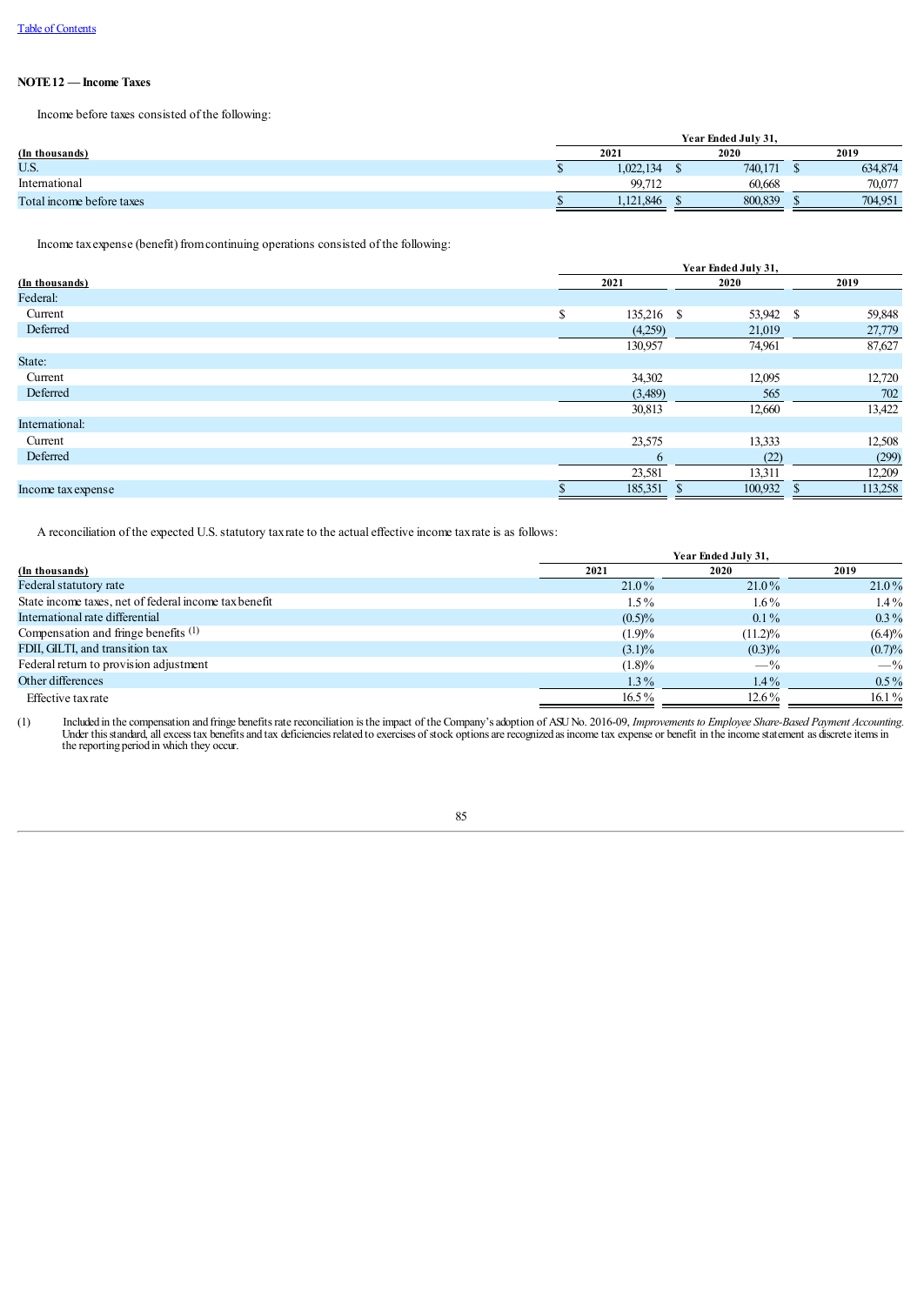The taxeffects of temporary differences that give rise to significant portions of the deferred taxassets (liabilities) are presented below:

|                                      |            | <b>July 31,</b> |            |  |
|--------------------------------------|------------|-----------------|------------|--|
| (In thousands)                       | 2021       |                 | 2020       |  |
| Deferred tax assets:                 |            |                 |            |  |
| Allowance for credit loss            | \$<br>942  | -S              | 1,141      |  |
| Accrued compensation and benefits    | 15,541     |                 | 13,217     |  |
| State taxes                          |            |                 | 460        |  |
| Operating lease liabilities          | 25,176     |                 |            |  |
| Accrued other                        | 4,551      |                 | 4,763      |  |
| Deferred revenue                     | 4,239      |                 | 1,950      |  |
| Losses carried forward               | 24,384     |                 | 15,092     |  |
| Federal tax benefit                  | 12,242     |                 | 9,872      |  |
| Total gross deferred tax assets      | 87,075     |                 | 46,495     |  |
| Less: Valuation allowance            | (24,987)   |                 | (15, 429)  |  |
| Net deferred tax assets              | 62,088     |                 | 31,066     |  |
| Deferred tax liabilities:            |            |                 |            |  |
| Vehicle pooling costs                | (20,241)   |                 | (15,291)   |  |
| Property and equipment               | (55,047)   |                 | (62, 123)  |  |
| Operating lease right-of-use assets  | (25,253)   |                 |            |  |
| Other prepaids                       | (461)      |                 | (1,411)    |  |
| Intangibles and goodwill             | (24,602)   |                 | (23,714)   |  |
| Total gross deferred tax liabilities | (125, 604) |                 | (102, 539) |  |
| Net deferred tax liabilities         | (63,516)   | -8              | (71, 473)  |  |

On December 22, 2017 legislation,commonly referred to as the TaxCuts and Jobs Act (the "Act"), was enacted. The Act included a one-time taxon accumulated unremitted earnings of the Company's foreign subsidiaries ("Transition Tax"). The Act contains Global Intangible Low-Taxed Income ("GILTI") provisions, which first impacted the Company in fiscal year 2019. The GILTI provisions effectively subject income earned by the Company's foreign subsidiaries to current U.S. taxat a rate of 10.5%, less foreign taxcredits. Under U.S. GAAP, the Company can make an accounting policy election to either recognize deferred taxes for temporary differences expected to impact GILTI in future years or provide for taxexpense related to GILTI in the year the taxis incurred as a period expense. The Company has elected to treat taxgenerated by GILTI provisions as a period expense.

The Act also includes a favorable taxtreatment for certain Foreign Derived Intangible Income ("FDII"), effective for the Company starting August 1, 2018. The Company's estimate for FDII did have a material impact to the effective income taxrate and income taxexpense for the fiscal yearended July 31, 2021.

As ofJuly 31, 2021 and 2020, the Company had foreign operating losses and a U.S. federal taxcredit carryforward of \$24.4million and \$15.1million, respectively. The foreign operating losses, subject to certain limitations, usually can be carried forward indefinitely. The U.S. federal related taxcredit, if not used, would start to expire after 2026.

The Company's ability to realize deferred taxassets is dependent on its ability to generate future taxable income. Accordingly, the Company has established a valuation allowance in taxable jurisdictions where the utilization of the taxassets is uncertain. Additional timing differences or future taxlosses may occur which could warrant a need for establishing additional valuation allowances against certain deferred taxassets. The valuation allowance for the years ended July 31, 2021 and 2020was \$25.0million and \$15.4 million, respectively. The valuation allowance for deferred taxassets primarily related to operating losses in certain international jurisdictions and certain taxcredits that are unlikely to be realized.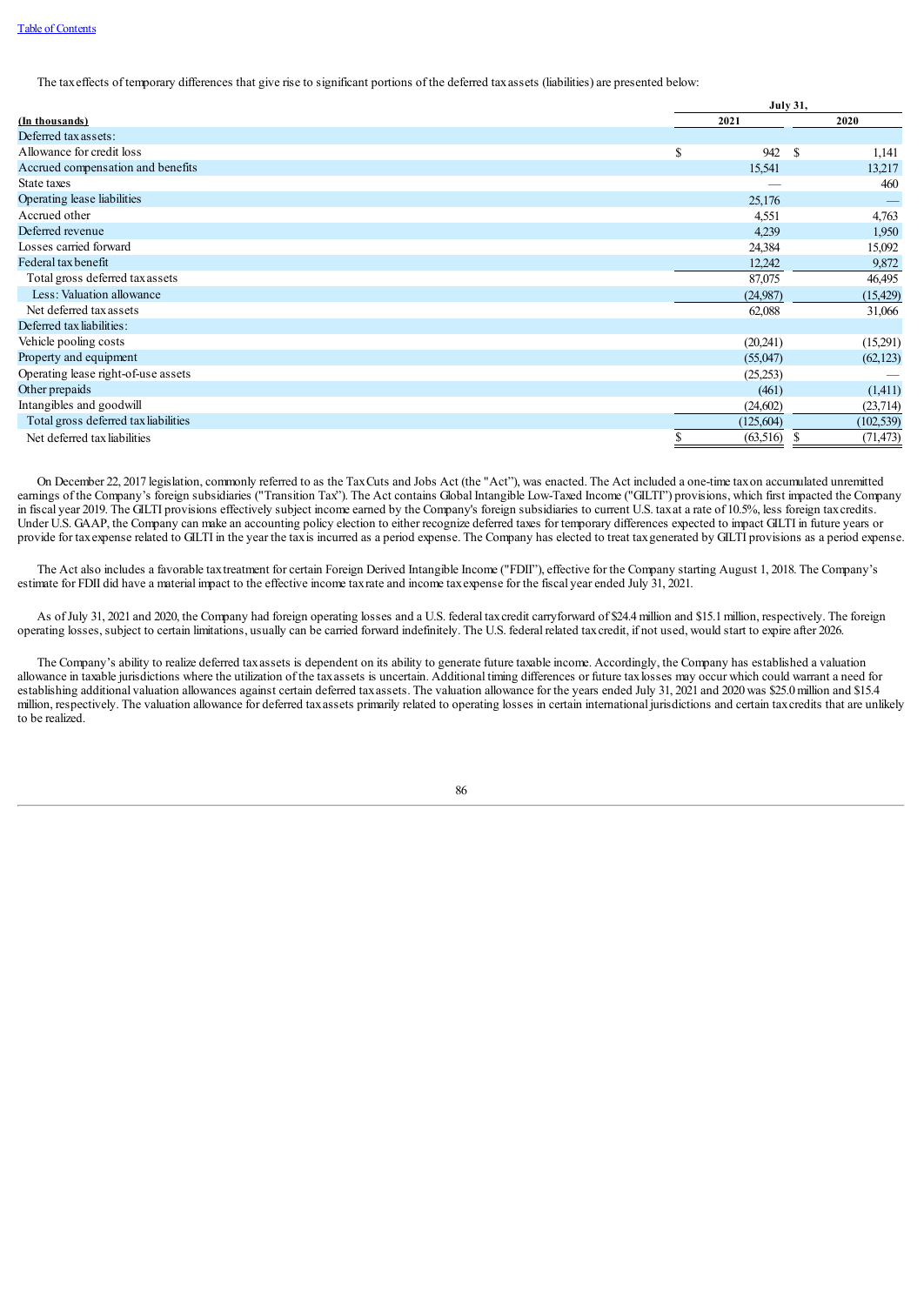The following table summarizes the activities related to the Company's unrecognized taxbenefits resulting fromuncertain taxpositions:

|                                                | <b>July 31,</b> |         |  |           |  |        |
|------------------------------------------------|-----------------|---------|--|-----------|--|--------|
| (In thousands)                                 |                 | 2021    |  | 2020      |  | 2019   |
| Beginning balance                              |                 | 36,123  |  | 27,537 \$ |  | 21,322 |
| Increases related to current year taxpositions |                 | 13,122  |  | 8,196     |  | 6,588  |
| Prior year tax positions:                      |                 |         |  |           |  |        |
| Increases recognized during the period         |                 | 8,782   |  | 6,390     |  | 800    |
| Decreases recognized during the period         |                 | (5,749) |  | (1,603)   |  | (305)  |
| Cash settlements during the period             |                 | (3,261) |  | (1,182)   |  | (534)  |
| Lapse of statute of limitations                |                 | (1,956) |  | (3,215)   |  | (334)  |
| Ending balance                                 |                 | 47,061  |  | 36,123    |  | 27,537 |

As of July 31, 2021 and 2020, if recognized, the portion of liabilities for unrecognized tax benefits resulting from uncertain tax positions that would favorably affect the Company's effective taxrate was \$37.8million and \$29.0million, respectively. It is possible that the amount of unrecognized taxbenefits willchange in the next twelve months, due to tax legislation updates or future audit outcomes; however, an estimate of the range of the possible change cannot be made at this time.

The Company recognizes interest and penalties related to income tax matters in income taxexpense. As of July 31, 2021, 2020 and 2019, the Company had accrued interest and penalties related to unrecognized taxbenefits of \$7.2million, \$8.9million and \$7.6million, respectively.

The Company files income taxreturns in the U.S. federal jurisdiction, various states and foreign jurisdictions. The Company is currently under examination by certain taxing authorities in the U.S. for fiscal years between 2014 and 2018. At this time, the Company does not believe that the outcome ofany examination will have a material impact on the Company's consolidated results of operations and financial position.

The Act significantly lowered the additional federal income taxupon the repatriation of undistributed earnings generated by our foreign subsidiaries. As the Company determined these undistributed foreign earnings along with any additional outside basis differences were indefinitely reinvested as of July 31, 2021, no deferred tax was therefore provided. Although the Company would not anticipate any significant taxliability associated with the repatriation of the undistributed earnings, which were \$234.7million as of July 31, 2021, nevertheless, it is not practical to estimate the amount of deferred taxliability related to the entire outside basis differences due to the complexity of the calculation and the uncertainty regarding assumptions necessary to compute the tax.

The Company's effective income taxrates were 16.5%, 12.6%, and 16.1% for fiscal 2021, 2020 and 2019, respectively. The Company's U.S. federal statutory taxrate for fiscal years 2021, 2020 and 2019 was 21.0%. The effective taxrate for fiscal year ending July 31, 2021 was favorably impacted by \$19.8 million of discrete tax adjustments made in connection with finalizing the Company's fiscal year 2020 taxreturn. The effective taxrate for fiscal year ending July 31, 2020 was negatively impacted by \$1.7 million of discrete tax items related to amending previously filed income taxreturns. The effective taxrate for the fiscal yearending July 31, 2019, was favorably impacted by \$10.2million of discrete tax items related to amending previously filed income taxreturns. The effective taxrates were also impacted by the recognition ofexcess taxbenefits fromthe exercise ofemployee stock-based compensation of \$29.8 million, \$92.5 million, and \$46.1 million, for fiscal years ended July 31, 2021, 2020 and 2019, respectively.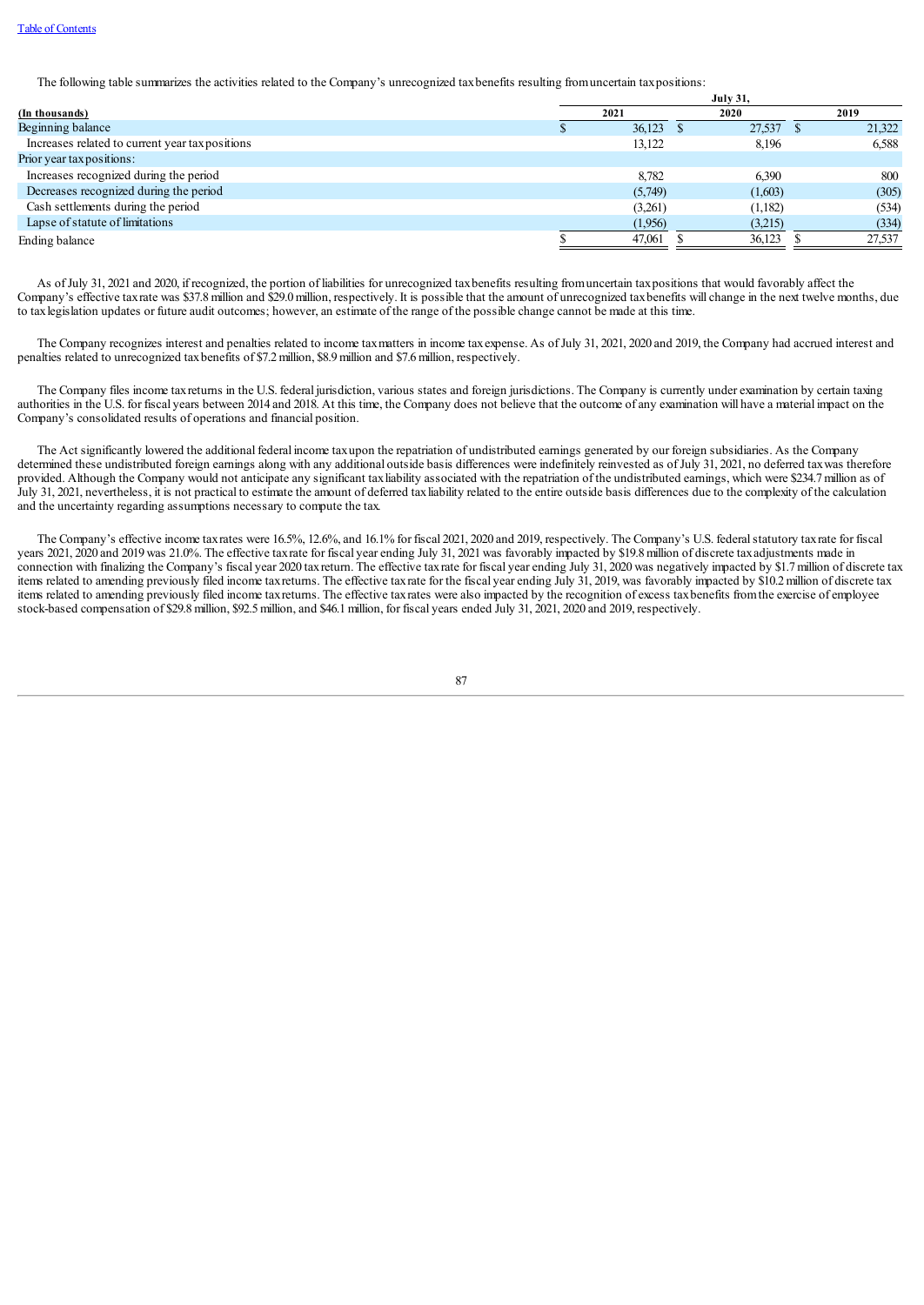## **NOTE13 — Segments andOther Geographic Reporting**

The Company's U.S.and International regions are considered two separate operating segments and are disclosed as two reportable segments. The segments represent geographic areas and reflect howthe chief operating decision makerallocates resources and measures results, including total revenues and operating income.

The following tables present financial information by segment:

|                                                     |                      | Year Ended July 31, 2021 |               |    |           |
|-----------------------------------------------------|----------------------|--------------------------|---------------|----|-----------|
| (In thousands)                                      | <b>United States</b> |                          | International |    | Total     |
| Service revenues                                    | 2.017.504            | -S                       | 274,363       | S. | 2,291,867 |
| Vehicle sales                                       | 254,568              |                          | 146,076       |    | 400,644   |
| Total service revenues and vehicle sales            | 2.272.072            |                          | 420,439       |    | 2,692,511 |
| Yard operations                                     | 849,037              |                          | 154,255       |    | 1,003,292 |
| Cost of vehicle sales                               | 227,365              |                          | 118.763       |    | 346,128   |
| General and administrative                          | 172,115              |                          | 34,550        |    | 206,665   |
| Operating income                                    | 1,023,555            |                          | 112,871       |    | 1,136,426 |
|                                                     |                      |                          |               |    |           |
| Depreciation and amortization, excluding debt costs | \$<br>$107.765$ \$   |                          | $14.206$ \$   |    | 121,971   |
| Capital expenditures, including acquisitions        | 390,706              |                          | 77,290        |    | 467,996   |
| Total assets                                        | 3,900,712            |                          | 661.431       |    | 4,562,143 |
| Goodwill                                            | 270,305              |                          | 85,412        |    | 355,717   |

|                                                     | Year Ended July 31, 2020 |                      |    |               |      |           |
|-----------------------------------------------------|--------------------------|----------------------|----|---------------|------|-----------|
| (In thousands)                                      |                          | <b>United States</b> |    | International |      | Total     |
| Service revenues                                    |                          | 1.714.724            | -S | 232,416 \$    |      | 1,947,140 |
| Vehicle sales                                       |                          | 145,962              |    | 112,481       |      | 258,443   |
| Total service revenues and vehicle sales            |                          | 1,860,686            |    | 344,897       |      | 2,205,583 |
| Yard operations                                     |                          | 828,066              |    | 144,421       |      | 972,487   |
| Cost of vehicle sales                               |                          | 135,095              |    | 90,199        |      | 225,294   |
| General and administrative                          |                          | 154,346              |    | 37,357        |      | 191,703   |
| Operating income                                    |                          | 743,179              |    | 72,920        |      | 816,099   |
|                                                     |                          |                      |    |               |      |           |
| Depreciation and amortization, excluding debt costs | \$                       | 90,818 \$            |    | 10.572        | - \$ | 101,390   |
| Capital expenditures, including acquisitions        |                          | 568,773              |    | 34,901        |      | 603,674   |
| Total assets                                        |                          | 2.904.216            |    | 551,045       |      | 3,455,261 |
| Goodwill                                            |                          | 262,423              |    | 81,199        |      | 343,622   |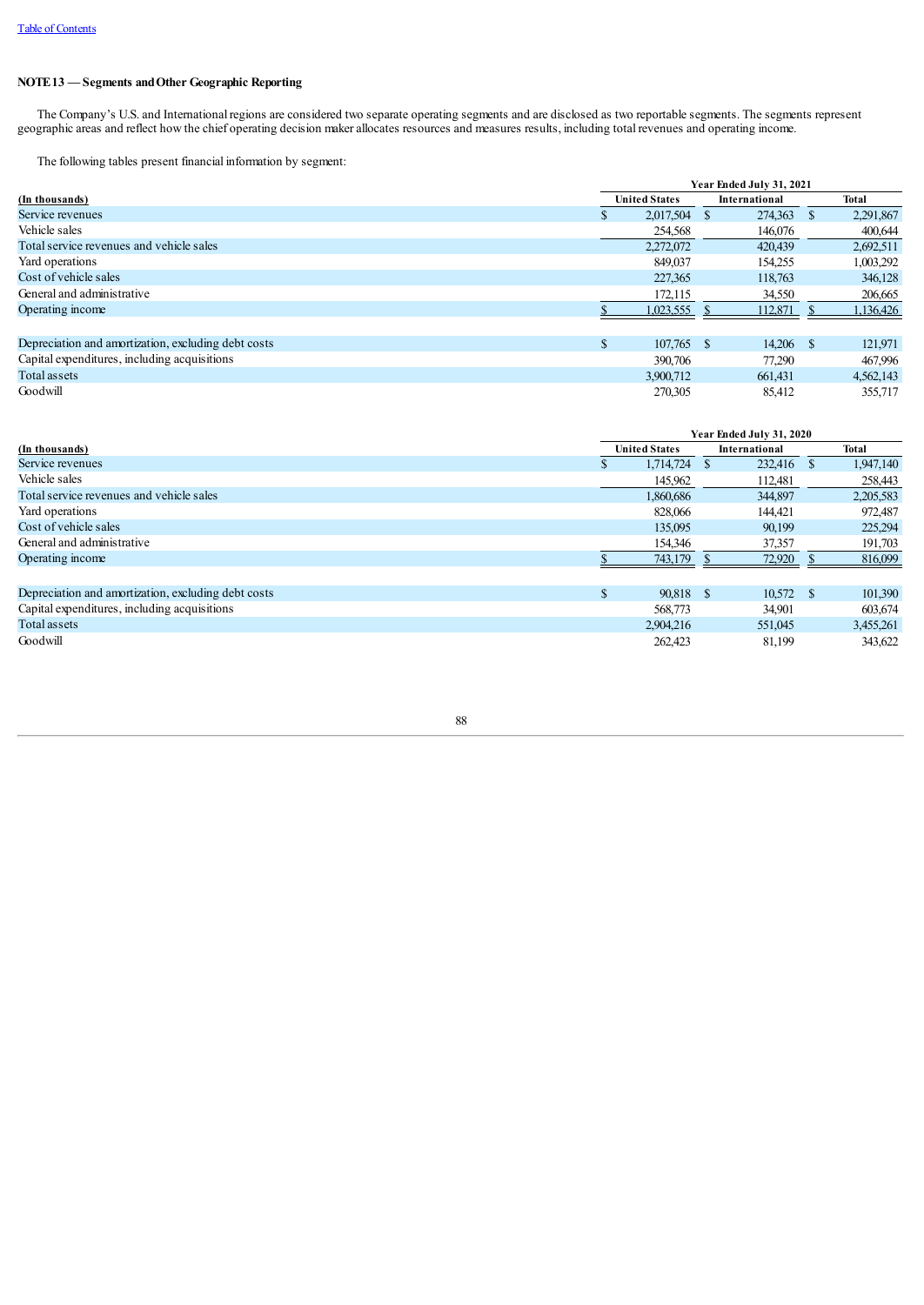|                                                     |                      | Year Ended July 31, 2019 |               |    |           |
|-----------------------------------------------------|----------------------|--------------------------|---------------|----|-----------|
| (In thousands)                                      | <b>United States</b> |                          | International |    | Total     |
| Service revenues                                    |                      | 1,537,431<br>-S          | 218,263       | S. | 1,755,694 |
| Vehicle sales                                       |                      | 119,138                  | 167,125       |    | 286,263   |
| Total service revenues and vehicle sales            |                      | 1,656,569                | 385,388       |    | 2,041,957 |
| Yard operations                                     |                      | 751,653                  | 136,458       |    | 888,111   |
| Cost of vehicle sales                               |                      | 112,268                  | 143.236       |    | 255,504   |
| General and administrative                          |                      | 155,180                  | 26,687        |    | 181,867   |
| Operating income                                    |                      | 637,468                  | 79,007        |    | 716,475   |
|                                                     |                      |                          |               |    |           |
| Depreciation and amortization, excluding debt costs | \$.                  | 75,265 \$                | $9,630$ \$    |    | 84,895    |
| Capital expenditures, including acquisitions        |                      | 311,827                  | 62,801        |    | 374,628   |
| Total assets                                        |                      | 2,096,549                | 451,068       |    | 2,547,617 |
| Goodwill                                            |                      | 256,998                  | 76,323        |    | 333,321   |

## **NOTE14** — **Commitments** and **Contingencies**

#### *Commitments*

## *Letters of Credit*

Under a letter of credit facility separate from our Revolving Loan Facility, the Company had outstanding letters of credit of \$24.1 million at July 31, 2021, which are primarily used to secure certain insurance obligations.

### *Contingencies*

### *Legal Proceedings*

The Company is subject to threats of litigation and is involved in actual litigation and damage claims arising in the ordinary course of business, such as actions related to injuries, property damage, contract disputes, and handling or disposal of vehicles. There are no material pending legal proceedings to which the Company is a party, or with respect to which any of the Company's property is subject.

The Company provides for costs relating to matters when a loss is probable and the amount can be reasonably estimated. The effect of the outcome of any such matters on the Company's future consolidated results of operations and cash flows cannot be predicted because any such effect depends on future results of operations and the amount and timing of the resolution of any such matters. The Company believes that any ultimate liability regarding existing litigation and claims would not have a material effect on its consolidated results of operations, financial position, orcash flows. However, the amount of the liabilities associated with claims, ifany,cannot be determined with certainty. The Company maintains insurance which may or may not provide coverage for claims made against the Company. There is no assurance that there will be insurance coverage available when and if needed. Additionally, the insurance that the Company carries requires that the Company pay for costs and/or claims exposure up to the amount of the insurance deductibles.

#### **NOTE15** — Guarantees — Indemnifications to Officers and Directors

The Company typically enters into indemnification agreements with its directors and certain of its officers to indemnify themto the extent permitted by lawagainst any and all liabilities, costs, expenses, amounts paid in settlement and damages incurred by the directors and officers as a result of any lawsuit, or any judicial, administrative or investigative proceeding in which the directors and officers are sued as a result of their service to the Company.

## **NOTE16 — RelatedParty Transactions**

There were no amounts due to or from related parties as of July 31, 2021 and 2020.

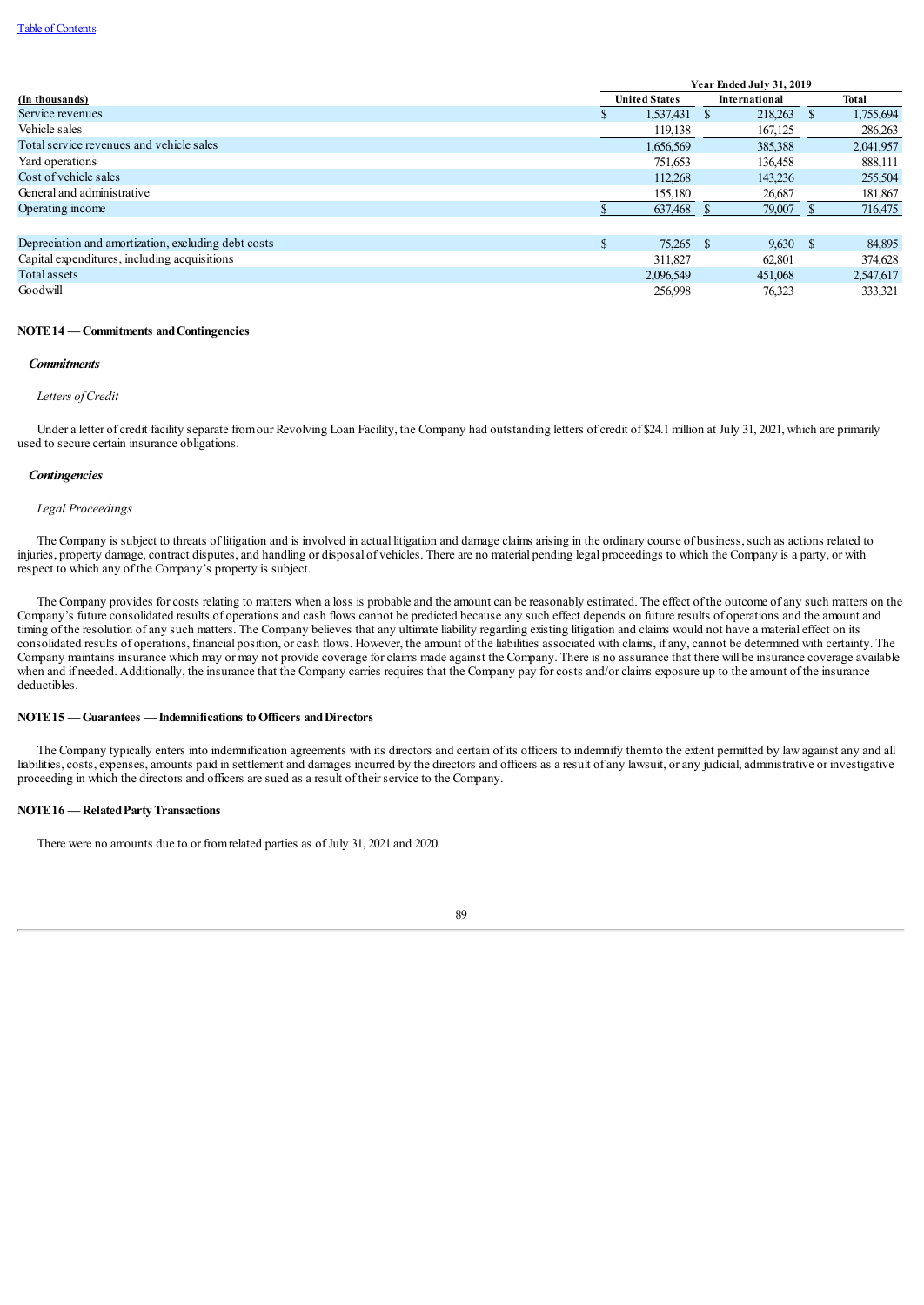## **NOTE17 — Employee Benefit Plan**

The Company sponsors a 401(k) defined contribution plan covering its eligible employees. The plan is available to all U.S. employees who meet minimum age and service requirements and provides employees with taxdeferred salary deductions and alternative investment options. The Company matches 20% of employee contributions up to 15% of employee salary deferral. The Company recognized expenses of \$1.9 million, for the years ended July 31, 2021, and 2020 and \$1.7 million, for the year ended July 31, 2019, related to this plan.

The Company also sponsors an additional defined contribution plan for its U.K. employees, which is available to all U.K. employees who meet minimum service requirements. The Company matches up to 5% of employee contributions. The Company recognized expenses of \$1.4 million, \$1.2 million, and \$0.9 million for the years ended July 31, 2021, 2020 and 2019, respectively, related to this plan.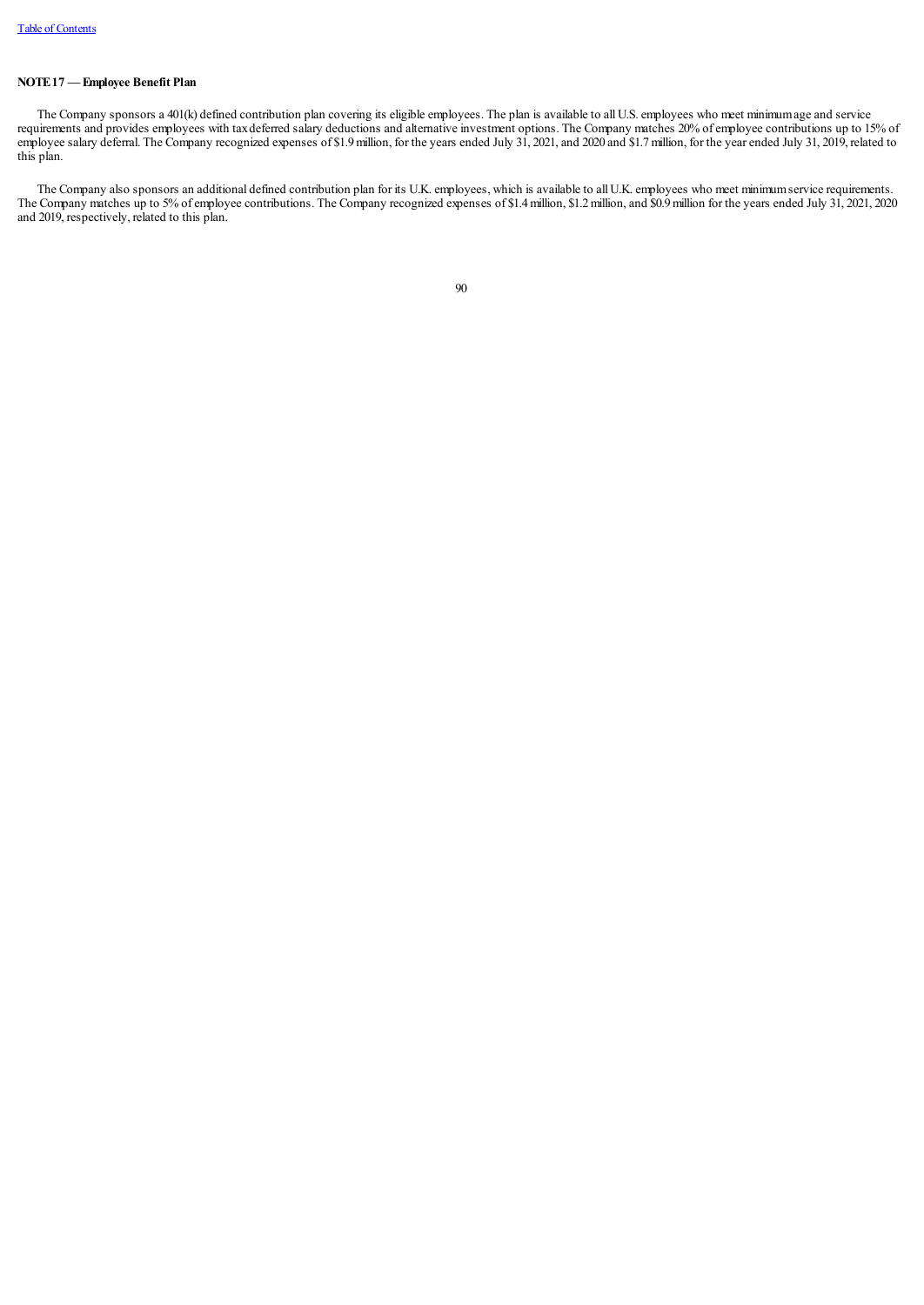## **US SUBSIDIARIES:**

| Name of subsidiary                                       | <b>State of incorporation</b><br>or organization | Name(s) under which subsidiary does business                                                                                                                                                                                                          |
|----------------------------------------------------------|--------------------------------------------------|-------------------------------------------------------------------------------------------------------------------------------------------------------------------------------------------------------------------------------------------------------|
| Blue Fortress Holdings, LLC                              | Texas                                            |                                                                                                                                                                                                                                                       |
| Blue Magnum Fortress Holdings, LLC                       | Texas                                            |                                                                                                                                                                                                                                                       |
| Copart Catastrophe Response Fleet LLC                    | Delaware                                         | Copart                                                                                                                                                                                                                                                |
| Copart-Dallas, Inc.                                      | California                                       |                                                                                                                                                                                                                                                       |
| Copart-Houston, Inc.                                     | California                                       |                                                                                                                                                                                                                                                       |
| Copart Investment Holdings LLC                           | Delaware                                         |                                                                                                                                                                                                                                                       |
| Copart of Arizona, Inc.                                  | Arizona                                          | Copart, Copart Auto Auctions, Copart Dealer Services, 57 Storage, New<br>Mexico Salvage Pool, Copart Direct                                                                                                                                           |
| Copart of Arkansas, Inc.                                 | Arkansas                                         | Copart, Copart Auto Auctions, Copart Dealer Services, Copart Direct, Copart<br>Salvage Auto Auctions                                                                                                                                                  |
| Copart of Connecticut, Inc.                              | Connecticut                                      | Copart, Copart Auto Auctions, Crashed Toys, Copart Auto Auctions No.<br>143, Copart Salvage Auto Auctions, 1-800-Cash-For-Junk-Cars,<br>CashForCars.com, Copart Dealer Services, Copart Direct, Replace My Car,<br>Crashed Toys, Motors Auction Group |
| Copart of Florida, Inc.                                  | Florida                                          |                                                                                                                                                                                                                                                       |
| Copart of Houston, Inc.                                  | Texas                                            |                                                                                                                                                                                                                                                       |
| Copart of Kansas, Inc.                                   | Kansas                                           |                                                                                                                                                                                                                                                       |
| Copart of Louisiana, Inc.                                | Louisiana                                        | Copart, Copart Auto Auctions, Copart Dealer Services, Copart Direct,<br>Replace My Car                                                                                                                                                                |
| Copart of Missouri, Inc.                                 | Missouri                                         | Copart, Copart Dealer Services, Copart Direct                                                                                                                                                                                                         |
| Copart of Oklahoma, Inc.                                 | Oklahoma                                         | Copart, Copart Auto Auctions, Copart Dealer Services, Copart Direct                                                                                                                                                                                   |
| Copart of Tennessee, Inc.                                | Tennessee                                        | Copart, Copart Auto Auctions                                                                                                                                                                                                                          |
| Copart of Texas, Inc.                                    | Texas                                            | Copart, Copart Dealer Services, Copart Direct                                                                                                                                                                                                         |
| Copart of Washington, Inc.                               | Washington                                       | Copart, Copart Auto Auctions, Copart Salvage Auto Auctions, Copart<br>Dealer Services, Copart Direct, Replace My Car                                                                                                                                  |
| <b>CPRT</b> Holdings LLC                                 | Delaware                                         |                                                                                                                                                                                                                                                       |
| Crashed Toys L.L.C.                                      | Iowa                                             | Crashed Toys, Crashedtoys.com, QCSA Auto Auction, LLC, QCSA Auto<br>Auctions, Inc., QCSA Direct, QCSA Auto Auction LLC                                                                                                                                |
| Cycle Express, LLC                                       | Delaware                                         | Cycle Express, LLC (Delaware), National Powersport Auctions                                                                                                                                                                                           |
| Dallas Copart Salvage Auto Auctions Limited Partnership  | Texas                                            | Copart, CrashedToys, Copart Dealer Services, Copart Direct                                                                                                                                                                                            |
| Houston Copart Salvage Auto Auctions Limited Partnership | Texas                                            | Copart, Copart Auto Auctions, 1-800-Cash-For-Junk-Cars,<br>CashForCars.com, Copart Dealer Services, Copart Direct, Replace My Car                                                                                                                     |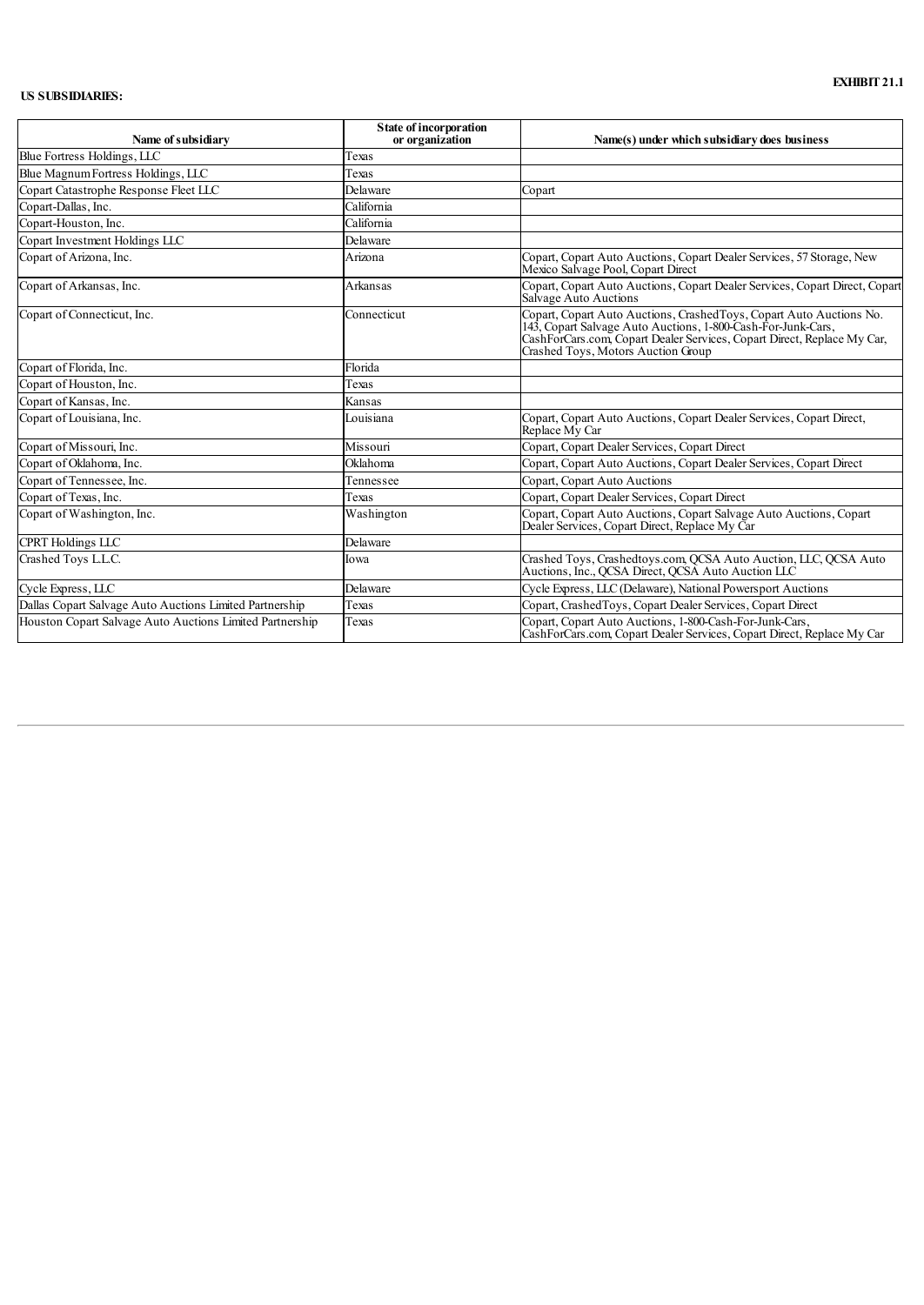# **NON-US SUBSIDIARIES:**

| Name of subsidiary                            | Jurisdiction of<br>incorporation or<br>organization | Name(s) under which subsidiary does business                                                                                                                                          |
|-----------------------------------------------|-----------------------------------------------------|---------------------------------------------------------------------------------------------------------------------------------------------------------------------------------------|
| Copart Autos España, S.L.U.                   | Spain                                               |                                                                                                                                                                                       |
| Copart Suomi Oy                               | Finland                                             |                                                                                                                                                                                       |
| Copart Bahrain Auctions WLL                   | Bahrain                                             |                                                                                                                                                                                       |
| Copart Batavia B.V.                           | Netherlands                                         |                                                                                                                                                                                       |
| Copart do Brasil Organização de Leilões Ltda. | Brazil                                              | Central de Leilões                                                                                                                                                                    |
| Copart do Brasil Transportes Ltda.            | Brazil                                              |                                                                                                                                                                                       |
| Copart Canada Inc.                            | Canada                                              | Copart, Copart Auto Auctions                                                                                                                                                          |
| Copart Claims Handling Services Limited       | United Kingdom                                      |                                                                                                                                                                                       |
| Copart Deutschland GmbH                       | Germany                                             |                                                                                                                                                                                       |
| Copart Europe Limited                         | United Kingdom                                      |                                                                                                                                                                                       |
| Copart India Private Limited                  | India                                               |                                                                                                                                                                                       |
| Copart Montréal Inc.                          | Canada                                              | Copart Auction, Berpa Auto Auction, GPS Secure Storage, Encan<br>Copart, Encan D'Autos Berpa, GPS Entreposage Sécuritaire, Réseau Des<br>Commerçants Automobiles Accrédités Du Québec |
| <b>Copart Muscat Auctions LLC</b>             | Oman                                                |                                                                                                                                                                                       |
| <b>Copart UAE Auctions LLC</b>                | <b>United Arab Emirates</b>                         |                                                                                                                                                                                       |
| Copart UK Limited                             | United Kingdom                                      |                                                                                                                                                                                       |
| Copart Vehicle Auctions Ireland Limited       | Republic of Ireland                                 |                                                                                                                                                                                       |
| CPRT (Europe) Limited                         | United Kingdom                                      |                                                                                                                                                                                       |
| <b>CPRT</b> European Investments Limited      | United Kingdom                                      |                                                                                                                                                                                       |
| <b>CPRT GmbH</b>                              | Germany                                             |                                                                                                                                                                                       |
| CPRT Holding Company Netherlands B.V.         | Netherlands                                         |                                                                                                                                                                                       |
| <b>CPRT LLP</b>                               | United Kingdom                                      |                                                                                                                                                                                       |
| <b>TRAPOC GmbH</b>                            | Germany                                             |                                                                                                                                                                                       |
| Trapoc Immobilien GmbH                        | Germany                                             |                                                                                                                                                                                       |
| <b>Trapoc Limited</b>                         | United Kingdom                                      |                                                                                                                                                                                       |
| <b>TRPC</b> Limited                           | United Kingdom                                      |                                                                                                                                                                                       |
| Universal Salvage Limited                     | United Kingdom                                      |                                                                                                                                                                                       |
| U-Pull-It Limited                             | United Kingdom                                      |                                                                                                                                                                                       |
| W.O.M. Service GmbH                           | Germany                                             |                                                                                                                                                                                       |
| WOM WreckOnlineMarket GmbH                    | Germany                                             |                                                                                                                                                                                       |
| Copart Singapore Private Limited              | Singapore                                           |                                                                                                                                                                                       |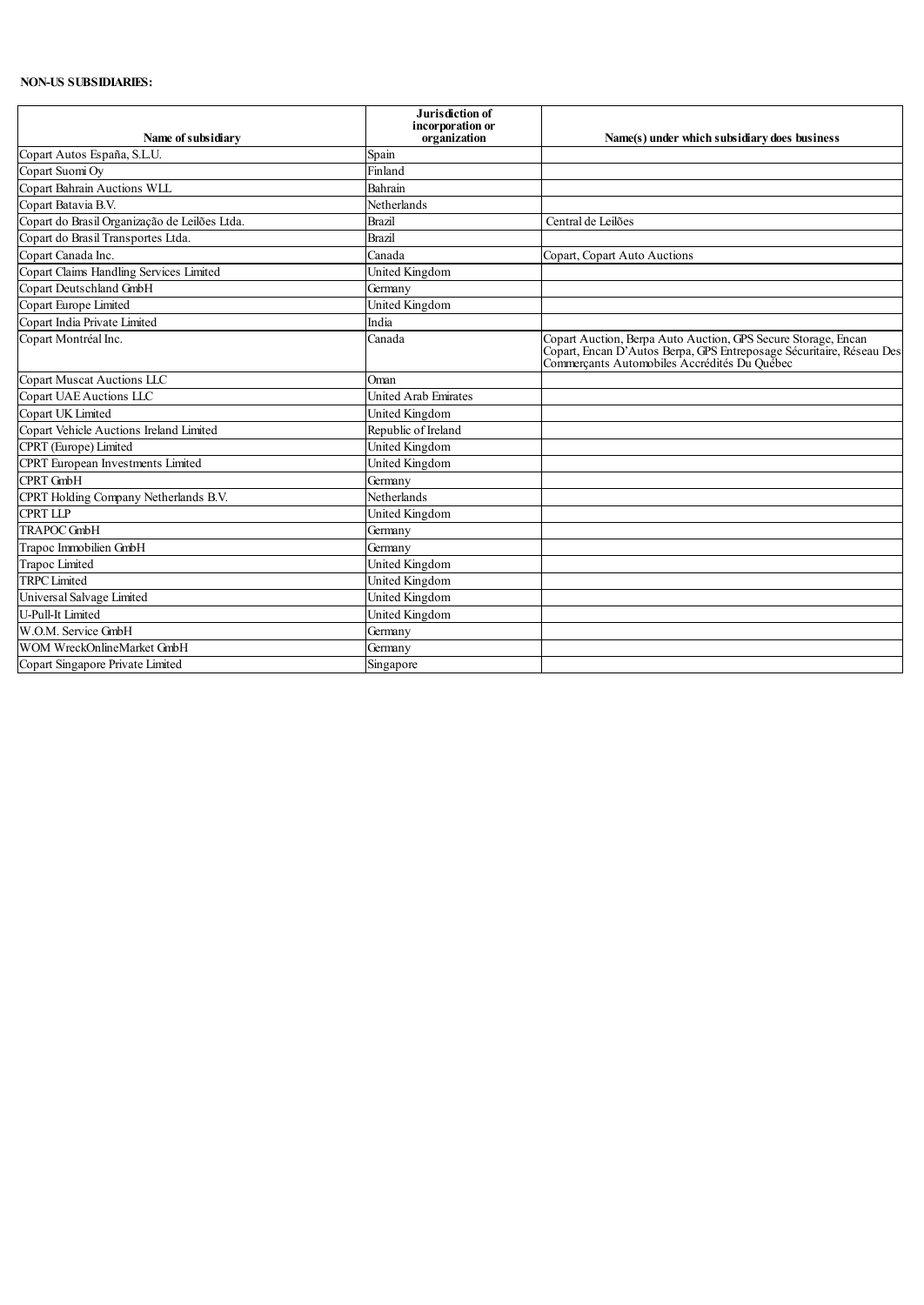### **Consent of Independent Registered Public Accounting Firm**

We consent to the incorporation by reference in the following Registration Statements:

- (1) Post-Effective Amendment No. 1 to Registration Statements (FormS-8No. 33-81238) pertaining to the Copart 1994 Employee Stock Purchase Plan,
- (2) Post-Effective Amendment No. 1 to Registration Statement (FormS-8No. 333-93887) pertaining to the Copart 1994 Employee Stock Purchase Plan,
- (3) Post-Effective Amendment No. 1 to Registration Statement (FormS-8No. 333-90612) pertaining to the Copart 2001 StockOption Plan,
	- (4) Post-Effective Amendment No. 1 to Registration Statement (FormS-8No. 333-112597) pertaining to the Copart 1994 Employee Stock Purchase Plan,
	- (5) Post-Effective Amendment No. 1 to Registration Statement (FormS-8No. 333-148506) pertaining to the Copart 2007 Equity Incentive Plan,

(6) Post-EffectiveAmendment No. 1 to Registration Statement (FormS-8 No. 333-159946) pertaining to the Copart, Inc. Stand Alone Stock Option Award Agreement dated April 14, 2009 between Copart, Inc.and Willis J. Johnson and the Copart, Inc. Stand Alone Stock Option Award Agreement dated April 14, 2009 between Copart, Inc.and A. Jayson Adair,

(7) Registration Statement (Form S-8 No. 333-193244) pertaining to the 2007 Equity Incentive Plan, as amended and restated, the Copart, Inc. Stand Alone Stock Option Award Agreement dated December 16, 2013 between Copart, Inc.and Vincent W. Mitzand the Copart, Inc. Stand Alone Stock Option Award Agreement dated December 16, 2013 between Copart, Inc.and A. Jayson Adair,

(8) Registration Statement (FormS-8No. 333-201316) pertaining to the Copart, Inc. 2014 Employee Stock Purchase Plan,

- (9) Registration Statement (FormS-8No. 333-223422) pertaining to the Copart, Inc. 2007 Equity Incentive Plan,as Amended and Restated,and
- (10) Registration Statement (FormS-8No. 333-253966) pertaining to the Copart, Inc. 2007 Equity Incentive Plan,as Amended and Restated;

of our reports dated September 27, 2021, with respect to the consolidated financial statements of Copart, Inc. and the effectiveness of internal control over financial reporting of Copart, Inc. included in this Annual Report (Form10-K) of Copart, Inc. for the yearended July 31, 2021.

/s/ Ernst & Young LLP

Dallas, Texas September 27, 2021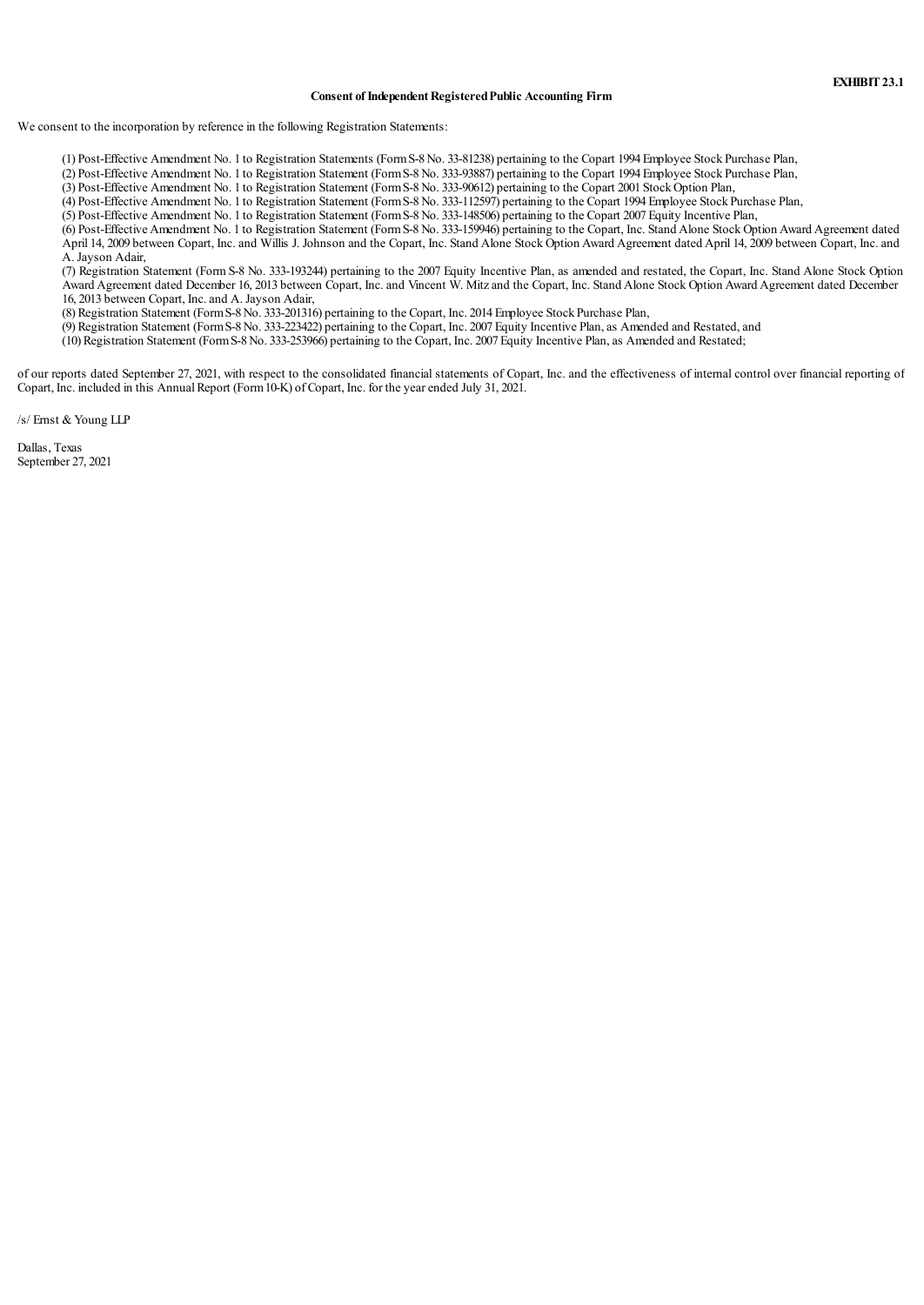#### **CERTIFICATIONOFCHIEFEXECUTIVEOFFICERPURSUANTTO EXCHANGEACTRULE13a-14(a)/15d-14(a) AS ADOPTED PURSUANT TO SECTION 302 OFTHESARBANES-OXLEYACTOF2002**

I, A. Jayson Adair, certify that:

- 1. I have reviewed this Annual Report on Form 10-K of Copart, Inc.;
- 2. Based on my knowledge, this report does not contain any untrue statement ofa material fact or omit to state a material fact necessary to make the statements made, in light of the circumstances under which such statements were made, not misleading with respect to the period covered by this report;
- 3. Based on my knowledge, the financial statements, and other financial information included in this report, fairly present in all material respects the financial condition, results of operations and cash flows of the registrant as of,and for, the periods presented in this report;
- 4. The registrant's other certifying officer(s) and I are responsible for establishing and maintaining disclosure controls and procedures (as defined in Exchange Act Rules 13a-15(e)and 15d-15(e))and internalcontrol over financial reporting (as defined in Exchange Act Rules 13a-15(f)and 15d-15(f)) for the registrant and have:
	- a) Designed such disclosure controls and procedures, orcaused such disclosure controls and procedures to be designed under our supervision, to ensure that material information relating to the registrant, including its consolidated subsidiaries, is made known to us by others within those entities, particularly during the period in which this report is being prepared;
	- b) Designed such internal control over financial reporting, or caused such internal control over financial reporting to be designed under our supervision, to provide reasonable assurance regarding the reliability of financial reporting and the preparation of financialstatements forexternal purposes in accordance with generally accepted accounting principles;
	- c) Evaluated the effectiveness of the registrant's disclosure controls and procedures and presented in this report our conclusions about the effectiveness of the disclosure controls and procedures, as of the end of the period covered by this report based on such evaluation; and
	- d) Disclosed in this report any change in the registrant's internal control over financial reporting that occurred during the registrant's most recent fiscal quarter (the registrant's fourth fiscal quarter in the case of an annual report) that has materially affected, or is reasonably likely to materially affect, the registrant's internal control over financial reporting; and
- 5. The registrant's other certifying officer(s) and I have disclosed, based on our most recent evaluation of internal control over financial reporting, to the registrant's auditors and the audit committee of the registrant's board of directors (or persons performing the equivalent functions):
	- a) All significant deficiencies and material weaknesses in the design or operation of internal control over financial reporting which are reasonably likely to adversely affect the registrant's ability to record, process, summarize and report financial information; and
	- b) Any fraud, whether or not material, that involves management or other employees who have a significant role in the registrant's internal control over financial reporting.

Date: September 27, 2021

/s/ A. Jayson Adair A. Jayson Adair Chief Executive Officer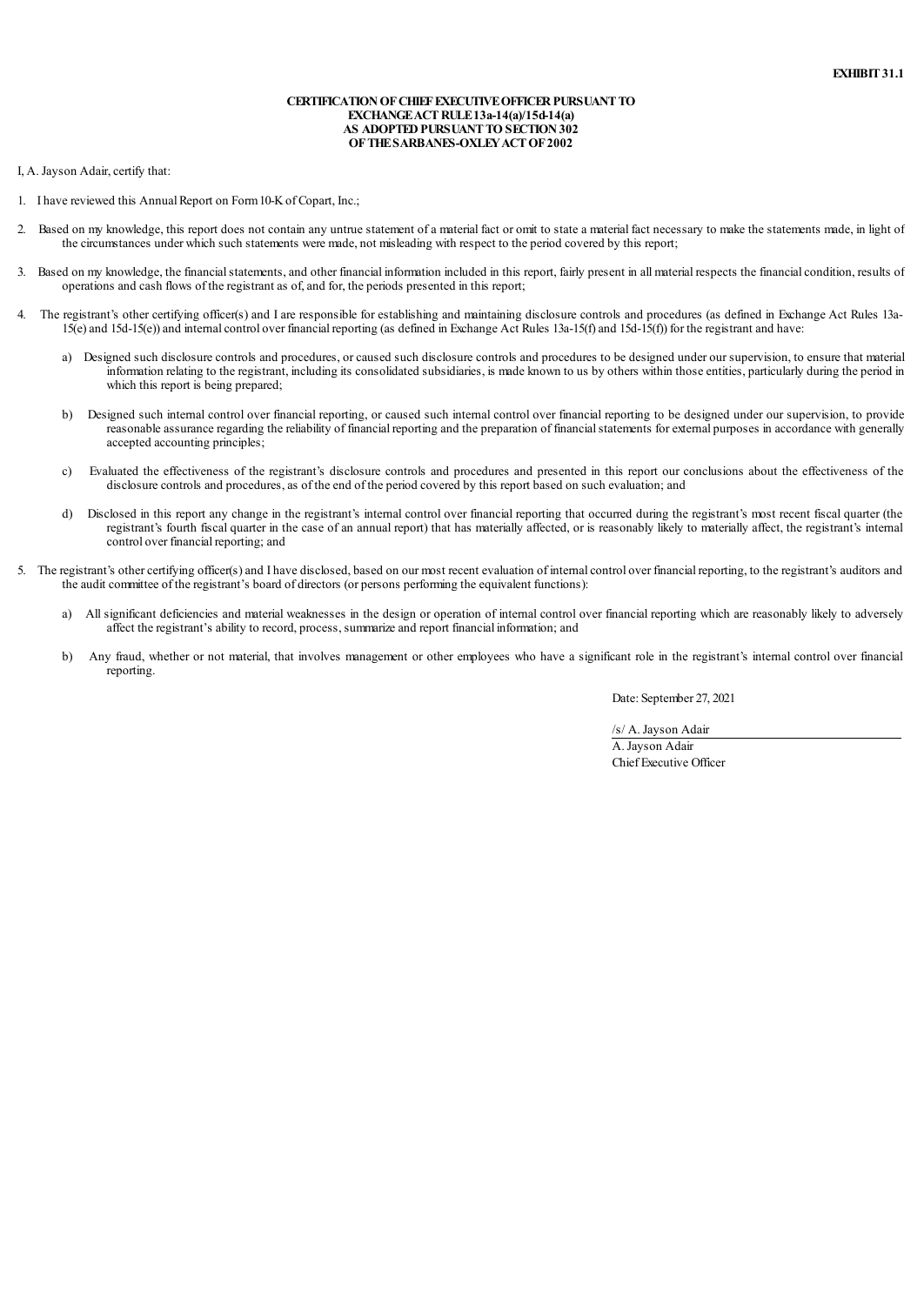#### **CERTIFICATIONOFCHIEFFINANCIALOFFICERPURSUANTTO EXCHANGEACTRULE13a-14(a)/15d-14(a) AS ADOPTED PURSUANT TO SECTION 302 OFTHESARBANES-OXLEYACTOF2002**

I, John North, certify that:

- 1. I have reviewed this Annual Report on Form 10-K of Copart, Inc.;
- 2 Based on my knowledge, this report does not contain any untrue statement of a material fact or omit to state a material fact necessary to make the statements made, in light of the circumstances under which such statements were made, not misleading with respect to the period covered by this report;
- 3. Based on my knowledge, the financial statements, and other financial information included in this report, fairly present in all material respects the financial condition, results of operations and cash flows of the registrant as of,and for, the periods presented in this report;
- 4. The registrant's other certifying officer(s) and I are responsible for establishing and maintaining disclosure controls and procedures (as defined in Exchange Act Rules 13a-15(e)and 15d-15(e))and internalcontrol over financial reporting (as defined in Exchange Act Rules 13a-15(f)and 15d-15(f)) for the registrant and have:
	- a) Designed such disclosure controls and procedures, orcaused such disclosure controls and procedures to be designed under our supervision, to ensure that material information relating to the registrant, including its consolidated subsidiaries, is made known to us by others within those entities, particularly during the period in which this report is being prepared;
	- b) Designed such internal control over financial reporting, or caused such internal control over financial reporting to be designed under our supervision, to provide reasonable assurance regarding the reliability of financial reporting and the preparation of financialstatements forexternal purposes in accordance with generally accepted accounting principles;
	- c) Evaluated the effectiveness of the registrant's disclosure controls and procedures and presented in this report our conclusions about the effectiveness of the disclosure controls and procedures, as of the end of the period covered by this report based on such evaluation; and
	- d) Disclosed in this report any change in the registrant's internal control over financial reporting that occurred during the registrant's most recent fiscal quarter (the registrant's fourth fiscal quarter in the case of an annual report) that has materially affected, or is reasonably likely to materially affect, the registrant's internal control over financial reporting; and
- 5. The registrant's other certifying officer(s) and I have disclosed, based on our most recent evaluation of internal control over financial reporting, to the registrant's auditors and the audit committee of the registrant's board of directors (or persons performing the equivalent functions):
	- a) All significant deficiencies and material weaknesses in the design or operation of internal control over financial reporting which are reasonably likely to adversely affect the registrant's ability to record, process, summarize and report financial information; and
	- b) Any fraud, whether or not material, that involves management or other employees who have a significant role in the registrant's internal control over financial reporting.

Date: September 27, 2021

/s/ John North John North Chief FinancialOfficer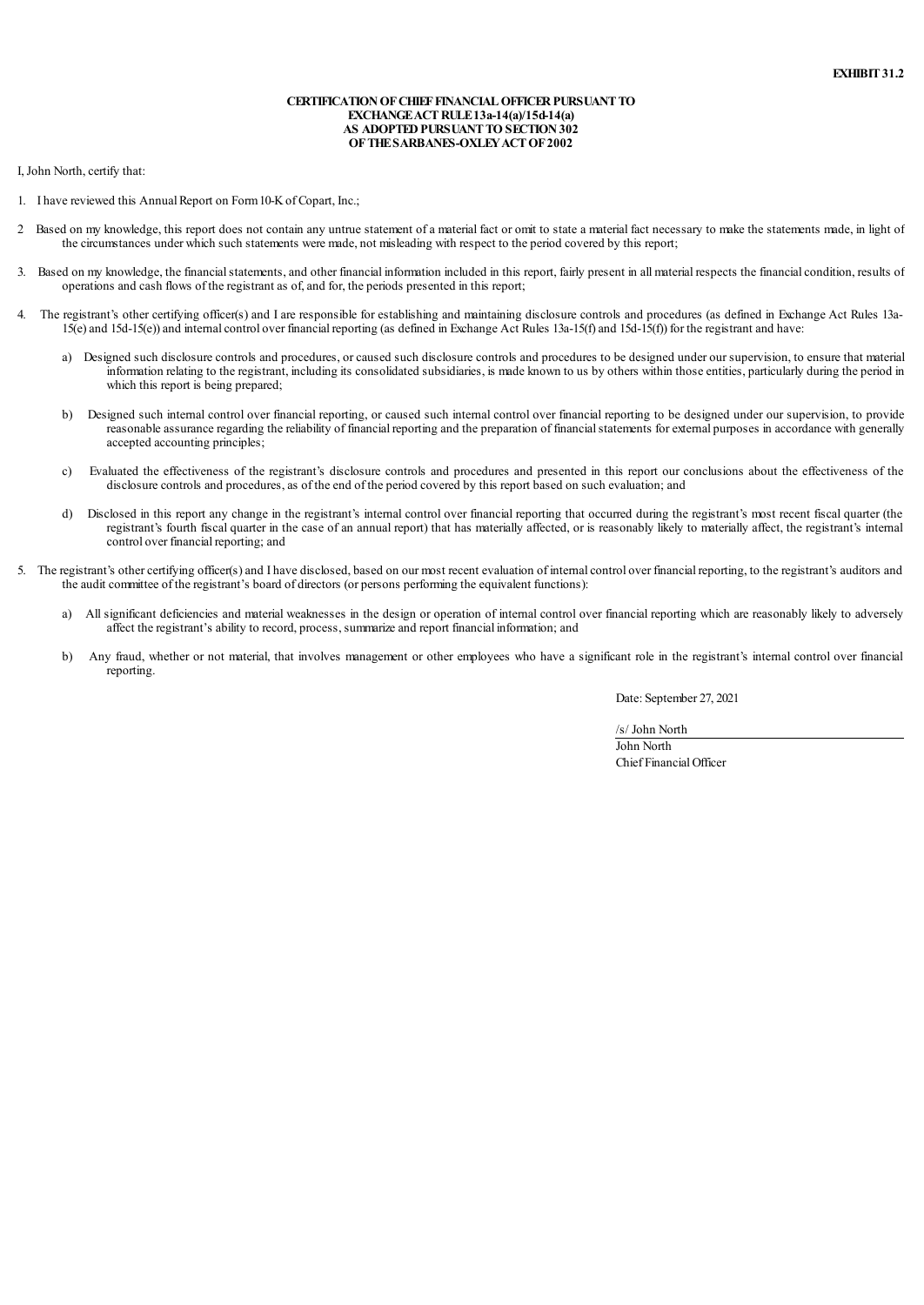#### CERTIFICATION OF CHIEF EXECUTIVE OFFICER PURSUANT TO **18 U.S.C. SECTION1350 AS ADOPTEDPURSUANTTO SECTION906 OFTHESARBANES-OXLEYACTOF2002**

I, A. Jayson Adair, hereby certify, pursuant to 18 U.S.C. § 1350, as adopted pursuant to Section 906 of the Sarbanes-Oxley Act of 2002, that to the best of my knowledge, the Annual Report of Copart, Inc. on Form10-Kfor the yearended July 31, 2021 (the "Report") fully complies with the requirements of Section 13(a) or 15(d) of the Securities Exchange Act of 1934 and that the information contained in this Report fairly presents, in all material respects, the financial condition and results of operations of Copart, Inc.

/s/ A. Jayson Adair A. Jayson Adair

Chief Executive Officer

Date: September 27, 2021

A signed original of this written statement required by Section 906 has been provided to Copart, Inc. and will be retained by Copart, Inc. and furnished to the Securities and Exchange Commission or its staff upon request.

The foregoing certification is being furnished to the Securities and Exchange Commission pursuant to 18 U.S.C. Section 1350. It is not being filed for purposes of Section 18 of the Securities Exchange Act of 1934, as amended, and is not to be incorporated by reference into any filing of the Company, whether made before or after the date hereof, regardless of any general incorporation language in such filing except to the extent that the Company specifically incorporates it by reference.